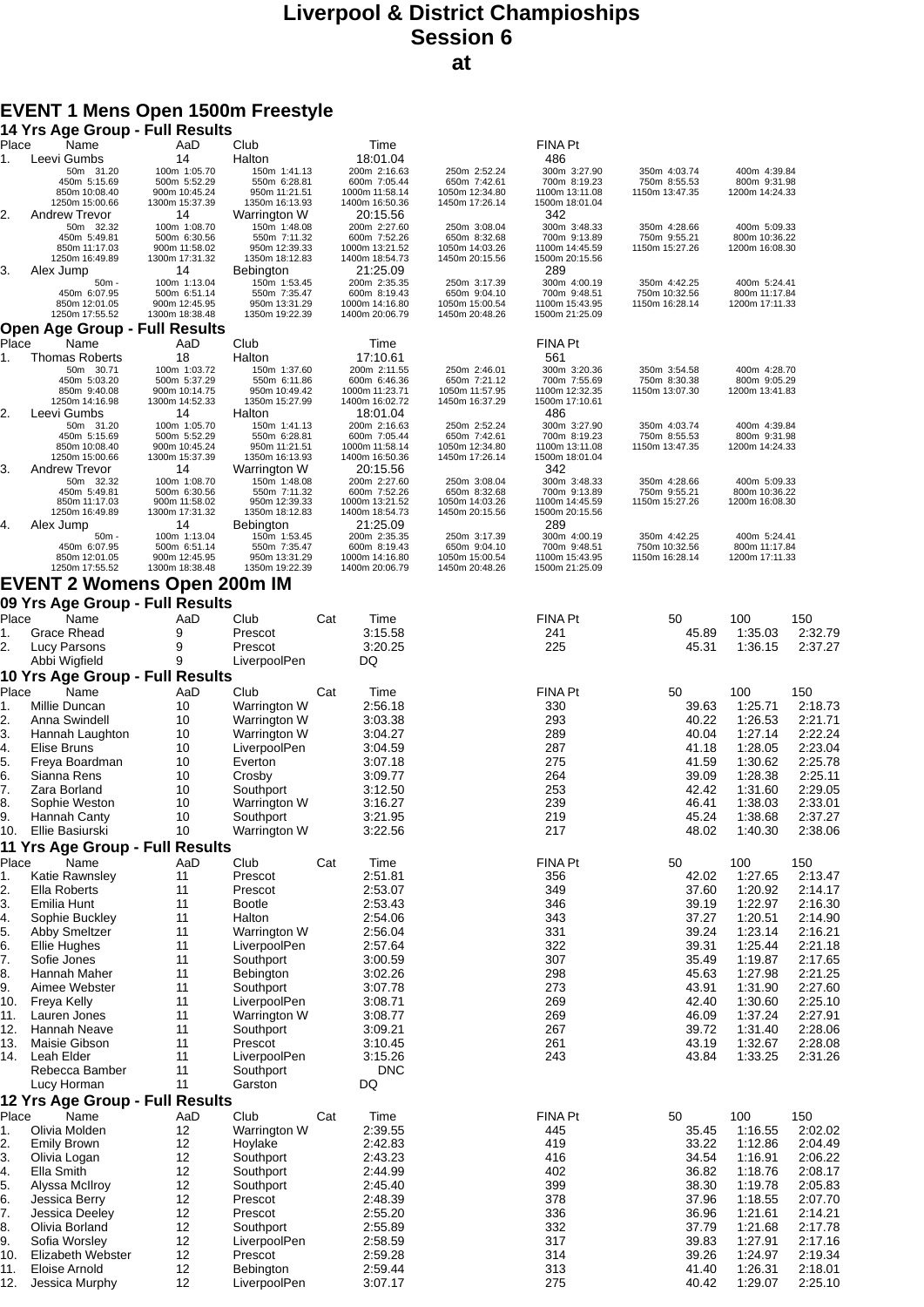|             | 13 Yrs Age Group - Full Results              |           |                                   |     |                       |                       |                |                    |                    |
|-------------|----------------------------------------------|-----------|-----------------------------------|-----|-----------------------|-----------------------|----------------|--------------------|--------------------|
| Place       | Name<br>Gabrielle Melbourne-Sm 13            | AaD       | Club                              | Cat | Time                  | <b>FINA Pt</b>        | 50             | 100                | 150<br>1:54.82     |
| 1.<br>2.    | <b>Charlotte Rens</b>                        | 13        | Warrington W<br>Crosby            |     | 2:29.05<br>2:32.33    | 546<br>511            | 31.08<br>32.17 | 1:10.20<br>1:11.63 | 1:57.60            |
| 3.          | <b>Kate Forster</b>                          | 13        | Southport                         |     | 2:33.08               | 504                   | 33.36          | 1:10.49            | 1:58.35            |
| 4.          | Olivia Walsh                                 | 13        | Warrington W                      |     | 2:33.98               | 495                   | 33.77          | 1:13.28            | 1:59.16            |
| 5.          | Jessica Law                                  | 13        | Southport                         |     | 2:35.93               | 477                   | 34.25          | 1:13.31            | 2:01.93            |
| 6.<br>7.    | Lilly Wallwork<br>Amy Teebay                 | 13<br>13  | Southport<br>Southport            |     | 2:36.48<br>2:39.55    | 472<br>445            | 35.78<br>33.93 | 1:13.68<br>1:12.15 | 2:01.12<br>2:04.05 |
| 8.          | Elle Waring                                  | 13        | Bebington                         |     | 2:39.90               | 442                   | 35.17          | 1:17.11            | 2:01.88            |
| 9.          | Elena Priestner                              | 13        | Southport                         |     | 2:40.89               | 434                   | 35.16          | 1:17.96            | 2:04.26            |
| 10.         | <b>Shannon Topliss</b>                       | 13        | Warrington W                      |     | 2:41.62               | 428                   | 34.72          | 1:18.20            | 2:05.50            |
| 11.         | <b>Katy Adkins</b>                           | 13        | Southport                         |     | 2:42.10               | 424                   | 35.73          | 1:17.15            | 2:03.19            |
| 12.<br>13.  | Lauren Teebay<br>Grace Long                  | 13<br>13  | Southport<br><b>Birkenhead</b>    |     | 2:42.11<br>2:42.32    | 424<br>423            | 34.76<br>34.54 | 1:16.30<br>1:15.85 | 2:04.92<br>2:05.29 |
| 14.         | Freya Ainsworth                              | 13        | <b>Birkenhead</b>                 |     | 2:43.74               | 412                   | 34.86          | 1:16.68            | 2:05.75            |
| 15.         | Libby Harrison                               | 13        | Halton                            |     | 2:44.58               | 405                   | 37.27          | 1:19.63            | 2:05.75            |
| 16.         | Emma Farrugia                                | 13        | Prescot                           |     | 2:46.77               | 390                   | 36.70          | 1:16.46            | 2:07.50            |
| 17.         | Chloe James                                  | 13        | <b>Birkenhead</b>                 |     | 2:47.66               | 383                   | 37.61          | 1:21.39            | 2:09.13            |
| 18.<br>19.  | Lily-Anna Ireland<br><b>Isabel Marrin</b>    | 13<br>13  | Garston<br>Warrington W           |     | 2:47.70<br>2:52.41    | 383<br>353            | 36.72<br>37.70 | 1:24.76<br>1:22.90 | 2:11.20<br>2:13.92 |
| 20.         | <b>Esme Steiger</b>                          | 13        | Southport                         |     | 2:53.50               | 346                   | 38.25          | 1:22.00            | 2:11.61            |
| 21.         | Isabelle Wilson                              | 13        | LiverpoolPen                      |     | 2:57.58               | 323                   | 35.94          | 1:22.09            | 2:18.79            |
| 22.         | Olivia Jones                                 | 13        | LiverpoolPen                      |     | 2:57.66               | 322                   | 39.69          | 1:24.38            | 2:18.25            |
|             | <b>14 Yrs Age Group - Full Results</b>       |           |                                   |     |                       |                       |                |                    |                    |
| Place<br>1. | Name<br>Caitlyn Shingler                     | AaD<br>14 | Club<br>Warrington W              | Cat | Time<br>2:29.03       | <b>FINA Pt</b><br>546 | 50<br>33.37    | 100<br>1:12.62     | 150<br>1:54.63     |
| 2.          | Victoria Dawson                              | 14        | Southport                         |     | 2:29.76               | 538                   | 33.03          | 1:11.79            | 1:54.53            |
| 3.          | <b>Chloe Quarton</b>                         | 14        | Crosby                            |     | 2:31.96               | 515                   | 32.38          | 1:11.32            | 1:56.03            |
| 4.          | Josie Carroll                                | 14        | Southport                         |     | 2:31.98               | 515                   | 33.79          | 1:10.05            | 1:57.54            |
| 5.          | Grace Kedzior-Macdonou 14                    |           | <b>Bebington</b>                  |     | 2:35.88               | 477                   | 34.09          | 1:16.16            | 1:59.34            |
| 6.          | Ruby Hearn<br>Giulia McCurtin                | 14<br>14  | <b>Birkenhead</b><br>LiverpoolPen |     | 2:40.64<br><b>DNC</b> | 436                   | 33.62          | 1:15.95            | 2:03.11            |
|             | 15 Yrs Age Group - Full Results              |           |                                   |     |                       |                       |                |                    |                    |
| Place       | Name                                         | AaD       | Club                              | Cat | Time                  | <b>FINA Pt</b>        | 50             | 100                | 150                |
| 1.          | <b>Coral Farrell</b>                         | 15        | Warrington W                      | 10  | 2:55.76               | 333                   | 39.55          | 1:23.14            | 2:16.56            |
|             | 16 Yrs Age Group - Full Results              |           |                                   |     |                       |                       |                |                    |                    |
| Place       | Name                                         | AaD       | Club                              | Cat | Time                  | <b>FINA Pt</b>        | 50             | 100                | 150                |
| 1.<br>2.    | Mattea-Jay Oliver<br><b>Charlotte Dodson</b> | 16<br>16  | <b>Bootle</b><br>Prescot          |     | 2:26.49<br>2:28.61    | 575<br>551            | 32.03<br>32.05 | 1:07.76<br>1:11.09 | 1:51.49<br>1:54.21 |
| 3.          | Niamh Wilgar                                 | 16        | Southport                         |     | 2:32.74               | 507                   | 32.14          | 1:12.29            | 1:58.35            |
| 4.          | Anna Duncan                                  | 16        | Hoylake                           |     | 2:33.87               | 496                   | 33.02          | 1:10.71            | 1:58.60            |
|             | <b>17 Yrs Age Group - Full Results</b>       |           |                                   |     |                       |                       |                |                    |                    |
| Place       | Name                                         | AaD       | Club                              | Cat | Time                  | <b>FINA Pt</b>        | 50             | 100                | 150                |
| 1.          | <b>Catherine Ross</b>                        | 17        | Warrington W                      |     | 2:26.55               | 574                   | 31.23          | 1:08.82            | 1:50.78            |
| 2.<br>3.    | Shannon Campbell<br>Hannah Kelsall           | 17<br>17  | Warrington W<br>Everton           |     | 2:28.59<br>2:28.69    | 551<br>550            | 31.66<br>33.23 | 1:10.72<br>1:09.89 | 1:53.78<br>1:54.42 |
|             | <b>Open Age Group - Full Results</b>         |           |                                   |     |                       |                       |                |                    |                    |
| Place       | <b>Name</b>                                  | AaD       | Club                              | Cat | Time                  | <b>FINA Pt</b>        | 50             | 100                | 150                |
| 1.          | Mattea-Jay Oliver                            | 16        | <b>Bootle</b>                     |     | 2:26.49               | 575                   | 32.03          | 1:07.76            | 1:51.49            |
| 2.          | <b>Catherine Ross</b>                        | 17        | Warrington W                      |     | 2:26.55               | 574                   | 31.23          | 1:08.82            | 1:50.78            |
| 3.<br>4.    | Shannon Campbell<br><b>Charlotte Dodson</b>  | 17<br>16  | Warrington W<br>Prescot           |     | 2:28.59<br>2:28.61    | 551<br>551            | 31.66<br>32.05 | 1:10.72<br>1:11.09 | 1:53.78<br>1:54.21 |
| 5.          | Hannah Kelsall                               | 17        | Everton                           |     | 2:28.69               | 550                   | 33.23          | 1:09.89            | 1:54.42            |
| 6.          | Caitlyn Shingler                             | 14        | Warrington W                      |     | 2:29.03               | 546                   | 33.37          | 1:12.62            | 1:54.63            |
| 7.          | Gabrielle Melbourne-Sm 13                    |           | Warrington W                      |     | 2:29.05               | 546                   | 31.08          | 1:10.20            | 1:54.82            |
| 8.          | Victoria Dawson                              | 14        | Southport                         |     | 2:29.76               | 538                   | 33.03          | 1:11.79            | 1:54.53            |
| 9.<br>10.   | <b>Chloe Quarton</b><br>Josie Carroll        | 14<br>14  | Crosby<br>Southport               |     | 2:31.96<br>2:31.98    | 515<br>515            | 32.38<br>33.79 | 1:11.32<br>1:10.05 | 1:56.03<br>1:57.54 |
| 11.         | <b>Charlotte Rens</b>                        | 13        | Crosby                            |     | 2:32.33               | 511                   | 32.17          | 1:11.63            | 1:57.60            |
| 12.         | Niamh Wilgar                                 | 16        | Southport                         |     | 2:32.74               | 507                   | 32.14          | 1:12.29            | 1:58.35            |
| 13.         | Kate Forster                                 | 13        | Southport                         |     | 2:33.08               | 504                   | 33.36          | 1:10.49            | 1:58.35            |
| 15.         | 14. Anna Duncan<br>Olivia Walsh              | 16<br>13  | Hoylake<br>Warrington W           |     | 2:33.87<br>2:33.98    | 496<br>495            | 33.02<br>33.77 | 1:10.71<br>1:13.28 | 1:58.60<br>1:59.16 |
| 16.         | Grace Kedzior-Macdonou 14                    |           | Bebington                         |     | 2:35.88               | 477                   | 34.09          | 1:16.16            | 1:59.34            |
| 17.         | Jessica Law                                  | 13        | Southport                         |     | 2:35.93               | 477                   | 34.25          | 1:13.31            | 2:01.93            |
|             | 18. Lilly Wallwork                           | 13        | Southport                         |     | 2:36.48               | 472                   | 35.78          | 1:13.68            | 2:01.12            |
|             | 19. Olivia Molden                            | 12        | Warrington W                      |     | 2:39.55               | 445                   | 35.45          | 1:16.55            | 2:02.02            |
| 21.         | 19. Amy Teebay<br>Elle Waring                | 13<br>13  | Southport<br>Bebington            |     | 2:39.55<br>2:39.90    | 445<br>442            | 33.93<br>35.17 | 1:12.15<br>1:17.11 | 2:04.05<br>2:01.88 |
| 22.         | Ruby Hearn                                   | 14        | <b>Birkenhead</b>                 |     | 2:40.64               | 436                   | 33.62          | 1:15.95            | 2:03.11            |
| 23.         | Elena Priestner                              | 13        | Southport                         |     | 2:40.89               | 434                   | 35.16          | 1:17.96            | 2:04.26            |
| 24.         | <b>Shannon Topliss</b>                       | 13        | Warrington W                      |     | 2:41.62               | 428                   | 34.72          | 1:18.20            | 2:05.50            |
| 25.         | Katy Adkins                                  | 13        | Southport                         |     | 2:42.10               | 424                   | 35.73          | 1:17.15            | 2:03.19            |
| 26.<br>27.  | Lauren Teebay<br>Grace Long                  | 13<br>13  | Southport<br><b>Birkenhead</b>    |     | 2:42.11<br>2:42.32    | 424<br>423            | 34.76<br>34.54 | 1:16.30<br>1:15.85 | 2:04.92<br>2:05.29 |
| 28.         | <b>Emily Brown</b>                           | 12        | Hoylake                           |     | 2:42.83               | 419                   | 33.22          | 1:12.86            | 2:04.49            |
| 29.         | Olivia Logan                                 | 12        | Southport                         |     | 2:43.23               | 416                   | 34.54          | 1:16.91            | 2:06.22            |
| 30.         | Freya Ainsworth                              | 13        | <b>Birkenhead</b>                 |     | 2:43.74               | 412                   | 34.86          | 1:16.68            | 2:05.75            |
|             | 31. Libby Harrison                           | 13        | Halton                            |     | 2:44.58               | 405                   | 37.27          | 1:19.63            | 2:05.75            |
| 32.         | Ella Smith<br>33. Alyssa McIlroy             | 12<br>12  | Southport<br>Southport            |     | 2:44.99<br>2:45.40    | 402<br>399            | 36.82<br>38.30 | 1:18.76<br>1:19.78 | 2:08.17<br>2:05.83 |
| 34.         | Emma Farrugia                                | 13        | Prescot                           |     | 2:46.77               | 390                   | 36.70          | 1:16.46            | 2:07.50            |
|             | 35. Chloe James                              | 13        | <b>Birkenhead</b>                 |     | 2:47.66               | 383                   | 37.61          | 1:21.39            | 2:09.13            |
| 36.         | Lily-Anna Ireland                            | 13        | Garston                           |     | 2:47.70               | 383                   | 36.72          | 1:24.76            | 2:11.20            |
| 37.         | Jessica Berry<br>Katie Rawnsley              | 12        | Prescot                           |     | 2:48.39<br>2:51.81    | 378<br>356            | 37.96          | 1:18.55            | 2:07.70<br>2:13.47 |
| 38.<br>39.  | <b>Isabel Marrin</b>                         | 11<br>13  | Prescot<br>Warrington W           |     | 2:52.41               | 353                   | 42.02<br>37.70 | 1:27.65<br>1:22.90 | 2:13.92            |
| 40.         | Ella Roberts                                 | 11        | Prescot                           |     | 2:53.07               | 349                   | 37.60          | 1:20.92            | 2:14.17            |
| 41.         | Emilia Hunt                                  | 11        | <b>Bootle</b>                     |     | 2:53.43               | 346                   | 39.19          | 1:22.97            | 2:16.30            |
| 42.         | Esme Steiger                                 | 13        | Southport                         |     | 2:53.50               | 346                   | 38.25          | 1:22.00            | 2:11.61            |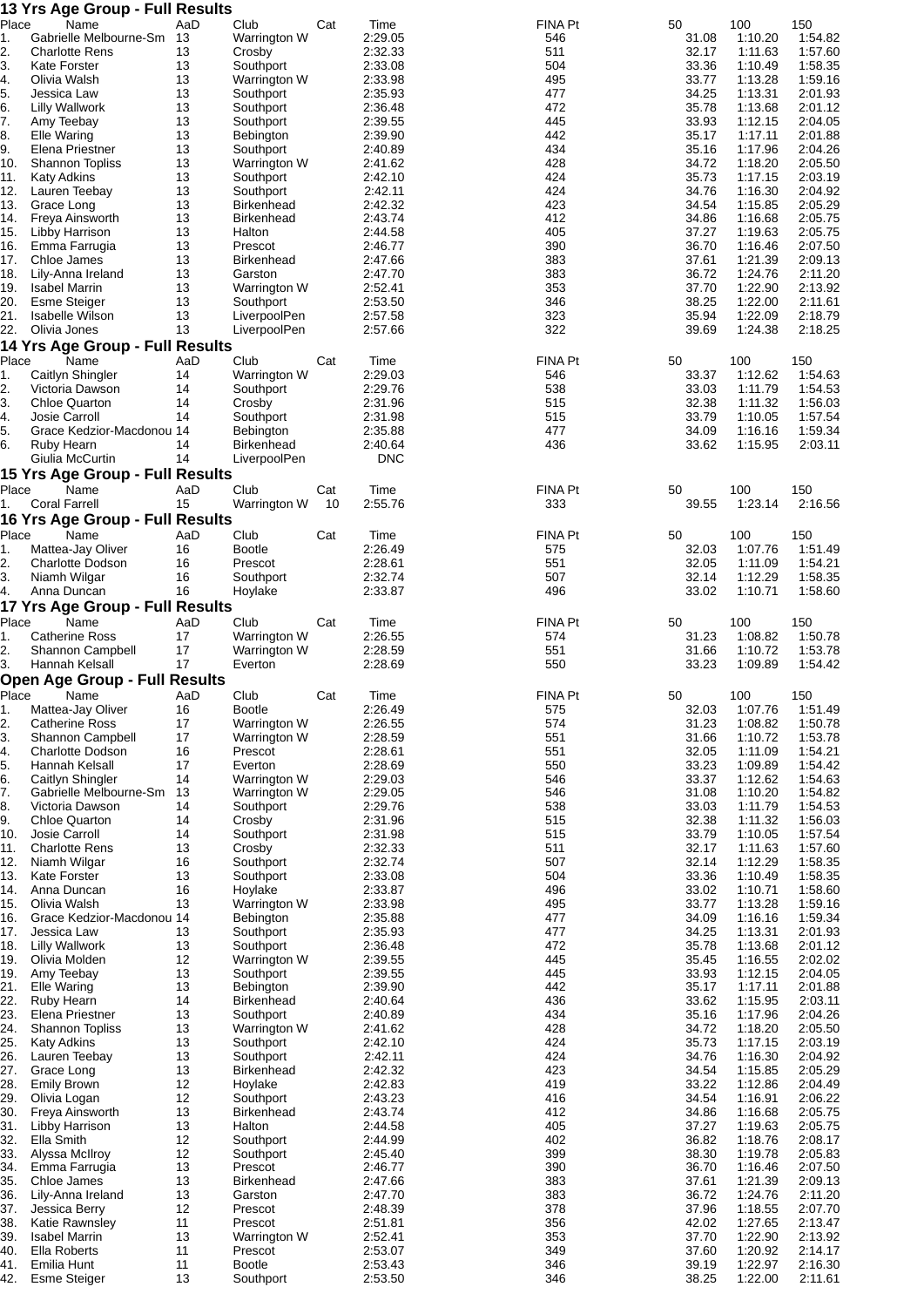| 43.   | Sophie Buckley                             | 11  | Halton                            |    | 2:54.06    | 343            | 37.27 | 1:20.51 | 2:14.90 |
|-------|--------------------------------------------|-----|-----------------------------------|----|------------|----------------|-------|---------|---------|
| 44.   | Jessica Deeley                             | 12  | Prescot                           |    | 2:55.20    | 336            | 36.96 | 1:21.61 | 2:14.21 |
| 45.   | <b>Coral Farrell</b>                       | 15  | Warrington W                      | 10 | 2:55.76    | 333            | 39.55 | 1:23.14 | 2:16.56 |
| 46.   | Olivia Borland                             | 12  | Southport                         |    | 2:55.89    | 332            | 37.79 | 1:21.68 | 2:17.78 |
| 47.   | Abby Smeltzer                              | 11  | Warrington W                      |    | 2:56.04    | 331            | 39.24 | 1:23.14 | 2:16.21 |
| 48.   | Millie Duncan                              | 10  | Warrington W                      |    | 2:56.18    | 330            | 39.63 | 1:25.71 | 2:18.73 |
| 49.   | <b>Isabelle Wilson</b>                     | 13  | LiverpoolPen                      |    | 2:57.58    | 323            | 35.94 | 1:22.09 | 2:18.79 |
| 50.   | <b>Ellie Hughes</b>                        | 11  | LiverpoolPen                      |    | 2:57.64    | 322            | 39.31 | 1:25.44 | 2:21.18 |
|       |                                            |     |                                   |    |            | 322            |       | 1:24.38 | 2:18.25 |
| 51.   | Olivia Jones                               | 13  | LiverpoolPen                      |    | 2:57.66    |                | 39.69 |         |         |
| 52.   | Sofia Worsley                              | 12  | LiverpoolPen                      |    | 2:58.59    | 317            | 39.83 | 1:27.91 | 2:17.16 |
| 53.   | Elizabeth Webster                          | 12  | Prescot                           |    | 2:59.28    | 314            | 39.26 | 1:24.97 | 2:19.34 |
| 54.   | Eloise Arnold                              | 12  | Bebington                         |    | 2:59.44    | 313            | 41.40 | 1:26.31 | 2:18.01 |
| 55.   | Sofie Jones                                | 11  | Southport                         |    | 3:00.59    | 307            | 35.49 | 1:19.87 | 2:17.65 |
| 56.   | Hannah Maher                               | 11  | Bebington                         |    | 3:02.26    | 298            | 45.63 | 1:27.98 | 2:21.25 |
| 57.   | Anna Swindell                              | 10  | Warrington W                      |    | 3:03.38    | 293            | 40.22 | 1:26.53 | 2:21.71 |
| 58.   | Hannah Laughton                            | 10  | Warrington W                      |    | 3:04.27    | 289            | 40.04 | 1:27.14 | 2:22.24 |
|       | Elise Bruns                                | 10  | LiverpoolPen                      |    |            | 287            | 41.18 | 1:28.05 | 2:23.04 |
| 59.   |                                            |     |                                   |    | 3:04.59    |                |       |         |         |
| 60.   | Jessica Murphy                             | 12  | LiverpoolPen                      |    | 3:07.17    | 275            | 40.42 | 1:29.07 | 2:25.10 |
| 61.   | Freya Boardman                             | 10  | Everton                           |    | 3:07.18    | 275            | 41.59 | 1:30.62 | 2:25.78 |
| 62.   | Aimee Webster                              | 11  | Southport                         |    | 3:07.78    | 273            | 43.91 | 1:31.90 | 2:27.60 |
| 63.   | Freya Kelly                                | 11  | LiverpoolPen                      |    | 3:08.71    | 269            | 42.40 | 1:30.60 | 2:25.10 |
| 64.   | Lauren Jones                               | 11  | Warrington W                      |    | 3:08.77    | 269            | 46.09 | 1:37.24 | 2:27.91 |
| 65.   | Hannah Neave                               | 11  | Southport                         |    | 3:09.21    | 267            | 39.72 | 1:31.40 | 2:28.06 |
| 66.   | Sianna Rens                                | 10  | Crosby                            |    | 3:09.77    | 264            | 39.09 | 1:28.38 | 2:25.11 |
|       | Maisie Gibson                              |     | Prescot                           |    |            |                |       |         |         |
| 67.   |                                            | 11  |                                   |    | 3:10.45    | 261            | 43.19 | 1:32.67 | 2:28.08 |
| 68.   | Zara Borland                               | 10  | Southport                         |    | 3:12.50    | 253            | 42.42 | 1:31.60 | 2:29.05 |
| 69.   | Leah Elder                                 | 11  | LiverpoolPen                      |    | 3:15.26    | 243            | 43.84 | 1:33.25 | 2:31.26 |
| 70.   | Grace Rhead                                | 9   | Prescot                           |    | 3:15.58    | 241            | 45.89 | 1:35.03 | 2:32.79 |
| 71.   | Sophie Weston                              | 10  | Warrington W                      |    | 3:16.27    | 239            | 46.41 | 1:38.03 | 2:33.01 |
| 72.   | Lucy Parsons                               | 9   | Prescot                           |    | 3:20.25    | 225            | 45.31 | 1:36.15 | 2:37.27 |
| 73.   | Hannah Canty                               | 10  | Southport                         |    | 3:21.95    | 219            | 45.24 | 1:38.68 | 2:37.27 |
| 74.   | Ellie Basiurski                            | 10  | Warrington W                      |    | 3:22.56    | 217            | 48.02 | 1:40.30 | 2:38.06 |
|       |                                            |     |                                   |    |            |                |       |         |         |
|       | Giulia McCurtin                            | 14  | LiverpoolPen                      |    | DNC        |                |       |         |         |
|       | Rebecca Bamber                             | 11  | Southport                         |    | <b>DNC</b> |                |       |         |         |
|       | Abbi Wigfield                              | 9   | LiverpoolPen                      |    | DQ         |                |       |         |         |
|       | Lucy Horman                                | 11  | Garston                           |    | DQ         |                |       |         |         |
|       | <b>Combined Result - Category SM10</b>     |     |                                   |    |            |                |       |         |         |
| Place | Name                                       | AaD | Club                              |    | Time       | FINA Pt        | 50    | 100     | 150     |
|       |                                            |     |                                   |    |            |                |       |         |         |
| 1.    | <b>Coral Farrell</b>                       | 15  | Warrington W                      |    | 2:55.76    | 333            | 39.55 | 1:23.14 | 2:16.56 |
|       | <b>EVENT 3 Mens Open 200m Breaststroke</b> |     |                                   |    |            |                |       |         |         |
|       | 09 Yrs Age Group - Full Results            |     |                                   |    |            |                |       |         |         |
|       |                                            |     |                                   |    |            |                |       |         |         |
|       |                                            |     |                                   |    |            |                |       |         |         |
| Place | Name                                       | AaD | Club                              |    | Time       | FINA Pt        | 50    | 100     | 150     |
| 1.    | Alexander Rix                              | 9   | Warrington W                      |    | 3:27.83    | 194            | 48.96 | 1:42.15 | 2:35.64 |
| 2.    | Samuel Morgan                              | 9   | Southport                         |    | 3:48.49    | 146            | 53.04 | 1:52.33 | 2:52.52 |
|       |                                            |     |                                   |    |            |                |       |         |         |
| 3.    | Ronnie Weall                               | 9   | Warrington W                      |    | 3:48.54    | 146            | 51.56 | 1:48.62 | 2:50.00 |
| 4.    | Joel Thompson                              | 9   | Southport                         |    | 4:05.49    | 118            | 54.48 | 1:59.99 | 3:04.63 |
| 5.    | Lennon Kelly                               | 9   | LiverpoolPen                      |    | 4:23.90    | 95             | 57.67 | 2:08.05 | 3:14.55 |
|       | 10 Yrs Age Group - Full Results            |     |                                   |    |            |                |       |         |         |
| Place | Name                                       | AaD | Club                              |    | Time       | <b>FINA Pt</b> | 50    | 100     | 150     |
| 1.    |                                            | 10  |                                   |    |            |                | 44.33 | 1:33.22 | 2:22.12 |
|       | Kyle Briars                                |     | Warrington W                      |    | 3:08.57    | 260            |       |         |         |
| 2.    | <b>Ben Clayton</b>                         | 10  | Halton                            |    | 3:20.12    | 218            | 45.53 | 1:38.71 | 2:30.82 |
| 3.    | <b>Flynn Smith</b>                         | 10  | Southport                         |    | 3:27.85    | 194            | 48.10 | 1:41.69 | 2:34.82 |
| 4.    | John Humble                                | 10  | Prescot                           |    | 3:37.45    | 170            | 51.07 | 1:47.04 | 2:44.46 |
| 5.    | <b>Christopher Bellard</b>                 | 10  | Prescot                           |    | 3:38.02    | 168            | 45.23 | 1:43.15 | 2:42.96 |
| 6.    | Owen Salla                                 | 10  | Southport                         |    | 3:42.60    | 158            | 50.66 | 1:48.13 | 2:47.30 |
| 7.    | <b>Cameron Ayres</b>                       | 10  | Southport                         |    | 4:06.06    | 117            | 56.39 | 2:00.79 | 3:05.19 |
|       |                                            |     |                                   |    |            |                |       |         |         |
|       | 11 Yrs Age Group - Full Results            |     |                                   |    |            |                |       |         |         |
| Place | Name                                       | AaD | Club                              |    | Time       | FINA Pt        | 50    | 100     | 150     |
| 1.    | Thomas O'donnell                           | 11  | Southport                         |    | 3:21.07    | 215            | 45.59 | 1:38.83 | 2:31.64 |
| 2.    | Jamie Ross                                 | 11  | Warrington W                      |    | 3:35.44    | 174            | 49.83 | 1:44.41 | 2:39.80 |
| 3.    | <b>Matthew Fullalove</b>                   | 11  | Southport                         |    | 3:50.30    | 143            | 50.82 | 1:51.59 | 2:50.84 |
|       | 12 Yrs Age Group - Full Results            |     |                                   |    |            |                |       |         |         |
|       | Name                                       | AaD | Club                              |    | Time       | FINA Pt        | 50    | 100     | 150     |
| Place |                                            |     |                                   |    |            |                |       |         |         |
| 1.    | Thomas Morgan                              | 12  | Southport                         |    | 3:13.05    | 243            | 44.31 | 1:33.88 | 2:23.12 |
| 2.    | Archibald Lawton                           | 12  | LiverpoolPen                      |    | 3:14.69    | 236            | 43.94 | 1:34.11 | 2:25.10 |
| 3.    | Adam Tilling                               | 12  | LiverpoolPen                      |    | 3:25.05    | 202            | 44.23 | 1:37.74 | 2:31.99 |
| 4.    | Angus Lawton                               | 12  | LiverpoolPen                      |    | 3:26.62    | 198            | 46.17 | 1:39.28 | 2:33.73 |
|       | 13 Yrs Age Group - Full Results            |     |                                   |    |            |                |       |         |         |
| Place | Name                                       | AaD | Club                              |    | Time       | FINA Pt        | 50    | 100     | 150     |
|       |                                            |     | Prescot                           |    | 2:53.43    |                |       | 1:24.19 |         |
| 1.    | Stephen Cardwell                           | 13  |                                   |    |            | 335            | 40.04 |         | 2:08.91 |
| 2.    | Samuel Coulthard                           | 13  | Southport                         |    | 2:55.60    | 322            | 42.32 | 1:26.79 | 2:11.25 |
| 3.    | Joseph Burns                               | 13  | Prescot                           |    | 2:57.13    | 314            | 39.03 | 1:24.45 | 2:11.08 |
| 4.    | Daniel Kinsella                            | 13  | Warrington W                      |    | 2:59.16    | 304            | 38.30 | 1:24.05 | 2:12.13 |
| 5.    | <b>Matthew Thomas</b>                      | 13  | Everton                           |    | 3:02.14    | 289            | 41.30 | 1:27.42 | 2:16.48 |
| 6.    | Nathan Denton                              | 13  | Everton                           |    | 3:06.38    | 270            | 44.07 | 1:31.56 | 2:20.43 |
| 7.    | Joshua Morrison                            | 13  | LiverpoolPen                      |    | 3:10.29    | 253            | 40.21 | 1:30.88 | 2:21.59 |
| 8.    | <b>Reuben Smalley</b>                      | 13  | Warrington W                      |    | 3:14.87    | 236            | 42.84 | 1:33.07 | 2:23.99 |
|       |                                            |     |                                   |    |            |                |       |         |         |
|       | 14 Yrs Age Group - Full Results            |     |                                   |    |            |                |       |         |         |
| Place | Name                                       | AaD | Club                              |    | Time       | FINA Pt        | 50    | 100     | 150     |
| 1.    | Daniel Buckley                             | 14  | Halton                            |    | 2:30.01    | 518            | 33.77 | 1:11.56 | 1:50.82 |
| 2.    | Samuel Clayton                             | 14  | Halton                            |    | 2:47.74    | 370            | 37.54 | 1:21.37 | 2:06.30 |
| 3.    | <b>Andrew Trevor</b>                       | 14  |                                   |    | 2:50.20    | 354            | 38.08 | 1:20.87 | 2:05.56 |
| 4.    | Christian Allen                            | 14  | Warrington W<br><b>Birkenhead</b> |    | 2:54.98    | 326            | 39.42 | 1:23.73 | 2:10.06 |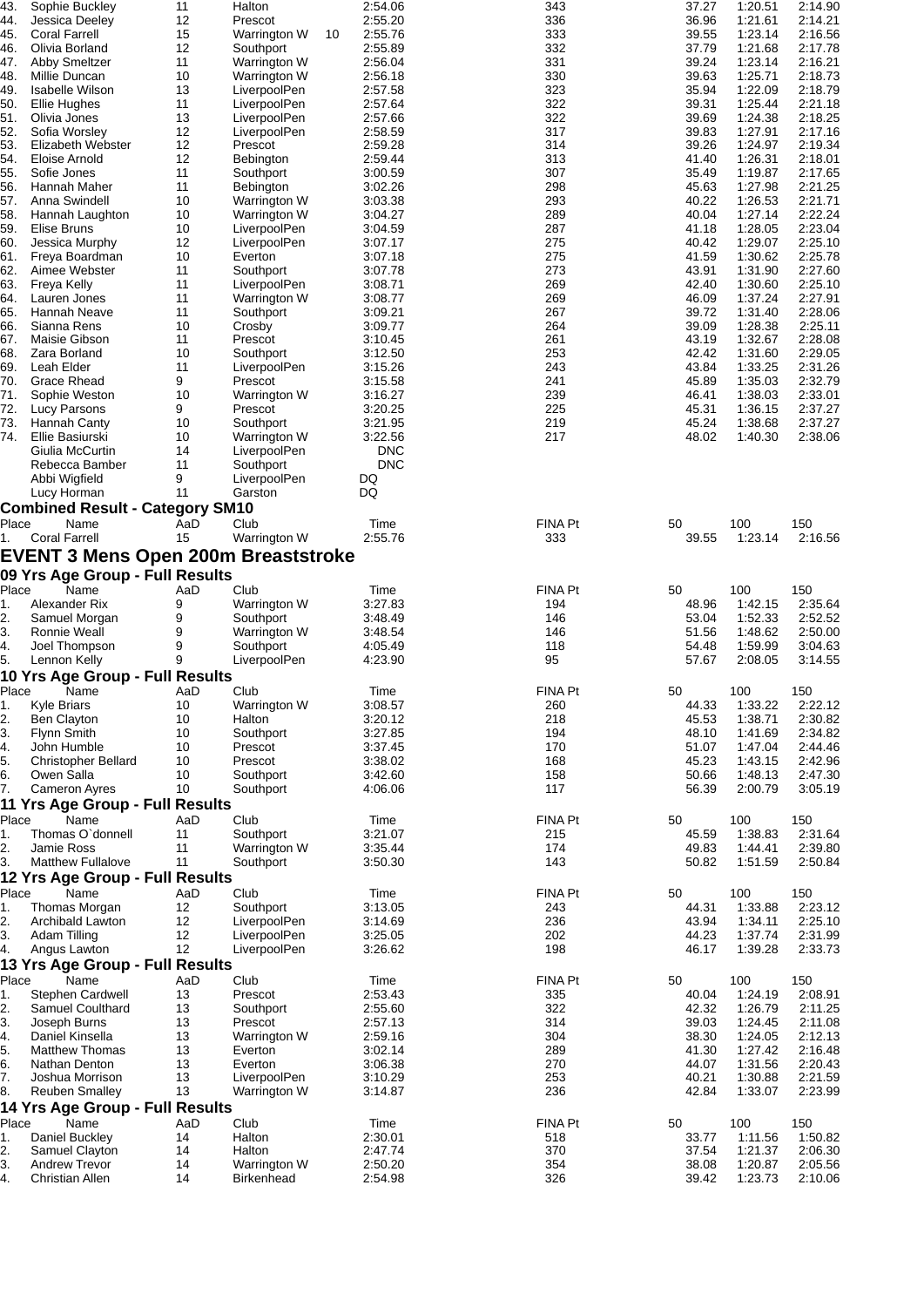|                                                                                                                                                                                           | 15 Yrs Age Group - Full Results           |           |                           |                    |                       |                          |                    |                    |
|-------------------------------------------------------------------------------------------------------------------------------------------------------------------------------------------|-------------------------------------------|-----------|---------------------------|--------------------|-----------------------|--------------------------|--------------------|--------------------|
| Place<br>1.                                                                                                                                                                               | Name<br>Samuel Caton                      | AaD<br>15 | Club<br>Garston           | Time<br>2:39.61    | <b>FINA Pt</b><br>430 | 50<br>36.45              | 100<br>1:16.55     | 150<br>1:58.00     |
| 2.                                                                                                                                                                                        | <b>Jack Roberts</b>                       | 15        | LiverpoolPen              | 2:42.55            | 407                   | 35.66                    | 1:15.95            | 1:59.16            |
| 3.                                                                                                                                                                                        | Tommy Jones                               | 15        | Southport                 | 2:44.64            | 391                   | 37.29                    | 1:20.10            | 2:03.38            |
| 4.                                                                                                                                                                                        | Ethan Kirby                               | 15        | Hoylake                   | 2:48.17            | 367                   | $\overline{\phantom{a}}$ | 1:19.97            | 2:04.92            |
| 5.                                                                                                                                                                                        | Ewan Denton                               | 15        | Everton                   | 2:54.77            | 327                   | 38.72                    | 1:23.29            | 2:09.36            |
| 6.                                                                                                                                                                                        | Joseph Tilling                            | 15        | LiverpoolPen              | 2:56.56            | 317                   | 37.76                    | 1:22.10            | 2:09.42            |
|                                                                                                                                                                                           | <b>Open Age Group - Full Results</b>      |           |                           |                    |                       |                          |                    |                    |
| Place                                                                                                                                                                                     | Name                                      | AaD       | Club                      | Time               | <b>FINA Pt</b>        | 50                       | 100                | 150                |
| 1.                                                                                                                                                                                        | Daniel Buckley                            | 14        | Halton                    | 2:30.01            | 518                   | 33.77                    | 1:11.56            | 1:50.82            |
| 2.                                                                                                                                                                                        | Samuel Caton                              | 15<br>15  | Garston<br>LiverpoolPen   | 2:39.61            | 430<br>407            | 36.45                    | 1:16.55<br>1:15.95 | 1:58.00            |
| 3.<br>4.                                                                                                                                                                                  | Jack Roberts<br>Tommy Jones               | 15        | Southport                 | 2:42.55<br>2:44.64 | 391                   | 35.66<br>37.29           | 1:20.10            | 1:59.16<br>2:03.38 |
| 5.                                                                                                                                                                                        | Samuel Clayton                            | 14        | Halton                    | 2:47.74            | 370                   | 37.54                    | 1:21.37            | 2:06.30            |
| 6.                                                                                                                                                                                        | Ethan Kirby                               | 15        | Hoylake                   | 2:48.17            | 367                   |                          | 1:19.97            | 2:04.92            |
| 7.                                                                                                                                                                                        | <b>Andrew Trevor</b>                      | 14        | Warrington W              | 2:50.20            | 354                   | 38.08                    | 1:20.87            | 2:05.56            |
| 8.                                                                                                                                                                                        | Stephen Cardwell                          | 13        | Prescot                   | 2:53.43            | 335                   | 40.04                    | 1:24.19            | 2:08.91            |
| 9.                                                                                                                                                                                        | Ewan Denton                               | 15        | Everton                   | 2:54.77            | 327                   | 38.72                    | 1:23.29            | 2:09.36            |
| 10.                                                                                                                                                                                       | <b>Christian Allen</b>                    | 14        | <b>Birkenhead</b>         | 2:54.98            | 326                   | 39.42                    | 1:23.73            | 2:10.06            |
| 11.                                                                                                                                                                                       | Samuel Coulthard                          | 13        | Southport                 | 2:55.60            | 322                   | 42.32                    | 1:26.79            | 2:11.25            |
| 12.<br>13.                                                                                                                                                                                | Joseph Tilling<br>Joseph Burns            | 15<br>13  | LiverpoolPen<br>Prescot   | 2:56.56<br>2:57.13 | 317<br>314            | 37.76<br>39.03           | 1:22.10<br>1:24.45 | 2:09.42<br>2:11.08 |
| 14.                                                                                                                                                                                       | Daniel Kinsella                           | 13        | Warrington W              | 2:59.16            | 304                   | 38.30                    | 1:24.05            | 2:12.13            |
| 15.                                                                                                                                                                                       | <b>Matthew Thomas</b>                     | 13        | Everton                   | 3:02.14            | 289                   | 41.30                    | 1:27.42            | 2:16.48            |
| 16.                                                                                                                                                                                       | Nathan Denton                             | 13        | Everton                   | 3:06.38            | 270                   | 44.07                    | 1:31.56            | 2:20.43            |
| 17.                                                                                                                                                                                       | <b>Kyle Briars</b>                        | 10        | Warrington W              | 3:08.57            | 260                   | 44.33                    | 1:33.22            | 2:22.12            |
| 18.                                                                                                                                                                                       | Joshua Morrison                           | 13        | LiverpoolPen              | 3:10.29            | 253                   | 40.21                    | 1:30.88            | 2:21.59            |
| 19.                                                                                                                                                                                       | Thomas Morgan                             | 12        | Southport                 | 3:13.05            | 243                   | 44.31                    | 1:33.88            | 2:23.12            |
| 20.                                                                                                                                                                                       | Archibald Lawton                          | 12        | LiverpoolPen              | 3:14.69            | 236                   | 43.94                    | 1:34.11            | 2:25.10            |
| 21.<br>22.                                                                                                                                                                                | <b>Reuben Smalley</b>                     | 13<br>10  | Warrington W              | 3:14.87            | 236<br>218            | 42.84<br>45.53           | 1:33.07<br>1:38.71 | 2:23.99            |
| 23.                                                                                                                                                                                       | <b>Ben Clayton</b><br>Thomas O'donnell    | 11        | Halton<br>Southport       | 3:20.12<br>3:21.07 | 215                   | 45.59                    | 1:38.83            | 2:30.82<br>2:31.64 |
| 24.                                                                                                                                                                                       | Adam Tilling                              | 12        | LiverpoolPen              | 3:25.05            | 202                   | 44.23                    | 1:37.74            | 2:31.99            |
| 25.                                                                                                                                                                                       | Angus Lawton                              | 12        | LiverpoolPen              | 3:26.62            | 198                   | 46.17                    | 1:39.28            | 2:33.73            |
| 26.                                                                                                                                                                                       | Alexander Rix                             | 9         | Warrington W              | 3:27.83            | 194                   | 48.96                    | 1:42.15            | 2:35.64            |
| 27.                                                                                                                                                                                       | <b>Flynn Smith</b>                        | 10        | Southport                 | 3:27.85            | 194                   | 48.10                    | 1:41.69            | 2:34.82            |
| 28.                                                                                                                                                                                       | <b>Jamie Ross</b>                         | 11        | Warrington W              | 3:35.44            | 174                   | 49.83                    | 1:44.41            | 2:39.80            |
| 29.                                                                                                                                                                                       | John Humble                               | 10        | Prescot                   | 3:37.45            | 170                   | 51.07                    | 1:47.04            | 2:44.46            |
| 30.                                                                                                                                                                                       | <b>Christopher Bellard</b>                | 10        | Prescot                   | 3:38.02            | 168                   | 45.23                    | 1:43.15            | 2:42.96            |
| 31.<br>32.                                                                                                                                                                                | Owen Salla<br>Samuel Morgan               | 10<br>9   | Southport<br>Southport    | 3:42.60<br>3:48.49 | 158<br>146            | 50.66<br>53.04           | 1:48.13<br>1:52.33 | 2:47.30<br>2:52.52 |
| 33.                                                                                                                                                                                       | Ronnie Weall                              | 9         | Warrington W              | 3:48.54            | 146                   | 51.56                    | 1:48.62            | 2:50.00            |
| 34.                                                                                                                                                                                       | <b>Matthew Fullalove</b>                  | 11        | Southport                 | 3:50.30            | 143                   | 50.82                    | 1:51.59            | 2:50.84            |
| 35.                                                                                                                                                                                       | Joel Thompson                             | 9         | Southport                 | 4:05.49            | 118                   | 54.48                    | 1:59.99            | 3:04.63            |
| 36.                                                                                                                                                                                       | Cameron Ayres                             | 10        | Southport                 | 4:06.06            | 117                   | 56.39                    | 2:00.79            | 3:05.19            |
| 37.                                                                                                                                                                                       | Lennon Kelly                              | 9         | LiverpoolPen              | 4:23.90            | 95                    | 57.67                    | 2:08.05            | 3:14.55            |
|                                                                                                                                                                                           | <b>EVENT 4 Womens Open 100m Freestyle</b> |           |                           |                    |                       |                          |                    |                    |
|                                                                                                                                                                                           | <b>Open Age Group - Full Results</b>      |           |                           |                    |                       |                          |                    |                    |
| Place                                                                                                                                                                                     | Name                                      | AaD       | Cat<br>Club               | Time               | FINA Pt               | 50                       |                    |                    |
| 1.                                                                                                                                                                                        | Emma Whittingham                          | 16        | Southport                 | 59.30              | 636                   | 28.20                    |                    |                    |
| 2.                                                                                                                                                                                        | <b>Holly White</b>                        | 14        | Everton                   | 59.45              | 631                   | 28.57                    |                    |                    |
| 3.                                                                                                                                                                                        | Gabrielle Melbourne-Sm                    | 13        | Warrington W              | 1:01.52            | 570                   | 29.38                    |                    |                    |
| 4.<br>5.                                                                                                                                                                                  | Shannon Campbell<br>Ella Johnson          | 17<br>16  | Warrington W<br>Southport | 1:01.60<br>1:02.03 | 567<br>556            | 29.85<br>29.60           |                    |                    |
| 6.                                                                                                                                                                                        | <b>Catherine Ross</b>                     | 17        | Warrington W              | 1:02.15            | 552                   | 29.88                    |                    |                    |
| 7.                                                                                                                                                                                        | <b>Charlotte Dodson</b>                   | 16        | Prescot                   | 1:02.21            | 551                   | 30.14                    |                    |                    |
| 8.                                                                                                                                                                                        | <b>Charlotte Rens</b>                     | 13        | Crosby                    | 1:02.30            | 548                   | 29.97                    |                    |                    |
| 9.                                                                                                                                                                                        | Niamh Wilgar                              | 16        | Southport                 | 1:02.55            |                       |                          |                    |                    |
| 10.                                                                                                                                                                                       | <b>Chloe Quarton</b>                      |           |                           |                    | 542                   | 29.75                    |                    |                    |
| 11.                                                                                                                                                                                       | Josie Carroll                             | 14        | Crosby                    | 1:02.59            | 541                   | 29.88                    |                    |                    |
| 12.                                                                                                                                                                                       |                                           | 14        | Southport                 | 1:02.64            | 540                   | 30.03                    |                    |                    |
| 13.<br>14.                                                                                                                                                                                | Victoria Dawson                           | 14        | Southport                 | 1:02.98            | 531                   | 30.34                    |                    |                    |
|                                                                                                                                                                                           | Anna Duncan                               | 16        | Hoylake                   | 1:03.15            | 527                   | 30.43                    |                    |                    |
|                                                                                                                                                                                           | Mattea-Jay Oliver                         | 16        | <b>Bootle</b>             | 1:03.31            | 523                   | 30.76                    |                    |                    |
|                                                                                                                                                                                           | Anna Niven                                | 17        | Southport                 | 1:03.43            | 520                   | 30.29                    |                    |                    |
|                                                                                                                                                                                           | Mia Smith<br>Amy Teebay                   | 14<br>13  | Southport<br>Southport    | 1:03.80<br>1:04.02 | 511<br>505            | 30.72<br>30.55           |                    |                    |
|                                                                                                                                                                                           | Abigail Towle                             | 14        | Crosby                    | 1:04.74            | 489                   | 31.38                    |                    |                    |
|                                                                                                                                                                                           | <b>Bethany Hughes</b>                     | 11        | Southport                 | 1:04.82            | 487                   | 31.28                    |                    |                    |
|                                                                                                                                                                                           | Caitlyn Shingler                          | 14        | Warrington W              | 1:05.01            | 483                   | 31.44                    |                    |                    |
|                                                                                                                                                                                           | Libby Manning                             | 14        | Garston                   | 1:05.26            | 477                   | 31.09                    |                    |                    |
|                                                                                                                                                                                           | <b>Charlotte Hughes</b>                   | 12        | Southport                 | 1:05.57            | 470                   | 31.54                    |                    |                    |
|                                                                                                                                                                                           | Jessica Law                               | 13        | Southport                 | 1:05.72            | 467                   | 31.52                    |                    |                    |
|                                                                                                                                                                                           | Amy Flanagan                              | 15        | Everton                   | 1:05.81            | 465                   | 31.48                    |                    |                    |
|                                                                                                                                                                                           | Hannah Smith                              | 13        | Warrington W              | 1:05.87            | 464<br>463            | 31.66<br>31.27           |                    |                    |
|                                                                                                                                                                                           | Lauren Teebay<br><b>Emily Brown</b>       | 13<br>12  | Southport<br>Hoylake      | 1:05.89<br>1:06.30 | 455                   | 32.25                    |                    |                    |
|                                                                                                                                                                                           | Elena Priestner                           | 13        | Southport                 | 1:06.48            | 451                   | 32.20                    |                    |                    |
|                                                                                                                                                                                           | Niamh Wylde                               | 13        | <b>Birkenhead</b>         | 1:07.33            | 434                   | 32.53                    |                    |                    |
|                                                                                                                                                                                           | <b>Charlotte Clark</b>                    | 13        | Prescot                   | 1:07.33            | 434                   | 32.30                    |                    |                    |
|                                                                                                                                                                                           | Daisy Cornell                             | 14        | Everton                   | 1:07.35            | 434                   | 31.91                    |                    |                    |
|                                                                                                                                                                                           | <b>Elle Waring</b>                        | 13        | Bebington                 | 1:07.43            | 432                   | 32.26                    |                    |                    |
|                                                                                                                                                                                           | Libby Harrison                            | 13        | Halton                    | 1:07.66            | 428                   | 33.10                    |                    |                    |
|                                                                                                                                                                                           | Amelia Dodd                               | 12        | Hoylake                   | 1:07.72            | 427                   | 32.44                    |                    |                    |
|                                                                                                                                                                                           | Leah Horabin                              | 14        | Prescot                   | 1:08.05            | 421<br>416            | 32.13                    |                    |                    |
|                                                                                                                                                                                           | <b>Shannon Topliss</b><br>Emma Farrugia   | 13<br>13  | Warrington W<br>Prescot   | 1:08.31<br>1:08.44 | 414                   | 33.18<br>33.56           |                    |                    |
|                                                                                                                                                                                           | Olivia Walsh                              | 13        | Warrington W              | 1:08.45            | 413                   | 33.05                    |                    |                    |
|                                                                                                                                                                                           | Olivia Logan                              | 12        | Southport                 | 1:08.49            | 413                   | 32.65                    |                    |                    |
| 15.<br>16.<br>17.<br>18.<br>19.<br>20.<br>21.<br>22.<br>23.<br>24.<br>25.<br>26.<br>27.<br>28.<br>29.<br>29.<br>31.<br>32.<br>33.<br>34.<br>35.<br>36.<br>37.<br>38.<br>39.<br>40.<br>41. | Ella Smith<br>Lily-Anna Ireland           | 12<br>13  | Southport<br>Garston      | 1:08.98<br>1:08.99 | 404<br>404            | 33.44<br>33.44           |                    |                    |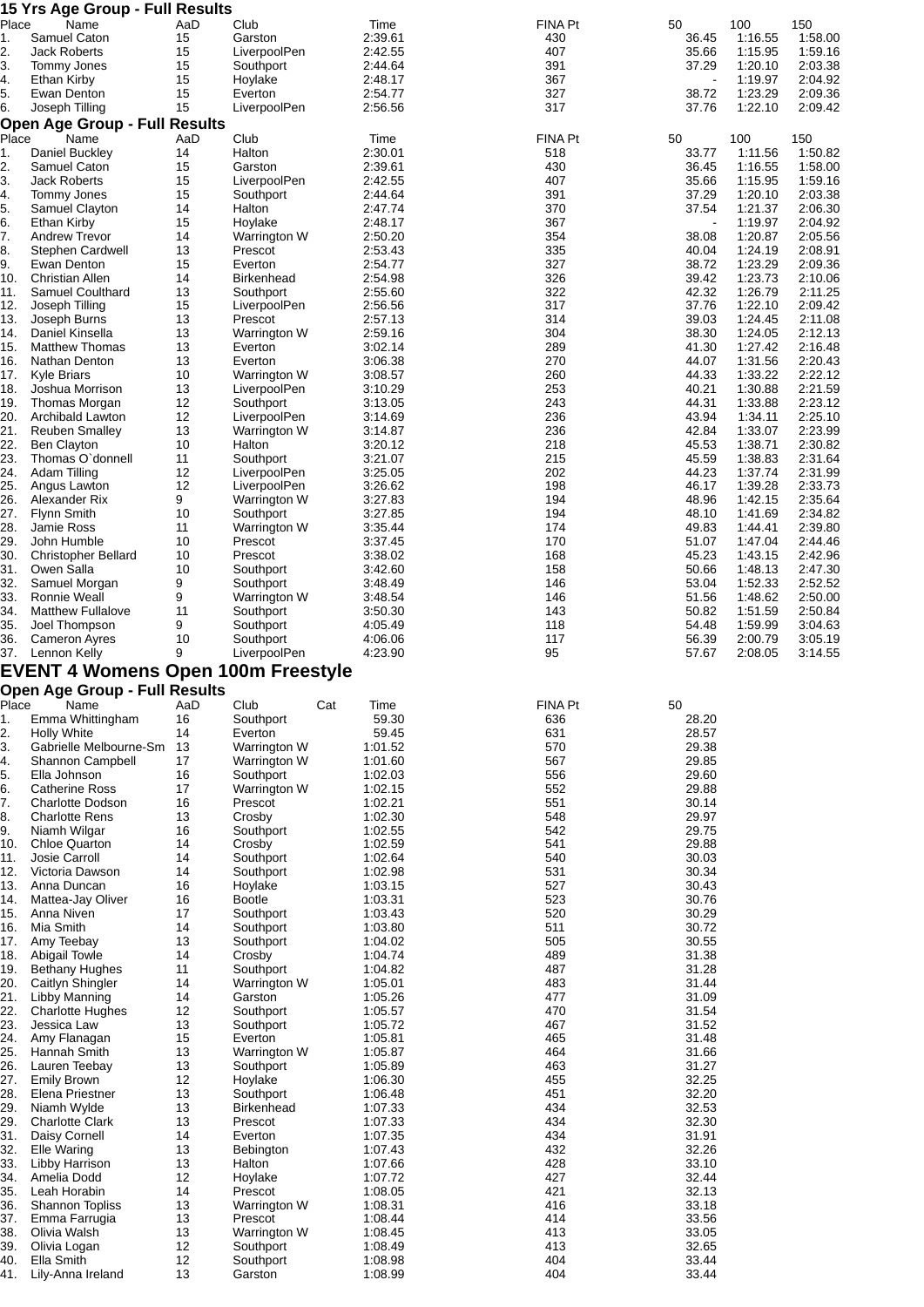| 42.                    | Giulia McCurtin                          | 14       | LiverpoolPen                            |     | 1:09.10            | 402               | 33.45          |
|------------------------|------------------------------------------|----------|-----------------------------------------|-----|--------------------|-------------------|----------------|
| 43.<br>44.             | Alyssa McIlroy<br><b>Katy Adkins</b>     | 12<br>13 | Southport<br>Southport                  |     | 1:09.11<br>1:09.60 | 402<br>393        | 33.13<br>33.16 |
| 45.                    | <b>Bethany McTegart</b>                  | 13       | Everton                                 |     | 1:09.68            | 392               | 33.47          |
| 46.                    | Olivia Molden                            | 12       | Warrington W                            |     | 1:09.76            | 390               | 33.24          |
| 47.                    | <b>Lucy Harris</b>                       | 13       | Halton                                  |     | 1:09.86            | 389               | 31.93          |
| 48.<br>49.             | Chloe James<br><b>Beatrice Clover</b>    | 13<br>11 | <b>Birkenhead</b><br>Warrington W       |     | 1:09.90<br>1:09.91 | 388<br>388        | 33.22<br>34.06 |
| 50.                    | Olivia Borland                           | 12       | Southport                               |     | 1:10.07            | 385               | 33.42          |
| 51.                    | Rose McCrossan                           | 14       | LiverpoolPen                            |     | 1:10.50            | 378               | 34.08          |
| 52.                    | Sofie Jones                              | 11       | Southport                               |     | 1:10.69            | 375               | 33.93          |
| 53.<br>54.             | Aimee White<br><b>Coral Farrell</b>      | 11<br>15 | Everton<br>Warrington W                 | 10  | 1:11.30<br>1:11.65 | 366<br>360        | 34.09<br>34.10 |
| 55.                    | Eloise Arnold                            | 12       | <b>Bebington</b>                        |     | 1:11.93            | 356               | 34.71          |
| 56.                    | Sophie Buckley                           | 11       | Halton                                  |     | 1:11.95            | 356               | 35.35          |
| 56.                    | Jessica Deeley                           | 12       | Prescot                                 |     | 1:11.95            | 356               | 33.69          |
| 58.<br>59.             | Ella Falkingham<br>Emilia Hunt           | 11<br>11 | Southport<br><b>Bootle</b>              |     | 1:12.00<br>1:12.38 | 355<br>350        | 34.23<br>34.86 |
| 60.                    | Katie Rawnsley                           | 11       | Prescot                                 |     | 1:13.39            | 335               | 35.35          |
| 61.                    | Ellie Hughes                             | 11       | LiverpoolPen                            |     | 1:13.45            | 334               | 35.34          |
| 62.                    | Niamh Wigglesworth                       | 10       | Warrington W                            |     | 1:13.67            | 331               | 35.11          |
| 63.<br>64.             | Isabelle Wilson<br>Olivia Jones          | 13<br>13 | LiverpoolPen<br>LiverpoolPen            |     | 1:13.75<br>1:13.86 | 330<br>329        | 34.43<br>35.98 |
| 65.                    | <b>Isobel Dowd</b>                       | 10       | Everton                                 |     | 1:13.90            | 328               | 35.81          |
| 66.                    | Hannah Neave                             | 11       | Southport                               |     | 1:13.92            | 328               | 36.31          |
| 67.                    | Aimee Webster                            | 11       | Southport                               |     | 1:14.16            | 325               | 35.90          |
| 68.                    | Lucy Horman                              | 11       | Garston                                 |     | 1:14.75            | 317               | 36.01          |
| 69.<br>70.             | Jessica Pennifold<br><b>Ella Roberts</b> | 10<br>11 | Southport<br>Prescot                    |     | 1:14.76<br>1:15.45 | 317<br>309        | 35.83<br>36.41 |
| 70.                    | Millie Duncan                            | 10       | Warrington W                            |     | 1:15.45            | 309               | 36.60          |
| 72.                    | Sofia Worsley                            | 12       | LiverpoolPen                            |     | 1:15.75            | 305               | 35.93          |
| 73.                    | Freya Boardman                           | 10       | Everton                                 |     | 1:16.47            | 296               | 36.57          |
| 74.<br>75.             | Mia Chan<br>Hannah Maher                 | 10<br>11 | <b>Bebington</b><br>Bebington           |     | 1:16.60<br>1:17.20 | 295<br>288        | 36.66<br>35.97 |
| 76.                    | Josephine Flanagan                       | 11       | Everton                                 |     | 1:17.50            | 285               | 36.61          |
| 77.                    | Shauna Thoburn                           | 11       | Southport                               |     | 1:18.11            | 278               | 37.19          |
| 78.                    | Freya Kelly                              | 11       | LiverpoolPen                            |     | 1:18.73            | 271               | 37.36          |
| 79.<br>80.             | Hannah Rusk                              | 10       | Prescot                                 |     | 1:19.82            | 260               | 38.10          |
| 81.                    | Grace Rhead<br>Maisie Gibson             | 9<br>11  | Prescot<br>Prescot                      |     | 1:19.97<br>1:20.70 | 259<br>252        | 39.10<br>38.16 |
| 82.                    | Zara Borland                             | 10       | Southport                               |     | 1:20.76            | 251               | 38.37          |
| 83.                    | Hannah Laughton                          | 10       | Warrington W                            |     | 1:22.01            | 240               | 38.55          |
| 84.                    | Sianna Rens                              | 10       | Crosby                                  |     | 1:22.07            | 240               | 38.20          |
|                        |                                          |          |                                         |     |                    |                   |                |
| 85.                    | Lauren Jones                             | 11       | Warrington W                            |     | 1:22.42            | 237               | 40.31          |
| 86.<br>87.             | Leah Elder<br>Sophie Weston              | 11<br>10 | LiverpoolPen                            |     | 1:22.80<br>1:24.04 | 233<br>223        | 38.37<br>40.33 |
|                        | Ella Meath-Davies                        | 13       | Warrington W<br>Crosby                  |     | <b>DNC</b>         |                   |                |
|                        | 09 Yrs Age Group - Full Results          |          |                                         |     |                    |                   |                |
| Place                  | Name                                     | AaD      | Club                                    | Cat | Time               | <b>FINA Pt</b>    | 50             |
| 1.                     | Grace Rhead                              | 9        | Prescot                                 |     | 1:19.97            | 259               | 39.10          |
| Place                  | 10 Yrs Age Group - Full Results          | AaD      | Club                                    | Cat |                    | <b>FINA Pt</b>    | 50             |
| 1.                     | Name<br>Niamh Wigglesworth               | 10       | Warrington W                            |     | Time<br>1:13.67    | 331               | 35.11          |
| 2.                     | <b>Isobel Dowd</b>                       | 10       | Everton                                 |     | 1:13.90            | 328               | 35.81          |
|                        | Jessica Pennifold                        | 10       | Southport                               |     | 1:14.76            | 317               | 35.83          |
| 3.<br>4.               | Millie Duncan                            | 10       | Warrington W                            |     | 1:15.45            | 309               | 36.60          |
| 5.<br>6.               | Freya Boardman<br>Mia Chan               | 10<br>10 | Everton<br><b>Bebington</b>             |     | 1:16.47<br>1:16.60 | 296<br>295        | 36.57<br>36.66 |
| 7.                     | Hannah Rusk                              | 10       | Prescot                                 |     | 1:19.82            | 260               | 38.10          |
|                        | Zara Borland                             | 10       | Southport                               |     | 1:20.76            | 251               | 38.37          |
|                        | Hannah Laughton                          | 10       | Warrington W                            |     | 1:22.01            | 240               | 38.55          |
| 8.<br>9.<br>10.<br>11. | Sianna Rens<br>Sophie Weston             | 10<br>10 | Crosby<br>Warrington W                  |     | 1:22.07<br>1:24.04 | 240<br>223        | 38.20<br>40.33 |
|                        | 11 Yrs Age Group - Full Results          |          |                                         |     |                    |                   |                |
| Place                  | Name                                     | AaD      | Club                                    | Cat | Time               | <b>FINA Pt</b>    | 50             |
| 1.                     | <b>Bethany Hughes</b>                    | 11       | Southport                               |     | 1:04.82            | 487               | 31.28          |
| 2.                     | <b>Beatrice Clover</b><br>Sofie Jones    | 11<br>11 | Warrington W                            |     | 1:09.91            | 388               | 34.06          |
| 3.<br>4.               | Aimee White                              | 11       | Southport<br>Everton                    |     | 1:10.69<br>1:11.30 | 375<br>366        | 33.93<br>34.09 |
| 5.                     | Sophie Buckley                           | 11       | Halton                                  |     | 1:11.95            | 356               | 35.35          |
| 6.                     | Ella Falkingham                          | 11       | Southport                               |     | 1:12.00            | 355               | 34.23          |
| 7.                     | Emilia Hunt                              | 11<br>11 | <b>Bootle</b>                           |     | 1:12.38            | 350               | 34.86          |
| 8.<br>9.               | Katie Rawnsley<br>Ellie Hughes           | 11       | Prescot<br>LiverpoolPen                 |     | 1:13.39<br>1:13.45 | 335<br>334        | 35.35<br>35.34 |
| 10.                    | Hannah Neave                             | 11       | Southport                               |     | 1:13.92            | 328               | 36.31          |
| 11.                    | Aimee Webster                            | 11       | Southport                               |     | 1:14.16            | 325               | 35.90          |
| 12.                    | Lucy Horman                              | 11       | Garston                                 |     | 1:14.75            | 317               | 36.01          |
| 13.<br>14.             | Ella Roberts<br>Hannah Maher             | 11<br>11 | Prescot<br>Bebington                    |     | 1:15.45<br>1:17.20 | 309<br>288        | 36.41<br>35.97 |
| 15.                    | Josephine Flanagan                       | 11       | Everton                                 |     | 1:17.50            | 285               | 36.61          |
| 16.                    | Shauna Thoburn                           | 11       | Southport                               |     | 1:18.11            | 278               | 37.19          |
| 17.                    | Freya Kelly                              | 11       | LiverpoolPen                            |     | 1:18.73            | 271               | 37.36          |
| 18.<br>19.             | Maisie Gibson<br>Lauren Jones            | 11<br>11 | Prescot<br>Warrington W<br>LiverpoolPen |     | 1:20.70<br>1:22.42 | 252<br>237<br>233 | 38.16<br>40.31 |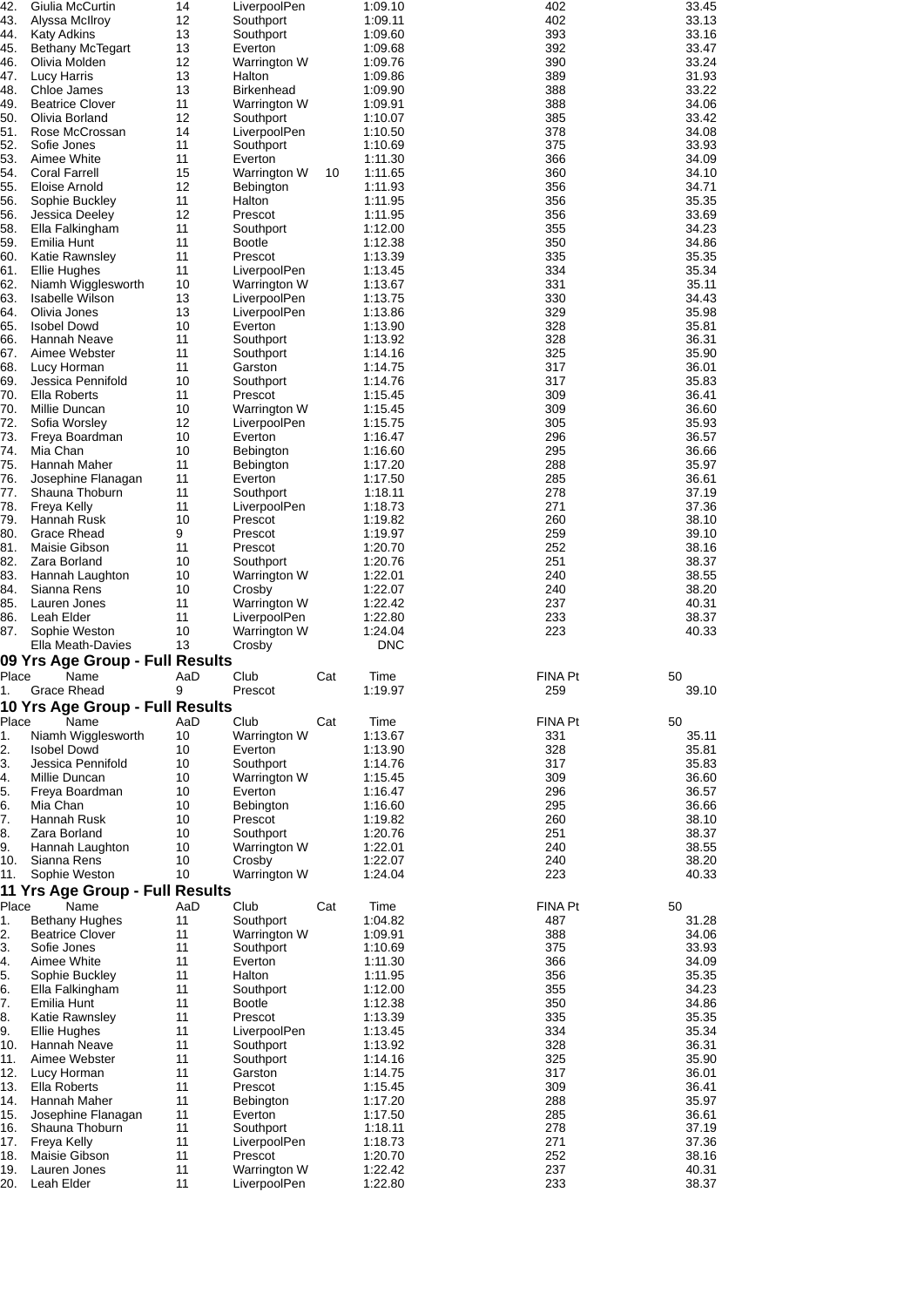|             | 12 Yrs Age Group - Full Results                  |           |                             |     |                    |                       |                |
|-------------|--------------------------------------------------|-----------|-----------------------------|-----|--------------------|-----------------------|----------------|
| Place       | Name                                             | AaD       | Club                        | Cat | Time               | FINA Pt               | 50             |
| 1.<br>2.    | <b>Charlotte Hughes</b><br><b>Emily Brown</b>    | 12<br>12  | Southport<br>Hoylake        |     | 1:05.57<br>1:06.30 | 470<br>455            | 31.54<br>32.25 |
| 3.          | Amelia Dodd                                      | 12        | Hoylake                     |     | 1:07.72            | 427                   | 32.44          |
| 4.          | Olivia Logan                                     | 12        | Southport                   |     | 1:08.49            | 413                   | 32.65          |
| 5.          | Ella Smith                                       | 12        | Southport                   |     | 1:08.98            | 404                   | 33.44          |
| 6.          | Alyssa McIlroy                                   | 12        | Southport                   |     | 1:09.11            | 402                   | 33.13          |
| 7.<br>8.    | Olivia Molden<br>Olivia Borland                  | 12<br>12  | Warrington W<br>Southport   |     | 1:09.76<br>1:10.07 | 390<br>385            | 33.24<br>33.42 |
| 9.          | Eloise Arnold                                    | 12        | <b>Bebington</b>            |     | 1:11.93            | 356                   | 34.71          |
| 10.         | Jessica Deeley                                   | 12        | Prescot                     |     | 1:11.95            | 356                   | 33.69          |
| 11.         | Sofia Worsley                                    | 12        | LiverpoolPen                |     | 1:15.75            | 305                   | 35.93          |
|             | 13 Yrs Age Group - Full Results                  |           |                             |     |                    |                       |                |
| Place       | Name                                             | AaD       | Club                        | Cat | Time               | FINA Pt               | 50             |
| 1.          | Gabrielle Melbourne-Sm                           | 13        | Warrington W                |     | 1:01.52            | 570                   | 29.38          |
| 2.<br>3.    | <b>Charlotte Rens</b><br>Amy Teebay              | 13<br>13  | Crosby<br>Southport         |     | 1:02.30<br>1:04.02 | 548<br>505            | 29.97<br>30.55 |
| 4.          | Jessica Law                                      | 13        | Southport                   |     | 1:05.72            | 467                   | 31.52          |
| 5.          | Hannah Smith                                     | 13        | Warrington W                |     | 1:05.87            | 464                   | 31.66          |
| 6.          | Lauren Teebay                                    | 13        | Southport                   |     | 1:05.89            | 463                   | 31.27          |
| 7.          | Elena Priestner                                  | 13        | Southport                   |     | 1:06.48            | 451                   | 32.20          |
| 8.          | Niamh Wylde                                      | 13        | <b>Birkenhead</b>           |     | 1:07.33            | 434                   | 32.53          |
| 8.<br>10.   | <b>Charlotte Clark</b><br>Elle Waring            | 13<br>13  | Prescot<br><b>Bebington</b> |     | 1:07.33<br>1:07.43 | 434<br>432            | 32.30<br>32.26 |
| 11.         | Libby Harrison                                   | 13        | Halton                      |     | 1:07.66            | 428                   | 33.10          |
| 12.         | <b>Shannon Topliss</b>                           | 13        | Warrington W                |     | 1:08.31            | 416                   | 33.18          |
| 13.         | Emma Farrugia                                    | 13        | Prescot                     |     | 1:08.44            | 414                   | 33.56          |
| 14.         | Olivia Walsh                                     | 13        | Warrington W                |     | 1:08.45            | 413                   | 33.05          |
| 15.         | Lily-Anna Ireland                                | 13        | Garston                     |     | 1:08.99            | 404                   | 33.44          |
| 16.<br>17.  | <b>Katy Adkins</b><br><b>Bethany McTegart</b>    | 13<br>13  | Southport<br>Everton        |     | 1:09.60<br>1:09.68 | 393<br>392            | 33.16<br>33.47 |
| 18.         | Lucy Harris                                      | 13        | Halton                      |     | 1:09.86            | 389                   | 31.93          |
| 19.         | Chloe James                                      | 13        | <b>Birkenhead</b>           |     | 1:09.90            | 388                   | 33.22          |
| 20.         | <b>Isabelle Wilson</b>                           | 13        | LiverpoolPen                |     | 1:13.75            | 330                   | 34.43          |
| 21.         | Olivia Jones                                     | 13        | LiverpoolPen                |     | 1:13.86            | 329                   | 35.98          |
|             | Ella Meath-Davies                                | 13        | Crosby                      |     | <b>DNC</b>         |                       |                |
|             | 14 Yrs Age Group - Full Results                  |           |                             |     |                    |                       |                |
| Place<br>1. | Name<br><b>Holly White</b>                       | AaD<br>14 | Club<br>Everton             | Cat | Time<br>59.45      | <b>FINA Pt</b><br>631 | 50<br>28.57    |
| 2.          | <b>Chloe Quarton</b>                             | 14        | Crosby                      |     | 1:02.59            | 541                   | 29.88          |
| 3.          | Josie Carroll                                    | 14        | Southport                   |     | 1:02.64            | 540                   | 30.03          |
| 4.          | Victoria Dawson                                  | 14        | Southport                   |     | 1:02.98            | 531                   | 30.34          |
| 5.          | Mia Smith                                        | 14        | Southport                   |     | 1:03.80            | 511                   | 30.72          |
| 6.          | <b>Abigail Towle</b>                             | 14        | Crosby                      |     | 1:04.74            | 489                   | 31.38          |
| 7.<br>8.    | Caitlyn Shingler                                 | 14<br>14  | Warrington W                |     | 1:05.01            | 483<br>477            | 31.44<br>31.09 |
| 9.          | Libby Manning<br>Daisy Cornell                   | 14        | Garston<br>Everton          |     | 1:05.26<br>1:07.35 | 434                   | 31.91          |
| 10.         | Leah Horabin                                     | 14        | Prescot                     |     | 1:08.05            | 421                   | 32.13          |
|             | 11. Giulia McCurtin                              | 14        | LiverpoolPen                |     | 1:09.10            | 402                   | 33.45          |
|             | 12. Rose McCrossan                               | 14        | LiverpoolPen                |     | 1:10.50            | 378                   | 34.08          |
|             | 15 Yrs Age Group - Full Results                  |           |                             |     |                    |                       |                |
| Place<br>1. | Name<br>Amy Flanagan                             | AaD<br>15 | Club<br>Everton             | Cat | Time<br>1:05.81    | FINA Pt<br>465        | 50<br>31.48    |
| 2.          | Coral Farrell                                    | 15        | Warrington W                | 10  | 1:11.65            | 360                   | 34.10          |
|             | 16 Yrs Age Group - Full Results                  |           |                             |     |                    |                       |                |
| Place       | Name                                             | AaD       | Club                        | Cat | Time               | <b>FINA Pt</b>        | 50             |
| 1.          | Emma Whittingham                                 | 16        | Southport                   |     | 59.30              | 636                   | 28.20          |
| 2.          | Ella Johnson                                     | 16        | Southport                   |     | 1:02.03            | 556                   | 29.60          |
| 3.          | <b>Charlotte Dodson</b>                          | 16        | Prescot                     |     | 1:02.21            | 551                   | 30.14          |
| 4.<br>5.    | Niamh Wilgar<br>Anna Duncan                      | 16<br>16  | Southport<br>Hoylake        |     | 1:02.55<br>1:03.15 | 542<br>527            | 29.75<br>30.43 |
| 6.          | Mattea-Jay Oliver                                | 16        | <b>Bootle</b>               |     | 1:03.31            | 523                   | 30.76          |
|             | 17 Yrs Age Group - Full Results                  |           |                             |     |                    |                       |                |
| Place       | Name                                             | AaD       | Club                        | Cat | Time               | FINA Pt               | 50             |
| 1.          | Shannon Campbell                                 | 17        | Warrington W                |     | 1:01.60            | 567                   | 29.85          |
| 2.          | <b>Catherine Ross</b>                            | 17        | Warrington W                |     | 1:02.15            | 552                   | 29.88          |
| 3.          | Anna Niven                                       | 17        | Southport                   |     | 1:03.43            | 520                   | 30.29          |
| Place       | <b>Open Age Group - Full Results</b><br>Name     |           | Club                        | Cat |                    | FINA Pt               | 50             |
| 1.          | Emma Whittingham                                 | AaD<br>16 | Southport                   |     | Time<br>59.30      | 636                   | 28.20          |
| 2.          | <b>Holly White</b>                               | 14        | Everton                     |     | 59.45              | 631                   | 28.57          |
| 3.          | Gabrielle Melbourne-Sm                           | 13        | Warrington W                |     | 1:01.52            | 570                   | 29.38          |
| 4.          | Shannon Campbell                                 | 17        | Warrington W                |     | 1:01.60            | 567                   | 29.85          |
| 5.          | Ella Johnson                                     | 16        | Southport                   |     | 1:02.03            | 556                   | 29.60          |
| 6.<br>7.    | <b>Catherine Ross</b>                            | 17<br>16  | Warrington W<br>Prescot     |     | 1:02.15            | 552<br>551            | 29.88          |
| 8.          | <b>Charlotte Dodson</b><br><b>Charlotte Rens</b> | 13        | Crosby                      |     | 1:02.21<br>1:02.30 | 548                   | 30.14<br>29.97 |
| 9.          | Niamh Wilgar                                     | 16        | Southport                   |     | 1:02.55            | 542                   | 29.75          |
| 10.         | <b>Chloe Quarton</b>                             | 14        | Crosby                      |     | 1:02.59            | 541                   | 29.88          |
| 11.         | Josie Carroll                                    | 14        | Southport                   |     | 1:02.64            | 540                   | 30.03          |
| 12.         | Victoria Dawson                                  | 14        | Southport                   |     | 1:02.98            | 531                   | 30.34          |
| 13.<br>14.  | Anna Duncan<br>Mattea-Jay Oliver                 | 16<br>16  | Hoylake<br><b>Bootle</b>    |     | 1:03.15<br>1:03.31 | 527<br>523            | 30.43<br>30.76 |
| 15.         | Anna Niven                                       | 17        | Southport                   |     | 1:03.43            | 520                   | 30.29          |
| 16.         | Mia Smith                                        | 14        | Southport                   |     | 1:03.80            | 511                   | 30.72          |
| 17.         | Amy Teebay                                       | 13        | Southport                   |     | 1:04.02            | 505                   | 30.55          |
| 18.         | <b>Abigail Towle</b>                             | 14        | Crosby                      |     | 1:04.74            | 489                   | 31.38          |
| 19.         | <b>Bethany Hughes</b>                            | 11<br>14  | Southport                   |     | 1:04.82            | 487<br>483            | 31.28<br>31.44 |
| 20.<br>21.  | Caitlyn Shingler<br><b>Libby Manning</b>         | 14        | Warrington W<br>Garston     |     | 1:05.01<br>1:05.26 | 477                   | 31.09          |
|             |                                                  |           |                             |     |                    |                       |                |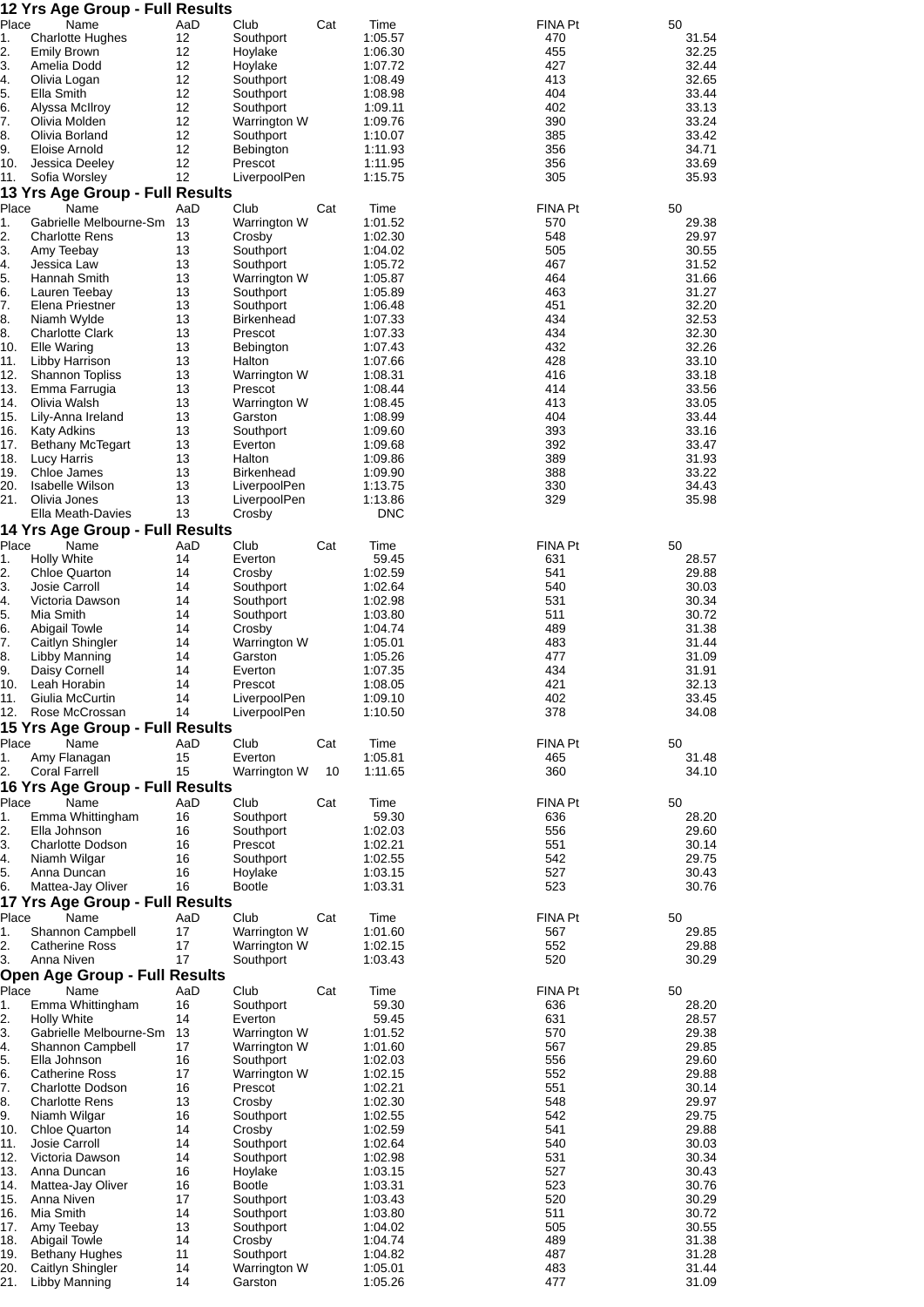| 22.         | <b>Charlotte Hughes</b>                        | 12        | Southport                    |    | 1:05.57               | 470                  | 31.54          |
|-------------|------------------------------------------------|-----------|------------------------------|----|-----------------------|----------------------|----------------|
| 23.         | Jessica Law                                    | 13        | Southport                    |    | 1:05.72               | 467                  | 31.52          |
| 24.         | Amy Flanagan                                   | 15        | Everton                      |    | 1:05.81               | 465                  | 31.48          |
| 25.<br>26.  | Hannah Smith<br>Lauren Teebay                  | 13<br>13  | Warrington W                 |    | 1:05.87<br>1:05.89    | 464<br>463           | 31.66<br>31.27 |
| 27.         | <b>Emily Brown</b>                             | 12        | Southport<br>Hoylake         |    | 1:06.30               | 455                  | 32.25          |
| 28.         | Elena Priestner                                | 13        | Southport                    |    | 1:06.48               | 451                  | 32.20          |
| 29.         | Niamh Wylde                                    | 13        | <b>Birkenhead</b>            |    | 1:07.33               | 434                  | 32.53          |
| 29.         | <b>Charlotte Clark</b>                         | 13        | Prescot                      |    | 1:07.33               | 434                  | 32.30          |
| 31.         | Daisy Cornell                                  | 14        | Everton                      |    | 1:07.35               | 434                  | 31.91          |
| 32.         | Elle Waring                                    | 13        | Bebington                    |    | 1:07.43               | 432                  | 32.26          |
| 33.         | Libby Harrison                                 | 13        | Halton                       |    | 1:07.66               | 428                  | 33.10          |
| 34.         | Amelia Dodd                                    | 12        | Hoylake                      |    | 1:07.72               | 427                  | 32.44          |
| 35.         | Leah Horabin                                   | 14        | Prescot                      |    | 1:08.05               | 421                  | 32.13          |
| 36.         | <b>Shannon Topliss</b>                         | 13        | Warrington W                 |    | 1:08.31               | 416                  | 33.18          |
| 37.<br>38.  | Emma Farrugia<br>Olivia Walsh                  | 13<br>13  | Prescot<br>Warrington W      |    | 1:08.44<br>1:08.45    | 414<br>413           | 33.56<br>33.05 |
| 39.         | Olivia Logan                                   | 12        | Southport                    |    | 1:08.49               | 413                  | 32.65          |
| 40.         | Ella Smith                                     | 12        | Southport                    |    | 1:08.98               | 404                  | 33.44          |
| 41.         | Lily-Anna Ireland                              | 13        | Garston                      |    | 1:08.99               | 404                  | 33.44          |
| 42.         | Giulia McCurtin                                | 14        | LiverpoolPen                 |    | 1:09.10               | 402                  | 33.45          |
| 43.         | Alyssa McIlroy                                 | 12        | Southport                    |    | 1:09.11               | 402                  | 33.13          |
| 44.         | <b>Katy Adkins</b>                             | 13        | Southport                    |    | 1:09.60               | 393                  | 33.16          |
| 45.         | <b>Bethany McTegart</b>                        | 13        | Everton                      |    | 1:09.68               | 392                  | 33.47          |
| 46.         | Olivia Molden                                  | 12        | Warrington W                 |    | 1:09.76               | 390                  | 33.24          |
| 47.         | <b>Lucy Harris</b>                             | 13        | Halton                       |    | 1:09.86               | 389                  | 31.93          |
| 48.         | Chloe James                                    | 13        | <b>Birkenhead</b>            |    | 1:09.90               | 388                  | 33.22          |
| 49.<br>50.  | <b>Beatrice Clover</b><br>Olivia Borland       | 11<br>12  | Warrington W<br>Southport    |    | 1:09.91               | 388<br>385           | 34.06<br>33.42 |
| 51.         | Rose McCrossan                                 | 14        | LiverpoolPen                 |    | 1:10.07<br>1:10.50    | 378                  | 34.08          |
| 52.         | Sofie Jones                                    | 11        | Southport                    |    | 1:10.69               | 375                  | 33.93          |
| 53.         | Aimee White                                    | 11        | Everton                      |    | 1:11.30               | 366                  | 34.09          |
| 54.         | <b>Coral Farrell</b>                           | 15        | Warrington W                 | 10 | 1:11.65               | 360                  | 34.10          |
| 55.         | Eloise Arnold                                  | 12        | <b>Bebington</b>             |    | 1:11.93               | 356                  | 34.71          |
| 56.         | Sophie Buckley                                 | 11        | Halton                       |    | 1:11.95               | 356                  | 35.35          |
| 56.         | Jessica Deeley                                 | 12        | Prescot                      |    | 1:11.95               | 356                  | 33.69          |
| 58.         | Ella Falkingham                                | 11        | Southport                    |    | 1:12.00               | 355                  | 34.23          |
| 59.         | Emilia Hunt                                    | 11        | <b>Bootle</b>                |    | 1:12.38               | 350                  | 34.86          |
| 60.         | Katie Rawnsley                                 | 11        | Prescot                      |    | 1:13.39               | 335                  | 35.35          |
| 61.         | Ellie Hughes                                   | 11<br>10  | LiverpoolPen                 |    | 1:13.45               | 334<br>331           | 35.34          |
| 62.<br>63.  | Niamh Wigglesworth<br><b>Isabelle Wilson</b>   | 13        | Warrington W<br>LiverpoolPen |    | 1:13.67<br>1:13.75    | 330                  | 35.11<br>34.43 |
| 64.         | Olivia Jones                                   | 13        | LiverpoolPen                 |    | 1:13.86               | 329                  | 35.98          |
| 65.         | <b>Isobel Dowd</b>                             | 10        | Everton                      |    | 1:13.90               | 328                  | 35.81          |
| 66.         | Hannah Neave                                   | 11        | Southport                    |    | 1:13.92               | 328                  | 36.31          |
| 67.         | Aimee Webster                                  | 11        | Southport                    |    | 1:14.16               | 325                  | 35.90          |
| 68.         | Lucy Horman                                    | 11        | Garston                      |    | 1:14.75               | 317                  | 36.01          |
| 69.         | Jessica Pennifold                              | 10        | Southport                    |    | 1:14.76               | 317                  | 35.83          |
| 70.         | Ella Roberts                                   | 11        | Prescot                      |    | 1:15.45               | 309                  | 36.41          |
| 70.         | Millie Duncan                                  | 10        | Warrington W                 |    | 1:15.45               | 309                  | 36.60          |
| 72.         | Sofia Worsley                                  | 12        | LiverpoolPen                 |    | 1:15.75               | 305                  | 35.93          |
| 73.         | Freya Boardman                                 | 10        | Everton                      |    | 1:16.47               | 296                  | 36.57          |
| 74.         | Mia Chan                                       | 10        | Bebington                    |    | 1:16.60               | 295                  | 36.66          |
| 75.<br>76.  | Hannah Maher<br>Josephine Flanagan             | 11<br>11  | Bebington<br>Everton         |    | 1:17.20               | 288<br>285           | 35.97          |
| 77.         | Shauna Thoburn                                 | 11        | Southport                    |    | 1:17.50<br>1:18.11    | 278                  | 36.61<br>37.19 |
| 78.         | Freya Kelly                                    | 11        | LiverpoolPen                 |    | 1:18.73               | 271                  | 37.36          |
| 79.         | Hannah Rusk                                    | 10        | Prescot                      |    | 1:19.82               | 260                  | 38.10          |
| 80.         | Grace Rhead                                    | 9         | Prescot                      |    | 1:19.97               | 259                  | 39.10          |
| 81.         | Maisie Gibson                                  | 11        | Prescot                      |    | 1:20.70               | 252                  | 38.16          |
| 82.         | Zara Borland                                   | 10        | Southport                    |    | 1:20.76               | 251                  | 38.37          |
| 83.         | Hannah Laughton                                | 10        | Warrington W                 |    | 1:22.01               | 240                  | 38.55          |
| 84.         | Sianna Rens                                    | 10        | Crosby                       |    | 1:22.07               | 240                  | 38.20          |
| 85.         | Lauren Jones                                   | 11        | Warrington W                 |    | 1:22.42               | 237                  | 40.31          |
| 86.         | Leah Elder                                     | 11        | LiverpoolPen                 |    | 1:22.80               | 233                  | 38.37          |
| 87.         | Sophie Weston<br>Ella Meath-Davies             | 10<br>13  | Warrington W<br>Crosby       |    | 1:24.04<br><b>DNC</b> | 223                  | 40.33          |
|             |                                                |           |                              |    |                       |                      |                |
|             | <b>Combined Result - Category S10</b>          |           |                              |    |                       |                      |                |
| Place<br>1. | Name<br><b>Coral Farrell</b>                   | AaD<br>15 | Club<br>Warrington W         |    | Time<br>1:11.65       | FINA Pt<br>50<br>360 | 34.10          |
|             |                                                |           |                              |    |                       |                      |                |
|             | <b>EVENT 5 Mens 11 Yrs/Under 50m Freestyle</b> |           |                              |    |                       |                      |                |
|             | 09 Yrs Age Group - Full Results                |           |                              |    |                       |                      |                |
| Place       | Name                                           | AaD       | Club                         |    | Time                  | <b>FINA Pt</b>       |                |
| 1.          | Ronnie Weall                                   | 9         | Warrington W                 |    | 34.97                 | 194                  |                |
| 2.          | <b>Christian Syms</b>                          | 9         | Southport                    |    | 36.57                 | 170                  |                |
| 3.          | Alexander Rix                                  | 9         | Warrington W                 |    | 37.01                 | 164                  |                |
| 4.          | Samuel Morgan                                  | 9         | Southport                    |    | 38.93                 | 140                  |                |
| 5.          | <b>William Jones</b><br>Jamie Lawler           | 9<br>9    | LiverpoolPen                 |    | 39.40<br>39.96        | 135<br>130           |                |
| 6.<br>7.    | <b>Andrew Clavis</b>                           | 9         | Warrington W<br>LiverpoolPen |    | 40.30                 | 127                  |                |
| 8.          | Lennon Kelly                                   | 9         | LiverpoolPen                 |    | 41.86                 | 113                  |                |
|             | <b>Oliver Haines</b>                           | 9         | Warrington W                 |    | DQ                    |                      |                |
|             | 10 Yrs Age Group - Full Results                |           |                              |    |                       |                      |                |
| Place       | Name                                           | AaD       | Club                         |    | Time                  | <b>FINA Pt</b>       |                |
| 1.          | <b>Ben Clayton</b>                             | 10        | Halton                       |    | 33.02                 | 230                  |                |
| 2.          | Callum Rollin                                  | 10        | Southport                    |    | 33.39                 | 223                  |                |
| 3.          | Flynn Smith                                    | 10        | Southport                    |    | 34.31                 | 205                  |                |
| 4.          | Robbie Bishop                                  | 10        | Southport                    |    | 34.64                 | 200                  |                |
| 5.          | <b>Jack Moss</b>                               | 10        | Warrington W                 |    | 35.32                 | 188                  |                |
| 6.          | <b>Matthew Warburton</b>                       | 10        | Warrington W                 |    | 36.04                 | 177                  |                |
| 7.          | Owen Salla                                     | 10        | Southport                    |    | 36.59                 | 169                  |                |
|             |                                                |           |                              |    |                       |                      |                |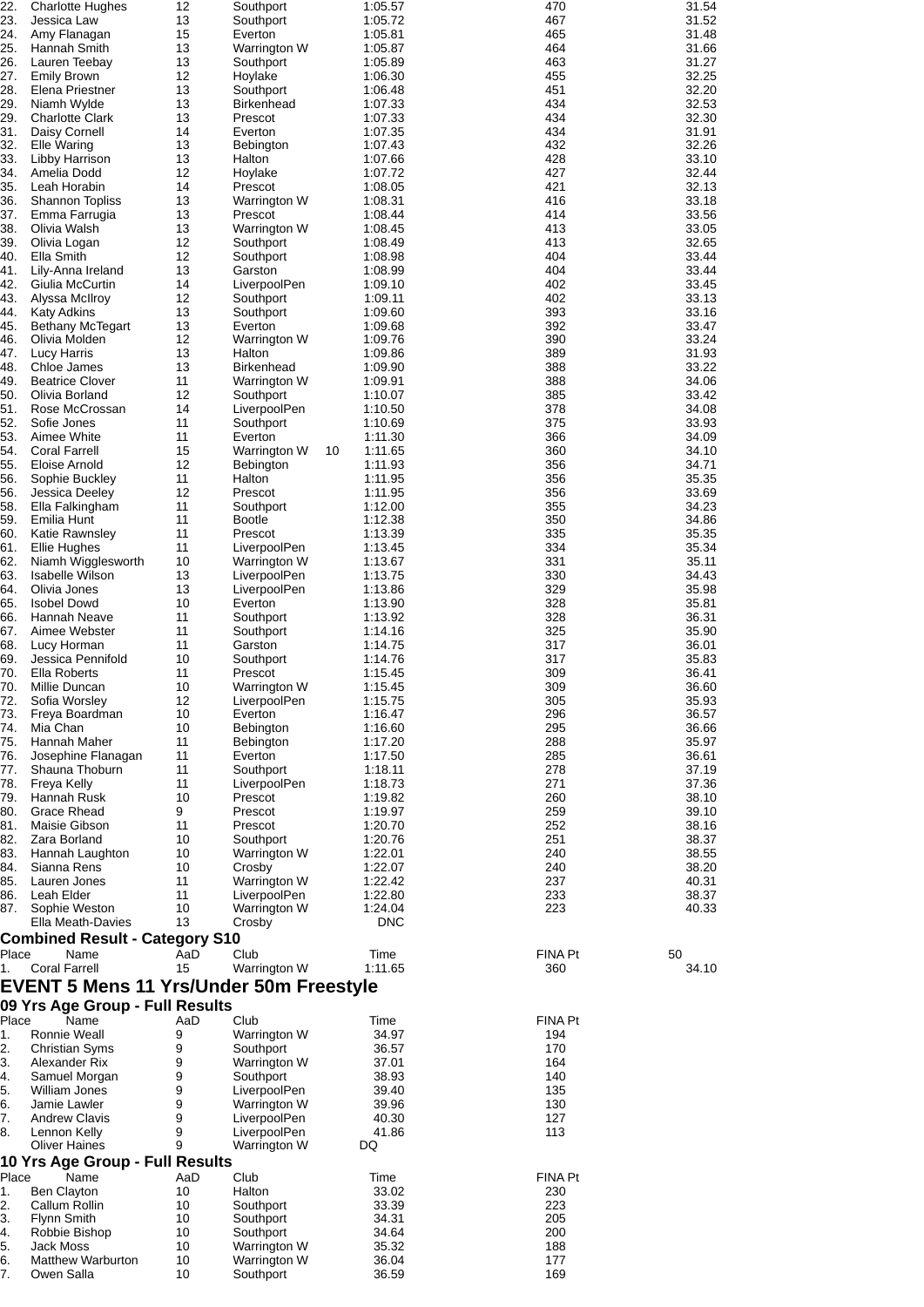| 8.            | <b>Christopher Bellard</b>                       | 10       | Prescot                   | 36.71              | 168        |                |
|---------------|--------------------------------------------------|----------|---------------------------|--------------------|------------|----------------|
|               | 11 Yrs Age Group - Full Results                  |          |                           |                    |            |                |
| Place         | Name                                             | AaD      | Club                      | Time               | FINA Pt    |                |
| $\mathbf 1$ . | <b>Oliver Sutcliffe</b>                          | 11       | Warrington W              | 31.03              | 278        |                |
| 2.            | Benjamin Rix                                     | 11       | Warrington W              | 31.73              | 260        |                |
| 3.            | <b>Thomas Roper</b>                              | 11       | Warrington W              | 33.07              | 229        |                |
| 4.            | Thomas O'donnell                                 | 11       | Southport                 | 33.31              | 225        |                |
| 5.            | <b>Franky Roberts</b>                            | 11       | LiverpoolPen              | 34.53              | 201        |                |
| 6.            | Connor O'Boyle                                   | 11       | Everton                   | 36.01              | 178        |                |
| 7.            | Jamie Ross                                       | 11       | Warrington W              | 36.72              | 167        |                |
| 8.            | <b>Matthew Fullalove</b>                         | 11       | Southport                 | 37.23              | 161        |                |
|               | <b>EVENT 6 Womens 11 Yrs/Under 50m Butterfly</b> |          |                           |                    |            |                |
|               | 09 Yrs Age Group - Full Results                  |          |                           |                    |            |                |
| Place         | Name                                             | AaD      | Club                      | Time               | FINA Pt    |                |
| 1.            | Bethany Howard-Hughes 9                          |          | Halton                    | 38.74              | 249        |                |
| 2.            | Lucy Parsons                                     | 9        | Prescot                   | 42.19              | 192        |                |
| З.            | Hollie Jenkins                                   | 9        | Everton                   | 45.30              | 155        |                |
|               | 10 Yrs Age Group - Full Results                  |          |                           |                    |            |                |
| Place         | Name                                             | AaD      | Club                      | Time               | FINA Pt    |                |
| 1.            | Millie Duncan                                    | 10       | Warrington W              | 36.84              | 289        |                |
| 2.            | <b>Isobel Dowd</b>                               | 10       | Everton                   | 37.04              | 285        |                |
| З.            | Holly Longman                                    | 10       | Bebington                 | 38.10              | 262        |                |
| 4.            | Sianna Rens                                      | 10       | Crosby                    | 38.45              | 254        |                |
| 5.            | Anna Swindell                                    | 10       | Warrington W              | 39.46              | 235        |                |
| 6.            | Elise Bruns                                      | 10       | LiverpoolPen              | 40.34              | 220        |                |
| 7.            | Zara Borland                                     | 10       | Southport                 | 40.77              | 213        |                |
| 8.            | Mia Chan                                         | 10       | <b>Bebington</b>          | 41.44              | 203        |                |
| 9.            | Hannah Canty                                     | 10       | Southport                 | 42.66              | 186        |                |
|               | 11 Yrs Age Group - Full Results                  |          |                           |                    |            |                |
| Place         | Name                                             | AaD      | Club                      | Time               | FINA Pt    |                |
| 1.            | Bethany Hughes                                   | 11       | Southport                 | 34.01              | 368        |                |
| 2.            | Sofie Jones                                      | 11       | Southport                 | 34.23              | 361        |                |
| З.            | Ella Falkingham                                  | 11       | Southport                 | 35.70              | 318        |                |
| 4.            | Sophie Buckley                                   | 11       | Halton                    | 35.81              | 315        |                |
| 5.            | <b>Ellie Hughes</b>                              | 11       | LiverpoolPen              | 35.83              | 315        |                |
| 6.            | Ella Roberts                                     | 11       | Prescot                   | 36.68              | 293        |                |
| 7.            | <b>Abby Smeltzer</b>                             | 11       | Warrington W              | 37.24              | 280        |                |
| 8.            | Charlotte Winstanley                             | 11       | Southport                 | 37.70              | 270        |                |
| 9.<br>10.     | Hannah Neave<br>Leah Elder                       | 11<br>11 | Southport<br>LiverpoolPen | 40.31<br>42.08     | 221<br>194 |                |
|               |                                                  |          |                           |                    |            |                |
|               | <b>EVENT 7 Mens Open 100m Backstroke</b>         |          |                           |                    |            |                |
|               | <b>Open Age Group - Full Results</b>             |          |                           |                    |            |                |
| Place         | Name                                             | AaD      | Club                      | Cat<br>Time        | FINA Pt    | 50             |
| 1.            | Neil Wylie                                       | 16       | Prescot                   | 1:00.68            | 524        | 29.35          |
| 2.            | Alex Watkinson                                   | 15       | Warrington W              | 1:02.80            | 473        | 30.92          |
| З.            | <b>Nathaniel Stevens</b>                         | 16       | Southport                 | 1:04.77            | 431        | 31.31          |
| 4.<br>ς       | Luke Nisted                                      | 20       | Halton                    | 15<br>1:05.91      | 409        | 31.57          |
| J.            | Jack Roberts                                     | 15       | LiverpoolPen              | 1:06.16            | 404        | 31.79          |
| 6.            | <b>Elliot Warwick</b>                            | 14       | LiverpoolPen              | 1:06.63            | 396        | 32.35          |
| 7.<br>8.      | Criostai Hayden-Callen<br>Daniel Buckley         | 14<br>14 | Garston<br>Halton         | 1:06.85<br>1:07.22 | 392<br>385 | 32.46<br>32.52 |
| 9.            | Thomas Hill                                      | 14       | Southport                 | 1:08.53            | 364        | 33.37          |
| 10.           | William Whittingham                              | 13       | Southport                 | 1:08.73            | 361        | 33.99          |
| 11.           | Alex Dunn                                        | 15       | Garston                   | 1:09.33            | 351        | 33.54          |
| 11.           | Reece Kirby                                      | 13       | Hoylake                   | 1:09.33            | 351        | 33.21          |
| 13.           | <b>Matthew Rooney</b>                            | 13       | Everton                   | 1:10.77            | 330        | 34.34          |
| 14.           | <b>Christian Allen</b>                           | 14       | <b>Birkenhead</b>         | 1:10.94            | 328        | 34.14          |
| 15.           | <b>Edward Whittingham</b>                        | 13       | Southport                 | 1:11.20            | 324        | 34.80          |
| 16.           | Michael Pickstock                                | 14       | Everton                   | 1:11.34            | 322        | 34.95          |
| 17.           | Louis Sutcliffe                                  | 14       | Warrington W              | 1:11.85            | 316        | 34.95          |
| 18.           | Joseph Burns                                     | 13       | Prescot                   | 1:12.83            | 303        | 35.16          |
| 19.           | Alex Keegan                                      | 13       | Garston                   | 1:13.65            | 293        | 35.68          |
| 20.           | Daniel Kinsella                                  | 13       | Warrington W              | 1:13.89            | 290        | 35.48          |
| 21.           | John Rasmussen                                   | 13       | LiverpoolPen              | 1:14.40            | 284        | 35.80          |
| 22.           | Joshua Howard-Hughes                             | 12       | Halton                    | 1:14.44            | 284        | 35.99          |
| 23.           | Samuel Coulthard                                 | 13       | Southport                 | 1:16.20            | 264        | 37.38          |
| 24.           | Benjamin Rix                                     | 11       | Warrington W              | 1:17.57            | 251        | 30.34          |
| 25.           | Samuel Woods                                     | 12       | Southport                 | 1:17.98            | 247        | 38.26          |
| 26.           | <b>Oliver Sutcliffe</b>                          | 11       | Warrington W              | 1:19.51            | 233        | 37.95          |
| 27.           | Flynn Smith                                      | 10       | Southport                 | 1:20.83            | 221        | 39.46          |
| 28.           | Luke Falkingham                                  | 12       | Southport                 | 1:21.31            | 218        | 39.48          |
| 29.           | Thomas O'donnell<br><b>Kyle Briars</b>           | 11<br>10 | Southport                 | 1:22.04            | 212<br>211 | 39.51<br>41.24 |
| 30.<br>31.    |                                                  |          | Warrington W              | 1:22.11<br>1:23.31 | 202        |                |
| 32.           | Thomas Roper<br>Callum Rollin                    | 11<br>10 | Warrington W              |                    | 192        | 40.51<br>41.02 |
| 33.           | William Horman                                   | 12       | Southport<br>Garston      | 1:24.74<br>1:25.46 | 187        | 41.95          |
| 34.           | Robbie Bishop                                    | 10       | Southport                 | 1:26.34            | 182        | 42.06          |
| 35.           | Jack Moss                                        | 10       | Warrington W              | 1:27.74            | 173        | 42.97          |
| 36.           | Jamie Lawler                                     | 9        | Warrington W              | 1:28.95            | 166        | 43.50          |
| 37.           | <b>Matthew Warburton</b>                         | 10       | Warrington W              | 1:30.20            | 159        | 43.08          |
| 38.           | <b>Franky Roberts</b>                            | 11       | LiverpoolPen              | 1:30.49            | 158        | 45.33          |
| 39.           | Jamie Ross                                       | 11       | Warrington W              | 1:31.60            | 152        | 45.68          |
|               | Harry Ball                                       | 14       | Hoylake                   | <b>DNC</b>         |            |                |
|               | Alexander Rix                                    | 9        | Warrington W              | DQ                 |            |                |
|               |                                                  |          |                           |                    |            |                |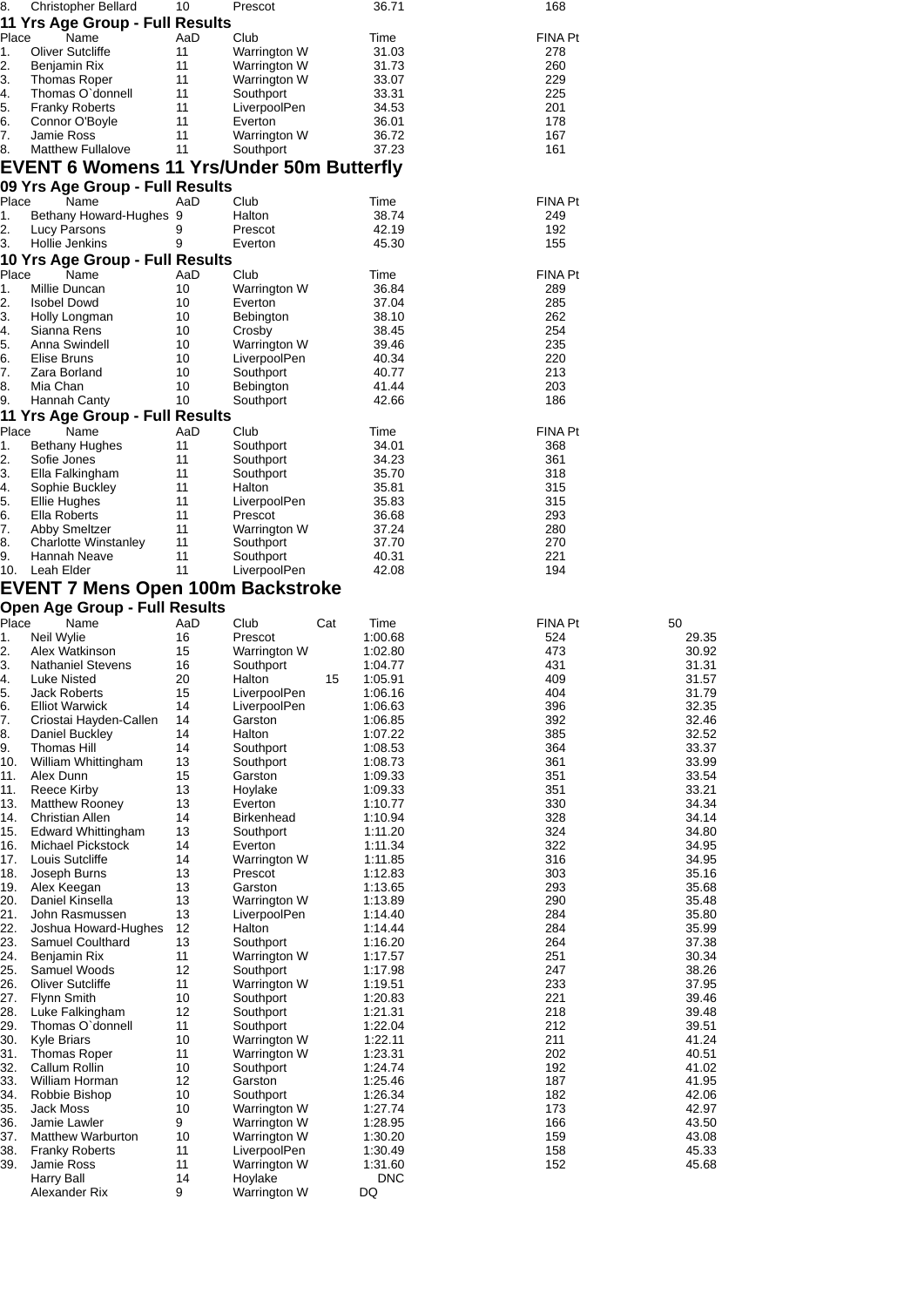| Place      | 09 Yrs Age Group - Full Results<br>Name         | AaD      | Club                                |     | Time               | FINA Pt        | 50             |
|------------|-------------------------------------------------|----------|-------------------------------------|-----|--------------------|----------------|----------------|
| 1.         | Jamie Lawler                                    | 9        | Warrington W                        | Cat | 1:28.95            | 166            | 43.50          |
|            | Alexander Rix                                   | 9        | Warrington W                        |     | DQ                 |                |                |
| Place      | 10 Yrs Age Group - Full Results<br>Name         | AaD      | Club                                | Cat | Time               | FINA Pt        | 50             |
| 1.         | <b>Flynn Smith</b>                              | 10       | Southport                           |     | 1:20.83            | 221            | 39.46          |
| 2.         | <b>Kyle Briars</b>                              | 10       | Warrington W                        |     | 1:22.11            | 211            | 41.24          |
| 3.         | Callum Rollin                                   | 10       | Southport                           |     | 1:24.74            | 192            | 41.02          |
| 4.<br>5.   | Robbie Bishop<br>Jack Moss                      | 10<br>10 | Southport<br>Warrington W           |     | 1:26.34<br>1:27.74 | 182<br>173     | 42.06<br>42.97 |
| 6.         | <b>Matthew Warburton</b>                        | 10       | Warrington W                        |     | 1:30.20            | 159            | 43.08          |
|            | 11 Yrs Age Group - Full Results                 |          |                                     |     |                    |                |                |
| Place      | Name                                            | AaD      | Club                                | Cat | Time               | FINA Pt        | 50             |
| 1.<br>2.   | Benjamin Rix<br>Oliver Sutcliffe                | 11<br>11 | Warrington W<br><b>Warrington W</b> |     | 1:17.57<br>1:19.51 | 251<br>233     | 30.34<br>37.95 |
| 3.         | Thomas O'donnell                                | 11       | Southport                           |     | 1:22.04            | 212            | 39.51          |
| 4.         | Thomas Roper                                    | 11       | Warrington W                        |     | 1:23.31            | 202            | 40.51          |
| 5.         | <b>Franky Roberts</b><br><b>Jamie Ross</b>      | 11<br>11 | LiverpoolPen                        |     | 1:30.49            | 158            | 45.33<br>45.68 |
| 6.         | 12 Yrs Age Group - Full Results                 |          | Warrington W                        |     | 1:31.60            | 152            |                |
| Place      | Name                                            | AaD      | Club                                | Cat | Time               | FINA Pt        | 50             |
| 1.         | Joshua Howard-Hughes                            | 12       | Halton                              |     | 1:14.44            | 284            | 35.99          |
| 2.         | Samuel Woods                                    | 12       | Southport                           |     | 1:17.98            | 247            | 38.26          |
| 3.<br>4.   | Luke Falkingham<br>William Horman               | 12<br>12 | Southport<br>Garston                |     | 1:21.31<br>1:25.46 | 218<br>187     | 39.48<br>41.95 |
|            | 13 Yrs Age Group - Full Results                 |          |                                     |     |                    |                |                |
| Place      | Name                                            | AaD      | Club                                | Cat | Time               | FINA Pt        | 50             |
| 1.         | William Whittingham                             | 13       | Southport                           |     | 1:08.73            | 361            | 33.99          |
| 2.<br>3.   | Reece Kirby<br><b>Matthew Rooney</b>            | 13<br>13 | Hoylake<br>Everton                  |     | 1:09.33<br>1:10.77 | 351<br>330     | 33.21<br>34.34 |
| 4.         | <b>Edward Whittingham</b>                       | 13       | Southport                           |     | 1:11.20            | 324            | 34.80          |
| 5.         | Joseph Burns                                    | 13       | Prescot                             |     | 1:12.83            | 303            | 35.16          |
| 6.         | Alex Keegan                                     | 13       | Garston                             |     | 1:13.65            | 293            | 35.68          |
| 7.<br>8.   | Daniel Kinsella<br>John Rasmussen               | 13<br>13 | Warrington W<br>LiverpoolPen        |     | 1:13.89<br>1:14.40 | 290<br>284     | 35.48<br>35.80 |
| 9.         | Samuel Coulthard                                | 13       | Southport                           |     | 1:16.20            | 264            | 37.38          |
|            | 14 Yrs Age Group - Full Results                 |          |                                     |     |                    |                |                |
| Place      | Name                                            | AaD      | Club                                | Cat | Time               | FINA Pt        | 50             |
| 1.<br>2.   | <b>Elliot Warwick</b><br>Criostai Hayden-Callen | 14<br>14 | LiverpoolPen<br>Garston             |     | 1:06.63<br>1:06.85 | 396<br>392     | 32.35<br>32.46 |
| 3.         | Daniel Buckley                                  | 14       | Halton                              |     | 1:07.22            | 385            | 32.52          |
| 4.         | Thomas Hill                                     | 14       | Southport                           |     | 1:08.53            | 364            | 33.37          |
| 5.         | Christian Allen                                 | 14       | <b>Birkenhead</b><br>Everton        |     | 1:10.94            | 328            | 34.14          |
| 6.<br>7.   | Michael Pickstock<br>Louis Sutcliffe            | 14<br>14 | Warrington W                        |     | 1:11.34<br>1:11.85 | 322<br>316     | 34.95<br>34.95 |
|            | Harry Ball                                      | 14       | Hoylake                             |     | <b>DNC</b>         |                |                |
|            | 15 Yrs Age Group - Full Results                 |          |                                     |     |                    |                |                |
| Place      | Name                                            | AaD      | Club                                | Cat | Time               | <b>FINA Pt</b> | 50             |
| 1.<br>2.   | Alex Watkinson<br><b>Jack Roberts</b>           | 15<br>15 | Warrington W<br>LiverpoolPen        |     | 1:02.80<br>1:06.16 | 473<br>404     | 30.92<br>31.79 |
| 3.         | Alex Dunn                                       | 15       | Garston                             |     | 1:09.33            | 351            | 33.54          |
|            | 16 Yrs Age Group - Full Results                 |          |                                     |     |                    |                |                |
| Place      | Name                                            | AaD      | Club                                | Cat | Time               | FINA Pt        | 50             |
| 1.<br>2.   | Neil Wylie<br><b>Nathaniel Stevens</b>          | 16<br>16 | Prescot<br>Southport                |     | 1:00.68<br>1:04.77 | 524<br>431     | 29.35<br>31.31 |
|            | <b>Open Age Group - Full Results</b>            |          |                                     |     |                    |                |                |
| Place      | Name                                            | AaD      | Club                                | Cat | Time               | FINA Pt        | 50             |
| 1.         | Neil Wylie                                      | 16       | Prescot                             |     | 1:00.68            | 524            | 29.35          |
| 2.         | Alex Watkinson                                  | 15       | Warrington W                        |     | 1:02.80            | 473            | 30.92          |
| 3.<br>4.   | <b>Nathaniel Stevens</b><br><b>Luke Nisted</b>  | 16<br>20 | Southport<br>Halton                 | 15  | 1:04.77<br>1:05.91 | 431<br>409     | 31.31<br>31.57 |
| 5.         | <b>Jack Roberts</b>                             | 15       | LiverpoolPen                        |     | 1:06.16            | 404            | 31.79          |
| 6.         | <b>Elliot Warwick</b>                           | 14       | LiverpoolPen                        |     | 1:06.63            | 396            | 32.35          |
| 7.<br>8.   | Criostai Hayden-Callen<br>Daniel Buckley        | 14<br>14 | Garston<br>Halton                   |     | 1:06.85<br>1:07.22 | 392<br>385     | 32.46<br>32.52 |
| 9.         | Thomas Hill                                     | 14       | Southport                           |     | 1:08.53            | 364            | 33.37          |
| 10.        | William Whittingham                             | 13       | Southport                           |     | 1:08.73            | 361            | 33.99          |
| 11.        | Alex Dunn                                       | 15       | Garston                             |     | 1:09.33            | 351            | 33.54          |
| 11.<br>13. | Reece Kirby<br><b>Matthew Rooney</b>            | 13<br>13 | Hoylake<br>Everton                  |     | 1:09.33<br>1:10.77 | 351<br>330     | 33.21<br>34.34 |
| 14.        | <b>Christian Allen</b>                          | 14       | <b>Birkenhead</b>                   |     | 1:10.94            | 328            | 34.14          |
| 15.        | Edward Whittingham                              | 13       | Southport                           |     | 1:11.20            | 324            | 34.80          |
| 16.<br>17. | Michael Pickstock<br>Louis Sutcliffe            | 14<br>14 | Everton<br>Warrington W             |     | 1:11.34<br>1:11.85 | 322<br>316     | 34.95<br>34.95 |
| 18.        | Joseph Burns                                    | 13       | Prescot                             |     | 1:12.83            | 303            | 35.16          |
| 19.        | Alex Keegan                                     | 13       | Garston                             |     | 1:13.65            | 293            | 35.68          |
| 20.        | Daniel Kinsella                                 | 13       | Warrington W                        |     | 1:13.89            | 290            | 35.48          |
| 21.<br>22. | John Rasmussen<br>Joshua Howard-Hughes          | 13<br>12 | LiverpoolPen<br>Halton              |     | 1:14.40<br>1:14.44 | 284<br>284     | 35.80<br>35.99 |
| 23.        | Samuel Coulthard                                | 13       | Southport                           |     | 1:16.20            | 264            | 37.38          |
| 24.        | Benjamin Rix                                    | 11       | Warrington W                        |     | 1:17.57            | 251            | 30.34          |
| 25.        | Samuel Woods                                    | 12       | Southport                           |     | 1:17.98            | 247            | 38.26          |
| 26.<br>27. | <b>Oliver Sutcliffe</b><br><b>Flynn Smith</b>   | 11<br>10 | Warrington W<br>Southport           |     | 1:19.51<br>1:20.83 | 233<br>221     | 37.95<br>39.46 |
| 28.        | Luke Falkingham                                 | 12       | Southport                           |     | 1:21.31            | 218            | 39.48          |
| 29.        | Thomas O'donnell                                | 11       | Southport                           |     | 1:22.04            | 212            | 39.51          |
| 30.<br>31. | <b>Kyle Briars</b><br><b>Thomas Roper</b>       | 10<br>11 | Warrington W<br>Warrington W        |     | 1:22.11<br>1:23.31 | 211<br>202     | 41.24<br>40.51 |
| 32.        | Callum Rollin                                   | 10       | Southport                           |     | 1:24.74            | 192            | 41.02          |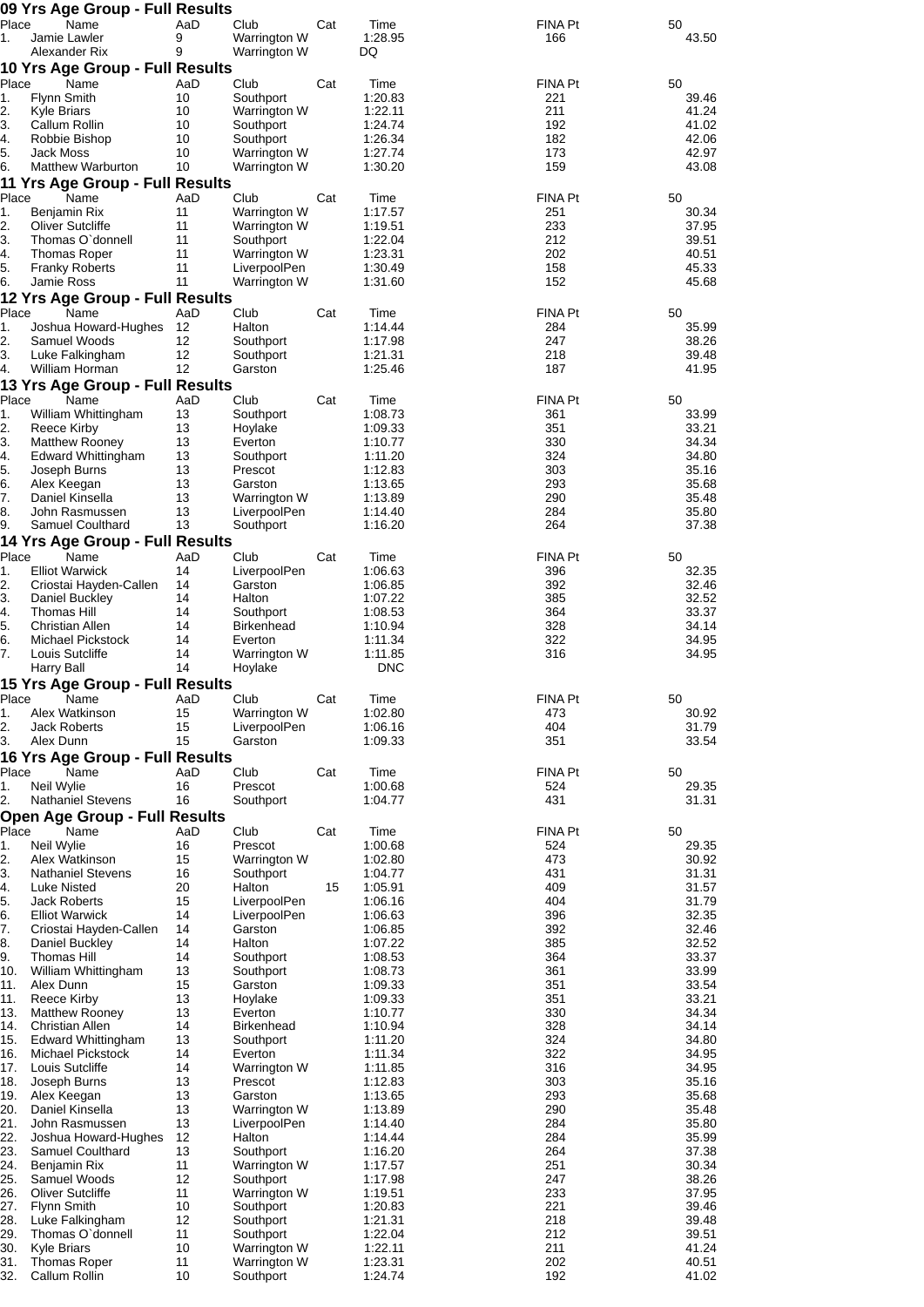| 33.               | William Horman                             | 12       | Garston                  | 1:25.46            | 187        | 41.95          |                    |                    |
|-------------------|--------------------------------------------|----------|--------------------------|--------------------|------------|----------------|--------------------|--------------------|
| 34.               | Robbie Bishop                              | 10       | Southport                | 1:26.34            | 182        | 42.06          |                    |                    |
| 35.               | Jack Moss                                  | 10       | Warrington W             | 1:27.74            | 173        | 42.97          |                    |                    |
| 36.               | Jamie Lawler                               | 9        | Warrington W             | 1:28.95            | 166        | 43.50          |                    |                    |
| 37.               | <b>Matthew Warburton</b>                   | 10       | Warrington W             | 1:30.20            | 159        | 43.08          |                    |                    |
| 38.               | <b>Franky Roberts</b>                      | 11       | LiverpoolPen             | 1:30.49            | 158        | 45.33          |                    |                    |
| 39.               | Jamie Ross                                 | 11       | Warrington W             | 1:31.60            | 152        | 45.68          |                    |                    |
|                   | Harry Ball                                 | 14       | Hoylake                  | <b>DNC</b>         |            |                |                    |                    |
|                   |                                            | 9        |                          | DQ                 |            |                |                    |                    |
|                   | Alexander Rix                              |          | Warrington W             |                    |            |                |                    |                    |
|                   | <b>Combined Result - Category S15</b>      |          |                          |                    |            |                |                    |                    |
| Place             | Name                                       | AaD      | Club                     | Time               | FINA Pt    | 50             |                    |                    |
| 1.                | Luke Nisted                                | 20       | Halton                   | 1:05.91            | 409        | 31.57          |                    |                    |
|                   | <b>EVENT 8 Womens Open 200m Backstroke</b> |          |                          |                    |            |                |                    |                    |
|                   |                                            |          |                          |                    |            |                |                    |                    |
|                   | 09 Yrs Age Group - Full Results            |          |                          |                    |            |                |                    |                    |
| Place             | Name                                       | AaD      | Club                     | Time               | FINA Pt    | 50             | 100                | 150                |
| 1.                | Bethany Howard-Hughes 9                    |          | Halton                   | 3:02.68            | 278        | 42.83          | 1:28.59            | 2:16.49            |
| 2.                | Abbi Wigfield                              | 9        | LiverpoolPen             | 3:29.33            | 184        |                | 1:42.68            | 2:37.16            |
|                   |                                            |          |                          |                    |            |                |                    |                    |
|                   | Grace Rhead                                | 9        | Prescot                  | DQ                 |            |                |                    |                    |
|                   | 10 Yrs Age Group - Full Results            |          |                          |                    |            |                |                    |                    |
| Place             | Name                                       | AaD      | Club                     | Time               | FINA Pt    | 50             | 100                | 150                |
| 1.                | Millie Duncan                              | 10       | Warrington W             | 2:52.04            | 332        | 41.85          | 1:25.98            | 2:10.04            |
| 2.                | Anna Swindell                              | 10       | Warrington W             | 2:56.48            | 308        | 41.66          | 1:28.08            | 2:13.13            |
|                   |                                            | 10       |                          |                    | 293        |                | 1:28.70            |                    |
| 3.                | Niamh Wigglesworth                         |          | Warrington W             | 2:59.47            |            | 42.10          |                    | 2:15.73            |
| 4.                | Hannah Laughton                            | 10       | Warrington W             | 3:04.78            | 268        | 43.21          | 1:30.45            | 2:17.84            |
| 5.                | Hannah Rusk                                | 10       | Prescot                  | 3:05.46            | 265        | 43.53          | 1:31.18            | 2:19.05            |
| 6.                | Zara Borland                               | 10       | Southport                | 3:06.19            | 262        | 43.59          | 1:32.05            | 2:21.16            |
| 7.                | Elise Bruns                                | 10       | LiverpoolPen             | 3:06.63            | 260        | 47.50          | 1:35.75            | 2:23.19            |
| 8.                | Holly Longman                              | 10       | Bebington                | 3:08.67            | 252        | 43.78          | 1:33.07            | 2:22.68            |
| 9.                | Niamh Porter                               | 10       | LiverpoolPen             | 3:21.79            | 206        | 47.74          | 1:40.75            | 2:34.60            |
| 10.               | Ellie Basiurski                            | 10       |                          | 3:22.44            | 204        | 49.37          |                    | 2:34.27            |
|                   |                                            |          | Warrington W             |                    |            |                | 1:41.94            |                    |
|                   | 11 Yrs Age Group - Full Results            |          |                          |                    |            |                |                    |                    |
| Place             | Name                                       | AaD      | Club                     | Time               | FINA Pt    | 50             | 100                | 150                |
| 1.                | Bethany Hughes                             | 11       | Southport                | 2:34.04            | 463        | 36.07          | 1:15.18            | 1:55.26            |
| 2.                | Aimee White                                | 11       | Everton                  | 2:46.16            | 369        | 39.52          | 1:21.30            | 2:05.24            |
|                   |                                            |          |                          |                    | 342        | 41.53          |                    | 2:08.14            |
| 3.                | <b>Abby Smeltzer</b>                       | 11       | Warrington W             | 2:50.49            |            |                | 1:24.92            |                    |
| 4.                | Sofie Jones                                | 11       | Southport                | 2:52.07            | 332        | 39.70          | 1:23.93            | 2:09.68            |
| 5.                | Ella Roberts                               | 11       | Prescot                  | 2:53.01            | 327        | 41.28          | 1:25.21            | 2:10.43            |
| 6.                | Ella Falkingham                            | 11       | Southport                | 2:53.03            | 327        | 42.10          | 1:26.86            | 2:11.07            |
| 7.                | Hannah Maher                               | 11       | <b>Bebington</b>         | 2:53.48            | 324        | 41.60          | 1:26.60            | 2:10.70            |
| 8.                | Katie Rawnsley                             | 11       | Prescot                  | 2:53.94            | 322        | 41.52          | 1:26.73            | 2:11.12            |
| 9.                | Josephine Flanagan                         | 11       | Everton                  | 2:58.53            | 297        | 41.85          | 1:27.65            | 2:13.59            |
| 10.               | Amelie Cornell                             | 11       | Everton                  | 2:58.94            | 295        | 42.26          | 1:28.45            | 2:15.77            |
|                   |                                            |          |                          |                    |            |                |                    |                    |
| 11.               | Aimee Webster                              | 11       | Southport                | 2:59.55            | 292        | 43.18          | 1:28.70            | 2:15.40            |
| 12.               | Rebecca Bamber                             | 11       | Southport                | 3:15.26            | 227        | 42.78          | 1:32.83            | 2:25.28            |
|                   | 12 Yrs Age Group - Full Results            |          |                          |                    |            |                |                    |                    |
| Place             | Name                                       | AaD      | Club                     | Time               | FINA Pt    | 50             | 100                | 150                |
| 1.                | Jessica Berry                              | 12       | Prescot                  | 2:39.17            | 420        | 37.28          | 1:18.08            | 1:58.69            |
| 2.                | <b>Charlotte Hughes</b>                    | 12       |                          | 2:39.35            | 418        | 36.85          | 1:16.97            | 1:58.98            |
|                   |                                            |          | Southport                |                    |            |                |                    |                    |
| 3.                | Ella Smith                                 | 12       | Southport                | 2:40.30            | 411        | 37.57          | 1:18.48            | 1:59.82            |
| 4.                | <b>Emily Brown</b>                         | 12       | Hoylake                  | 2:41.51            | 402        | 38.53          | 1:19.46            | 2:01.12            |
| 5.                | Alyssa McIlroy                             | 12       | Southport                | 2:43.00            | 391        |                | 1:21.21            | 2:03.14            |
| 6.                | Olivia Molden                              | 12       | Warrington W             |                    |            | 38.99          |                    |                    |
| 7.                | <b>Emily Morris</b>                        |          |                          | 2:45.23            | 375        | 39.26          | 1:21.05            | 2:03.28            |
| 8.                |                                            |          | Garston                  |                    |            |                |                    |                    |
|                   |                                            | 12       |                          | 2:46.17            | 369        | 39.03          | 1:22.17            | 2:05.03            |
|                   | Olivia Borland                             | 12       | Southport                | 2:47.45            | 360        | 38.56          | 1:21.04            | 2:05.06            |
| 9.                | Elizabeth Webster                          | 12       | Prescot                  | 2:58.35            | 298        | 42.77          | 1:28.99            | 2:15.73            |
|                   | 10. Amelia Dodd                            | 12       | Hoylake                  | 3:01.15            | 285        | 41.51          | 1:28.35            | 2:16.72            |
|                   | 13 Yrs Age Group - Full Results            |          |                          |                    |            |                |                    |                    |
| Place             | Name                                       | AaD      | Club                     | Time               | FINA Pt    | 50             | 100                | 150                |
| 1.                | Kate Forster                               | 13       | Southport                | 2:24.49            | 561        | 34.23          | 1:10.70            | 1:48.22            |
| 2.                | <b>Lilly Wallwork</b>                      | 13       | Southport                | 2:33.75            | 466        | 36.25          | 1:15.68            | 1:54.94            |
|                   |                                            |          |                          |                    |            |                |                    |                    |
| 3.                | Amy Teebay                                 | 13       | Southport                | 2:34.48            | 459        | 35.64          | 1:14.39            | 1:54.92            |
| 4.                | Grace Long                                 | 13       | <b>Birkenhead</b>        | 2:34.49            | 459        | 36.34          | 1:15.48            | 1:55.35            |
| 5.                | Jessica Law                                | 13       | Southport                | 2:34.83            | 456        | 37.19          | 1:16.75            | 1:56.20            |
| 6.                | Niamh Wylde                                | 13       | <b>Birkenhead</b>        | 2:37.37            | 434        | 37.37          | 1:17.07            | 1:57.86            |
| 7.                | Hannah Smith                               | 13       | Warrington W             | 2:38.13            | 428        | 38.47          | 1:18.04            | 1:58.48            |
| 8.                | Lauren Teebay                              | 13       | Southport                | 2:38.50            | 425        | 36.47          | 1:16.54            | 1:58.37            |
| 9.                | Olivia Walsh                               | 13       | Warrington W             | 2:39.33            | 419        | 38.47          | 1:19.57            | 2:00.40            |
| 10.               | Freya Ainsworth                            | 13       | <b>Birkenhead</b>        | 2:42.73            | 393        | 38.05          | 1:19.29            | 2:01.94            |
|                   |                                            |          |                          |                    |            |                |                    |                    |
| 11.               | <b>Shannon Topliss</b>                     | 13       | Warrington W             | 2:48.76            | 352        | 40.65          | 1:23.78            | 2:07.28            |
| 12.               | <b>Isabel Marrin</b>                       | 13       | Warrington W             | 2:51.16            | 338        | 41.37          | 1:24.97            | 2:09.32            |
| 13.               | Olivia Jones                               | 13       | LiverpoolPen             | 2:52.13            | 332        | 41.09          | 1:25.09            | 2:10.29            |
|                   | 14 Yrs Age Group - Full Results            |          |                          |                    |            |                |                    |                    |
| Place             | Name                                       | AaD      | Club                     | Time               | FINA Pt    | 50             | 100                | 150                |
| 1.                | Josie Carroll                              | 14       | Southport                | 2:24.59            | 560        | 33.00          | 1:09.47            | 1:47.17            |
|                   |                                            |          |                          |                    |            |                |                    |                    |
| 2.                | Mia Smith                                  | 14       | Southport                | 2:26.92            | 534        | 34.31          | 1:11.40            | 1:49.89            |
| 3.                | Grace Kedzior-Macdonou 14                  |          | Bebington                | 2:31.63            | 486        | 35.44          | 1:13.94            | 1:53.64            |
| 4.                | Ellena Daly                                | 14       | Prescot                  | 2:32.21            | 480        | 36.53          | 1:15.24            | 1:54.04            |
| 4.                | <b>Abigail Towle</b>                       | 14       | Crosby                   | 2:32.21            | 480        | 35.75          | 1:14.30            | 1:53.67            |
| 6.                | Leah Horabin                               | 14       | Prescot                  | 2:44.44            | 381        | 38.42          | 1:19.69            | 2:02.52            |
|                   |                                            |          |                          |                    |            |                |                    |                    |
|                   | 16 Yrs Age Group - Full Results            |          |                          |                    |            |                |                    |                    |
|                   | Name                                       | AaD      | Club                     | Time               | FINA Pt    | 50             | 100                | 150                |
| Place<br>1.<br>2. | Mattea-Jay Oliver<br>Anna Duncan           | 16<br>16 | <b>Bootle</b><br>Hoylake | 2:23.83<br>2:28.88 | 569<br>513 | 33.61<br>34.63 | 1:09.22<br>1:11.80 | 1:46.28<br>1:50.66 |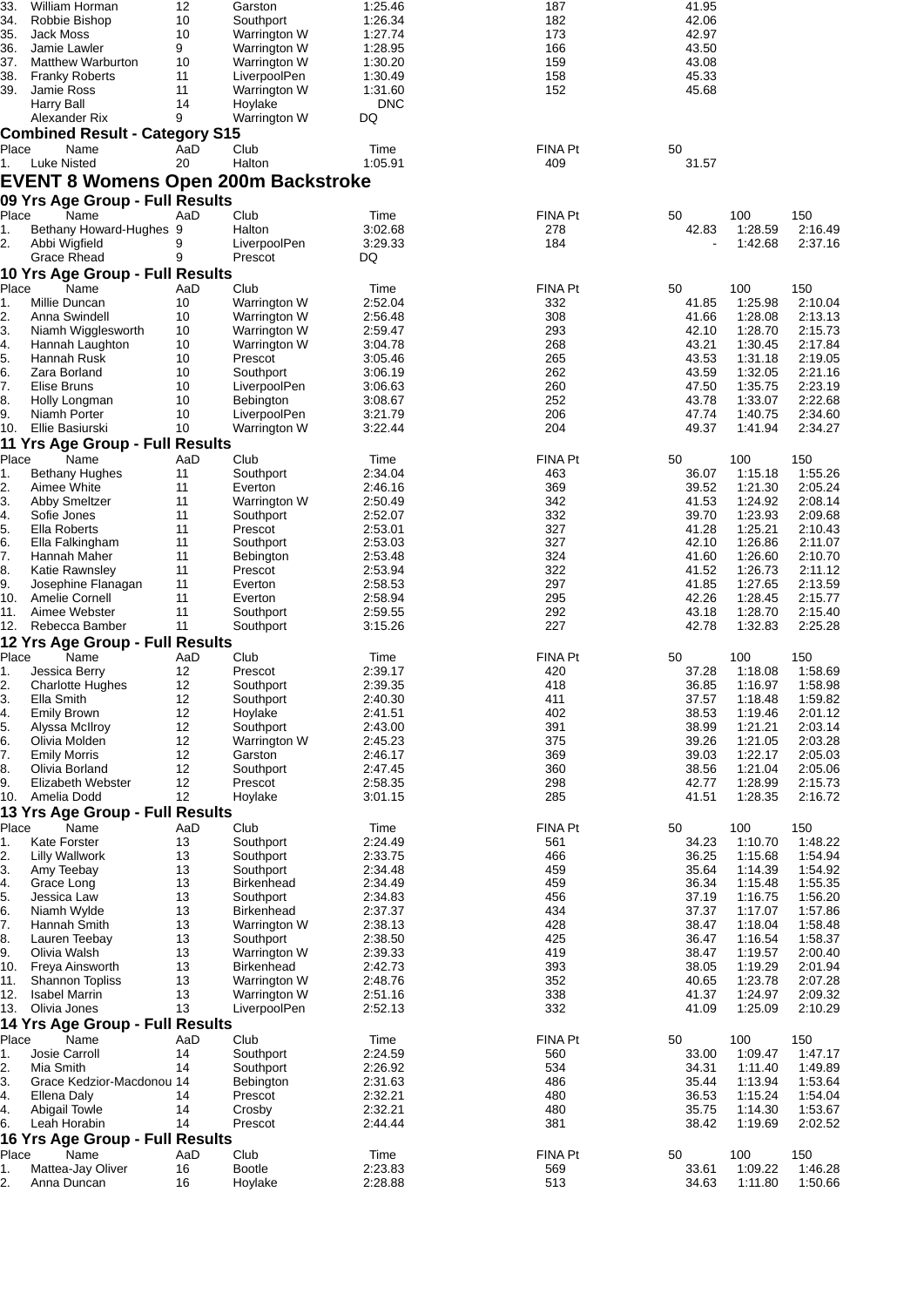|            | 17 Yrs Age Group - Full Results      |          |                                |                    |            |                |                    |                    |
|------------|--------------------------------------|----------|--------------------------------|--------------------|------------|----------------|--------------------|--------------------|
| Place      | Name                                 | AaD      | Club                           | Time               | FINA Pt    | 50             | 100                | 150                |
| 1.         | Hannah Kelsall                       | 17       | Everton                        | 2:22.89            | 580        | 34.39          | 1:10.47            | 1:46.66            |
|            | <b>Open Age Group - Full Results</b> |          |                                |                    |            |                |                    |                    |
| Place      | Name                                 | AaD      | Club                           | Time               | FINA Pt    | 50             | 100                | 150                |
| 1.         | Hannah Kelsall                       | 17       | Everton                        | 2:22.89            | 580        | 34.39          | 1:10.47            | 1:46.66            |
| 2.         | Mattea-Jay Oliver                    | 16       | <b>Bootle</b>                  | 2:23.83            | 569        | 33.61          | 1:09.22            | 1:46.28            |
| 3.         | <b>Kate Forster</b>                  | 13       | Southport                      | 2:24.49            | 561        | 34.23          | 1:10.70            | 1:48.22            |
| 4.         | Josie Carroll                        | 14       | Southport                      | 2:24.59            | 560        | 33.00          | 1:09.47            | 1:47.17            |
| 5.         | Mia Smith                            | 14       | Southport                      | 2:26.92            | 534        | 34.31          | 1:11.40            | 1:49.89            |
| 6.         | Anna Duncan                          | 16       | Hoylake                        | 2:28.88            | 513        | 34.63          | 1:11.80            | 1:50.66            |
| 7.         | Grace Kedzior-Macdonou 14            |          | Bebington                      | 2:31.63            | 486        | 35.44          | 1:13.94            | 1:53.64            |
| 8.         | Ellena Daly                          | 14       | Prescot                        | 2:32.21            | 480        | 36.53          | 1:15.24            | 1:54.04            |
| 8.         | <b>Abigail Towle</b>                 | 14       | Crosby                         | 2:32.21            | 480        | 35.75          | 1:14.30            | 1:53.67            |
| 10.        | <b>Lilly Wallwork</b>                | 13       | Southport                      | 2:33.75            | 466        | 36.25          | 1:15.68            | 1:54.94            |
| 11.        | <b>Bethany Hughes</b>                | 11       | Southport                      | 2:34.04            | 463        | 36.07          | 1:15.18            | 1:55.26            |
| 12.        | Amy Teebay                           | 13       | Southport                      | 2:34.48            | 459        | 35.64          | 1:14.39            | 1:54.92            |
| 13.<br>14. | Grace Long                           | 13       | <b>Birkenhead</b>              | 2:34.49<br>2:34.83 | 459        | 36.34          | 1:15.48            | 1:55.35<br>1:56.20 |
| 15.        | Jessica Law<br>Niamh Wylde           | 13<br>13 | Southport<br><b>Birkenhead</b> | 2:37.37            | 456<br>434 | 37.19<br>37.37 | 1:16.75            | 1:57.86            |
| 16.        | Hannah Smith                         | 13       |                                | 2:38.13            | 428        | 38.47          | 1:17.07            | 1:58.48            |
| 17.        | Lauren Teebay                        | 13       | Warrington W<br>Southport      | 2:38.50            | 425        | 36.47          | 1:18.04<br>1:16.54 | 1:58.37            |
| 18.        | Jessica Berry                        | 12       | Prescot                        | 2:39.17            | 420        | 37.28          | 1:18.08            | 1:58.69            |
| 19.        | Olivia Walsh                         | 13       | Warrington W                   | 2:39.33            | 419        | 38.47          | 1:19.57            | 2:00.40            |
| 20.        | <b>Charlotte Hughes</b>              | 12       | Southport                      | 2:39.35            | 418        | 36.85          | 1:16.97            | 1:58.98            |
| 21.        | Ella Smith                           | 12       | Southport                      | 2:40.30            | 411        | 37.57          | 1:18.48            | 1:59.82            |
| 22.        | <b>Emily Brown</b>                   | 12       | Hoylake                        | 2:41.51            | 402        | 38.53          | 1:19.46            | 2:01.12            |
| 23.        | Freya Ainsworth                      | 13       | Birkenhead                     | 2:42.73            | 393        | 38.05          | 1:19.29            | 2:01.94            |
| 24.        | Alyssa McIlroy                       | 12       | Southport                      | 2:43.00            | 391        | 38.99          | 1:21.21            | 2:03.14            |
| 25.        | Leah Horabin                         | 14       | Prescot                        | 2:44.44            | 381        | 38.42          | 1:19.69            | 2:02.52            |
| 26.        | Olivia Molden                        | 12       | Warrington W                   | 2:45.23            | 375        | 39.26          | 1:21.05            | 2:03.28            |
| 27.        | Aimee White                          | 11       | Everton                        | 2:46.16            | 369        | 39.52          | 1:21.30            | 2:05.24            |
| 28.        | <b>Emily Morris</b>                  | 12       | Garston                        | 2:46.17            | 369        | 39.03          | 1:22.17            | 2:05.03            |
| 29.        | Olivia Borland                       | 12       | Southport                      | 2:47.45            | 360        | 38.56          | 1:21.04            | 2:05.06            |
| 30.        | <b>Shannon Topliss</b>               | 13       | Warrington W                   | 2:48.76            | 352        | 40.65          | 1:23.78            | 2:07.28            |
| 31.        | <b>Abby Smeltzer</b>                 | 11       | Warrington W                   | 2:50.49            | 342        | 41.53          | 1:24.92            | 2:08.14            |
| 32.        | <b>Isabel Marrin</b>                 | 13       | Warrington W                   | 2:51.16            | 338        | 41.37          | 1:24.97            | 2:09.32            |
| 33.        | Millie Duncan                        | 10       | Warrington W                   | 2:52.04            | 332        | 41.85          | 1:25.98            | 2:10.04            |
| 34.        | Sofie Jones                          | 11       | Southport                      | 2:52.07            | 332        | 39.70          | 1:23.93            | 2:09.68            |
| 35.        | Olivia Jones                         | 13       | LiverpoolPen                   | 2:52.13            | 332        | 41.09          | 1:25.09            | 2:10.29            |
| 36.        | Ella Roberts                         | 11       | Prescot                        | 2:53.01            | 327        | 41.28          | 1:25.21            | 2:10.43            |
| 37.        | Ella Falkingham                      | 11       | Southport                      | 2:53.03            | 327        | 42.10          | 1:26.86            | 2:11.07            |
| 38.        | Hannah Maher                         | 11       | Bebington                      | 2:53.48            | 324        | 41.60          | 1:26.60            | 2:10.70            |
| 39.        | Katie Rawnsley                       | 11       | Prescot                        | 2:53.94            | 322        | 41.52          | 1:26.73            | 2:11.12            |
| 40.        | Anna Swindell                        | 10       | Warrington W                   | 2:56.48            | 308        | 41.66          | 1:28.08            | 2:13.13            |
| 41.        | Elizabeth Webster                    | 12       | Prescot                        | 2:58.35            | 298        | 42.77          | 1:28.99            | 2:15.73            |
| 42.        | Josephine Flanagan                   | 11       | Everton                        | 2:58.53            | 297        | 41.85          | 1:27.65            | 2:13.59            |
| 43.        | Amelie Cornell                       | 11       | Everton                        | 2:58.94            | 295        | 42.26          | 1:28.45            | 2:15.77            |
| 44.        | Niamh Wigglesworth                   | 10       | Warrington W                   | 2:59.47            | 293        | 42.10          | 1:28.70            | 2:15.73            |
| 45.        | Aimee Webster                        | 11       | Southport                      | 2:59.55            | 292        | 43.18          | 1:28.70            | 2:15.40            |
| 46.        | Amelia Dodd                          | 12       | Hoylake                        | 3:01.15            | 285        | 41.51          | 1:28.35            | 2:16.72            |
| 47.        | Bethany Howard-Hughes 9              |          | Halton                         | 3:02.68            | 278        | 42.83          | 1:28.59            | 2:16.49            |
| 48.        | Hannah Laughton                      | 10       | Warrington W                   | 3:04.78            | 268        | 43.21          | 1:30.45            | 2:17.84            |
| 49.        | Hannah Rusk                          | 10       | Prescot                        | 3:05.46            | 265        | 43.53          | 1:31.18            | 2:19.05            |
| 50.        | Zara Borland                         | 10       | Southport                      | 3:06.19            | 262        | 43.59          | 1:32.05            | 2:21.16            |
| 51.        | Elise Bruns                          | 10       | LiverpoolPen                   | 3:06.63            | 260        | 47.50          | 1:35.75            | 2:23.19            |
| 52.<br>53. | Holly Longman<br>Rebecca Bamber      | 10<br>11 | Bebington<br>Southport         | 3:08.67<br>3:15.26 | 252<br>227 | 43.78<br>42.78 | 1:33.07<br>1:32.83 | 2:22.68<br>2:25.28 |
| 54.        | Niamh Porter                         | 10       | LiverpoolPen                   | 3:21.79            | 206        | 47.74          | 1:40.75            | 2:34.60            |
| 55.        | Ellie Basiurski                      | 10       | Warrington W                   | 3:22.44            | 204        | 49.37          | 1:41.94            | 2:34.27            |
| 56.        | Abbi Wigfield                        | 9        | LiverpoolPen                   | 3:29.33            | 184        |                | 1:42.68            | 2:37.16            |
|            | Grace Rhead                          | 9        | Prescot                        | DQ                 |            |                |                    |                    |

### **EVENT 9 Mens Open 400m Medley Team**

**Full Results**

| Place | Name                                     | A.G            | Club         | Time         |              | FINA Pt      |              |              |
|-------|------------------------------------------|----------------|--------------|--------------|--------------|--------------|--------------|--------------|
|       | Southport SC                             |                | Southport    | 4:18.77      |              | 455          |              |              |
|       | 50m 30.86                                | 100m 1:04.05   | 150m 1:39.78 | 200m 2:18.91 | 250m 2:48.90 | 300m 3:22.45 | 350m 3:48.27 | 400m 4:18.77 |
|       | Prescot Swimming Club                    |                | Prescot      | 4:22.48      |              | 436          |              |              |
|       | 50m 29.23                                | 100m 1:01.37   | 150m 1:39.14 | 200m 2:23.10 | 250m 2:51.84 | 300m 3:27.50 | 350m 3:53.52 | 400m 4:22.48 |
| В.    | Everton Swimming Assoc                   |                | Everton      | 4:41.66      |              | 353          |              |              |
|       | 50m 33.65                                | $100m$ 1:10.46 | 150m 1:47.47 | 200m 2:30.32 | 250m 3:04.34 | 300m 3:43.26 | 350m 4:10.47 | 400m 4:41.66 |
|       | EVENT 10 Womens Open 400m Eresstyle Team |                |              |              |              |              |              |              |

## **EVENT 10 Womens Open 400m Freestyle Team**

| <b>Full Results</b> |  |
|---------------------|--|
|                     |  |

| Place | Name                                                 | A.G          | Club         | Time         |              | FINA Pt      |              |              |
|-------|------------------------------------------------------|--------------|--------------|--------------|--------------|--------------|--------------|--------------|
| 1.    | Southport SC A                                       | AT/          | Southport    | 4:09.55      |              | 566          |              |              |
|       | 50m 29.34                                            | 100m 1:01.54 | 150m 1:31.06 | 200m 2:02.98 | 250m 2:33.15 | 300m 3:06.98 | 350m 3:36.36 | 400m 4:09.55 |
| 2.    | Southport SC B                                       | AT/          | Southport    | 4:14.10      |              | 536          |              |              |
|       | 50m 30.23                                            | 100m 1:02.64 | 150m 1:33.54 | 200m 2:06.53 | 250m 2:36.83 | 300m 3:10.75 | 350m 3:25.73 | 400m 4:14.10 |
| З.    | Everton Swimming Assoc                               |              | Everton      | 4:19.59      |              | 503          |              |              |
|       | 50m 29.86                                            | 100m 1:03.58 | 150m 1:33.02 | 200m 2:04.65 | 250m 2:36.80 | 300m 3:12.92 | 350m 3:44.46 | 400m 4:19.59 |
| 14.   | <b>Prescot Swimming Club</b>                         |              | Prescot      | 4:26.70      |              | 464          |              |              |
|       | 50m 31.40                                            | 100m 1:05.93 | 150m 1:39.48 | 200m 2:15.89 | 250m 2:48.40 | 300m 3:24.07 | 350m 3:53.92 | 400m 4:26.70 |
| 5.    | Birkenhead SC                                        |              | Birkenhead   | 4:36.44      |              | 417          |              |              |
|       | 50m 32.49                                            | 100m 1:07.91 | 150m 1:40.93 | 200m 2:16.85 | 250m 2:51.12 | 300m 3:28.33 | 350m 4:00.78 | 400m 4:36.44 |
|       | EVENT 201 FINAL OF EVENT 7 Mens Open 100m Backstroke |              |              |              |              |              |              |              |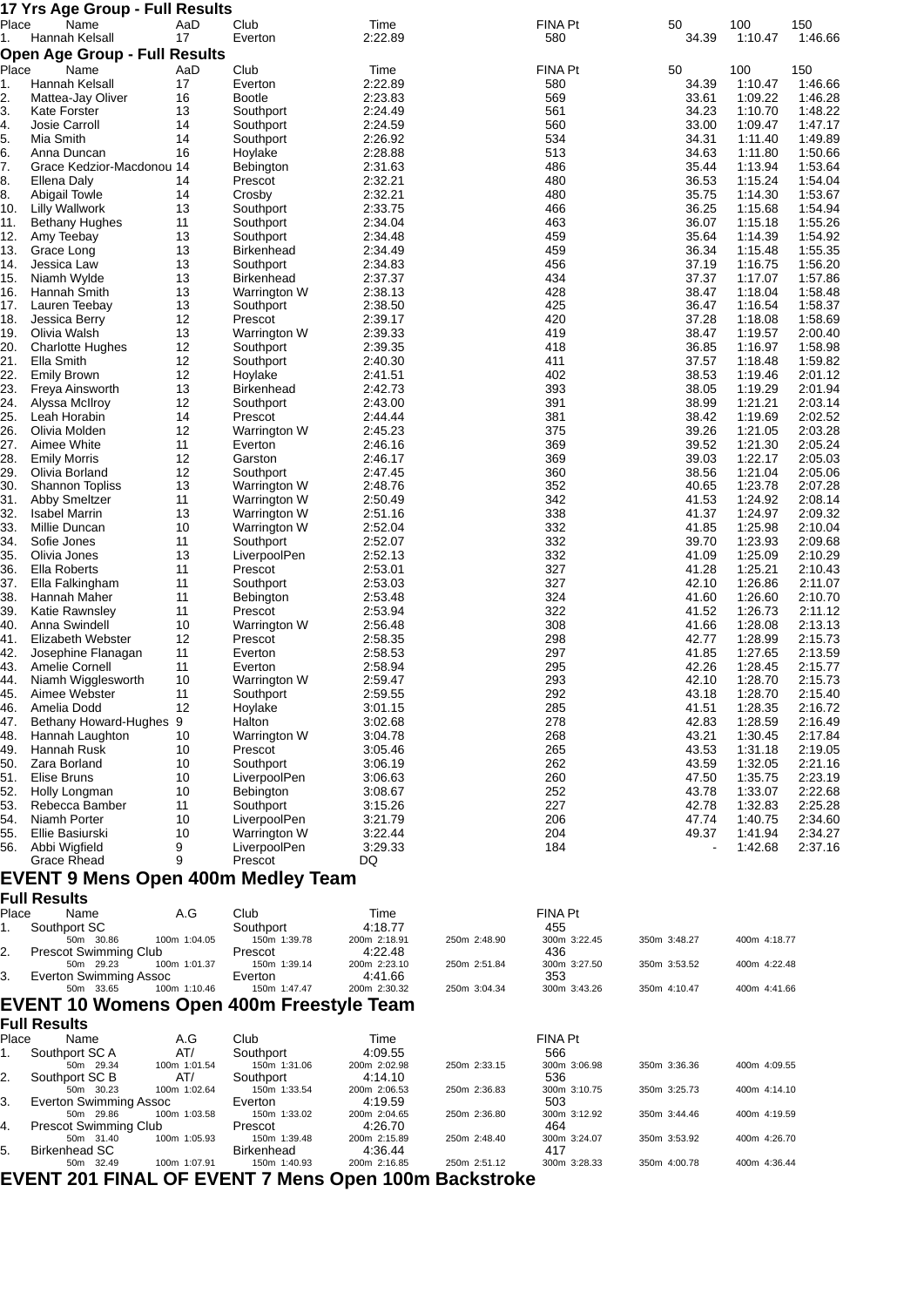|             | <b>Full Results</b>                                   |                    |                              |     |                         |              |                       |                |              |
|-------------|-------------------------------------------------------|--------------------|------------------------------|-----|-------------------------|--------------|-----------------------|----------------|--------------|
| Place<br>1. | Name<br>Neil Wylie                                    | AaD<br>16          | Club<br>Prescot              | Cat | Time<br>1:03.03         |              | <b>FINA Pt</b><br>468 | 50<br>30.31    |              |
| 2.          | Luke Nisted                                           | 20                 | Halton                       | 15  | 1:05.82                 |              | 411                   | 31.98          |              |
| 3.          | <b>Nathaniel Stevens</b><br>Criostai Hayden-Callen    | 16<br>14           | Southport<br>Garston         |     | 1:06.70<br>1:06.72      |              | 395<br>394            | 32.19<br>32.50 |              |
| 4.<br>5.    | <b>Elliot Warwick</b>                                 | 14                 | LiverpoolPen                 |     | 1:06.80                 |              | 393                   | 32.56          |              |
| 6.          | Alex Watkinson                                        | 15                 | Warrington W                 |     | 1:07.04                 |              | 389                   | 32.44          |              |
| 7.<br>8.    | <b>Jack Roberts</b><br>Thomas Hill                    | 15<br>14           | LiverpoolPen<br>Southport    |     | 1:07.66<br>1:08.55      |              | 378<br>363            | 32.67<br>33.62 |              |
|             | Category S15                                          |                    |                              |     |                         |              |                       |                |              |
| Place       | Name                                                  | AaD                | Club                         |     | Time                    |              | <b>FINA Pt</b>        | 50             |              |
| 1.          | Luke Nisted                                           | 20                 | Halton                       |     | 1:05.82                 |              | 411                   | 31.98          |              |
|             | EVENT 202 FINAL OF EVENT 4 Womens Open 100m Freestyle |                    |                              |     |                         |              |                       |                |              |
|             | <b>Full Results</b>                                   |                    |                              |     |                         |              |                       |                |              |
| Place<br>1. | Name<br>Emma Whittingham                              | AaD<br>16          | Club<br>Southport            |     | Time<br>58.74           |              | <b>FINA Pt</b><br>654 | 50<br>28.96    |              |
| 2.          | <b>Holly White</b>                                    | 14                 | Everton                      |     | 59.50                   |              | 630                   | 29.03          |              |
| 3.          | Gabrielle Melbourne-Sm                                | 13                 | Warrington W                 |     | 1:01.43                 |              | 572                   | 29.70          |              |
| 4.<br>5.    | <b>Charlotte Rens</b><br>Shannon Campbell             | 13<br>17           | Crosby<br>Warrington W       |     | 1:02.05<br>1:02.32      |              | 555<br>548            | 30.20<br>29.75 |              |
| 6.          | <b>Charlotte Dodson</b>                               | 16                 | Prescot                      |     | 1:02.51                 |              | 543                   | 30.58          |              |
| 7.          | Ella Johnson                                          | 16                 | Southport                    |     | 1:02.89                 |              | 533                   | 30.08          |              |
| 8.          | <b>Catherine Ross</b>                                 | 17                 | Warrington W                 |     | 1:05.04                 |              | 482                   | 30.50          |              |
|             | EVENT 11 Mens Open 400m IM                            |                    |                              |     |                         |              |                       |                |              |
|             | 13 Yrs Age Group - Full Results                       |                    |                              |     |                         |              |                       |                |              |
| Place<br>1. | Name<br><b>Samuel Coulthard</b>                       | AaD<br>13          | Club<br>Southport            |     | Time<br>5:20.17         |              | <b>FINA Pt</b><br>397 |                |              |
|             | 50m 36.71                                             | 100m 1:17.15       | 150m 1:58.80                 |     | 200m 2:39.06            | 250m 3:23.70 | 300m 4:08.19          | 350m 4:45.21   | 400m 5:20.17 |
|             | 15 Yrs Age Group - Full Results                       |                    |                              |     |                         |              |                       |                |              |
| Place       | Name<br>Alex Watkinson                                | AaD<br>15          | Club                         |     | Time<br>4:57.38         |              | <b>FINA Pt</b><br>496 |                |              |
| 1.          | 50m 31.60                                             | 100m 1:07.12       | Warrington W<br>150m 1:46.11 |     | 200m 2:22.28            | 250m 3:05.73 | 300m 3:48.39          | 350m 4:23.47   | 400m 4:57.38 |
|             | <b>Open Age Group - Full Results</b>                  |                    |                              |     |                         |              |                       |                |              |
| Place       | Name                                                  | AaD                | Club                         |     | Time                    |              | FINA Pt               |                |              |
| 1.          | <b>Thomas Roberts</b><br>50m 30.75                    | 18<br>100m 1:05.20 | Halton<br>150m 1:43.88       |     | 4:50.40<br>200m 2:20.51 | 250m 3:03.91 | 533<br>300m 3:47.51   | 350m 4:19.69   | 400m 4:50.40 |
| 2.          | Alex Watkinson                                        | 15                 | Warrington W                 |     | 4:57.38                 |              | 496                   |                |              |
| 3.          | 50m 31.60<br>Samuel Coulthard                         | 100m 1:07.12<br>13 | 150m 1:46.11<br>Southport    |     | 200m 2:22.28<br>5:20.17 | 250m 3:05.73 | 300m 3:48.39<br>397   | 350m 4:23.47   | 400m 4:57.38 |
|             | 50m 36.71                                             | 100m 1:17.15       | 150m 1:58.80                 |     | 200m 2:39.06            | 250m 3:23.70 | 300m 4:08.19          | 350m 4:45.21   | 400m 5:20.17 |
|             | <b>EVENT 12 Womens Open 100m Breaststroke</b>         |                    |                              |     |                         |              |                       |                |              |
|             | <b>Open Age Group - Full Results</b>                  |                    |                              |     |                         |              |                       |                |              |
| Place<br>1. | Name<br><b>Catherine Ross</b>                         | AaD<br>17          | Club<br>Warrington W         | Cat | Time<br>1:14.03         |              | <b>FINA Pt</b><br>597 | 50<br>35.02    |              |
| 2.          | Shannon Campbell                                      | 17                 | Warrington W                 |     | 1:14.75                 |              | 580                   | 35.17          |              |
| 3.          | Victoria Dawson                                       | 14                 | Southport                    |     | 1:16.29                 |              | 546                   | 36.25          |              |
| 4.<br>5.    | Amy Flanagan<br>Caitlyn Shingler                      | 15<br>14           | Everton<br>Warrington W      |     | 1:18.55<br>1:18.91      |              | 500<br>493            | 36.51<br>37.67 |              |
| 6.          | Elle Waring                                           | 13                 | Bebington                    |     | 1:19.29                 |              | 486                   | 37.60          |              |
| 7.          | Charlotte Dodson                                      | 16                 | Prescot                      |     | 1:21.10                 |              | 454                   | 38.39          |              |
| 8.<br>9.    | <b>Bethany McTegart</b><br><b>Emily Dobbing</b>       | 13<br>14           | Everton<br>Bebington         |     | 1:21.78<br>1:21.88      |              | 443<br>441            | 38.49<br>38.83 |              |
| 10.         | Grace Kedzior-Macdonou 14                             |                    | Bebington                    |     | 1:22.99                 |              | 424                   | 39.23          |              |
| 11.         | Alyssa McIlroy                                        | 12                 | Southport                    |     | 1:23.42                 |              | 417                   | 39.08          |              |
| 12.<br>13.  | Anna Duncan<br>Lily-Anna Ireland                      | 16<br>13           | Hoylake<br>Garston           |     | 1:23.54<br>1:23.85      |              | 415<br>411            | 39.09<br>40.02 |              |
| 14.         | Lucy Boswell                                          | 14                 | Crosby                       |     | 1:23.91                 |              | 410                   | 39.07          |              |
| 15.         | <b>Katy Adkins</b>                                    | 13                 | Southport                    |     | 1:24.43                 |              | 402                   | 40.85          |              |
| 16.         | <b>Charlotte Hughes</b>                               | 12<br>14           | Southport<br>Everton         |     | 1:24.76<br>1:25.40      |              | 398<br>389            | 39.83<br>40.41 |              |
| 17.<br>18.  | Daisy Cornell<br><b>Charlotte Clark</b>               | 13                 | Prescot                      |     | 1:25.62                 |              | 386                   | 40.76          |              |
| 19.         | Libby Harrison                                        | 13                 | Halton                       |     | 1:25.67                 |              | 385                   | 40.81          |              |
| 20.         | Olivia Molden                                         | 12                 | Warrington W                 |     | 1:26.09                 |              | 380                   | 40.90          |              |
| 21.<br>22.  | <b>Beatrice Clover</b><br>Olivia Walsh                | 11<br>13           | Warrington W<br>Warrington W |     | 1:26.82<br>1:26.91      |              | 370<br>369            | 42.35<br>41.59 |              |
| 23.         | Olivia Logan                                          | 12                 | Southport                    |     | 1:27.55                 |              | 361                   | 42.23          |              |
| 24.         | Sofia Worsley                                         | 12                 | LiverpoolPen                 |     | 1:28.23                 |              | 353                   | 41.82          |              |
| 25.<br>26.  | Elena Priestner<br>Hannah Smith                       | 13<br>13           | Southport<br>Warrington W    |     | 1:28.50<br>1:28.97      |              | 349<br>344            | 41.71<br>43.04 |              |
| 27.         | Freya Ainsworth                                       | 13                 | <b>Birkenhead</b>            |     | 1:29.88                 |              | 333                   | 42.67          |              |
| 28.         | <b>Emily Morris</b>                                   | 12                 | Garston                      |     | 1:29.95                 |              | 333                   | 42.49          |              |
| 29.<br>30.  | Katie Rawnsley<br>Amelia Dodd                         | 11<br>12           | Prescot<br>Hoylake           |     | 1:30.04<br>1:31.57      |              | 332<br>315            | 44.11<br>42.52 |              |
| 31.         | Isabelle Wilson                                       | 13                 | LiverpoolPen                 |     | 1:32.58                 |              | 305                   | 44.02          |              |
| 32.         | <b>Esme Steiger</b>                                   | 13                 | Southport                    |     | 1:32.69                 |              | 304                   | 44.30          |              |
| 33.         | Lehna Davies                                          | 11                 | Hoylake                      |     | 1:33.34                 |              | 298                   | 44.10          |              |
| 34.<br>35.  | <b>Charlotte Winstanley</b><br>Jessica Deeley         | 11<br>12           | Southport<br>Prescot         |     | 1:34.44<br>1:34.74      |              | 287<br>285            | 45.79<br>45.67 |              |
| 36.         | <b>Coral Farrell</b>                                  | 15                 | Warrington W                 | 9   | 1:34.78                 |              | 284                   | 45.12          |              |
| 37.         | <b>Eve Catterall</b>                                  | 11                 | Everton                      |     | 1:34.81                 |              | 284                   | 45.11          |              |
| 38.<br>39.  | Amelie Cornell<br>Eloise Arnold                       | 11<br>12           | Everton<br><b>Bebington</b>  |     | 1:35.99<br>1:36.46      |              | 274<br>270            | 45.38<br>46.00 |              |
| 40.         | Sofie Jones                                           | 11                 | Southport                    |     | 1:37.03                 |              | 265                   | 46.67          |              |
| 41.         | Niamh Wigglesworth                                    | 10                 | Warrington W                 |     | 1:37.09                 |              | 264                   | 46.73          |              |
| 42.<br>43.  | Freya Kelly<br>Lauren Jones                           | 11<br>11           | LiverpoolPen<br>Warrington W |     | 1:37.11<br>1:37.89      |              | 264<br>258            | 45.68<br>48.01 |              |
| 44.         | Josephine Flanagan                                    | 11                 | Everton                      |     | 1:37.92                 |              | 258                   | 47.76          |              |
| 45.         | Sophie Weston                                         | 10                 | Warrington W                 |     | 1:38.11                 |              | 256                   | 47.57          |              |
| 46.         | Meghan Sandhu-Ellard                                  | 11                 | LiverpoolPen                 |     | 1:38.18                 |              | 256                   | 45.56          |              |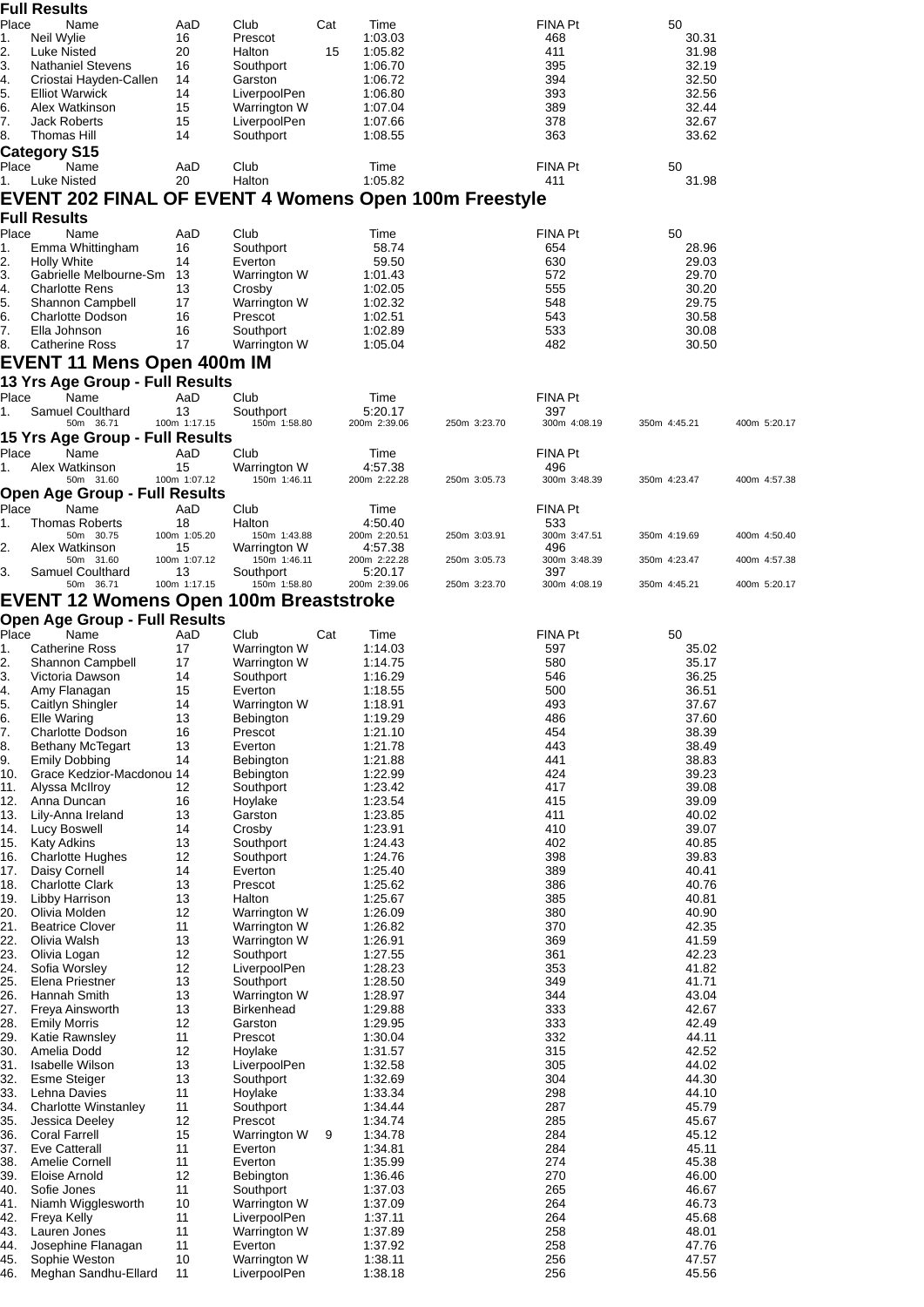| 47.<br>48.<br>49. | Sianna Rens<br><b>Beatrice Trevor</b><br>Elise Bruns | 10<br>10<br>10 | Crosby<br>Warrington W<br>LiverpoolPen |     | 1:38.42<br>1:38.95<br>1:39.25 | 254<br>250<br>248 | 47.04<br>45.40<br>48.19 |
|-------------------|------------------------------------------------------|----------------|----------------------------------------|-----|-------------------------------|-------------------|-------------------------|
| 50.<br>51.        | Eve Schofield<br>Neve Mixture                        | 10<br>10       | Garston<br>Warrington W                |     | 1:39.34<br>1:39.82            | 247<br>243        | 46.29<br>47.96          |
| 52.               | <b>Isobel Dowd</b>                                   | 10             | Everton                                |     | 1:39.89                       | 243               | 48.00                   |
| 53.               | Freya Boardman                                       | 10             | Everton                                |     | 1:40.12                       | 241               | 47.71                   |
| 54.<br>55.        | Millie Duncan<br>Rebecca Bamber                      | 10<br>11       | Warrington W<br>Southport              |     | 1:41.70<br>1:41.99            | 230<br>228        | 48.60<br>48.86          |
| 56.               | Hannah Maher                                         | 11             | <b>Bebington</b>                       |     | 1:43.03                       | 221               | 49.04                   |
| 57.<br>58.        | Lucy McKenzie<br>Kaitlyn Ha                          | 10<br>9        | Crosby<br>Bebington                    |     | 1:44.34<br>1:44.46            | 213<br>212        | 48.85<br>49.06          |
| 59.               | Bethany Howard-Hughes 9                              |                | Halton                                 |     | 1:45.14                       | 208               | 50.03                   |
| 59.<br>61.        | Ellie Hughes<br>Hannah Canty                         | 11<br>10       | LiverpoolPen<br>Southport              |     | 1:45.14<br>1:45.82            | 208<br>204        | 50.90<br>51.60          |
| 62.               | Eliza Radclyffe                                      | 10             | LiverpoolPen                           |     | 1:47.19                       | 196               | 50.67                   |
| 63.               | Jessica Waring                                       | 10             | Prescot                                |     | 1:48.24                       | 191               | 50.81                   |
| 64.               | Niamh Porter<br>Chloe James                          | 10<br>13       | LiverpoolPen<br><b>Birkenhead</b>      |     | 1:49.51<br><b>DNC</b>         | 184               | 52.17                   |
|                   | 09 Yrs Age Group - Full Results                      |                |                                        |     |                               |                   |                         |
| Place<br>1.       | Name<br>Kaitlyn Ha                                   | AaD<br>9       | Club<br>Bebington                      | Cat | Time<br>1:44.46               | FINA Pt<br>212    | 50<br>49.06             |
| 2.                | Bethany Howard-Hughes 9                              |                | Halton                                 |     | 1:45.14                       | 208               | 50.03                   |
|                   | 10 Yrs Age Group - Full Results                      |                |                                        |     |                               |                   |                         |
| Place<br>1.       | Name<br>Niamh Wigglesworth                           | AaD<br>10      | Club<br>Warrington W                   | Cat | Time<br>1:37.09               | FINA Pt<br>264    | 50<br>46.73             |
| 2.                | Sophie Weston                                        | 10             | Warrington W                           |     | 1:38.11                       | 256               | 47.57                   |
| 3.                | Sianna Rens                                          | 10             | Crosby                                 |     | 1:38.42                       | 254               | 47.04                   |
| 4.<br>5.          | <b>Beatrice Trevor</b><br><b>Elise Bruns</b>         | 10<br>10       | Warrington W<br>LiverpoolPen           |     | 1:38.95<br>1:39.25            | 250<br>248        | 45.40<br>48.19          |
| 6.                | Eve Schofield                                        | 10             | Garston                                |     | 1:39.34                       | 247               | 46.29                   |
| 7.<br>8.          | Neve Mixture<br><b>Isobel Dowd</b>                   | 10<br>10       | Warrington W<br>Everton                |     | 1:39.82<br>1:39.89            | 243<br>243        | 47.96<br>48.00          |
| 9.                | Freya Boardman                                       | 10             | Everton                                |     | 1:40.12                       | 241               | 47.71                   |
| 10.<br>11.        | Millie Duncan<br>Lucy McKenzie                       | 10<br>10       | Warrington W<br>Crosby                 |     | 1:41.70<br>1:44.34            | 230<br>213        | 48.60<br>48.85          |
| 12.               | Hannah Canty                                         | 10             | Southport                              |     | 1:45.82                       | 204               | 51.60                   |
| 13.               | Eliza Radclyffe                                      | 10             | LiverpoolPen                           |     | 1:47.19                       | 196               | 50.67                   |
| 14.<br>15.        | Jessica Waring<br>Niamh Porter                       | 10<br>10       | Prescot<br>LiverpoolPen                |     | 1:48.24<br>1:49.51            | 191<br>184        | 50.81<br>52.17          |
|                   | 11 Yrs Age Group - Full Results                      |                |                                        |     |                               |                   |                         |
| Place<br>1.       | Name<br><b>Beatrice Clover</b>                       | AaD<br>11      | Club<br>Warrington W                   | Cat | Time<br>1:26.82               | FINA Pt<br>370    | 50<br>42.35             |
| 2.                | Katie Rawnsley                                       | 11             | Prescot                                |     | 1:30.04                       | 332               | 44.11                   |
| 3.                | Lehna Davies                                         | 11             | Hoylake                                |     | 1:33.34                       | 298               | 44.10                   |
| 4.<br>5.          | <b>Charlotte Winstanley</b><br>Eve Catterall         | 11<br>11       | Southport<br>Everton                   |     | 1:34.44<br>1:34.81            | 287<br>284        | 45.79<br>45.11          |
| 6.                | Amelie Cornell                                       | 11             | Everton                                |     | 1:35.99                       | 274               | 45.38                   |
| 7.<br>8.          | Sofie Jones<br>Freya Kelly                           | 11<br>11       | Southport<br>LiverpoolPen              |     | 1:37.03<br>1:37.11            | 265<br>264        | 46.67<br>45.68          |
| 9.                | Lauren Jones                                         | 11             | Warrington W                           |     | 1:37.89                       | 258               | 48.01                   |
| 10.<br>11.        | Josephine Flanagan<br>Meghan Sandhu-Ellard           | 11<br>11       | Everton<br>LiverpoolPen                |     | 1:37.92<br>1:38.18            | 258<br>256        | 47.76<br>45.56          |
| 12.               | Rebecca Bamber                                       | 11             | Southport                              |     | 1:41.99                       | 228               | 48.86                   |
| 13.               | Hannah Maher<br>14. Ellie Hughes                     | 11<br>11       | <b>Bebington</b><br>LiverpoolPen       |     | 1:43.03<br>1:45.14            | 221<br>208        | 49.04<br>50.90          |
|                   | 12 Yrs Age Group - Full Results                      |                |                                        |     |                               |                   |                         |
| Place             | Name                                                 | AaD            | Club                                   | Cat | Time                          | FINA Pt           | 50                      |
| 1.<br>2.          | Alyssa McIlroy<br><b>Charlotte Hughes</b>            | 12<br>12       | Southport<br>Southport                 |     | 1:23.42<br>1:24.76            | 417<br>398        | 39.08<br>39.83          |
| 3.                | Olivia Molden                                        | 12             | Warrington W                           |     | 1:26.09                       | 380               | 40.90                   |
| 4.<br>5.          | Olivia Logan<br>Sofia Worsley                        | 12<br>12       | Southport<br>LiverpoolPen              |     | 1:27.55<br>1:28.23            | 361<br>353        | 42.23<br>41.82          |
| 6.                | <b>Emily Morris</b>                                  | 12             | Garston                                |     | 1:29.95                       | 333               | 42.49                   |
| 7.<br>8.          | Amelia Dodd<br>Jessica Deeley                        | 12<br>12       | Hoylake<br>Prescot                     |     | 1:31.57<br>1:34.74            | 315<br>285        | 42.52<br>45.67          |
| 9.                | Eloise Arnold                                        | 12             | Bebington                              |     | 1:36.46                       | 270               | 46.00                   |
|                   | 13 Yrs Age Group - Full Results                      |                |                                        |     |                               |                   |                         |
| Place<br>1.       | Name<br>Elle Waring                                  | AaD<br>13      | Club<br>Bebington                      | Cat | Time<br>1:19.29               | FINA Pt<br>486    | 50<br>37.60             |
| 2.                | <b>Bethany McTegart</b>                              | 13             | Everton                                |     | 1:21.78                       | 443               | 38.49                   |
| 3.<br>4.          | Lily-Anna Ireland<br><b>Katy Adkins</b>              | 13<br>13       | Garston<br>Southport                   |     | 1:23.85<br>1:24.43            | 411<br>402        | 40.02<br>40.85          |
| 5.                | <b>Charlotte Clark</b>                               | 13             | Prescot                                |     | 1:25.62                       | 386               | 40.76                   |
| 6.                | Libby Harrison                                       | 13             | Halton                                 |     | 1:25.67                       | 385               | 40.81                   |
| 7.<br>8.          | Olivia Walsh<br>Elena Priestner                      | 13<br>13       | Warrington W<br>Southport              |     | 1:26.91<br>1:28.50            | 369<br>349        | 41.59<br>41.71          |
| 9.                | Hannah Smith                                         | 13             | Warrington W                           |     | 1:28.97                       | 344               | 43.04                   |
| 10.<br>11.        | Freya Ainsworth<br><b>Isabelle Wilson</b>            | 13<br>13       | <b>Birkenhead</b><br>LiverpoolPen      |     | 1:29.88<br>1:32.58            | 333<br>305        | 42.67<br>44.02          |
| 12.               | Esme Steiger                                         | 13             | Southport                              |     | 1:32.69                       | 304               | 44.30                   |
|                   | Chloe James                                          | 13             | <b>Birkenhead</b>                      |     | <b>DNC</b>                    |                   |                         |
| Place             | 14 Yrs Age Group - Full Results<br>Name              | AaD            | Club                                   | Cat | Time                          | FINA Pt           | 50                      |
| 1.                | Victoria Dawson                                      | 14             | Southport                              |     | 1:16.29                       | 546               | 36.25                   |
| 2.<br>3.          | Caitlyn Shingler<br><b>Emily Dobbing</b>             | 14<br>14       | Warrington W<br><b>Bebington</b>       |     | 1:18.91<br>1:21.88            | 493<br>441        | 37.67<br>38.83          |
| 4.                | Grace Kedzior-Macdonou 14                            |                | Bebington                              |     | 1:22.99                       | 424               | 39.23                   |
| 5.<br>6.          | Lucy Boswell<br>Daisy Cornell                        | 14<br>14       | Crosby<br>Everton                      |     | 1:23.91<br>1:25.40            | 410<br>389        | 39.07<br>40.41          |
|                   |                                                      |                |                                        |     |                               |                   |                         |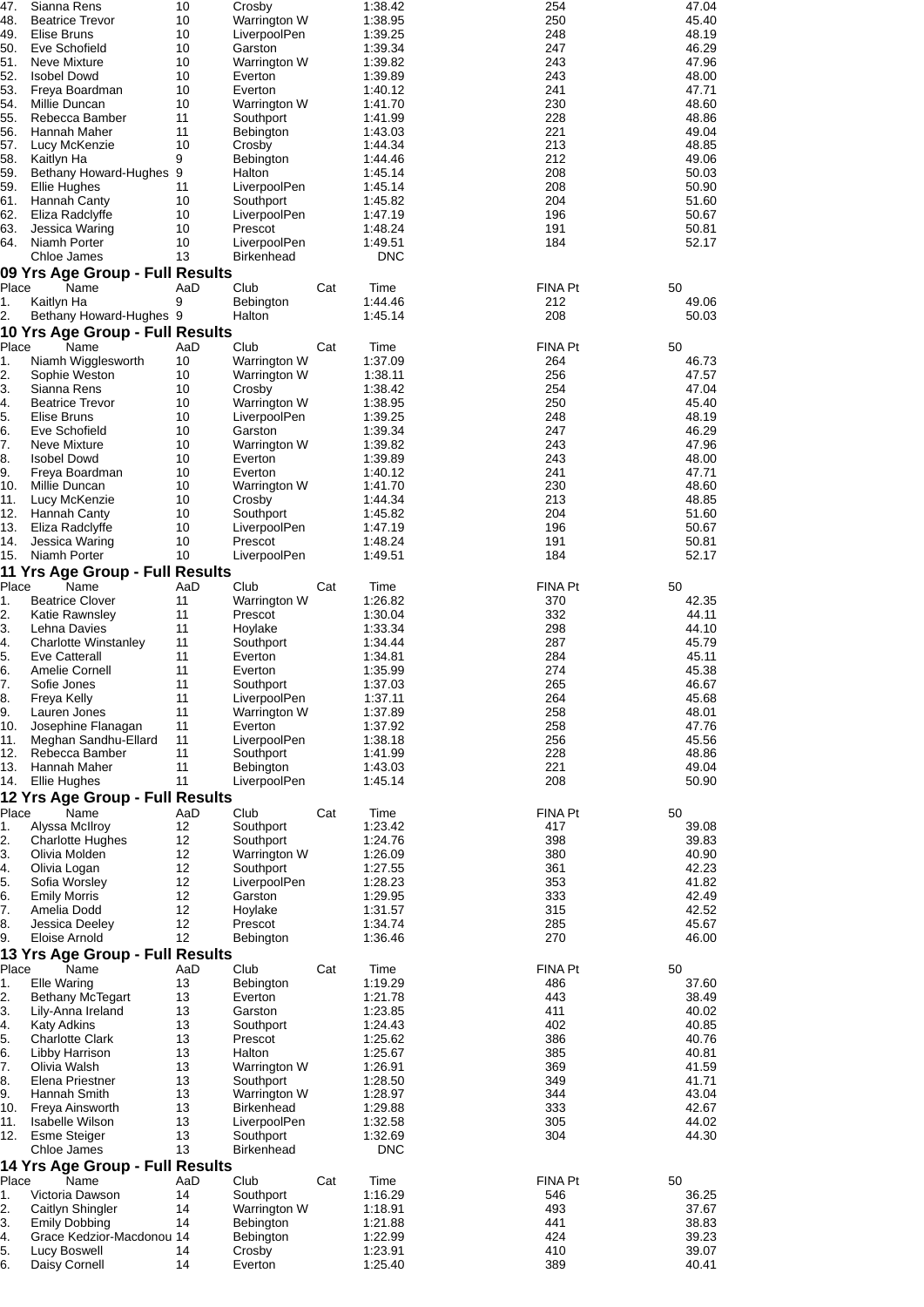|             | 15 Yrs Age Group - Full Results                   |           |                              |     |                    |                       |                |
|-------------|---------------------------------------------------|-----------|------------------------------|-----|--------------------|-----------------------|----------------|
| Place<br>1. | Name<br>Amy Flanagan                              | AaD<br>15 | Club<br>Everton              | Cat | Time<br>1:18.55    | <b>FINA Pt</b><br>500 | 50<br>36.51    |
| 2.          | Coral Farrell                                     | 15        | Warrington W                 | 9   | 1:34.78            | 284                   | 45.12          |
|             | 16 Yrs Age Group - Full Results                   |           |                              |     |                    |                       |                |
| Place       | Name                                              | AaD       | Club                         | Cat | Time               | FINA Pt               | 50             |
| 1.          | <b>Charlotte Dodson</b>                           | 16        | Prescot                      |     | 1:21.10            | 454                   | 38.39          |
| 2.          | Anna Duncan<br>17 Yrs Age Group - Full Results    | 16        | Hoylake                      |     | 1:23.54            | 415                   | 39.09          |
| Place       | Name                                              | AaD       | Club                         | Cat | Time               | FINA Pt               | 50             |
| 1.          | <b>Catherine Ross</b>                             | 17        | Warrington W                 |     | 1:14.03            | 597                   | 35.02          |
| 2.          | Shannon Campbell                                  | 17        | Warrington W                 |     | 1:14.75            | 580                   | 35.17          |
|             | <b>Open Age Group - Full Results</b>              |           |                              |     |                    |                       |                |
| Place<br>1. | Name<br><b>Catherine Ross</b>                     | AaD<br>17 | Club<br>Warrington W         | Cat | Time<br>1:14.03    | FINA Pt<br>597        | 50<br>35.02    |
| 2.          | Shannon Campbell                                  | 17        | Warrington W                 |     | 1:14.75            | 580                   | 35.17          |
| 3.          | Victoria Dawson                                   | 14        | Southport                    |     | 1:16.29            | 546                   | 36.25          |
| 4.          | Amy Flanagan                                      | 15        | Everton                      |     | 1:18.55            | 500                   | 36.51          |
| 5.<br>6.    | Caitlyn Shingler<br><b>Elle Waring</b>            | 14<br>13  | Warrington W<br>Bebington    |     | 1:18.91<br>1:19.29 | 493<br>486            | 37.67<br>37.60 |
| 7.          | <b>Charlotte Dodson</b>                           | 16        | Prescot                      |     | 1:21.10            | 454                   | 38.39          |
| 8.          | <b>Bethany McTegart</b>                           | 13        | Everton                      |     | 1:21.78            | 443                   | 38.49          |
| 9.<br>10.   | <b>Emily Dobbing</b><br>Grace Kedzior-Macdonou 14 | 14        | Bebington                    |     | 1:21.88<br>1:22.99 | 441<br>424            | 38.83<br>39.23 |
| 11.         | Alyssa McIlroy                                    | 12        | Bebington<br>Southport       |     | 1:23.42            | 417                   | 39.08          |
| 12.         | Anna Duncan                                       | 16        | Hoylake                      |     | 1:23.54            | 415                   | 39.09          |
| 13.         | Lily-Anna Ireland                                 | 13        | Garston                      |     | 1:23.85            | 411                   | 40.02          |
| 14.<br>15.  | Lucy Boswell<br><b>Katy Adkins</b>                | 14<br>13  | Crosby<br>Southport          |     | 1:23.91<br>1:24.43 | 410<br>402            | 39.07<br>40.85 |
| 16.         | <b>Charlotte Hughes</b>                           | 12        | Southport                    |     | 1:24.76            | 398                   | 39.83          |
| 17.         | Daisy Cornell                                     | 14        | Everton                      |     | 1:25.40            | 389                   | 40.41          |
| 18.<br>19.  | <b>Charlotte Clark</b>                            | 13<br>13  | Prescot<br>Halton            |     | 1:25.62<br>1:25.67 | 386<br>385            | 40.76<br>40.81 |
| 20.         | Libby Harrison<br>Olivia Molden                   | 12        | Warrington W                 |     | 1:26.09            | 380                   | 40.90          |
| 21.         | <b>Beatrice Clover</b>                            | 11        | Warrington W                 |     | 1:26.82            | 370                   | 42.35          |
| 22.         | Olivia Walsh                                      | 13        | Warrington W                 |     | 1:26.91            | 369                   | 41.59          |
| 23.<br>24.  | Olivia Logan<br>Sofia Worsley                     | 12<br>12  | Southport<br>LiverpoolPen    |     | 1:27.55<br>1:28.23 | 361<br>353            | 42.23<br>41.82 |
| 25.         | Elena Priestner                                   | 13        | Southport                    |     | 1:28.50            | 349                   | 41.71          |
| 26.         | Hannah Smith                                      | 13        | Warrington W                 |     | 1:28.97            | 344                   | 43.04          |
| 27.         | Freya Ainsworth                                   | 13<br>12  | <b>Birkenhead</b>            |     | 1:29.88            | 333<br>333            | 42.67<br>42.49 |
| 28.<br>29.  | <b>Emily Morris</b><br>Katie Rawnsley             | 11        | Garston<br>Prescot           |     | 1:29.95<br>1:30.04 | 332                   | 44.11          |
| 30.         | Amelia Dodd                                       | 12        | Hoylake                      |     | 1:31.57            | 315                   | 42.52          |
| 31.         | Isabelle Wilson                                   | 13        | LiverpoolPen                 |     | 1:32.58            | 305                   | 44.02          |
| 32.<br>33.  | Esme Steiger<br>Lehna Davies                      | 13<br>11  | Southport<br>Hoylake         |     | 1:32.69<br>1:33.34 | 304<br>298            | 44.30<br>44.10 |
| 34.         | Charlotte Winstanley                              | 11        | Southport                    |     | 1:34.44            | 287                   | 45.79          |
| 35.         | Jessica Deeley                                    | 12        | Prescot                      |     | 1:34.74            | 285                   | 45.67          |
| 36.         | Coral Farrell                                     | 15        | Warrington W                 | 9   | 1:34.78            | 284                   | 45.12          |
| 37.<br>38.  | <b>Eve Catterall</b><br>Amelie Cornell            | 11<br>11  | Everton<br>Everton           |     | 1:34.81<br>1:35.99 | 284<br>274            | 45.11<br>45.38 |
| 39.         | Eloise Arnold                                     | 12        | Bebington                    |     | 1:36.46            | 270                   | 46.00          |
| 40.         | Sofie Jones                                       | 11        | Southport                    |     | 1:37.03            | 265                   | 46.67          |
| 41.<br>42.  | Niamh Wigglesworth<br>Freya Kelly                 | 10<br>11  | Warrington W<br>LiverpoolPen |     | 1:37.09<br>1:37.11 | 264<br>264            | 46.73<br>45.68 |
| 43.         | Lauren Jones                                      | 11        | Warrington W                 |     | 1:37.89            | 258                   | 48.01          |
| 44.         | Josephine Flanagan                                | 11        | Everton                      |     | 1:37.92            | 258                   | 47.76          |
| 45.         | Sophie Weston<br>Meghan Sandhu-Ellard             | 10<br>11  | Warrington W<br>LiverpoolPen |     | 1:38.11            | 256<br>256            | 47.57<br>45.56 |
| 46.<br>47.  | Sianna Rens                                       | 10        | Crosby                       |     | 1:38.18<br>1:38.42 | 254                   | 47.04          |
| 48.         | <b>Beatrice Trevor</b>                            | 10        | Warrington W                 |     | 1:38.95            | 250                   | 45.40          |
| 49.         | Elise Bruns                                       | 10        | LiverpoolPen                 |     | 1:39.25            | 248                   | 48.19          |
| 50.<br>51.  | Eve Schofield<br><b>Neve Mixture</b>              | 10<br>10  | Garston<br>Warrington W      |     | 1:39.34<br>1:39.82 | 247<br>243            | 46.29<br>47.96 |
| 52.         | <b>Isobel Dowd</b>                                | 10        | Everton                      |     | 1:39.89            | 243                   | 48.00          |
| 53.         | Freya Boardman                                    | 10        | Everton                      |     | 1:40.12            | 241                   | 47.71          |
| 54.<br>55.  | Millie Duncan                                     | 10<br>11  | Warrington W                 |     | 1:41.70            | 230<br>228            | 48.60<br>48.86 |
| 56.         | Rebecca Bamber<br>Hannah Maher                    | 11        | Southport<br>Bebington       |     | 1:41.99<br>1:43.03 | 221                   | 49.04          |
| 57.         | Lucy McKenzie                                     | 10        | Crosby                       |     | 1:44.34            | 213                   | 48.85          |
| 58.         | Kaitlyn Ha                                        | 9         | Bebington                    |     | 1:44.46            | 212                   | 49.06          |
| 59.<br>59.  | Bethany Howard-Hughes 9<br>Ellie Hughes           | 11        | Halton<br>LiverpoolPen       |     | 1:45.14<br>1:45.14 | 208<br>208            | 50.03<br>50.90 |
| 61.         | Hannah Canty                                      | 10        | Southport                    |     | 1:45.82            | 204                   | 51.60          |
| 62.         | Eliza Radclyffe                                   | 10        | LiverpoolPen                 |     | 1:47.19            | 196                   | 50.67          |
| 63.<br>64.  | Jessica Waring<br>Niamh Porter                    | 10<br>10  | Prescot<br>LiverpoolPen      |     | 1:48.24<br>1:49.51 | 191<br>184            | 50.81<br>52.17 |
|             | Chloe James                                       | 13        | <b>Birkenhead</b>            |     | DNC                |                       |                |
|             | <b>Combined Result - Category SB9</b>             |           |                              |     |                    |                       |                |
| Place       | Name                                              | AaD       | Club                         |     | Time               | FINA Pt               | 50             |
| 1.          | Coral Farrell                                     | 15        | Warrington W                 |     | 1:34.78            | 284                   | 45.12          |

**EVENT 13 Mens Open 100m Butterfly**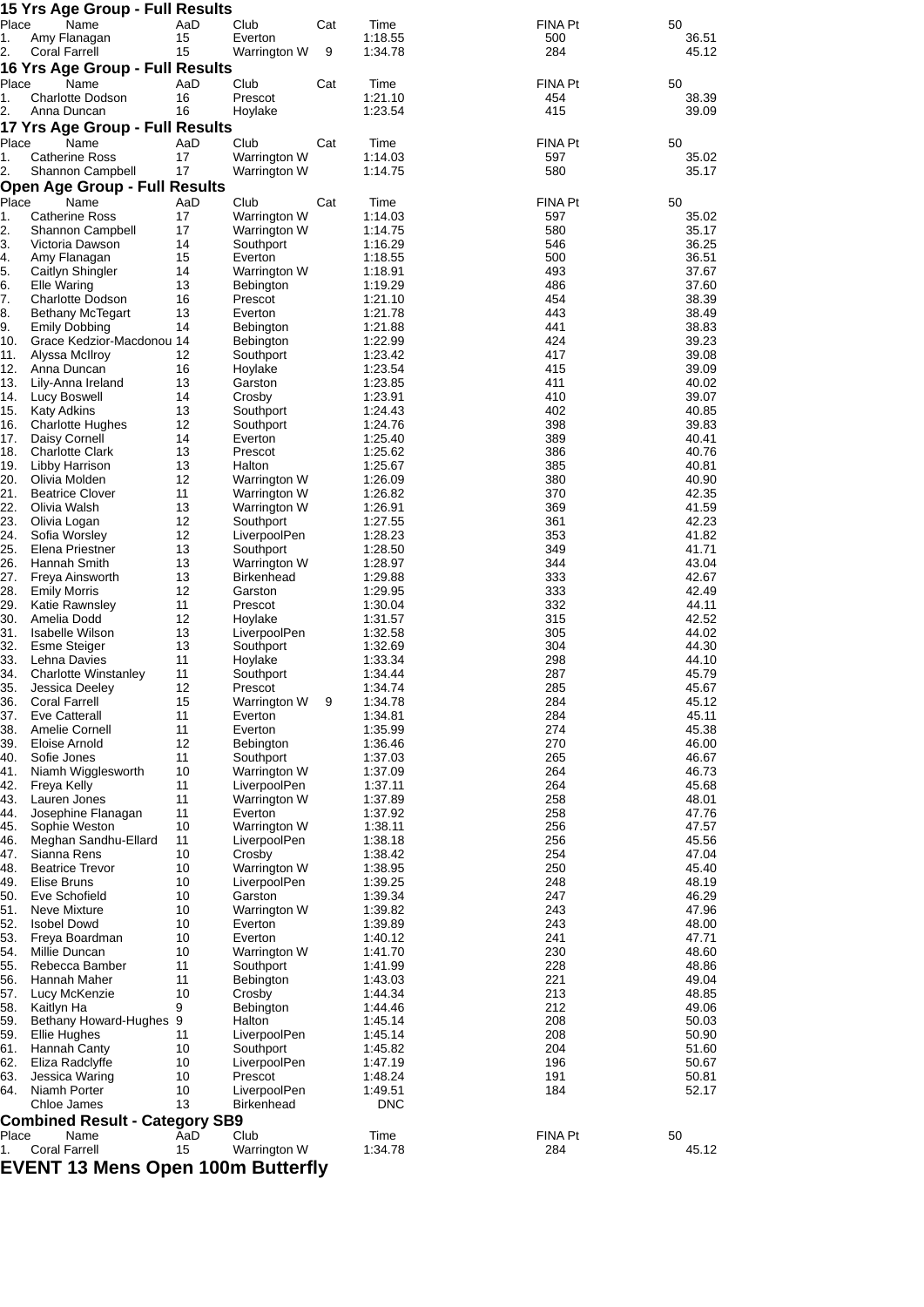| Place       | <b>Open Age Group - Full Results</b><br>Name |           |                           |                    |                       | 50             |
|-------------|----------------------------------------------|-----------|---------------------------|--------------------|-----------------------|----------------|
| 1.          | <b>Matthew Domville</b>                      | AaD<br>19 | Club<br>Warrington W      | Time<br>56.23      | FINA Pt<br>640        | 26.65          |
| 2.          | Jacob Lea                                    | 18        | Southport                 | 59.32              | 545                   | 27.98          |
| 3.          | Neil Wylie                                   | 16        | Prescot                   | 1:01.18            | 497                   | 28.16          |
| 4.<br>5.    | <b>Matthew Sullivan</b><br>Joseph Niven      | 18<br>15  | Warrington W<br>Southport | 1:01.87<br>1:03.51 | 481<br>444            | 29.03<br>30.01 |
| 6.          | <b>Thomas Roberts</b>                        | 18        | Halton                    | 1:03.93            | 436                   | 30.85          |
| 7.          | Paolo Moniz                                  | 16        | Southport                 | 1:04.30            | 428                   | 30.53          |
| 8.          | Jacob Casey                                  | 15        | Everton                   | 1:04.37            | 427                   | 30.38          |
| 9.<br>10.   | Joshua Harvey<br>Matthew Johnson             | 15<br>16  | LiverpoolPen<br>Crosby    | 1:05.73<br>1:05.82 | 401<br>399            | 30.85<br>30.80 |
| 11.         | Alex Keegan                                  | 13        | Garston                   | 1:09.66            | 337                   | 32.92          |
| 12.         | Joseph Burns                                 | 13        | Prescot                   | 1:10.61            | 323                   | 33.14          |
| 13.         | <b>Henry Maw</b>                             | 12<br>14  | Southport                 | 1:11.40            | 313<br>305            | 33.55          |
| 14.<br>15.  | Michael Pickstock<br>Daniel Kinsella         | 13        | Everton<br>Warrington W   | 1:11.99<br>1:12.27 | 301                   | 33.87<br>33.13 |
| 16.         | Edward Whittingham                           | 13        | Southport                 | 1:12.44            | 299                   | 34.63          |
| 17.         | <b>Andrew Trevor</b>                         | 14        | Warrington W              | 1:14.08            | 280                   | 33.80          |
| 18.         | Stephen Cardwell                             | 13        | Prescot                   | 1:15.55            | 264                   | 34.98          |
| 19.<br>20.  | Joshua Morrison<br><b>Ben Clayton</b>        | 13<br>10  | LiverpoolPen<br>Halton    | 1:18.63<br>1:25.93 | 234<br>179            | 34.42<br>40.90 |
| 21.         | <b>Alfie Mather</b>                          | 11        | Halton                    | 1:27.89            | 167                   | 40.59          |
| 22.         | <b>Flynn Smith</b>                           | 10        | Southport                 | 1:28.29            | 165                   | 40.05          |
| 23.         | Jamie Ross                                   | 11        | Warrington W              | 1:30.34            | 154                   | 43.15          |
| 24.<br>25.  | Thomas O'donnell<br><b>Thomas Roper</b>      | 11<br>11  | Southport<br>Warrington W | 1:30.47<br>1:30.59 | 153<br>153            | 40.85<br>43.45 |
| 26.         | Callum Rollin                                | 10        | Southport                 | 1:34.06            | 136                   | 41.91          |
|             | 10 Yrs Age Group - Full Results              |           |                           |                    |                       |                |
| Place       | Name                                         | AaD       | Club                      | Time               | <b>FINA Pt</b>        | 50             |
| 1.<br>2.    | <b>Ben Clayton</b><br>Flynn Smith            | 10<br>10  | Halton<br>Southport       | 1:25.93<br>1:28.29 | 179<br>165            | 40.90<br>40.05 |
| 3.          | Callum Rollin                                | 10        | Southport                 | 1:34.06            | 136                   | 41.91          |
|             | 11 Yrs Age Group - Full Results              |           |                           |                    |                       |                |
| Place       | Name                                         | AaD       | Club                      | Time               | <b>FINA Pt</b>        | 50             |
| 1.<br>2.    | Alfie Mather<br><b>Jamie Ross</b>            | 11<br>11  | Halton<br>Warrington W    | 1:27.89<br>1:30.34 | 167<br>154            | 40.59          |
| 3.          | Thomas O'donnell                             | 11        | Southport                 | 1:30.47            | 153                   | 43.15<br>40.85 |
| 4.          | <b>Thomas Roper</b>                          | 11        | Warrington W              | 1:30.59            | 153                   | 43.45          |
|             | 12 Yrs Age Group - Full Results              |           |                           |                    |                       |                |
| Place<br>1. | Name<br>Henry Maw                            | AaD<br>12 | Club<br>Southport         | Time<br>1:11.40    | <b>FINA Pt</b><br>313 | 50<br>33.55    |
|             | 13 Yrs Age Group - Full Results              |           |                           |                    |                       |                |
| Place       | Name                                         | AaD       | Club                      | Time               | <b>FINA Pt</b>        | 50             |
| 1.          | Alex Keegan                                  | 13        | Garston                   | 1:09.66            | 337                   | 32.92          |
| 2.          | Joseph Burns                                 | 13        | Prescot                   | 1:10.61<br>1:12.27 | 323                   | 33.14          |
| 3.<br>4.    | Daniel Kinsella<br>Edward Whittingham        | 13<br>13  | Warrington W<br>Southport | 1:12.44            | 301<br>299            | 33.13<br>34.63 |
| 5.          | Stephen Cardwell                             | 13        | Prescot                   | 1:15.55            | 264                   | 34.98          |
| 6.          | Joshua Morrison                              | 13        | LiverpoolPen              | 1:18.63            | 234                   | 34.42          |
| Place       | 14 Yrs Age Group - Full Results<br>Name      | AaD       | Club                      | Time               | <b>FINA Pt</b>        | 50             |
| 1.          | Michael Pickstock                            | 14        | Everton                   | 1:11.99            | 305                   | 33.87          |
| 2.          | <b>Andrew Trevor</b>                         | 14        | Warrington W              | 1:14.08            | 280                   | 33.80          |
|             | 15 Yrs Age Group - Full Results              |           |                           |                    |                       |                |
| Place<br>1. | Name<br>Joseph Niven                         | AaD<br>15 | Club<br>Southport         | Time<br>1:03.51    | <b>FINA Pt</b><br>444 | 50<br>30.01    |
| 2.          | Jacob Casey                                  | 15        | Everton                   | 1:04.37            | 427                   | 30.38          |
| 3.          | Joshua Harvey                                | 15        | LiverpoolPen              | 1:05.73            | 401                   | 30.85          |
|             | 16 Yrs Age Group - Full Results              |           |                           |                    |                       |                |
| Place<br>1. | Name<br>Neil Wylie                           | AaD<br>16 | Club<br>Prescot           | Time<br>1:01.18    | FINA Pt<br>497        | 50<br>28.16    |
| 2.          | Paolo Moniz                                  | 16        | Southport                 | 1:04.30            | 428                   | 30.53          |
| 3.          | Matthew Johnson                              | 16        | Crosby                    | 1:05.82            | 399                   | 30.80          |
| Place       | Open Age Group - Full Results<br>Name        | AaD       | Club                      | Time               | <b>FINA Pt</b>        | 50             |
| 1.          | <b>Matthew Domville</b>                      | 19        | Warrington W              | 56.23              | 640                   | 26.65          |
| 2.          | Jacob Lea                                    | 18        | Southport                 | 59.32              | 545                   | 27.98          |
| 3.          | Neil Wylie                                   | 16        | Prescot                   | 1:01.18            | 497                   | 28.16          |
| 4.<br>5.    | <b>Matthew Sullivan</b><br>Joseph Niven      | 18<br>15  | Warrington W<br>Southport | 1:01.87<br>1:03.51 | 481<br>444            | 29.03<br>30.01 |
| 6.          | <b>Thomas Roberts</b>                        | 18        | Halton                    | 1:03.93            | 436                   | 30.85          |
| 7.          | Paolo Moniz                                  | 16        | Southport                 | 1:04.30            | 428                   | 30.53          |
| 8.          | Jacob Casey                                  | 15        | Everton                   | 1:04.37            | 427                   | 30.38          |
| 9.<br>10.   | Joshua Harvey<br>Matthew Johnson             | 15<br>16  | LiverpoolPen<br>Crosby    | 1:05.73<br>1:05.82 | 401<br>399            | 30.85<br>30.80 |
| 11.         | Alex Keegan                                  | 13        | Garston                   | 1:09.66            | 337                   | 32.92          |
| 12.         | Joseph Burns                                 | 13        | Prescot                   | 1:10.61            | 323                   | 33.14          |
| 13.         | <b>Henry Maw</b>                             | 12        | Southport                 | 1:11.40            | 313                   | 33.55          |
| 14.<br>15.  | Michael Pickstock<br>Daniel Kinsella         | 14<br>13  | Everton<br>Warrington W   | 1:11.99<br>1:12.27 | 305<br>301            | 33.87<br>33.13 |
| 16.         | <b>Edward Whittingham</b>                    | 13        | Southport                 | 1:12.44            | 299                   | 34.63          |
| 17.         | <b>Andrew Trevor</b>                         | 14        | Warrington W              | 1:14.08            | 280                   | 33.80          |
| 18.<br>19.  | Stephen Cardwell<br>Joshua Morrison          | 13<br>13  | Prescot                   | 1:15.55            | 264<br>234            | 34.98<br>34.42 |
| 20.         | <b>Ben Clayton</b>                           | 10        | LiverpoolPen<br>Halton    | 1:18.63<br>1:25.93 | 179                   | 40.90          |
| 21.         | Alfie Mather                                 | 11        | Halton                    | 1:27.89            | 167                   | 40.59          |
| 22.         | Flynn Smith                                  | 10        | Southport                 | 1:28.29            | 165                   | 40.05          |
| 23.         | Jamie Ross<br>Thomas O'donnell               | 11<br>11  | Warrington W<br>Southport | 1:30.34<br>1:30.47 | 154<br>153            | 43.15<br>40.85 |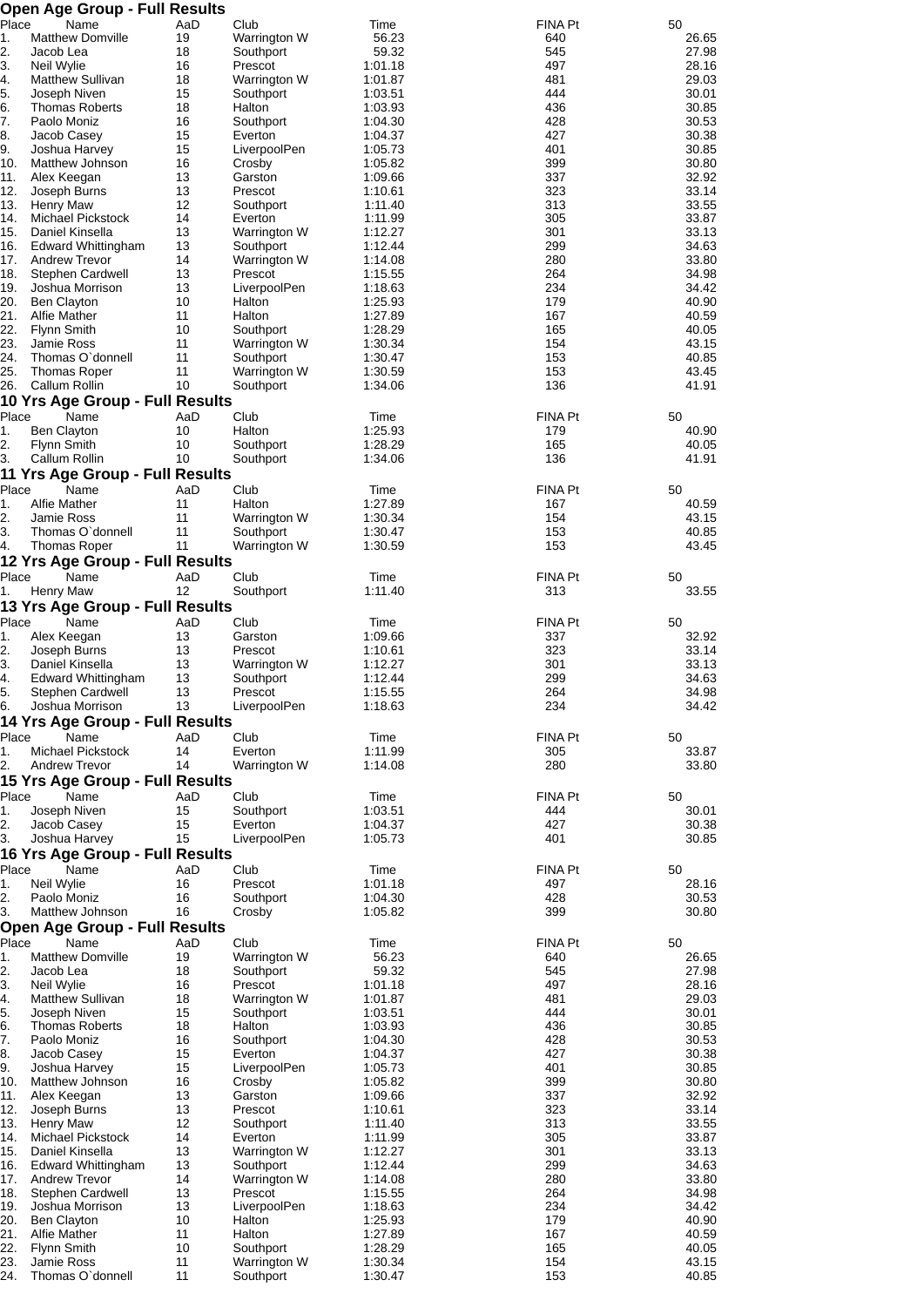| 25.<br>26.  | Thomas Roper<br>Callum Rollin                | 11<br>10           | Warrington W<br>Southport          | 1:30.59<br>1:34.06      |              | 153<br>136          | 43.45<br>41.91 |              |
|-------------|----------------------------------------------|--------------------|------------------------------------|-------------------------|--------------|---------------------|----------------|--------------|
|             | EVENT 14 Womens Open 400m Freestyle          |                    |                                    |                         |              |                     |                |              |
|             | 10 Yrs Age Group - Full Results              |                    |                                    |                         |              |                     |                |              |
| Place       | Name                                         | AaD                | Club<br>Cat                        | Time                    |              | <b>FINA Pt</b>      |                |              |
| 1.          | Millie Duncan<br>50m 35.93                   | 10<br>100m 1:16.54 | Warrington W<br>150m 1:58.41       | 5:21.48<br>200m 2:39.12 | 250m 3:19.99 | 388<br>300m 4:01.50 | 350m 4:42.18   | 400m 5:21.48 |
| 2.          | Niamh Wigglesworth                           | 10                 | Warrington W                       | 5:26.54                 |              | 370                 |                |              |
| 3.          | 50m 36.47<br>Anna Swindell                   | 100m 1:18.13<br>10 | 150m 2:00.18<br>Warrington W       | 200m 2:42.16<br>5:46.92 | 250m 3:24.39 | 300m 4:06.13<br>308 | 350m 4:47.86   | 400m 5:26.54 |
|             | 50m 39.38                                    | 100m 1:25.16       | 150m 2:09.42                       | 200m 2:53.71            | 250m 3:37.16 | 300m 4:20.85        | 350m 5:04.96   | 400m 5:46.92 |
| Place       | 11 Yrs Age Group - Full Results<br>Name      | AaD                | Club<br>Cat                        | Time                    |              | <b>FINA Pt</b>      |                |              |
| 1.          | Bethany Hughes                               | 11                 | Southport                          | 5:03.01                 |              | 463                 |                |              |
| 2.          | 50m 34.20<br>Aimee White                     | 100m 1:12.10<br>11 | 150m 1:51.24<br>Everton            | 200m 2:31.09<br>5:21.06 | 250m 3:10.13 | 300m 3:49.66<br>389 | 350m 4:27.98   | 400m 5:03.01 |
|             | 50m 36.42                                    | 100m 1:16.94       | 150m 1:57.28                       | 200m 2:38.00            | 250m 3:19.44 | 300m 4:01.09        | 350m 4:42.91   | 400m 5:21.06 |
| 3.          | Ella Falkingham<br>50m 35.75                 | 11<br>100m 1:16.03 | Southport<br>150m 1:57.92          | 5:23.74<br>200m 2:39.73 | 250m 3:21.28 | 380<br>300m 4:03.27 | 350m 4:44.86   | 400m 5:23.74 |
| 4.          | Ellie Hughes<br>50m 38.22                    | 11<br>100m 1:20.31 | LiverpoolPen<br>150m 2:02.77       | 5:24.97<br>200m 2:44.15 | 250m 3:25.49 | 375<br>300m 4:06.79 | 350m 4:47.61   | 400m 5:24.97 |
| 5.          | Olivia Hague                                 | 11                 | Everton                            | 5:35.52                 |              | 341                 |                |              |
| 6.          | 50m 36.57<br>Lauren Jones                    | 100m 1:17.91<br>11 | 150m 2:00.34<br>Warrington W       | 200m 2:43.44<br>5:42.11 | 250m 3:27.02 | 300m 4:10.80<br>322 | 350m 4:52.00   | 400m 5:35.52 |
|             | 50m 41.24                                    | 100m 1:26.24       | 150m 2:09.81                       | 200m 2:53.69            | 250m 3:36.54 | 300m 4:19.26        | 350m 5:01.51   | 400m 5:42.11 |
| 7.          | Shauna Thoburn<br>50m 40.21                  | 11<br>100m 1:25.37 | Southport<br>150m 2:10.18          | 5:46.88<br>200m 2:54.70 | 250m 3:39.73 | 309<br>300m 4:24.22 | 350m 5:06.83   | 400m 5:46.88 |
| 8.          | Lehna Davies                                 | 11                 | Hoylake                            | 5:57.46                 |              | 282                 |                |              |
| 9.          | 50m 38.78<br>Maisie Gibson                   | 100m 1:24.19<br>11 | 150m 2:09.50<br>Prescot            | 200m 2:55.86<br>5:57.90 | 250m 3:41.66 | 300m 4:28.23<br>281 | 350m 5:14.48   | 400m 5:57.46 |
|             | 50m 40.40                                    | 100m 1:25.99       | 150m 2:11.97                       | 200m 2:57.01            | 250m 3:42.62 | 300m 4:28.94        | 350m 5:15.34   | 400m 5:57.90 |
| Place       | 12 Yrs Age Group - Full Results<br>Name      | AaD                | Cat<br>Club                        | Time                    |              | FINA Pt             |                |              |
| 1.          | <b>Charlotte Hughes</b>                      | 12                 | Southport                          | 4:51.11                 |              | 522                 |                |              |
| 2.          | 50m 32.86<br>Ella Smith                      | 100m 1:08.82<br>12 | 150m 1:46.03<br>Southport          | 200m 2:24.02<br>4:51.29 | 250m 3:01.65 | 300m 3:38.94<br>521 | 350m 4:15.81   | 400m 4:51.11 |
|             | 50m 34.04                                    | 100m 1:10.73       | 150m 1:48.29                       | 200m 2:25.16            | 250m 3:01.87 | 300m 3:38.73        | 350m 4:15.68   | 400m 4:51.29 |
| 3.          | Jessica Joseph<br>50m 33.49                  | 12<br>100m 1:11.04 | Warrington W<br>150m 1:49.16       | 4:53.73<br>200m 2:27.09 | 250m 3:04.71 | 508<br>300m 3:41.84 | 350m 4:19.15   | 400m 4:53.73 |
| 4.          | Olivia Molden                                | 12                 | Warrington W                       | 5:03.79                 |              | 460                 |                |              |
| 5.          | 50m 34.72<br>Alyssa McIlroy                  | 100m 1:13.17<br>12 | 150m 1:52.19<br>Southport          | 200m 2:31.15<br>5:14.16 | 250m 3:09.66 | 300m 3:48.79<br>415 | 350m 4:27.68   | 400m 5:03.79 |
|             | 50m 34.37                                    | 100m 1:13.89       | 150m 1:53.97                       | 200m 2:34.57            | 250m 3:14.92 | 300m 3:55.02        | 350m 4:35.80   | 400m 5:14.16 |
| 6.          | <b>Emily Morris</b><br>50m 35.38             | 12<br>100m 1:15.77 | Garston<br>150m 1:57.09            | 5:24.41<br>200m 2:38.88 | 250m 3:20.04 | 377<br>300m 4:01.39 | 350m 4:43.15   | 400m 5:24.41 |
| 7.          | Eloise Arnold<br>50m 36.13                   | 12<br>100m 1:17.43 | <b>Bebington</b><br>150m 1:59.74   | 5:35.04<br>200m 2:42.76 | 250m 3:26.23 | 342<br>300m 4:09.83 | 350m 4:53.46   | 400m 5:35.04 |
| 8.          | Elizabeth Webster                            | 12                 | Prescot                            | 5:36.49                 |              | 338                 |                |              |
|             | 50m 37.80<br>13 Yrs Age Group - Full Results | 100m 1:20.99       | 150m 2:04.65                       | 200m 2:48.05            | 250m 3:31.11 | 300m 4:14.99        | 350m 4:54.92   | 400m 5:36.49 |
| Place       | Name                                         | AaD                | Club<br>Cat                        | Time                    |              | FINA Pt             |                |              |
| 1.          | Jessica Law                                  | 13                 | Southport                          | 4:48.69                 |              | 536                 |                |              |
| 2.          | 50m 33.05<br>Grace Long                      | 100m 1:09.50<br>13 | 150m 1:46.95<br><b>Birkenhead</b>  | 200m 2:24.02<br>4:52.76 | 250m 3:01.25 | 300m 3:37.32<br>514 | 350m 4:14.47   | 400m 4:48.69 |
|             | 50m 33.21                                    | 100m 1:09.65       | 150m 1:46.69                       | 200m 2:24.12            | 250m 3:00.81 | 300m 3:38.35        | 350m 4:16.14   | 400m 4:52.76 |
| 3.          | <b>Shannon Topliss</b><br>50m 34.60          | 13<br>100m 1:11.40 | Warrington W<br>150m 1:48.74       | 4:55.67<br>200m 2:25.99 | 250m 3:03.36 | 499<br>300m 3:40.60 | 350m 4:18.29   | 400m 4:55.67 |
| 4.          | Lilly Wallwork<br>50m 32.86                  | 13<br>100m 1:09.71 | Southport<br>150m 1:47.40          | 4:56.66<br>200m 2:25.62 | 250m 3:03.80 | 494<br>300m 3:42.04 | 350m 4:19.87   | 400m 4:56.66 |
| 5.          | Olivia Walsh                                 | 13                 | Warrington W                       | 5:00.34                 |              | 476                 |                |              |
| 6.          | 50m 35.09<br>Hannah Smith                    | 100m 1:13.15<br>13 | 150m 1:51.48<br>Warrington W       | 200m 2:29.81<br>5:00.42 | 250m 3:07.77 | 300m 3:45.87<br>475 | 350m 4:23.72   | 400m 5:00.34 |
|             | 50m 33.85                                    | 100m 1:10.88       | 150m 1:48.43                       | 200m 2:26.61            | 250m 3:04.82 | 300m 3:43.59        | 350m 4:22.39   | 400m 5:00.42 |
| 7.          | Niamh Wylde<br>50m 34.57                     | 13<br>100m 1:13.19 | Birkenhead<br>150m 1:52.09         | 5:04.06<br>200m 2:31.21 | 250m 3:10.01 | 458<br>300m 3:49.11 | 350m 4:28.46   | 400m 5:04.06 |
| 8.          | Chloe James                                  | 13                 | <b>Birkenhead</b>                  | 5:04.87                 |              | 455                 |                |              |
| 9.          | 50m 34.82<br>Emma Farrugia                   | 100m 1:13.31<br>13 | 150m 1:52.21<br>Prescot            | 200m 2:31.07<br>5:09.37 | 250m 3:10.11 | 300m 3:49.17<br>435 | 350m 4:27.91   | 400m 5:04.87 |
|             | 50m 34.59                                    | 100m 1:12.66       | 150m 1:52.19                       | 200m 2:32.02            | 250m 3:11.48 | 300m 3:51.15        | 350m 4:30.98   | 400m 5:09.37 |
| 10.         | <b>Isabel Marrin</b><br>50m 35.87            | 13<br>100m 1:15.03 | Warrington W<br>150m 1:54.40       | 5:09.96<br>200m 2:34.08 | 250m 3:13.60 | 433<br>300m 3:52.95 | 350m 4:32.30   | 400m 5:09.96 |
|             | 14 Yrs Age Group - Full Results              |                    |                                    |                         |              |                     |                |              |
| Place       | Name                                         | AaD<br>14          | Cat<br>Club                        | Time                    |              | FINA Pt<br>622      |                |              |
| 1.          | <b>Holly White</b><br>50m 30.37              | 100m 1:03.83       | Everton<br>150m 1:38.06            | 4:34.69<br>200m 2:12.66 | 250m 2:46.92 | 300m 3:23.16        | 350m 3:59.02   | 400m 4:34.69 |
| 2.          | Mia Smith<br>50m 32.52                       | 14<br>100m 1:08.34 | Southport<br>150m 1:44.71          | 4:45.57<br>200m 2:21.06 | 250m 2:57.09 | 553<br>300m 3:33.47 | 350m 4:10.21   | 400m 4:45.57 |
| 3.          | Scarlett Aspinall                            | 14                 | Southport                          | 4:46.22                 |              | 550                 |                |              |
| 4.          | 50m 32.98<br>Libby Manning                   | 100m 1:08.55<br>14 | 150m 1:44.72<br>Garston            | 200m 2:21.01<br>4:48.04 | 250m 2:57.48 | 300m 3:34.24<br>539 | 350m 4:11.15   | 400m 4:46.22 |
|             | 50m 32.53                                    | 100m 1:08.13       | 150m 1:44.05                       | 200m 2:20.80            | 250m 2:57.82 | 300m 3:35.40        | 350m 4:12.63   | 400m 4:48.04 |
| 5.          | Daisy Cornell<br>50m 34.11                   | 14<br>100m 1:13.35 | Everton<br>150m 1:53.58            | 5:10.50<br>200m 2:33.79 | 250m 3:13.49 | 430<br>300m 3:53.42 | 350m 4:32.64   | 400m 5:10.50 |
|             | 15 Yrs Age Group - Full Results              |                    |                                    |                         |              |                     |                |              |
| Place       | Name                                         | AaD                | Club<br>Cat                        | Time                    |              | <b>FINA Pt</b>      |                |              |
| 1.          | Coral Farrell<br>50m 34.59                   | 15<br>100m 1:12.59 | 10<br>Warrington W<br>150m 1:52.01 | 5:08.79<br>200m 2:31.49 | 250m 3:10.90 | 438<br>300m 3:50.39 | 350m 4:30.25   | 400m 5:08.79 |
|             | Maisie Johnson                               | 15                 | Southport                          | <b>DNC</b>              |              |                     |                |              |
|             | 16 Yrs Age Group - Full Results              |                    |                                    |                         |              |                     |                |              |
| Place<br>1. | Name<br>Anna Duncan                          | AaD<br>16          | Cat<br>Club<br>Hoylake             | Time<br>4:43.64         |              | FINA Pt<br>565      |                |              |
|             | 50m 31.88                                    | 100m 1:07.29       | 150m 1:43.24                       | 200m 2:19.43            | 250m 2:55.87 | 300m 3:32.25        | 350m 4:08.49   | 400m 4:43.64 |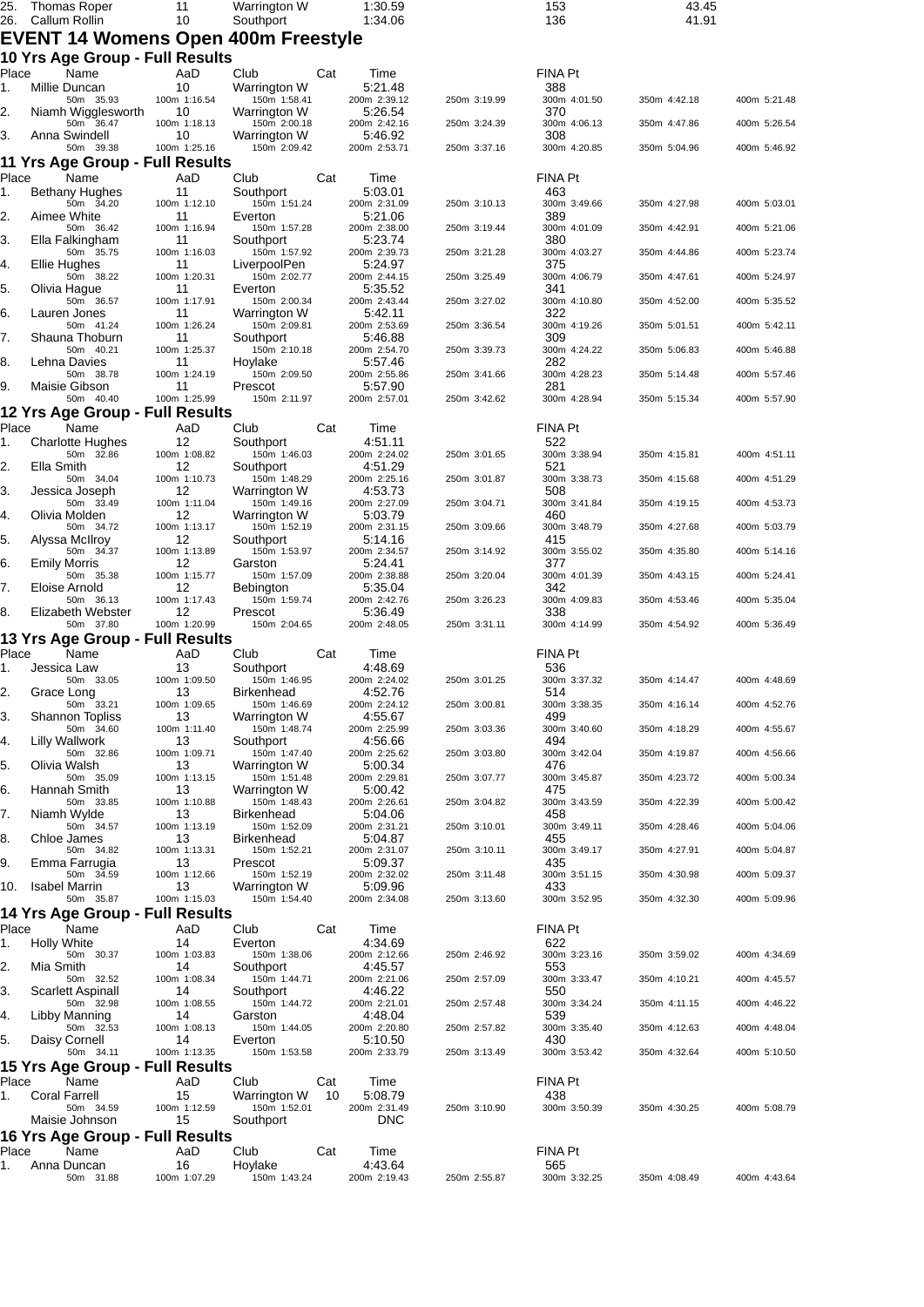#### **17 Yrs Age Group - Full Results**

| . .<br>Place | . .<br>a nga araap<br>Name                       | .<br>.<br>AaD      | Club                              | Cat | Time                       |              | <b>FINA Pt</b>        |              |              |
|--------------|--------------------------------------------------|--------------------|-----------------------------------|-----|----------------------------|--------------|-----------------------|--------------|--------------|
| 1.           | Hannah Kelsall<br>50m 30.93                      | 17<br>100m 1:04.21 | Everton<br>150m 1:38.68           |     | 4:31.02<br>200m 2:13.19    | 250m 2:47.63 | 647<br>300m 3:22.33   | 350m 3:56.66 | 400m 4:31.02 |
| 2.           | <b>Catherine Ross</b>                            | 17                 | Warrington W                      |     | 4:48.99                    |              | 534                   |              |              |
|              | 50m 33.08<br>Open Age Group - Full Results       | 100m 1:09.35       | 150m 1:46.23                      |     | 200m 2:23.34               | 250m 2:58.64 | 300m 3:34.87          | 350m 4:12.03 | 400m 4:48.99 |
| Place        | Name                                             | AaD                | Club                              | Cat | Time                       |              | FINA Pt               |              |              |
| 1.           | Hannah Kelsall                                   | 17<br>100m 1:04.21 | Everton                           |     | 4:31.02                    |              | 647                   | 350m 3:56.66 | 400m 4:31.02 |
| 2.           | 50m 30.93<br><b>Holly White</b>                  | 14                 | 150m 1:38.68<br>Everton           |     | 200m 2:13.19<br>4:34.69    | 250m 2:47.63 | 300m 3:22.33<br>622   |              |              |
| 3.           | 50m 30.37<br>Anna Duncan                         | 100m 1:03.83<br>16 | 150m 1:38.06<br>Hoylake           |     | 200m 2:12.66<br>4:43.64    | 250m 2:46.92 | 300m 3:23.16<br>565   | 350m 3:59.02 | 400m 4:34.69 |
|              | 50m 31.88                                        | 100m 1:07.29       | 150m 1:43.24                      |     | 200m 2:19.43               | 250m 2:55.87 | 300m 3:32.25          | 350m 4:08.49 | 400m 4:43.64 |
| 4.           | Mia Smith<br>50m 32.52                           | 14<br>100m 1:08.34 | Southport<br>150m 1:44.71         |     | 4:45.57<br>200m 2:21.06    | 250m 2:57.09 | 553<br>300m 3:33.47   | 350m 4:10.21 | 400m 4:45.57 |
| 5.           | Scarlett Aspinall<br>50m 32.98                   | 14<br>100m 1:08.55 | Southport<br>150m 1:44.72         |     | 4:46.22<br>200m 2:21.01    | 250m 2:57.48 | 550<br>300m 3:34.24   | 350m 4:11.15 | 400m 4:46.22 |
| 6.           | Libby Manning                                    | 14                 | Garston                           |     | 4:48.04                    |              | 539                   |              |              |
| 7.           | 50m 32.53<br>Jessica Law                         | 100m 1:08.13<br>13 | 150m 1:44.05<br>Southport         |     | 200m 2:20.80<br>4:48.69    | 250m 2:57.82 | 300m 3:35.40<br>536   | 350m 4:12.63 | 400m 4:48.04 |
|              | 50m 33.05                                        | 100m 1:09.50       | 150m 1:46.95                      |     | 200m 2:24.02               | 250m 3:01.25 | 300m 3:37.32          | 350m 4:14.47 | 400m 4:48.69 |
| 8.           | <b>Catherine Ross</b><br>50m 33.08               | 17<br>100m 1:09.35 | Warrington W<br>150m 1:46.23      |     | 4:48.99<br>200m 2:23.34    | 250m 2:58.64 | 534<br>300m 3:34.87   | 350m 4:12.03 | 400m 4:48.99 |
| 9.           | <b>Charlotte Hughes</b><br>50m 32.86             | 12<br>100m 1:08.82 | Southport<br>150m 1:46.03         |     | 4:51.11<br>200m 2:24.02    | 250m 3:01.65 | 522<br>300m 3:38.94   | 350m 4:15.81 | 400m 4:51.11 |
| 10.          | Ella Smith                                       | 12                 | Southport                         |     | 4:51.29                    |              | 521                   |              |              |
| 11.          | 50m 34.04<br>Grace Long                          | 100m 1:10.73<br>13 | 150m 1:48.29<br><b>Birkenhead</b> |     | 200m 2:25.16<br>4:52.76    | 250m 3:01.87 | 300m 3:38.73<br>514   | 350m 4:15.68 | 400m 4:51.29 |
|              | 50m 33.21                                        | 100m 1:09.65       | 150m 1:46.69                      |     | 200m 2:24.12               | 250m 3:00.81 | 300m 3:38.35          | 350m 4:16.14 | 400m 4:52.76 |
| 12.          | Jessica Joseph<br>50m 33.49                      | 12<br>100m 1:11.04 | Warrington W<br>150m 1:49.16      |     | 4.53.73<br>200m 2:27.09    | 250m 3:04.71 | 508<br>300m 3:41.84   | 350m 4:19.15 | 400m 4:53.73 |
| 13.          | <b>Shannon Topliss</b><br>50m 34.60              | 13<br>100m 1:11.40 | Warrington W<br>150m 1:48.74      |     | 4:55.67<br>200m 2:25.99    | 250m 3:03.36 | 499<br>300m 3:40.60   | 350m 4:18.29 | 400m 4:55.67 |
| 14.          | <b>Lilly Wallwork</b>                            | 13                 | Southport                         |     | 4:56.66                    |              | 494                   |              |              |
| 15.          | 50m 32.86<br>Olivia Walsh                        | 100m 1:09.71<br>13 | 150m 1:47.40<br>Warrington W      |     | 200m 2:25.62<br>5:00.34    | 250m 3:03.80 | 300m 3:42.04<br>476   | 350m 4:19.87 | 400m 4:56.66 |
|              | 50m 35.09                                        | 100m 1:13.15       | 150m 1:51.48                      |     | 200m 2:29.81               | 250m 3:07.77 | 300m 3:45.87          | 350m 4:23.72 | 400m 5:00.34 |
| 16.          | Hannah Smith<br>50m 33.85                        | 13<br>100m 1:10.88 | Warrington W<br>150m 1:48.43      |     | 5:00.42<br>200m 2:26.61    | 250m 3:04.82 | 475<br>300m 3:43.59   | 350m 4:22.39 | 400m 5:00.42 |
| 17.          | Bethany Hughes<br>50m 34.20                      | 11<br>100m 1:12.10 | Southport<br>150m 1:51.24         |     | 5:03.01<br>200m 2:31.09    | 250m 3:10.13 | 463<br>300m 3:49.66   | 350m 4:27.98 | 400m 5:03.01 |
| 18.          | Olivia Molden                                    | 12                 | Warrington W                      |     | 5:03.79                    |              | 460                   |              |              |
| 19.          | 50m 34.72<br>Niamh Wylde                         | 100m 1:13.17<br>13 | 150m 1:52.19<br><b>Birkenhead</b> |     | 200m 2:31.15<br>5:04.06    | 250m 3:09.66 | 300m 3:48.79<br>458   | 350m 4:27.68 | 400m 5:03.79 |
| 20.          | 50m 34.57<br>Chloe James                         | 100m 1:13.19<br>13 | 150m 1:52.09<br><b>Birkenhead</b> |     | 200m 2:31.21<br>5:04.87    | 250m 3:10.01 | 300m 3:49.11<br>455   | 350m 4:28.46 | 400m 5:04.06 |
|              | 50m 34.82                                        | 100m 1:13.31       | 150m 1:52.21                      |     | 200m 2:31.07               | 250m 3:10.11 | 300m 3:49.17          | 350m 4:27.91 | 400m 5:04.87 |
| 21.          | <b>Coral Farrell</b><br>50m 34.59                | 15<br>100m 1:12.59 | Warrington W<br>150m 1:52.01      | 10  | 5:08.79<br>200m 2:31.49    | 250m 3:10.90 | 438<br>300m 3:50.39   | 350m 4:30.25 | 400m 5:08.79 |
| 22.          | Emma Farrugia                                    | 13                 | Prescot                           |     | 5:09.37                    |              | 435                   |              |              |
| 23.          | 50m 34.59<br><b>Isabel Marrin</b>                | 100m 1:12.66<br>13 | 150m 1:52.19<br>Warrington W      |     | 200m 2:32.02<br>5:09.96    | 250m 3:11.48 | 300m 3:51.15<br>433   | 350m 4:30.98 | 400m 5:09.37 |
| 24.          | 50m 35.87<br>Daisy Cornell                       | 100m 1:15.03<br>14 | 150m 1:54.40<br>Everton           |     | 200m 2:34.08<br>5:10.50    | 250m 3:13.60 | 300m 3:52.95<br>430   | 350m 4:32.30 | 400m 5:09.96 |
|              | 50m 34.11                                        | 100m 1:13.35       | 150m 1:53.58                      |     | 200m 2:33.79               | 250m 3:13.49 | 300m 3:53.42          | 350m 4:32.64 | 400m 5:10.50 |
| 25.          | Alyssa McIlroy<br>50m 34.37                      | 12<br>100m 1:13.89 | Southport<br>150m 1:53.97         |     | 5:14.16<br>200m 2:34.57    | 250m 3:14.92 | 415<br>300m 3:55.02   | 350m 4:35.80 | 400m 5:14.16 |
| 26.          | Aimee White                                      | 11                 | Everton                           |     | 5:21.06                    | 250m 3:19.44 | 389                   |              |              |
| 27.          | 50m 36.42<br>Millie Duncan                       | 100m 1:16.94<br>10 | 150m 1:57.28<br>Warrington W      |     | 200m 2:38.00<br>5:21.48    |              | 300m 4:01.09<br>388   | 350m 4:42.91 | 400m 5:21.06 |
| 28.          | 50m 35.93<br>Ella Falkingham                     | 100m 1:16.54<br>11 | 150m 1:58.41<br>Southport         |     | 200m 2:39.12<br>5:23.74    | 250m 3:19.99 | 300m 4:01.50<br>380   | 350m 4:42.18 | 400m 5:21.48 |
|              | 50m 35.75                                        | 100m 1:16.03       | 150m 1:57.92                      |     | 200m 2:39.73               | 250m 3:21.28 | 300m 4:03.27          | 350m 4:44.86 | 400m 5:23.74 |
| 29.          | <b>Emily Morris</b><br>50m 35.38                 | 12<br>100m 1:15.77 | Garston<br>150m 1:57.09           |     | 5:24.41<br>200m 2:38.88    | 250m 3:20.04 | 377<br>300m 4:01.39   | 350m 4:43.15 | 400m 5:24.41 |
| 30.          | Ellie Hughes<br>50m 38.22                        | 11<br>100m 1:20.31 | LiverpoolPen<br>150m 2:02.77      |     | 5:24.97<br>200m 2:44.15    | 250m 3:25.49 | 375<br>300m 4:06.79   | 350m 4:47.61 | 400m 5:24.97 |
| 31.          | Niamh Wigglesworth                               | 10                 | Warrington W                      |     | 5:26.54                    |              | 370                   |              |              |
| 32.          | 50m 36.47<br>Eloise Arnold                       | 100m 1:18.13<br>12 | 150m 2:00.18<br>Bebington         |     | 200m 2:42.16<br>5:35.04    | 250m 3:24.39 | 300m 4:06.13<br>342   | 350m 4:47.86 | 400m 5:26.54 |
|              | 50m 36.13                                        | 100m 1:17.43       | 150m 1:59.74                      |     | 200m 2:42.76               | 250m 3:26.23 | 300m 4:09.83          | 350m 4:53.46 | 400m 5:35.04 |
| 33.          | Olivia Hague<br>50m 36.57                        | 11<br>100m 1:17.91 | Everton<br>150m 2:00.34           |     | 5.35.52<br>200m 2:43.44    | 250m 3:27.02 | 341<br>300m 4:10.80   | 350m 4:52.00 | 400m 5:35.52 |
| 34.          | Elizabeth Webster<br>50m 37.80                   | 12<br>100m 1:20.99 | Prescot<br>150m 2:04.65           |     | 5:36.49<br>200m 2:48.05    | 250m 3:31.11 | 338<br>300m 4:14.99   | 350m 4:54.92 | 400m 5:36.49 |
| 35.          | Lauren Jones                                     | 11                 | Warrington W                      |     | 5:42.11                    |              | 322                   |              |              |
| 36.          | 50m 41.24<br>Shauna Thoburn                      | 100m 1:26.24<br>11 | 150m 2:09.81<br>Southport         |     | 200m 2:53.69<br>5:46.88    | 250m 3:36.54 | 300m 4:19.26<br>309   | 350m 5:01.51 | 400m 5:42.11 |
| 37.          | 50m 40.21<br>Anna Swindell                       | 100m 1:25.37<br>10 | 150m 2:10.18<br>Warrington W      |     | 200m 2:54.70<br>5:46.92    | 250m 3:39.73 | 300m 4:24.22<br>308   | 350m 5:06.83 | 400m 5:46.88 |
|              | 50m 39.38                                        | 100m 1:25.16       | 150m 2:09.42                      |     | 200m 2:53.71               | 250m 3:37.16 | 300m 4:20.85          | 350m 5:04.96 | 400m 5:46.92 |
| 38.          | Lehna Davies<br>50m 38.78                        | 11<br>100m 1:24.19 | Hoylake<br>150m 2:09.50           |     | 5:57.46<br>200m 2:55.86    | 250m 3:41.66 | 282<br>300m 4:28.23   | 350m 5:14.48 | 400m 5:57.46 |
| 39.          | Maisie Gibson                                    | 11                 | Prescot                           |     | 5:57.90                    |              | 281                   |              |              |
|              | 50m 40.40<br>Maisie Johnson                      | 100m 1:25.99<br>15 | 150m 2:11.97<br>Southport         |     | 200m 2:57.01<br><b>DNC</b> | 250m 3:42.62 | 300m 4:28.94          | 350m 5:15.34 | 400m 5:57.90 |
|              | <b>Combined Result - Category S10</b>            |                    |                                   |     |                            |              |                       |              |              |
| Place<br>1.  | Name<br><b>Coral Farrell</b>                     | AaD<br>15          | Club<br>Warrington W              |     | Time<br>5:08.79            |              | <b>FINA Pt</b><br>438 |              |              |
|              | 50m 34.59                                        | 100m 1:12.59       | 150m 1:52.01                      |     | 200m 2:31.49               | 250m 3:10.90 | 300m 3:50.39          | 350m 4:30.25 | 400m 5:08.79 |
|              | <b>EVENT 15 Mens 11 Yrs/Under 50m Backstroke</b> |                    |                                   |     |                            |              |                       |              |              |
|              | 09 Yrs Age Group - Full Results                  |                    |                                   |     |                            |              |                       |              |              |
| Place<br>1.  | Name<br>Jamie Lawler                             | AaD<br>9           | Club<br>Warrington W              |     | Time<br>42.12              |              | <b>FINA Pt</b><br>146 |              |              |
| 2.           | Christian Syms                                   | 9                  | Southport                         |     | 42.20                      |              | 145                   |              |              |

| 2. | Christian Syms       | 9 | Southport    | 42.20 | 145 |
|----|----------------------|---|--------------|-------|-----|
| 3. | Ronnie Weall         | 9 | Warrington W | 42.68 | 141 |
| 4. | Luke Curnyn          |   | LiverpoolPen | 44.48 | 124 |
| 5. | Joel Thompson        | 9 | Southport    | 45.14 | 119 |
| 6. | <b>Andrew Clavis</b> | 9 | LiverpoolPen | 46.40 | 109 |
|    | Lennon Kelly         | 9 | LiverpoolPen | 46.62 | 108 |
|    |                      |   |              |       |     |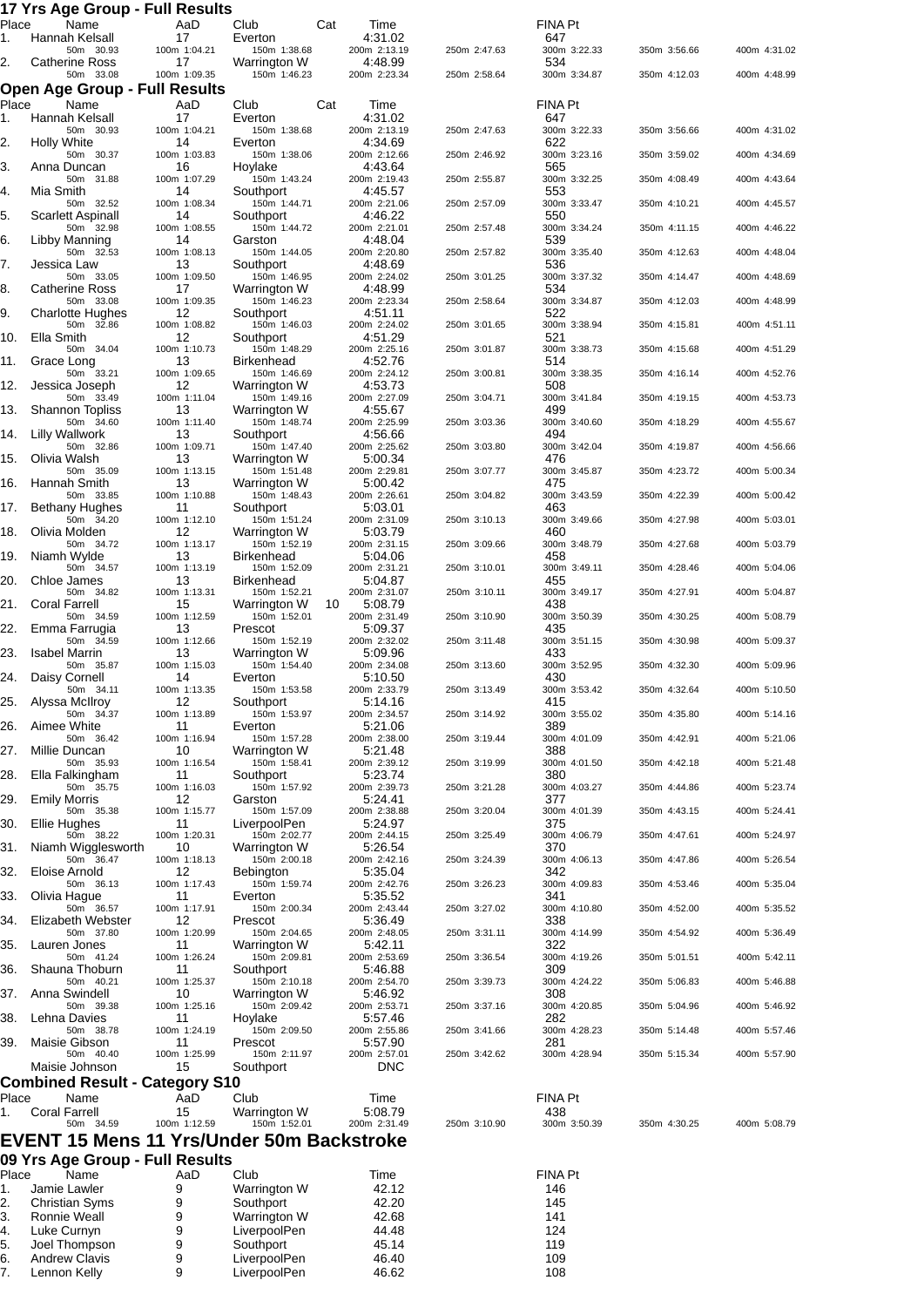|             | 10 Yrs Age Group - Full Results            |           |                                     |     |                    |                |                |                    |                    |
|-------------|--------------------------------------------|-----------|-------------------------------------|-----|--------------------|----------------|----------------|--------------------|--------------------|
| Place<br>1. | Name<br>Flynn Smith                        | AaD<br>10 | Club<br>Southport                   |     | Time<br>38.40      | FINA Pt<br>193 |                |                    |                    |
| 2.          | <b>Ben Clayton</b>                         | 10        | Halton                              |     | 38.92              | 186            |                |                    |                    |
| 3.          | <b>Kyle Briars</b>                         | 10        | Warrington W                        |     | 39.85              | 173            |                |                    |                    |
| 4.          | Robbie Bishop                              | 10        | Southport                           |     | 40.27              | 167            |                |                    |                    |
| 5.          | Callum Rollin<br><b>Matthew Warburton</b>  | 10<br>10  | Southport                           |     | 40.69<br>41.36     | 162<br>155     |                |                    |                    |
| 6.<br>7.    | Jack Moss                                  | 10        | Warrington W<br>Warrington W        |     | 42.33              | 144            |                |                    |                    |
|             | 11 Yrs Age Group - Full Results            |           |                                     |     |                    |                |                |                    |                    |
| Place       | Name                                       | AaD       | Club                                |     | Time               | FINA Pt        |                |                    |                    |
| 1.          | <b>Oliver Sutcliffe</b>                    | 11        | Warrington W                        |     | 35.87              | 237            |                |                    |                    |
| 2.<br>3.    | <b>Thomas Roper</b><br>Alfie Mather        | 11<br>11  | Warrington W<br>Halton              |     | 39.18<br>39.39     | 182<br>179     |                |                    |                    |
| 4.          | <b>Franky Roberts</b>                      | 11        | LiverpoolPen                        |     | 40.89              | 160            |                |                    |                    |
| 5.          | <b>Matthew Fullalove</b>                   | 11        | Southport                           |     | 41.25              | 156            |                |                    |                    |
|             | EVENT 16 Womens 11 /Under 50m Breaststroke |           |                                     |     |                    |                |                |                    |                    |
|             | 09 Yrs Age Group - Full Results            |           |                                     |     |                    |                |                |                    |                    |
| Place       | Name                                       | AaD       | Club                                |     | Time               | FINA Pt        |                |                    |                    |
| 1.          | Bethany Howard-Hughes 9                    |           | Halton                              |     | 45.77              | 249            |                |                    |                    |
| 2.<br>3.    | Kaitlyn Ha<br><b>Maisie Stevens</b>        | 9<br>9    | Bebington<br>Crosby                 |     | 47.94<br>50.71     | 216<br>183     |                |                    |                    |
| 4.          | Eve Wolfendale                             | 9         | Warrington W                        |     | 51.06              | 179            |                |                    |                    |
| 5.          | Abbi Wigfield                              | 9         | LiverpoolPen                        |     | 51.41              | 175            |                |                    |                    |
| 6.          | Ava Vincent                                | 9         | Warrington W                        |     | 51.67              | 173            |                |                    |                    |
| 7.          | Poppy Kate Atkinson                        | 9         | LiverpoolPen                        |     | 54.71              | 145            |                |                    |                    |
| Place       | 10 Yrs Age Group - Full Results<br>Name    | AaD       | Club                                |     | Time               | FINA Pt        |                |                    |                    |
| 1.          | <b>Isobel Dowd</b>                         | 10        | Everton                             |     | 44.67              | 267            |                |                    |                    |
| 2.          | Sianna Rens                                | 10        | Crosby                              |     | 45.57              | 252            |                |                    |                    |
| 3.          | <b>Beatrice Trevor</b>                     | 10        | Warrington W                        |     | 45.64              | 251            |                |                    |                    |
| 4.<br>5.    | Sophie Weston<br>Eve Schofield             | 10<br>10  | Warrington W<br>Garston             |     | 45.74<br>45.89     | 249<br>247     |                |                    |                    |
| 6.          | Neve Mixture                               | 10        | Warrington W                        |     | 45.96              | 246            |                |                    |                    |
| 7.          | Freya Boardman                             | 10        | Everton                             |     | 47.31              | 225            |                |                    |                    |
| 8.          | Elise Bruns                                | 10        | LiverpoolPen                        |     | 47.40              | 224            |                |                    |                    |
| 9.<br>10.   | Millie Duncan<br>Lucy McKenzie             | 10<br>10  | Warrington W<br>Crosby              |     | 47.68<br>48.92     | 220<br>204     |                |                    |                    |
| 11.         | Jessica Waring                             | 10        | Prescot                             |     | 49.16              | 201            |                |                    |                    |
| 12.         | Hannah Canty                               | 10        | Southport                           |     | 49.70              | 194            |                |                    |                    |
| 13.         | Eliza Radclyffe                            | 10        | LiverpoolPen                        |     | 50.06              | 190            |                |                    |                    |
| 14.         | Niamh Porter                               | 10        | LiverpoolPen                        |     | 50.67              | 183            |                |                    |                    |
| Place       | 11 Yrs Age Group - Full Results<br>Name    | AaD       | Club                                |     | Time               | FINA Pt        |                |                    |                    |
| 1.          | Katie Rawnsley                             | 11        | Prescot                             |     | 40.50              | 359            |                |                    |                    |
| 2.          | <b>Beatrice Clover</b>                     | 11        | <b>Warrington W</b>                 |     | 41.16              | 342            |                |                    |                    |
| 3.          | Sophie Buckley                             | 11        | Halton                              |     | 42.04              | 321            |                |                    |                    |
| 4.          | <b>Bethany Hughes</b>                      | 11        | Southport                           |     | 42.84              | 303            |                |                    |                    |
| 5.<br>6.    | Sofie Jones<br>Amelie Cornell              | 11<br>11  | Southport<br>Everton                |     | 43.33<br>43.80     | 293<br>284     |                |                    |                    |
| 7.          | Lehna Davies                               | 11        | Hoylake                             |     | 43.93              | 281            |                |                    |                    |
| 8.          | Charlotte Winstanley                       | 11        | Southport                           |     | 43.94              | 281            |                |                    |                    |
| 9.          | Eve Catterall                              | 11        | Everton                             |     | 44.44              | 272            |                |                    |                    |
| 10.<br>11.  | Lucy Horman<br>Meghan Sandhu-Ellard        | 11<br>11  | Garston<br>LiverpoolPen             |     | 45.17<br>45.20     | 259<br>258     |                |                    |                    |
| 11.         | Freya Kelly                                | 11        | LiverpoolPen                        |     | 45.20              | 258            |                |                    |                    |
| 13.         | Rebecca Bamber                             | 11        | Southport                           |     | 46.03              | 244            |                |                    |                    |
| 14.         | Josephine Flanagan                         | 11        | Everton                             |     | 46.14              | 243            |                |                    |                    |
| 15.<br>16.  | Hannah Maher<br>Lauren Jones               | 11<br>11  | Bebington<br>Warrington W           |     | 46.86<br>48.43     | 232<br>210     |                |                    |                    |
| 17.         | Ellie Hughes                               | 11        | LiverpoolPen                        |     | 48.57              | 208            |                |                    |                    |
| 18.         | Leah Elder                                 | 11        | LiverpoolPen                        |     | 49.03              | 202            |                |                    |                    |
|             | <b>EVENT 17 Mens Open 200m Freestyle</b>   |           |                                     |     |                    |                |                |                    |                    |
|             | 09 Yrs Age Group - Full Results            |           |                                     |     |                    |                |                |                    |                    |
| Place       | Name                                       | AaD       | Club                                | Cat | Time               | FINA Pt        | 50             | 100                | 150                |
| 1.          | Ronnie Weall                               | 9         | Warrington W                        |     | 2:46.24            | 213            | 38.61          | 1:21.68            | 2:06.52            |
| 2.<br>3.    | <b>Christian Syms</b><br>Samuel Morgan     | 9<br>9    | Southport<br>Southport              |     | 2:48.61<br>2:48.90 | 204<br>203     | 39.25<br>40.28 | 1:22.89<br>1:24.31 | 2:07.09<br>2:09.05 |
| 4.          | Jamie Lawler                               | 9         | Warrington W                        |     | 2:56.27            | 179            | 41.21          | 1:26.60            | 2:11.94            |
| 5.          | Luke Curnyn                                | 9         | LiverpoolPen                        |     | 3:12.82            | 136            | 41.54          | 1:30.30            | 2:22.34            |
| 6.          | <b>Oliver Haines</b>                       | 9         | Warrington W                        |     | 3:16.56            | 129            | 42.75          | 1:32.12            | 2:23.69            |
| 7.<br>8.    | <b>Andrew Clavis</b><br>Lennon Kelly       | 9<br>9    | LiverpoolPen<br>LiverpoolPen        |     | 3:18.28<br>3:38.18 | 125<br>94      | 46.28<br>46.52 | 1:38.37<br>1:43.88 | 2:30.12<br>2:42.37 |
|             | 10 Yrs Age Group - Full Results            |           |                                     |     |                    |                |                |                    |                    |
| Place       | Name                                       | AaD       | Club                                | Cat | Time               | <b>FINA Pt</b> | 50             | 100                | 150                |
| 1.          | Kyle Briars                                | 10        | Warrington W                        |     | 2:35.99            | 258            | 37.13          | 1:16.63            | 1:57.37            |
| 2.          | <b>Ben Clayton</b>                         | 10        | Halton                              |     | 2:36.14            | 257            | 36.84          | 1:18.19            | 1:59.12            |
| 3.<br>4.    | Callum Rollin<br>Jack Moss                 | 10<br>10  | Southport<br><b>Warrington W</b>    |     | 2:38.03<br>2:38.38 | 248<br>246     | 36.53<br>36.51 | 1:18.20<br>1:16.75 | 1:59.58<br>1:58.43 |
| 5.          | Flynn Smith                                | 10        | Southport                           |     | 2:46.67            | 211            | 38.55          | 1:21.73            | 2:04.61            |
|             | 11 Yrs Age Group - Full Results            |           |                                     |     |                    |                |                |                    |                    |
| Place       | Name                                       | AaD       | Club                                | Cat | Time               | FINA Pt        | 50             | 100                | 150                |
| 1.          | Liam Carey                                 | 11        | St Helens                           |     | 2:20.83            | 351            | 32.04          | 1:07.83            | 1:45.12            |
| 2.<br>3.    | Oliver Sutcliffe<br><b>Thomas Roper</b>    | 11<br>11  | <b>Warrington W</b><br>Warrington W |     | 2:31.97<br>2:33.55 | 279<br>271     | 35.41<br>35.83 | 1:13.83<br>1:15.31 | 1:54.05<br>1:55.35 |
| 4.          | Thomas O'donnell                           | 11        | Southport                           |     | 2:36.69            | 255            | 36.80          | 1:17.68            | 1:58.13            |
| 5.          | <b>Franky Roberts</b>                      | 11        | LiverpoolPen                        |     | 2:49.22            | 202            | 38.91          | 1:22.00            | 2:06.69            |
| 6.          | <b>Matthew Fullalove</b>                   | 11        | Southport                           |     | 2:51.41            | 194            | 39.66          | 1:23.97            | 2:08.09            |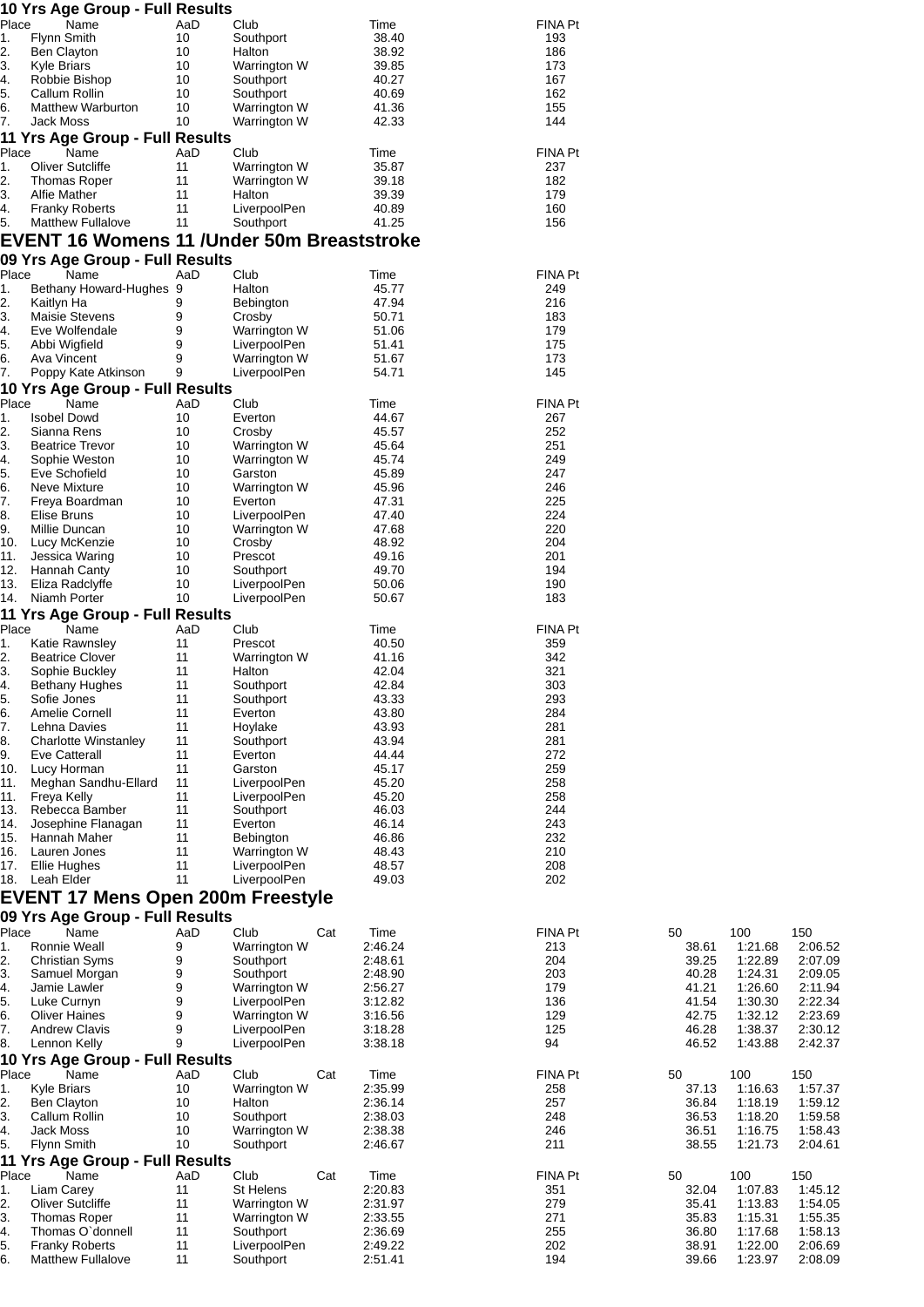|            | 12 Yrs Age Group - Full Results                  |          |                              |     |                    |                |                |                    |                    |
|------------|--------------------------------------------------|----------|------------------------------|-----|--------------------|----------------|----------------|--------------------|--------------------|
| Place      | Name                                             | AaD      | Club                         | Cat | Time               | FINA Pt        | 50             | 100                | 150                |
| 1.<br>2.   | <b>Henry Maw</b><br>Joshua Howard-Hughes         | 12<br>12 | Southport<br>Halton          |     | 2:19.03<br>2:19.57 | 365<br>360     | 32.30<br>32.33 | 1:08.29<br>1:08.21 | 1:44.67<br>1:44.80 |
| 3.         | <b>Patrick Donnelly</b>                          | 12       | Everton                      |     | 2:25.22            | 320            | 33.49          | 1:11.04            | 1:49.44            |
| 4.         | Jacob Slater                                     | 12       | Everton                      |     | 2:26.20            | 313            | 33.64          | 1:11.46            | 1:49.33            |
| 5.         | Luke Falkingham                                  | 12       | Southport                    |     | 2:31.81            | 280            | 34.35          | 1:13.15            | 1:52.92            |
| 6.         | Samuel Woods                                     | 12       | Southport                    |     | 2:34.11            | 268            | 34.93          | 1:14.07            | 1:55.14            |
| 7.         | Thomas Morgan                                    | 12       | Southport                    |     | 2:39.22            | 243            | 37.65          | 1:19.45            | 2:00.31            |
| 8.<br>9.   | Archibald Lawton<br>Angus Lawton                 | 12<br>12 | LiverpoolPen<br>LiverpoolPen |     | 2:39.50<br>2:46.46 | 241<br>212     | 37.07<br>38.58 | 1:18.29<br>1:21.22 | 2:00.63<br>2:04.53 |
|            | 13 Yrs Age Group - Full Results                  |          |                              |     |                    |                |                |                    |                    |
| Place      | Name                                             | AaD      | Club                         | Cat | Time               | FINA Pt        | 50             | 100                | 150                |
| 1.         | William Whittingham                              | 13       | Southport                    |     | 2:14.37            | 404            | 32.35          | 1:07.03            | 1:41.91            |
| 2.         | Joseph Burns                                     | 13       | Prescot                      |     | 2:14.97            | 399            | 31.67          | 1:06.45            | 1:41.58            |
| 3.         | Daniel Kinsella                                  | 13       | Warrington W                 |     | 2:19.88            | 358            | 31.64          | 1:08.06            | 1:45.33            |
| 4.         | Edward Whittingham                               | 13       | Southport                    |     | 2:22.09            | 342            | 33.40          | 1:11.00            | 1:47.60            |
| 5.<br>6.   | Samuel Coulthard                                 | 13<br>13 | Southport                    |     | 2:23.93<br>2:24.48 | 329<br>325     | 33.97<br>32.98 | 1:11.92            | 1:48.80<br>1:47.62 |
| 7.         | Owen Burgess<br>John Rasmussen                   | 13       | Warrington W<br>LiverpoolPen |     | 2:24.74            | 323            | 33.77          | 1:09.86<br>1:11.82 | 1:50.52            |
| 8.         | <b>Matthew Thomas</b>                            | 13       | Everton                      |     | 2:25.30            | 319            | 33.26          | 1:11.02            | 1:50.13            |
| 9.         | <b>Reuben Smalley</b>                            | 13       | Warrington W                 |     | 2:29.48            | 293            | 34.07          | 1:12.37            | 1:51.82            |
| 10.        | Adam Albera                                      | 13       | Warrington W                 |     | 2:29.70            | 292            | 33.93          | 1:12.17            | 1:51.69            |
| 11.        | Joshua Morrison                                  | 13       | LiverpoolPen                 |     | 2:30.14            | 289            | 33.84          | 1:11.97            | 1:51.70            |
|            | 14 Yrs Age Group - Full Results                  |          |                              |     |                    |                |                |                    |                    |
| Place      | Name                                             | AaD      | Club                         | Cat | Time               | <b>FINA Pt</b> | 50             | 100                | 150                |
| 1.<br>2.   | Leevi Gumbs<br><b>Elliot Warwick</b>             | 14<br>14 | Halton<br>LiverpoolPen       |     | 2:09.42<br>2:13.52 | 452<br>412     | 29.67<br>30.43 | 1:02.33<br>1:03.62 | 1:35.99<br>1:38.57 |
| 3.         | Thomas Hill                                      | 14       | Southport                    |     | 2:13.81            | 409            | 31.26          | 1:05.68            | 1:40.79            |
| 4.         | Michael Pickstock                                | 14       | Everton                      |     | 2:15.40            | 395            | 31.50          | 1:06.78            | 1:41.77            |
| 5.         | Louis Sutcliffe                                  | 14       | Warrington W                 |     | 2:19.67            | 360            | 31.73          | 1:07.84            | 1:44.77            |
| 6.         | <b>Andrew Trevor</b>                             | 14       | Warrington W                 |     | 2:20.58            | 353            | 33.46          | 1:11.13            | 1:47.29            |
|            | <b>15 Yrs Age Group - Full Results</b>           |          |                              |     |                    |                |                |                    |                    |
| Place      | Name                                             | AaD      | Club                         | Cat | Time               | FINA Pt        | 50             | 100                | 150                |
| 1.         | Alex Watkinson                                   | 15       | Warrington W                 |     | 2:06.43            | 485            | 30.21          | 1:03.03            | 1:35.75            |
| 2.         | Joseph Niven                                     | 15       | Southport                    |     | 2:09.39            | 452            | 29.02          | 1:01.49            | 1:35.43            |
| 3.         | Daniel Johnson                                   | 15       | Prescot                      |     | 2:15.14            | 397            | 31.31          | 1:06.20            | 1:41.62            |
| 4.<br>5.   | Joshua Harvey<br>Alex Dunn                       | 15<br>15 | LiverpoolPen<br>Garston      |     | 2:17.35<br>2:17.50 | 378<br>377     | 30.49<br>31.13 | 1:05.09<br>1:07.26 | 1:41.20<br>1:44.27 |
| 6.         | Adam Bond                                        | 15       | Prescot                      |     | 2:18.27            | 371            | 31.58          | 1:06.87            | 1:43.67            |
| 7.         | Ewan Denton                                      | 15       | Everton                      |     | 2:19.05            | 364            | 31.35          | 1:07.02            | 1:44.46            |
|            | 16 Yrs Age Group - Full Results                  |          |                              |     |                    |                |                |                    |                    |
| Place      | Name                                             | AaD      | Club                         | Cat | Time               | <b>FINA Pt</b> | 50             | 100                | 150                |
|            |                                                  |          |                              |     |                    |                |                |                    | 1:33.64            |
| 1.         | Paolo Moniz                                      | 16       | Southport                    |     | 2:04.25            | 511            | 29.00          | 1:01.31            |                    |
| 2.         | Matthew Johnson                                  | 16       | Crosby                       |     | 2:07.60            | 472            | 29.37          | 1:01.96            | 1:34.90            |
| 3.         | <b>Finlay Sutton</b>                             | 16       | Hoylake                      |     | 2:13.75            | 410            | 31.37          | 1:05.43            | 1:39.94            |
|            | <b>Open Age Group - Full Results</b>             |          |                              |     |                    |                |                |                    |                    |
| Place      | Name                                             | AaD      | Club                         | Cat | Time<br>2:02.56    | <b>FINA Pt</b> | 50             | 100                | 150<br>1:32.43     |
| 2.         | Thomas Roberts<br>Paolo Moniz                    | 18<br>16 | Halton<br>Southport          |     | 2:04.25            | 532<br>511     | 29.79<br>29.00 | 1:01.48<br>1:01.31 | 1:33.64            |
| 3.         | Jacob Lea                                        | 18       | Southport                    |     | 2:05.35            | 498            | 28.74          | 1:01.19            | 1:34.28            |
| 4.         | Alex Watkinson                                   | 15       | Warrington W                 |     | 2:06.43            | 485            | 30.21          | 1:03.03            | 1:35.75            |
| 5.         | Matthew Johnson                                  | 16       | Crosby                       |     | 2:07.60            | 472            | 29.37          | 1:01.96            | 1:34.90            |
| 6.         | Joseph Niven                                     | 15       | Southport                    |     | 2:09.39            | 452            | 29.02          | 1:01.49            | 1:35.43            |
| 7.         | Leevi Gumbs                                      | 14       | Halton                       |     | 2:09.42            | 452            | 29.67          | 1:02.33            | 1:35.99            |
| 8.         | <b>Luke Nisted</b>                               | 20<br>14 | Halton                       | 15  | 2:10.39            | 442            | 29.91          | 1:02.41            | 1:36.86            |
| 9.<br>10.  | <b>Elliot Warwick</b><br><b>Finlay Sutton</b>    | 16       | LiverpoolPen<br>Hoylake      |     | 2:13.52<br>2:13.75 | 412<br>410     | 30.43<br>31.37 | 1:03.62<br>1:05.43 | 1:38.57<br>1:39.94 |
| 11.        | Thomas Hill                                      | 14       | Southport                    |     | 2:13.81            | 409            | 31.26          | 1:05.68            | 1:40.79            |
| 12.        | William Whittingham                              | 13       | Southport                    |     | 2:14.37            | 404            | 32.35          | 1:07.03            | 1:41.91            |
| 13.        | Joseph Burns                                     | 13       | Prescot                      |     | 2:14.97            | 399            | 31.67          | 1:06.45            | 1:41.58            |
| 14.        | Daniel Johnson                                   | 15       | Prescot                      |     | 2:15.14            | 397            | 31.31          | 1:06.20            | 1:41.62            |
| 15.        | Michael Pickstock                                | 14       | Everton                      |     | 2:15.40            | 395            | 31.50          | 1:06.78            | 1:41.77            |
| 16.<br>17. | Joshua Harvey<br>Alex Dunn                       | 15<br>15 | LiverpoolPen<br>Garston      |     | 2:17.35<br>2:17.50 | 378<br>377     | 30.49<br>31.13 | 1:05.09<br>1:07.26 | 1:41.20<br>1:44.27 |
| 18.        | Adam Bond                                        | 15       | Prescot                      |     | 2:18.27            | 371            | 31.58          | 1:06.87            | 1:43.67            |
| 19.        | <b>Henry Maw</b>                                 | 12       | Southport                    |     | 2:19.03            | 365            | 32.30          | 1:08.29            | 1:44.67            |
| 20.        | Ewan Denton                                      | 15       | Everton                      |     | 2:19.05            | 364            | 31.35          | 1:07.02            | 1:44.46            |
| 21.        | Joshua Howard-Hughes                             | 12       | Halton                       |     | 2:19.57            | 360            | 32.33          | 1:08.21            | 1:44.80            |
| 22.        | Louis Sutcliffe                                  | 14       | Warrington W                 |     | 2:19.67            | 360            | 31.73          | 1:07.84            | 1:44.77            |
| 23.<br>24. | Daniel Kinsella<br><b>Andrew Trevor</b>          | 13<br>14 | Warrington W<br>Warrington W |     | 2:19.88<br>2:20.58 | 358<br>353     | 31.64<br>33.46 | 1:08.06<br>1:11.13 | 1:45.33<br>1:47.29 |
| 25.        | Liam Carey                                       | 11       | St Helens                    |     | 2:20.83            | 351            | 32.04          | 1:07.83            | 1:45.12            |
| 26.        | <b>Edward Whittingham</b>                        | 13       | Southport                    |     | 2:22.09            | 342            | 33.40          | 1:11.00            | 1:47.60            |
| 27.        | Samuel Coulthard                                 | 13       | Southport                    |     | 2:23.93            | 329            | 33.97          | 1:11.92            | 1:48.80            |
| 28.        | Owen Burgess                                     | 13       | Warrington W                 |     | 2:24.48            | 325            | 32.98          | 1:09.86            | 1:47.62            |
| 29.        | John Rasmussen                                   | 13       | LiverpoolPen                 |     | 2:24.74            | 323            | 33.77          | 1:11.82            | 1:50.52            |
| 30.<br>31. | <b>Patrick Donnelly</b><br><b>Matthew Thomas</b> | 12<br>13 | Everton<br>Everton           |     | 2:25.22<br>2:25.30 | 320<br>319     | 33.49<br>33.26 | 1:11.04<br>1:11.02 | 1:49.44<br>1:50.13 |
| 32.        | Jacob Slater                                     | 12       | Everton                      |     | 2:26.20            | 313            | 33.64          | 1:11.46            | 1:49.33            |
| 33.        | <b>Reuben Smalley</b>                            | 13       | Warrington W                 |     | 2:29.48            | 293            | 34.07          | 1:12.37            | 1:51.82            |
| 34.        | Adam Albera                                      | 13       | Warrington W                 |     | 2:29.70            | 292            | 33.93          | 1:12.17            | 1:51.69            |
| 35.        | Joshua Morrison                                  | 13       | LiverpoolPen                 |     | 2:30.14            | 289            | 33.84          | 1:11.97            | 1:51.70            |
| 36.        | Luke Falkingham                                  | 12       | Southport                    |     | 2:31.81            | 280            | 34.35          | 1:13.15            | 1:52.92            |
| 37.<br>38. | Oliver Sutcliffe                                 | 11<br>11 | Warrington W                 |     | 2:31.97<br>2:33.55 | 279            | 35.41          | 1:13.83            | 1:54.05            |
| 39.        | <b>Thomas Roper</b><br>Samuel Woods              | 12       | Warrington W<br>Southport    |     | 2:34.11            | 271<br>268     | 35.83<br>34.93 | 1:15.31<br>1:14.07 | 1:55.35<br>1:55.14 |
| 40.        | <b>Kyle Briars</b>                               | 10       | Warrington W                 |     | 2:35.99            | 258            | 37.13          | 1:16.63            | 1:57.37            |
| 41.        | <b>Ben Clayton</b>                               | 10       | Halton                       |     | 2:36.14            | 257            | 36.84          | 1:18.19            | 1:59.12            |
| 42.<br>43. | Thomas O'donnell<br><b>Callum Rollin</b>         | 11<br>10 | Southport<br>Southport       |     | 2:36.69<br>2:38.03 | 255<br>248     | 36.80<br>36.53 | 1:17.68<br>1:18.20 | 1:58.13<br>1:59.58 |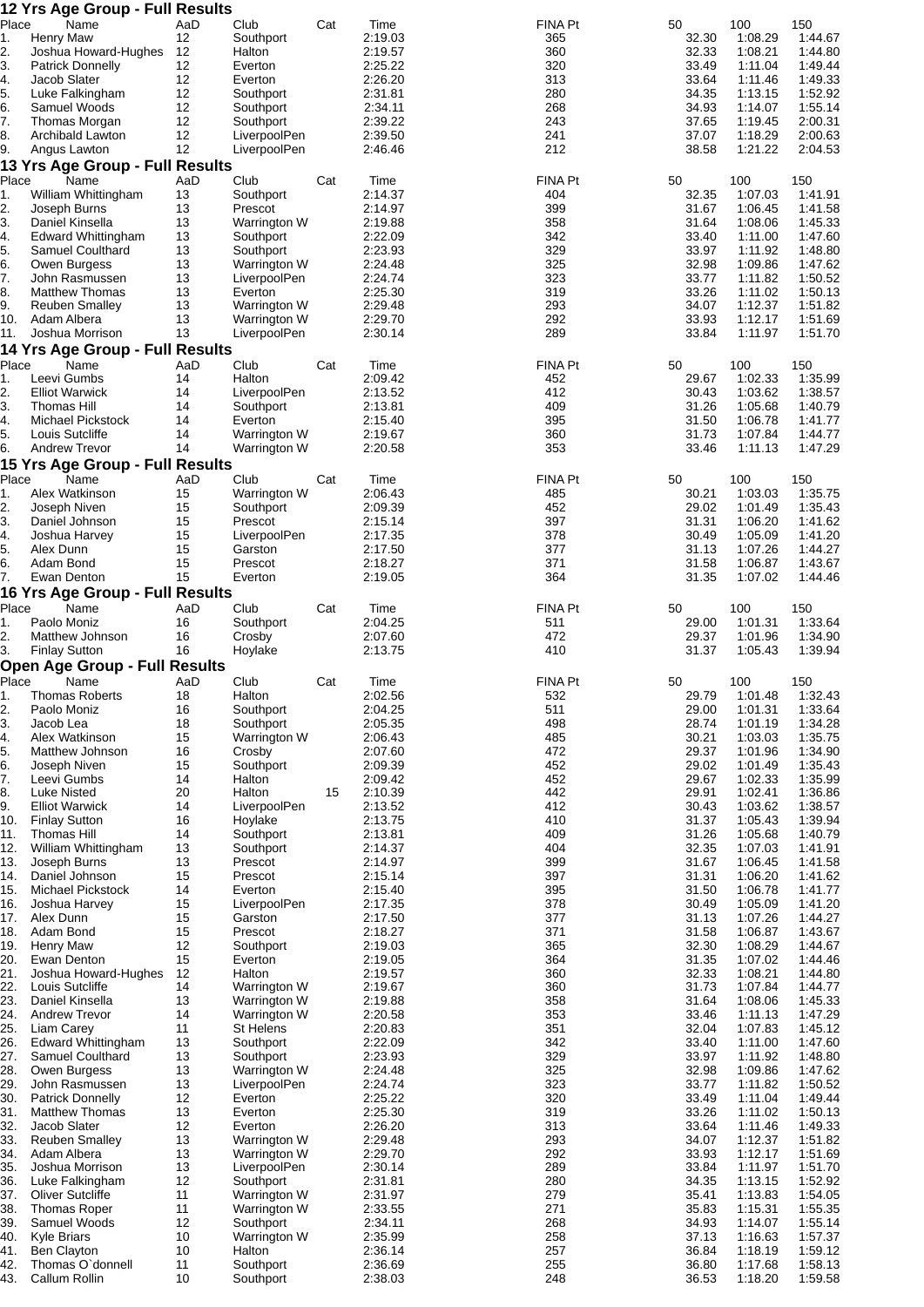| 44.        | Jack Moss                                                   | 10       | Warrington W                     | 2:38.38            | 246            | 36.51          | 1:16.75            | 1:58.43            |
|------------|-------------------------------------------------------------|----------|----------------------------------|--------------------|----------------|----------------|--------------------|--------------------|
| 45.        | Thomas Morgan                                               | 12       | Southport                        | 2:39.22            | 243            | 37.65          | 1:19.45            | 2:00.31            |
| 46.        | Archibald Lawton                                            | 12       | LiverpoolPen                     | 2:39.50            | 241            | 37.07          | 1:18.29            | 2:00.63            |
| 47.        | Ronnie Weall                                                | 9        | Warrington W                     | 2:46.24            | 213            | 38.61          | 1:21.68            | 2:06.52            |
| 48.        | Angus Lawton                                                | 12       | LiverpoolPen                     | 2:46.46            | 212            | 38.58          | 1:21.22            | 2:04.53            |
| 49.        | <b>Flynn Smith</b>                                          | 10       | Southport                        | 2:46.67            | 211            | 38.55          | 1:21.73            | 2:04.61            |
| 50.        | <b>Christian Syms</b>                                       | 9        | Southport                        | 2:48.61            | 204            | 39.25          | 1:22.89            | 2:07.09            |
| 51.        | Samuel Morgan                                               | 9        | Southport                        | 2:48.90            | 203            | 40.28          | 1:24.31            | 2:09.05            |
| 52.<br>53. | <b>Franky Roberts</b><br><b>Matthew Fullalove</b>           | 11<br>11 | LiverpoolPen                     | 2:49.22            | 202<br>194     | 38.91          | 1:22.00            | 2:06.69<br>2:08.09 |
| 54.        | Jamie Lawler                                                | 9        | Southport<br>Warrington W        | 2:51.41<br>2:56.27 | 179            | 39.66<br>41.21 | 1:23.97<br>1:26.60 | 2:11.94            |
| 55.        | Luke Curnyn                                                 | 9        | LiverpoolPen                     | 3:12.82            | 136            | 41.54          | 1:30.30            | 2:22.34            |
| 56.        | <b>Oliver Haines</b>                                        | 9        | Warrington W                     | 3:16.56            | 129            | 42.75          | 1:32.12            | 2:23.69            |
|            | 57. Andrew Clavis                                           | 9        | LiverpoolPen                     | 3:18.28            | 125            | 46.28          | 1:38.37            | 2:30.12            |
|            | 58. Lennon Kelly                                            | 9        | LiverpoolPen                     | 3:38.18            | 94             | 46.52          | 1:43.88            | 2:42.37            |
|            | <b>Combined Result - Category S15</b>                       |          |                                  |                    |                |                |                    |                    |
| Place      | Name                                                        | AaD      | Club                             | Time               | <b>FINA Pt</b> | 50             | 100                | 150                |
| 1.         | Luke Nisted                                                 | 20       | Halton                           | 2:10.39            | 442            | 29.91          | 1:02.41            | 1:36.86            |
|            |                                                             |          |                                  |                    |                |                |                    |                    |
|            | <b>EVENT 18 Womens Open 200m Butterfly</b>                  |          |                                  |                    |                |                |                    |                    |
|            | 10 Yrs Age Group - Full Results                             |          |                                  |                    |                |                |                    |                    |
| Place      | Name                                                        | AaD      | Club                             | Time               | FINA Pt        | 50             | 100                | 150                |
| 1.         | Millie Duncan                                               | 10       | Warrington W                     | 2:52.55            | 333            | 39.40          | 1:23.58            | 2:09.38            |
|            | 11 Yrs Age Group - Full Results                             |          |                                  |                    |                |                |                    |                    |
| Place      | Name                                                        | AaD      | Club                             | Time               | FINA Pt        | 50             | 100                | 150                |
| 1.         | Ellie Hughes                                                | 11       | LiverpoolPen                     | 3:17.22            | 223            | 43.50          | 1:34.19            | 2:26.22            |
| 2.         | Maisie Gibson                                               | 11       | Prescot                          | 3:34.83            | 172            | 44.79          | 1:41.23            | 2:38.63            |
|            | 12 Yrs Age Group - Full Results                             |          |                                  |                    |                |                |                    |                    |
| Place      | Name                                                        | AaD      | Club                             | Time               | FINA Pt        | 50             | 100                | 150                |
| 1.         | Jessica Joseph                                              | 12       | Warrington W                     | 2:41.28            | 407            | 36.06          | 1:17.73            | 2:01.20            |
| 2.         | Olivia Logan                                                | 12       | Southport                        | 2:49.61            | 350            | 36.80          | 1:20.26            | 2:04.62            |
| 3.         | Olivia Molden                                               | 12       | Warrington W                     | 2:52.67            | 332            | 37.73          | 1:22.78            | 2:08.10            |
|            | 13 Yrs Age Group - Full Results                             |          |                                  |                    |                |                |                    |                    |
| Place      | Name                                                        | AaD      | Club                             | Time               | <b>FINA Pt</b> | 50             | 100                | 150                |
| 1.         | Gabrielle Melbourne-Sm 13                                   |          | Warrington W                     | 2:24.43            | 567            | 32.44          | 1:08.80            | 1:46.66            |
| 2.         | Shannon Topliss                                             | 13       | Warrington W                     | 2:37.67            | 436            | 35.34          | 1:15.27            | 1:57.06            |
| 3.         | Olivia Walsh                                                | 13       | Warrington W                     | 2:44.74            | 382            | 36.33          | 1:17.94            | 2:01.80            |
| 4.         | Elena Priestner                                             | 13       | Southport                        | 2:50.07            | 347            | 37.41          | 1:21.20            | 2:06.83            |
|            | <b>14 Yrs Age Group - Full Results</b>                      |          |                                  |                    |                |                |                    |                    |
| Place      | Name                                                        | AaD      | Club                             | Time               | FINA Pt        | 50             | 100                | 150                |
| 1.         | Scarlett Aspinall                                           | 14       | Southport                        | 2:40.68            | 412            | 35.69          | 1:17.52            | 1:59.94            |
|            |                                                             |          |                                  |                    |                |                |                    |                    |
|            | 16 Yrs Age Group - Full Results                             |          |                                  |                    |                |                |                    |                    |
| Place      | Name                                                        | AaD      | Club                             | Time               | FINA Pt        | 50             | 100                | 150                |
| 1.         | Ella Johnson                                                | 16       | Southport                        | 2:19.40            | 631            | 31.19          | 1:05.81            | 1:42.55            |
| 2.         | <b>Charlotte Dodson</b>                                     | 16       | Prescot                          | 2:28.32            | 524            | 33.40          | 1:10.49            | 1:48.98            |
| 3.         | Leanne Carey                                                | 16       | St Helens                        | 2:41.39            | 407            | 34.73          | 1:14.23            | 1:56.67            |
|            | Open Age Group - Full Results                               |          |                                  |                    |                |                |                    |                    |
| Place      | Name                                                        | AaD      | Club                             | Time               | FINA Pt        | 50             | 100                | 150                |
| ι.         | Ella Johnson                                                | 16       | Southport                        | 2:19.40            | 631            | 31.19          | 1:05.81            | 1:42.55            |
| 2.         | Gabrielle Melbourne-Sm 13                                   |          | Warrington W                     | 2:24.43            | 567            | 32.44          | 1:08.80            | 1:46.66            |
| 3.         | <b>Charlotte Dodson</b>                                     | 16       | Prescot                          | 2:28.32            | 524            | 33.40          | 1:10.49            | 1:48.98            |
| 4.         | <b>Shannon Topliss</b>                                      | 13       | Warrington W                     | 2:37.67            | 436            | 35.34          | 1:15.27            | 1:57.06            |
| 5.         | Scarlett Aspinall                                           | 14       | Southport                        | 2:40.68            | 412            | 35.69          | 1:17.52            | 1:59.94            |
| 6.<br>7.   | Jessica Joseph                                              | 12       | Warrington W<br><b>St Helens</b> | 2:41.28<br>2:41.39 | 407<br>407     | 36.06<br>34.73 | 1:17.73            | 2:01.20            |
| 8.         | Leanne Carey<br>Olivia Walsh                                | 16<br>13 | Warrington W                     | 2:44.74            | 382            | 36.33          | 1:14.23<br>1:17.94 | 1:56.67<br>2:01.80 |
| 9.         | Olivia Logan                                                | 12       | Southport                        | 2:49.61            | 350            | 36.80          | 1:20.26            | 2:04.62            |
| 10.        | Elena Priestner                                             | 13       | Southport                        | 2:50.07            | 347            | 37.41          | 1:21.20            | 2:06.83            |
| 11.        | Millie Duncan                                               | 10       | Warrington W                     | 2:52.55            | 333            | 39.40          | 1:23.58            | 2:09.38            |
| 12.        | Olivia Molden                                               | 12       | Warrington W                     | 2:52.67            | 332            | 37.73          | 1:22.78            | 2:08.10            |
|            | 13. Ellie Hughes                                            | 11       | LiverpoolPen                     | 3:17.22            | 223            | 43.50          | 1:34.19            | 2:26.22            |
|            | 14. Maisie Gibson                                           | 11       | Prescot                          | 3:34.83            | 172            | 44.79          | 1:41.23            | 2:38.63            |
|            | <b>EVENT 301 FINAL OF EVENT 13 Mens Open 100m Butterfly</b> |          |                                  |                    |                |                |                    |                    |
|            |                                                             |          |                                  |                    |                |                |                    |                    |
|            | <b>Full Results</b>                                         |          |                                  |                    |                |                |                    |                    |
| Place      | Name                                                        | AaD      | Club                             | Time               | <b>FINA Pt</b> | 50             |                    |                    |
| 1.         | <b>Matthew Domville</b>                                     | 19       | Warrington W                     | 55.89              | 652            | 26.56          |                    |                    |
| 2.         | Jacob Lea                                                   | 18       | Southport                        | 59.63              | 537            | 27.88          |                    |                    |
| 3.         | Neil Wylie                                                  | 16       | Prescot                          | 1:01.30            | 494            | 28.67          |                    |                    |
| 4.         | <b>Matthew Sullivan</b>                                     | 18       | Warrington W                     | 1:01.70            | 485            | 28.80          |                    |                    |
| 5.         | Joseph Niven                                                | 15       | Southport                        | 1:03.49            | 445            | 30.37          |                    |                    |
| 6.         | Paolo Moniz                                                 | 16       | Southport                        | 1:03.83            | 438            | 30.35          |                    |                    |
| 7.         | <b>Thomas Roberts</b>                                       | 18       | Halton                           | 1:05.70            | 401            | 31.30          |                    |                    |
| 8.         | Joshua Harvey                                               | 15       | LiverpoolPen                     | 1:07.52            | 370            | 31.32          |                    |                    |
|            | EVENT 302 FINAL OF EVENT 12 Womens Open 100m Breaststroke   |          |                                  |                    |                |                |                    |                    |
|            | <b>Full Results</b>                                         |          |                                  |                    |                |                |                    |                    |
| Place      | Name                                                        | AaD      | Club                             | Time               | <b>FINA Pt</b> | 50             |                    |                    |
| 1.         | Shannon Campbell                                            | 17       | Warrington W                     | 1:14.98            | 575            | 35.32          |                    |                    |
| 2.         | Victoria Dawson                                             | 14       | Southport                        | 1:16.03            | 551            | 36.23          |                    |                    |
| 3.         | Amy Flanagan                                                | 15       | Everton                          | 1:18.63            | 498            | 36.97          |                    |                    |
| 4.         | Caitlyn Shingler                                            | 14       | Warrington W                     | 1:18.81            | 495            | 37.95          |                    |                    |
| 5.         | Elle Waring                                                 | 13       | Bebington                        | 1:20.30            | 468            | 38.40          |                    |                    |
| 6.         | <b>Emily Dobbing</b>                                        | 14       | Bebington                        | 1:21.13            | 454            |                |                    |                    |
| 7.         | <b>Charlotte Dodson</b>                                     | 16       | Prescot                          | 1:21.26            | 451            | 39.42          |                    |                    |
| 8.         | <b>Bethany McTegart</b>                                     | 13       | Everton                          | 1:22.25            | 435            | 38.72          |                    |                    |
|            | <b>EVENT 19 Womens Open 800m Freestyle</b>                  |          |                                  |                    |                |                |                    |                    |
|            |                                                             |          |                                  |                    |                |                |                    |                    |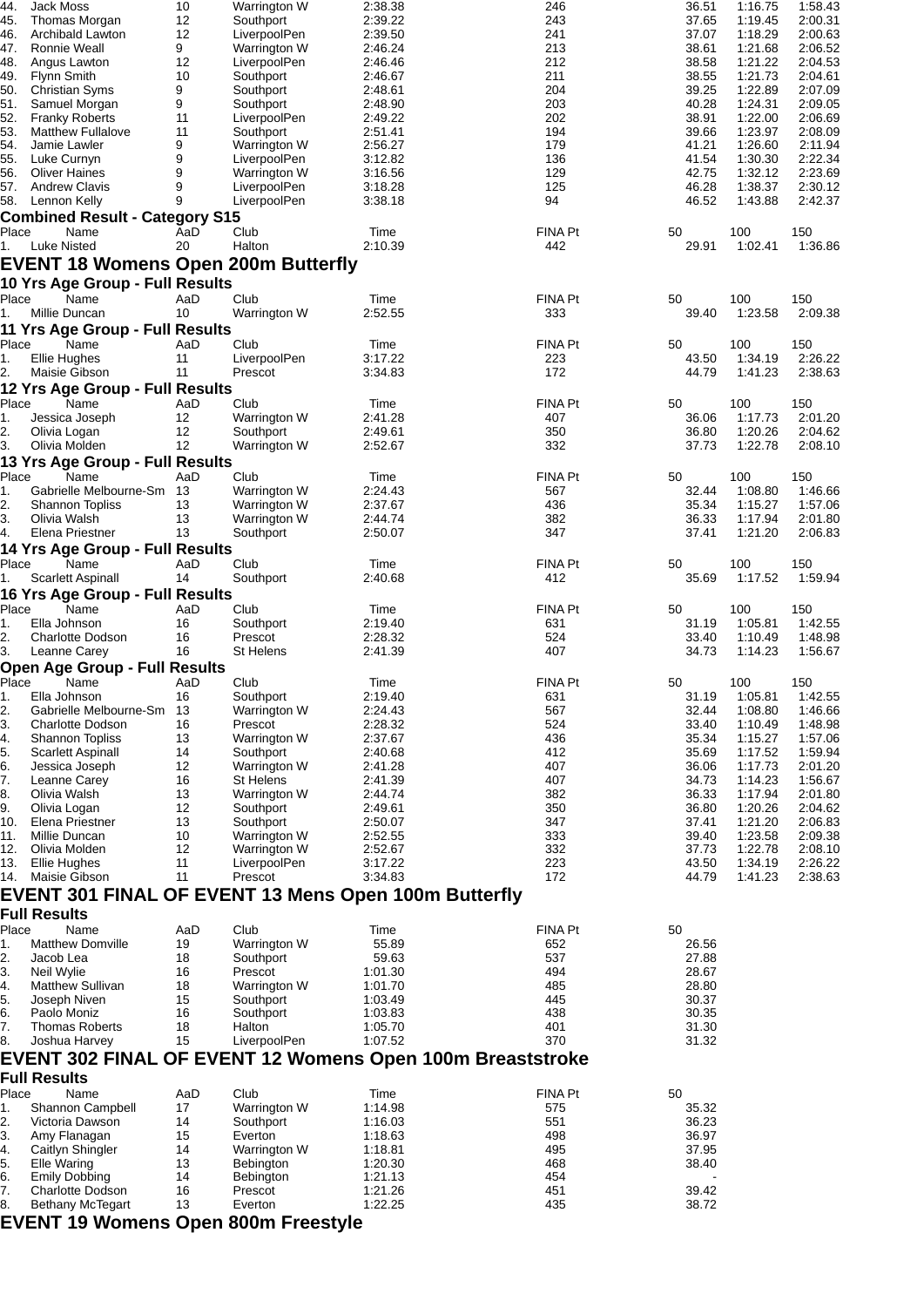|             | 11 Yrs Age Group - Full Results                      |                                    |                                           |                                          |                              |                                     |                               |                               |
|-------------|------------------------------------------------------|------------------------------------|-------------------------------------------|------------------------------------------|------------------------------|-------------------------------------|-------------------------------|-------------------------------|
| Place<br>1. | Name<br>Olivia Hague                                 | AaD<br>11                          | Club<br>Everton                           | Time<br>11:28.87                         |                              | <b>FINA Pt</b><br>336               |                               |                               |
|             | 50m 39.11<br>450m 6:27.49                            | 100m 1:21.39<br>500m 7:12.03       | 150m 2:05.12<br>550m 7:57.99              | 200m 2:48.17<br>600m 8:41.80             | 250m 3:31.96<br>650m 9:25.81 | 300m 4:15.76<br>700m 10:08.07       | 350m 4:59.49<br>750m 10:50.08 | 400m 5:42.81<br>800m 11:28.87 |
| Place       | 12 Yrs Age Group - Full Results<br>Name              | AaD                                | Club                                      | Time                                     |                              | <b>FINA Pt</b>                      |                               |                               |
| 1.          | Ella Smith<br>50m 35.15                              | 12<br>100m 1:12.99                 | Southport<br>150m 1:51.26                 | 10:12.36<br>200m 2:29.68                 | 250m 3:08.32                 | 479<br>300m 3:47.01                 | 350m 4:26.06                  | 400m 5:04.87                  |
| 2.          | 450m 5:43.73<br>Jessica Berry                        | 500m 6:22.47<br>12                 | 550m 7:01.35<br>Prescot                   | 600m 7:40.16<br>10:40.65                 | 650m 8:19.03                 | 700m 8:57.48<br>418                 | 750m 9:35.81                  | 800m 10:12.36                 |
|             | 50m 36.94<br>450m 5:59.53                            | 100m 1:16.56<br>500m 6:39.95       | 150m 1:56.65<br>550m 7:20.57              | 200m 2:36.82<br>600m 8:01.34             | 250m 3:17.26<br>650m 8:41.97 | 300m 3:57.48<br>700m 9:22.61        | 350m 4:38.34<br>750m 10:02.78 | 400m 5:19.06<br>800m 10:40.65 |
| 3.          | Olivia Logan<br>50m 37.44                            | 12<br>100m 1:18.24                 | Southport<br>150m 1:59.42                 | 10:46.20<br>200m 2:40.35                 | 250m 3:22.07                 | 408<br>300m 4:03.47                 | 350m 4:45.45                  | 400m 5:26.73                  |
| 4.          | 450m 6:07.82<br>Amelia Booth                         | 500m 6:49.29<br>12                 | 550m 7:30.02<br><b>Bebington</b>          | 600m 8:10.51<br>11:45.48                 | 650m 8:50.94                 | 700m 9:30.46<br>313                 | 750m 10:11.18                 | 800m 10:46.20                 |
|             | 50m 38.87<br>450m 6:34.59                            | 100m 1:22.42<br>500m 7:19.56       | 150m 2:06.54<br>550m 8:05.53              | 200m 2:50.38<br>600m 8:51.04             | 250m 3:34.76<br>650m 9:35.46 | 300m 4:19.21<br>700m 10:20.10       | 350m 5:04.76<br>750m 11:03.84 | 400m 5:49.82<br>800m 11:45.48 |
| Place       | 13 Yrs Age Group - Full Results<br>Name              | AaD                                | Club                                      | Time                                     |                              | <b>FINA Pt</b>                      |                               |                               |
| 1.          | <b>Shannon Topliss</b><br>50m 34.48                  | 13<br>100m 1:12.28                 | Warrington W<br>150m 1:50.46              | 10:07.99<br>200m 2:28.69                 | 250m 3:06.79                 | 490<br>300m 3:45.24                 | 350m 4:23.95                  | 400m 5:02.53                  |
| 2.          | 450m 5:40.80<br>Hannah Smith                         | 500m 6:19.12<br>13                 | 550m 6:57.67<br>Warrington W              | 600m 7:36.38<br>10:08.58                 | 650m 8:14.94                 | 700m 8:53.57<br>488                 | 750m 9:31.62                  | 800m 10:07.99                 |
|             | 50m 33.90<br>450m 5:39.51                            | 100m 1:10.93<br>500m 6:18.00       | 150m 1:48.85<br>550m 6:56.60              | 200m 2:27.26<br>600m 7:35.06             | 250m 3:05.34<br>650m 8:14.15 | 300m 3:43.72<br>700m 8:53.10        | 350m 4:22.33<br>750m 9:31.94  | 400m 5:00.44<br>800m 10:08.58 |
| 3.          | <b>Isabel Marrin</b><br>50m 36.02                    | 13<br>100m 1:15.93                 | Warrington W<br>150m 1:55.67              | 10:30.26<br>200m 2:35.08                 | 250m 3:14.90                 | 439<br>300m 3:54.53                 | 350m 4:34.27                  | 400m 5:14.12                  |
| 4.          | 450m 5:54.13<br>Emma Farrugia                        | 500m 6:34.00<br>13                 | 550m 7:13.39<br>Prescot                   | 600m 7:53.04<br>10:45.93                 | 650m 8:32.55                 | 700m 9:12.52<br>408                 | 750m 9:51.89                  | 800m 10:30.26                 |
|             | 50m 35.19<br>450m 5:59.42                            | 100m 1:13.54<br>500m 6:40.46       | 150m 1:53.69<br>550m 7:21.53              | 200m 2:33.98<br>600m 8:02.56             | 250m 3:14.78<br>650m 8:44.17 | 300m 3:55.76<br>700m 9:25.74        | 350m 4:36.96<br>750m 10:07.15 | 400m 5:17.96<br>800m 10:45.93 |
| Place       | 14 Yrs Age Group - Full Results<br>Name              | AaD                                | Club                                      | Time                                     |                              | <b>FINA Pt</b>                      |                               |                               |
| 1.          | <b>Holly White</b><br>50m 31.63                      | 14<br>100m 1:06.85                 | Everton<br>150m 1:42.43                   | 9:18.43<br>200m 2:17.84                  | 250m 2:52.99                 | 632<br>300m 3:28.78                 | 350m 4:04.22                  | 400m 4:39.67                  |
| 2.          | 450m 5:15.23<br><b>Scarlett Aspinall</b>             | 500m 5:50.84<br>14                 | 550m 6:25.32<br>Southport                 | 600m 7:00.74<br>9:47.37                  | 650m 7:36.23                 | 700m 8:11.64<br>543                 | 750m 8:46.74                  | 800m 9:18.43                  |
|             | 50m 33.71<br>450m 5:28.88                            | 100m 1:10.27<br>500m 6:05.98       | 150m 1:47.18<br>550m 6:43.67              | 200m 2:24.22<br>600m 7:20.91             | 250m 3:00.88<br>650m 7:58.13 | 300m 3:37.95<br>700m 8:35.78        | 350m 4:15.12<br>750m 9:13.17  | 400m 4:52.39<br>800m 9:47.37  |
| 3.          | Libby Manning<br>50m 33.79                           | 14<br>100m 1:11.16                 | Garston<br>150m 1:49.34                   | 10:11.33<br>200m 2:27.40                 | 250m 3:05.52                 | 482<br>300m 3:43.82                 | 350m 4:22.22                  | 400m 5:00.89                  |
| 4.          | 450m 5:40.37<br>Leah Horabin                         | 500m 6:18.89<br>14                 | 550m 6:57.33<br>Prescot                   | 600m 7:36.58<br>11:03.59                 | 650m 8:15.29                 | 700m 8:54.58<br>376                 | 750m 9:33.71                  | 800m 10:11.33                 |
|             | 50m 36.86<br>450m 6:05.62                            | 100m 1:16.35<br>500m 6:47.54       | 150m 1:56.98<br>550m 7:30.15              | 200m 2:37.78<br>600m 8:12.72             | 250m 3:18.45<br>650m 8:57.40 | 300m 3:59.97<br>700m 9:41.31        | 350m 4:41.28<br>750m 10:25.81 | 400m 5:23.62<br>800m 11:03.59 |
| Place       | 15 Yrs Age Group - Full Results<br>Name              | AaD                                | Club                                      | Time                                     |                              | <b>FINA Pt</b>                      |                               |                               |
| 1.          | Eve Richings<br>50m 34.65                            | 15<br>100m 1:12.52                 | LiverpoolPen<br>150m 1:51.33              | 10:14.09<br>200m 2:30.10                 | 250m 3:08.91                 | 475<br>300m 3:48.09                 | 350m 4:26.98                  | 400m 5:05.83                  |
|             | 450m 5:45.37<br>16 Yrs Age Group - Full Results      | 500m 6:24.66                       | 550m 7:03.53                              | 600m 7:42.52                             | 650m 8:21.88                 | 700m 9:00.75                        | 750m 9:38.62                  | 800m 10:14.09                 |
| Place<br>1. | Name<br>Anna Duncan                                  | AaD<br>16                          | Club<br>Hoylake                           | Time<br>9:38.89                          |                              | <b>FINA Pt</b><br>567               |                               |                               |
|             | 50m 32.08<br>450m 5:23.59                            | 100m 1:07.37<br>500m 6:00.82       | 150m 1:43.24<br>550m 6:37.91              | 200m 2:19.75<br>600m 7:14.85             | 250m 2:56.22<br>650m 7:52.11 | 300m 3:32.92<br>700m 8:29.24        | 350m 4:09.74<br>750m 9:05.77  | 400m 4:46.66<br>800m 9:38.89  |
| 2.          | Ellie Dewsbury<br>50m 32.17                          | 16<br>100m 1:07.22                 | Southport<br>150m 1:43.18                 | 9:39.22<br>200m 2:19.51                  | 250m 2:56.28                 | 566<br>300m 3:32.65                 | 350m 4:09.39                  | 400m 4:46.62                  |
|             | 450m 5:23.52<br><b>Open Age Group - Full Results</b> | 500m 6:00.83                       | 550m 6:37.79                              | 600m 7:14.74                             | 650m 7:52.04                 | 700m 8:29.20                        | 750m 9:05.73                  | 800m 9:39.22                  |
| Place       | Name                                                 | AaD                                | Club                                      | Time                                     |                              | FINA Pt                             |                               |                               |
| 1.          | Holly White<br>50m 31.63<br>450m 5:15.23             | 14<br>100m 1:06.85<br>500m 5:50.84 | Everton<br>150m 1:42.43<br>550m 6:25.32   | 9:18.43<br>200m 2:17.84<br>600m 7:00.74  | 250m 2:52.99<br>650m 7:36.23 | 632<br>300m 3:28.78<br>700m 8:11.64 | 350m 4:04.22<br>750m 8:46.74  | 400m 4:39.67<br>800m 9:18.43  |
| 2.          | Anna Duncan<br>50m 32.08                             | 16<br>100m 1:07.37                 | Hoylake<br>150m 1:43.24                   | 9:38.89<br>200m 2:19.75                  | 250m 2:56.22                 | 567<br>300m 3:32.92                 | 350m 4:09.74                  | 400m 4:46.66                  |
| 3.          | 450m 5:23.59<br>Ellie Dewsbury                       | 500m 6:00.82<br>16                 | 550m 6:37.91<br>Southport                 | 600m 7:14.85<br>9:39.22                  | 650m 7:52.11                 | 700m 8:29.24<br>566                 | 750m 9:05.77                  | 800m 9:38.89                  |
|             | 50m 32.17<br>450m 5:23.52                            | 100m 1:07.22<br>500m 6:00.83       | 150m 1:43.18<br>550m 6:37.79              | 200m 2:19.51<br>600m 7:14.74             | 250m 2:56.28<br>650m 7:52.04 | 300m 3:32.65<br>700m 8:29.20        | 350m 4:09.39<br>750m 9:05.73  | 400m 4:46.62<br>800m 9:39.22  |
| 4.          | Scarlett Aspinall<br>50m 33.71                       | 14<br>100m 1:10.27                 | Southport<br>150m 1:47.18                 | 9:47.37<br>200m 2:24.22                  | 250m 3:00.88                 | 543<br>300m 3:37.95                 | 350m 4:15.12                  | 400m 4:52.39                  |
| 5.          | 450m 5:28.88<br><b>Shannon Topliss</b>               | 500m 6:05.98<br>13                 | 550m 6:43.67<br>Warrington W              | 600m 7:20.91<br>10:07.99                 | 650m 7:58.13                 | 700m 8:35.78<br>490                 | 750m 9:13.17                  | 800m 9:47.37                  |
|             | 50m 34.48<br>450m 5:40.80                            | 100m 1:12.28<br>500m 6:19.12       | 150m 1:50.46<br>550m 6:57.67              | 200m 2:28.69<br>600m 7:36.38             | 250m 3:06.79<br>650m 8:14.94 | 300m 3:45.24<br>700m 8:53.57        | 350m 4:23.95<br>750m 9:31.62  | 400m 5:02.53<br>800m 10:07.99 |
| 6.          | Hannah Smith<br>50m 33.90                            | 13<br>100m 1:10.93                 | Warrington W<br>150m 1:48.85              | 10:08.58<br>200m 2:27.26                 | 250m 3:05.34                 | 488<br>300m 3:43.72                 | 350m 4:22.33                  | 400m 5:00.44                  |
| 7.          | 450m 5:39.51<br>Libby Manning<br>50m 33.79           | 500m 6:18.00<br>14<br>100m 1:11.16 | 550m 6:56.60<br>Garston<br>150m 1:49.34   | 600m 7:35.06<br>10:11.33<br>200m 2:27.40 | 650m 8:14.15                 | 700m 8:53.10<br>482<br>300m 3:43.82 | 750m 9:31.94<br>350m 4:22.22  | 800m 10:08.58<br>400m 5:00.89 |
| 8.          | 450m 5:40.37<br>Ella Smith                           | 500m 6:18.89<br>12                 | 550m 6:57.33<br>Southport                 | 600m 7:36.58<br>10:12.36                 | 250m 3:05.52<br>650m 8:15.29 | 700m 8:54.58<br>479                 | 750m 9:33.71                  | 800m 10:11.33                 |
|             | 50m 35.15<br>450m 5:43.73                            | 100m 1:12.99<br>500m 6:22.47       | 150m 1:51.26<br>550m 7:01.35              | 200m 2:29.68<br>600m 7:40.16             | 250m 3:08.32<br>650m 8:19.03 | 300m 3:47.01<br>700m 8:57.48        | 350m 4:26.06<br>750m 9:35.81  | 400m 5:04.87<br>800m 10:12.36 |
| 9.          | Eve Richings<br>50m 34.65                            | 15<br>100m 1:12.52                 | LiverpoolPen<br>150m 1:51.33              | 10:14.09<br>200m 2:30.10                 | 250m 3:08.91                 | 475<br>300m 3:48.09                 | 350m 4:26.98                  | 400m 5:05.83                  |
| 10.         | 450m 5:45.37<br><b>Isabel Marrin</b>                 | 500m 6:24.66<br>13                 | 550m 7:03.53<br>Warrington W              | 600m 7:42.52<br>10:30.26                 | 650m 8:21.88                 | 700m 9:00.75<br>439                 | 750m 9:38.62                  | 800m 10:14.09                 |
|             | 50m 36.02<br>450m 5:54.13                            | 100m 1:15.93<br>500m 6:34.00       | 150m 1:55.67<br>550m 7:13.39              | 200m 2:35.08<br>600m 7:53.04             | 250m 3:14.90<br>650m 8:32.55 | 300m 3:54.53<br>700m 9:12.52        | 350m 4:34.27<br>750m 9:51.89  | 400m 5:14.12<br>800m 10:30.26 |
| 11.         | Jessica Berry<br>50m 36.94                           | 12<br>100m 1:16.56                 | Prescot<br>150m 1:56.65                   | 10:40.65<br>200m 2:36.82                 | 250m 3:17.26                 | 418<br>300m 3:57.48                 | 350m 4:38.34                  | 400m 5:19.06                  |
| 12.         | 450m 5:59.53<br>Emma Farrugia                        | 500m 6:39.95<br>13                 | 550m 7:20.57<br>Prescot                   | 600m 8:01.34<br>10:45.93                 | 650m 8:41.97                 | 700m 9:22.61<br>408                 | 750m 10:02.78                 | 800m 10:40.65                 |
| 13.         | 50m 35.19<br>450m 5:59.42                            | 100m 1:13.54<br>500m 6:40.46<br>12 | 150m 1:53.69<br>550m 7:21.53              | 200m 2:33.98<br>600m 8:02.56             | 250m 3:14.78<br>650m 8:44.17 | 300m 3:55.76<br>700m 9:25.74<br>408 | 350m 4:36.96<br>750m 10:07.15 | 400m 5:17.96<br>800m 10:45.93 |
|             | Olivia Logan<br>50m 37.44<br>450m 6:07.82            | 100m 1:18.24<br>500m 6:49.29       | Southport<br>150m 1:59.42<br>550m 7:30.02 | 10:46.20<br>200m 2:40.35<br>600m 8:10.51 | 250m 3:22.07<br>650m 8:50.94 | 300m 4:03.47<br>700m 9:30.46        | 350m 4:45.45<br>750m 10:11.18 | 400m 5:26.73<br>800m 10:46.20 |
| 14.         | Leah Horabin<br>50m 36.86                            | 14<br>100m 1:16.35                 | Prescot<br>150m 1:56.98                   | 11:03.59<br>200m 2:37.78                 | 250m 3:18.45                 | 376<br>300m 3:59.97                 | 350m 4:41.28                  | 400m 5:23.62                  |
| 15.         | 450m 6:05.62<br>Olivia Hague                         | 500m 6:47.54<br>11                 | 550m 7:30.15<br>Everton                   | 600m 8:12.72<br>11:28.87                 | 650m 8:57.40                 | 700m 9:41.31<br>336                 | 750m 10:25.81                 | 800m 11:03.59                 |
|             | 50m 39.11<br>450m 6:27.49                            | 100m 1:21.39<br>500m 7:12.03       | 150m 2:05.12<br>550m 7:57.99              | 200m 2:48.17<br>600m 8:41.80             | 250m 3:31.96<br>650m 9:25.81 | 300m 4:15.76<br>700m 10:08.07       | 350m 4:59.49<br>750m 10:50.08 | 400m 5:42.81<br>800m 11:28.87 |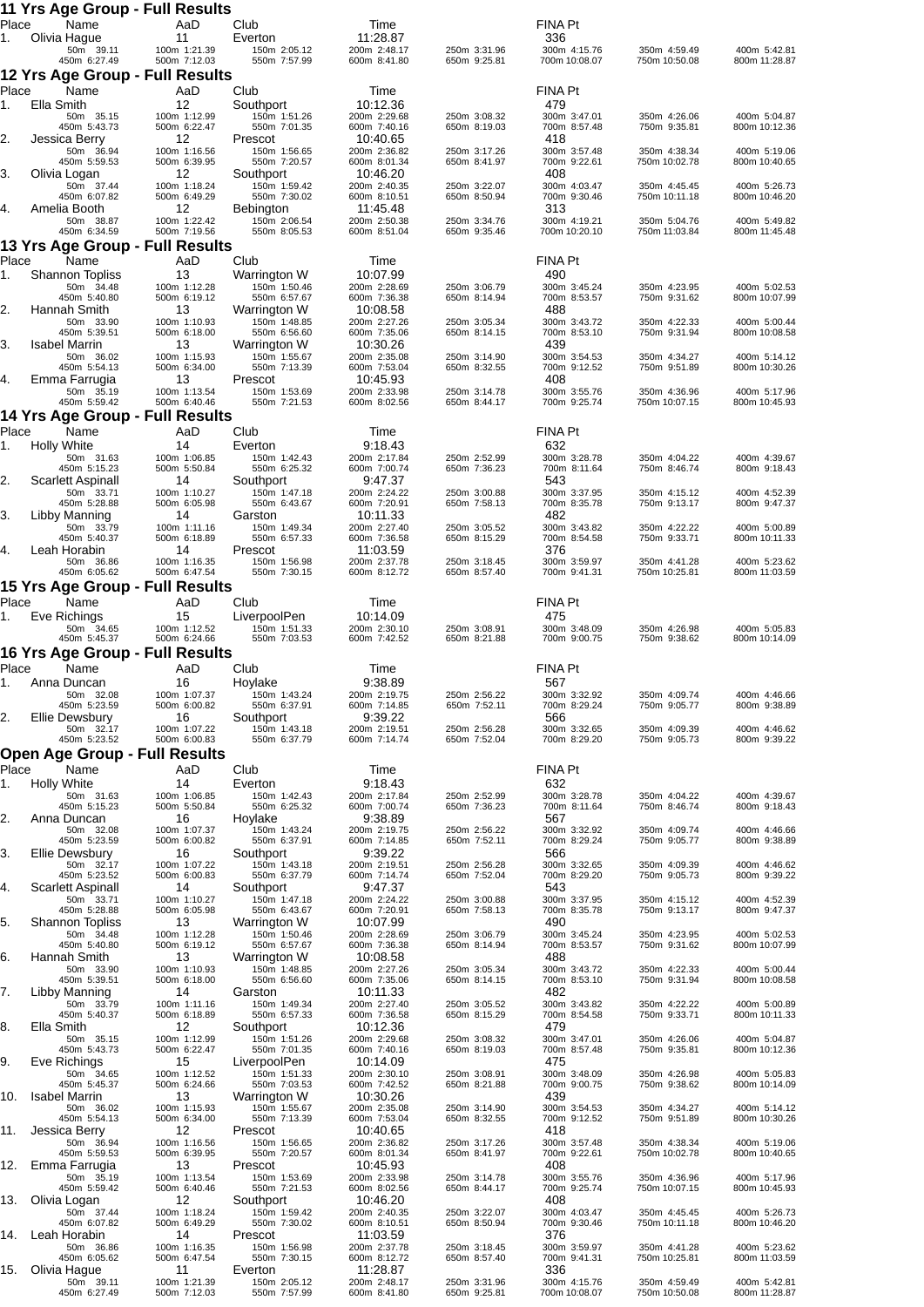| 16.        | Amelia Booth<br>50m 38.87                        | 12<br>100m 1:22.42 | Bebington<br>150m 2:06.54    | 11:45.48<br>200m 2:50.38 | 250m 3:34.76 | 313<br>300m 4:19.21 | 350m 5:04.76   | 400m 5:49.82       |                    |
|------------|--------------------------------------------------|--------------------|------------------------------|--------------------------|--------------|---------------------|----------------|--------------------|--------------------|
|            | 450m 6:34.59                                     | 500m 7:19.56       | 550m 8:05.53                 | 600m 8:51.04             | 650m 9:35.46 | 700m 10:20.10       | 750m 11:03.84  | 800m 11:45.48      |                    |
|            | <b>EVENT 20 Mens Open 200m IM</b>                |                    |                              |                          |              |                     |                |                    |                    |
|            | 09 Yrs Age Group - Full Results                  |                    |                              |                          |              |                     |                |                    |                    |
| Place      | Name                                             | AaD                | Club                         | Time                     |              | FINA Pt             | 50             | 100                | 150                |
| 1.         | Alexander Rix                                    | 9                  | Warrington W                 | 3:12.81                  |              | 183                 | 48.32          | 1:38.30            | 2:31.42            |
| 2.         | Samuel Morgan                                    | 9                  | Southport                    | 3:16.91                  |              | 172                 | 49.00          | 1:38.63            | 2:34.23            |
|            | Lennon Kelly                                     | 9                  | LiverpoolPen                 | <b>DNC</b>               |              |                     |                |                    |                    |
|            | 10 Yrs Age Group - Full Results                  |                    |                              |                          |              |                     |                |                    |                    |
| Place      | Name                                             | AaD                | Club                         | Time                     |              | FINA Pt             | 50             | 100                | 150                |
| 1.         | <b>Kyle Briars</b>                               | 10                 | Warrington W                 | 2:52.17                  |              | 258                 | 40.04          | 1:23.47            | 2:12.57            |
| 2.<br>3.   | Flynn Smith<br>Callum Rollin                     | 10<br>10           | Southport<br>Southport       | 2:56.26<br>2:58.72       |              | 240<br>230          | 41.07<br>40.02 | 1:25.41<br>1:25.63 | 2:17.70<br>2:18.91 |
| 4.         | Robbie Bishop                                    | 10                 | Southport                    | 3:02.41                  |              | 217                 | 41.49          | 1:28.32            | 2:21.63            |
| 5.         | Jack Moss                                        | 10                 | Warrington W                 | 3:04.19                  |              | 210                 | 44.51          | 1:30.49            | 2:25.91            |
| 6.         | Benjamin Weall                                   | 10                 | Warrington W                 | 3:04.21                  |              | 210                 | 40.87          | 1:28.22            | 2:24.34            |
| 7.         | <b>Christopher Bellard</b>                       | 10                 | Prescot                      | 3:06.95                  |              | 201                 | 41.34          | 1:29.41            | 2:24.66            |
| 8.         | Joshua Worrell                                   | 10                 | Bebington                    | 3:26.55                  |              | 149                 | 47.13          | 1:38.86            | 2:41.73            |
| 9.         | John Humble                                      | 10                 | Prescot                      | 3:26.95                  |              | 148                 | 50.54          | 1:40.09            | 2:38.58            |
|            | 11 Yrs Age Group - Full Results                  |                    |                              |                          |              |                     |                |                    |                    |
| Place      | Name                                             | AaD                | Club                         | Time                     |              | FINA Pt             | 50             | 100                | 150                |
| 1.<br>2.   | <b>Tyler Melbourne-Smith</b><br>Thomas O'donnell | 11<br>11           | Warrington W<br>Southport    | 2:28.11<br>2:54.19       |              | 405<br>249          | 31.02<br>40.09 | 1:10.20<br>1:25.06 | 1:53.90<br>2:16.03 |
| 3.         | <b>Oliver Sutcliffe</b>                          | 11                 | Warrington W                 | 2:54.79                  |              | 246                 | 39.17          | 1:23.12            | 2:18.41            |
| 4.         | <b>Thomas Roper</b>                              | 11                 | Warrington W                 | 2:56.70                  |              | 238                 | 39.57          | 1:24.25            | 2:19.27            |
| 5.         | Connor O'Boyle                                   | 11                 | Everton                      | 3:14.52                  |              | 179                 | 48.15          | 1:37.65            | 2:33.40            |
| 6.         | <b>Matthew Fullalove</b>                         | 11                 | Southport                    | 3:21.41                  |              | 161                 | 46.99          | 1:37.96            | 2:36.00            |
|            | 12 Yrs Age Group - Full Results                  |                    |                              |                          |              |                     |                |                    |                    |
| Place      | Name                                             | AaD                | Club                         | Time                     |              | FINA Pt             | 50             | 100                | 150                |
| 1.         | <b>Ellis Cleworth</b>                            | 12                 | <b>Birkenhead</b>            | 2:26.26                  |              | 421                 | 31.16          | 1:07.81            | 1:50.22            |
| 2.         | Joshua Howard-Hughes                             | 12                 | Halton                       | 2:41.38                  |              | 313                 | 34.64          | 1:16.65            | 2:04.78            |
| 3.         | Archibald Lawton                                 | 12                 | LiverpoolPen                 | 2:55.41                  |              | 244                 | 39.40          | 1:26.28            | 2:15.76            |
| 4.         | Adam Tilling<br>Thomas Morgan                    | 12<br>12           | LiverpoolPen<br>Southport    | 3:04.94<br>DQ            |              | 208                 | 38.37          | 1:30.25            | 2:22.82            |
|            | 13 Yrs Age Group - Full Results                  |                    |                              |                          |              |                     |                |                    |                    |
| Place      | Name                                             | AaD                | Club                         | Time                     |              | FINA Pt             | 50             | 100                | 150                |
| 1.         | Joseph Burns                                     | 13                 | Prescot                      | 2:32.38                  |              | 372                 | 32.67          | 1:12.73            | 1:57.92            |
| 2.         | Stephen Cardwell                                 | 13                 | Prescot                      | 2:36.11                  |              | 346                 | 34.74          | 1:15.48            | 2:01.49            |
| 3.         | Reece Kirby                                      | 13                 | Hoylake                      | 2:36.25                  |              | 345                 | 33.81          | 1:13.03            | 2:01.15            |
| 4.         | <b>Matthew Thomas</b>                            | 13                 | Everton                      | 2:39.93                  |              | 322                 | 36.10          | 1:17.48            | 2:03.96            |
| 5.         | Samuel Coulthard                                 | 13                 | Southport                    | 2:40.46                  |              | 318                 | 36.89          | 1:17.60            | 2:04.39            |
| 6.         | <b>Reuben Smalley</b>                            | 13                 | Warrington W                 | 2:44.59                  |              | 295                 | 36.56          | 1:18.75            | 2:07.52            |
| 7.<br>8.   | John Rasmussen<br>Owen Burgess                   | 13<br>13           | LiverpoolPen<br>Warrington W | 2:46.10<br>2:47.43       |              | 287<br>280          | 36.48<br>36.92 | 1:17.65<br>1:20.08 | 2:09.56<br>2:10.46 |
| 9.         | Nathan Denton                                    | 13                 | Everton                      | 2:49.09                  |              | 272                 | 40.26          | 1:23.82            | 2:10.74            |
| 10.        | Liam Horgan                                      | 13                 | LiverpoolPen                 | 2:49.79                  |              | 269                 | 34.85          | 1:18.66            | 2:11.16            |
| 11.        | Joshua Morrison                                  | 13                 | LiverpoolPen                 | 2:50.76                  |              | 264                 | 34.22          | 1:20.93            | 2:11.72            |
|            | 14 Yrs Age Group - Full Results                  |                    |                              |                          |              |                     |                |                    |                    |
| Place      | Name                                             | AaD                | Club                         | Time                     |              | FINA Pt             | 50             | 100                | 150                |
| 1.         | <b>Elliot Warwick</b>                            | 14                 | LiverpoolPen                 | 2:33.82                  |              | 362                 | 33.64          | 1:09.82            | 1:59.17            |
| 2.         | <b>Christian Allen</b>                           | 14                 | <b>Birkenhead</b>            | 2:36.42                  |              | 344                 | 33.43          | 1:13.16            | 1:59.65            |
| 3.         | Harry Ball                                       | 14                 | Hoylake                      | 2:36.84                  |              | 341                 | 32.41          | 1:11.58            | 1:59.42            |
| 4.         | Alex Jump                                        | 14<br>14           | Bebington<br>Warrington W    | 2:37.98<br>2:38.35       |              | 334<br>331          | 34.30<br>31.82 | 1:13.67            | 2:01.23<br>1:58.61 |
| 5.<br>6.   | <b>Andrew Trevor</b><br>Samuel Clayton           | 14                 | Halton                       | 2:40.11                  |              | 321                 | 36.29          | 1:12.35<br>1:19.97 | 2:04.24            |
| 7.         | Louis Sutcliffe                                  | 14                 | Warrington W                 | 2:44.96                  |              | 293                 | 33.99          | 1:15.54            | 2:07.97            |
| 8.         | Sean Horgan                                      | 14                 | LiverpoolPen                 | 2:46.45                  |              | 285                 | 34.73          | 1:18.48            | 2:08.93            |
|            | 15 Yrs Age Group - Full Results                  |                    |                              |                          |              |                     |                |                    |                    |
| Place      | Name                                             | AaD                | Club                         | Time                     |              | FINA Pt             | 50             | 100                | 150                |
| 1.         | <b>Jack Roberts</b>                              | 15                 | LiverpoolPen                 | 2:24.39                  |              | 437                 | 32.15          | 1:08.80            | 1:51.22            |
| 2.         | <b>Harvey Martin</b>                             | 15                 | Crosby                       | 2:24.78                  |              | 434                 | 30.45          | 1:09.02            | 1:52.40            |
| 3.         | Jacob Casey                                      | 15                 | Everton                      | 2:25.07                  |              | 431                 | 30.86          | 1:08.90            | 1:53.43            |
| 4.         | Joseph Niven                                     | 15<br>15           | Southport<br>Hoylake         | 2:25.13<br>2:30.97       |              | 431<br>382          | 30.38<br>34.57 | 1:09.77<br>1:12.45 | 1:53.41<br>1:55.89 |
| 5.<br>6.   | Ethan Kirby<br>Samuel Caton                      | 15                 | Garston                      | 2:31.21                  |              | 381                 | 32.29          | 1:10.66            | 1:54.32            |
| 7.         | Daniel Johnson                                   | 15                 | Prescot                      | 2:34.80                  |              | 355                 | 33.97          | 1:15.35            | 2:00.45            |
| 8.         | Adam Bond                                        | 15                 | Prescot                      | 2:35.15                  |              | 352                 | 34.49          | 1:15.27            | 1:59.65            |
| 9.         | Ewan Denton                                      | 15                 | Everton                      | 2:40.44                  |              | 319                 | 33.63          | 1:15.81            | 2:04.18            |
|            | Aaron Fox                                        | 15                 | Bebington                    | <b>DNC</b>               |              |                     |                |                    |                    |
|            | 16 Yrs Age Group - Full Results                  |                    |                              |                          |              |                     |                |                    |                    |
| Place      | Name                                             | AaD                | Club                         | Time                     |              | FINA Pt             | 50             | 100                | 150                |
| 1.         | Matthew Johnson                                  | 16                 | Crosby                       | 2:23.01                  |              | 450                 | 30.62          | 1:08.34            | 1:51.32            |
|            | <b>Open Age Group - Full Results</b>             |                    |                              |                          |              |                     |                |                    |                    |
| Place      | Name                                             | AaD                | Club                         | Time                     |              | FINA Pt             | 50             | 100                | 150                |
| 1.         | Matthew Sullivan                                 | 18                 | Warrington W                 | 2:17.84                  |              | 503                 | 28.81          | 1:04.63            | 1:45.23            |
| 2.<br>3.   | Matthew Johnson<br><b>Jack Roberts</b>           | 16<br>15           | Crosby<br>LiverpoolPen       | 2:23.01<br>2:24.39       |              | 450<br>437          | 30.62<br>32.15 | 1:08.34<br>1:08.80 | 1:51.32<br>1:51.22 |
| 4.         | <b>Harvey Martin</b>                             | 15                 | Crosby                       | 2:24.78                  |              | 434                 | 30.45          | 1:09.02            | 1:52.40            |
| 5.         | Jacob Casey                                      | 15                 | Everton                      | 2:25.07                  |              | 431                 | 30.86          | 1:08.90            | 1:53.43            |
| 6.         | Joseph Niven                                     | 15                 | Southport                    | 2:25.13                  |              | 431                 | 30.38          | 1:09.77            | 1:53.41            |
| 7.         | <b>Ellis Cleworth</b>                            | 12                 | <b>Birkenhead</b>            | 2:26.26                  |              | 421                 | 31.16          | 1:07.81            | 1:50.22            |
| 8.         | <b>Tyler Melbourne-Smith</b>                     | 11                 | Warrington W                 | 2:28.11                  |              | 405                 | 31.02          | 1:10.20            | 1:53.90            |
| 9.         | Ethan Kirby                                      | 15                 | Hoylake                      | 2:30.97                  |              | 382                 | 34.57          | 1:12.45            | 1:55.89            |
| 10.        | Samuel Caton                                     | 15                 | Garston                      | 2:31.21                  |              | 381                 | 32.29          | 1:10.66            | 1:54.32            |
| 11.<br>12. | Joseph Burns<br><b>Elliot Warwick</b>            | 13<br>14           | Prescot<br>LiverpoolPen      | 2:32.38<br>2:33.82       |              | 372<br>362          | 32.67<br>33.64 | 1:12.73<br>1:09.82 | 1:57.92<br>1:59.17 |
| 13.        | Daniel Johnson                                   | 15                 | Prescot                      | 2:34.80                  |              | 355                 | 33.97          | 1:15.35            | 2:00.45            |
| 14.        | Adam Bond                                        | 15                 | Prescot                      | 2:35.15                  |              | 352                 | 34.49          | 1:15.27            | 1:59.65            |
| 15.        | Stephen Cardwell                                 | 13                 | Prescot                      | 2:36.11                  |              | 346                 | 34.74          | 1:15.48            | 2:01.49            |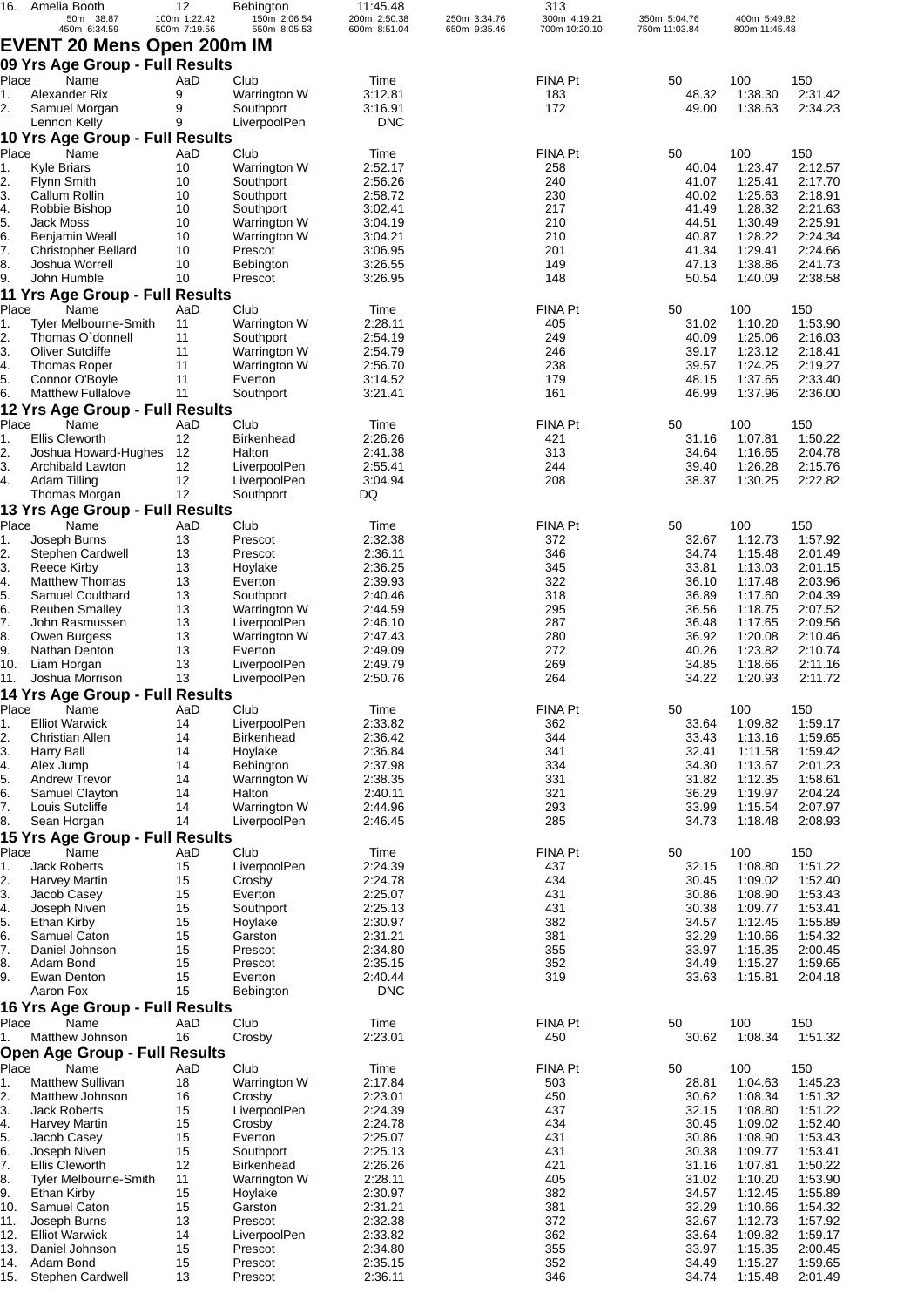| 16.      | Reece Kirby                                   | 13       | Hoylake           | 2:36.25    | 345        | 33.81 | 1:13.03 | 2:01.15 |
|----------|-----------------------------------------------|----------|-------------------|------------|------------|-------|---------|---------|
| 17.      | <b>Christian Allen</b>                        | 14       | <b>Birkenhead</b> | 2:36.42    | 344        | 33.43 | 1:13.16 | 1:59.65 |
| 18.      | Harry Ball                                    | 14       | Hoylake           | 2:36.84    | 341        | 32.41 | 1:11.58 | 1:59.42 |
| 19.      | Alex Jump                                     | 14       | Bebington         | 2:37.98    | 334        | 34.30 | 1:13.67 | 2:01.23 |
|          |                                               |          |                   |            |            |       |         |         |
| 20.      | <b>Andrew Trevor</b>                          | 14       | Warrington W      | 2:38.35    | 331        | 31.82 | 1:12.35 | 1:58.61 |
| 21.      | <b>Matthew Thomas</b>                         | 13       | Everton           | 2:39.93    | 322        | 36.10 | 1:17.48 | 2:03.96 |
| 22.      | Samuel Clayton                                | 14       | Halton            | 2:40.11    | 321        | 36.29 | 1:19.97 | 2:04.24 |
| 23.      | Ewan Denton                                   | 15       | Everton           | 2:40.44    | 319        | 33.63 | 1:15.81 | 2:04.18 |
| 24.      | Samuel Coulthard                              | 13       | Southport         | 2:40.46    | 318        | 36.89 | 1:17.60 | 2:04.39 |
| 25.      | Joshua Howard-Hughes                          | 12       | Halton            | 2:41.38    | 313        | 34.64 | 1:16.65 | 2:04.78 |
| 26.      | <b>Reuben Smalley</b>                         | 13       | Warrington W      | 2:44.59    | 295        | 36.56 | 1:18.75 | 2:07.52 |
| 27.      | Louis Sutcliffe                               | 14       | Warrington W      | 2:44.96    | 293        | 33.99 | 1:15.54 | 2:07.97 |
|          |                                               |          |                   |            |            |       |         |         |
| 28.      | John Rasmussen                                | 13       | LiverpoolPen      | 2:46.10    | 287        | 36.48 | 1:17.65 | 2:09.56 |
| 29.      | Sean Horgan                                   | 14       | LiverpoolPen      | 2:46.45    | 285        | 34.73 | 1:18.48 | 2:08.93 |
| 30.      | Owen Burgess                                  | 13       | Warrington W      | 2:47.43    | 280        | 36.92 | 1:20.08 | 2:10.46 |
| 31.      | Nathan Denton                                 | 13       | Everton           | 2:49.09    | 272        | 40.26 | 1:23.82 | 2:10.74 |
| 32.      | Liam Horgan                                   | 13       | LiverpoolPen      | 2:49.79    | 269        | 34.85 | 1:18.66 | 2:11.16 |
| 33.      | Joshua Morrison                               | 13       | LiverpoolPen      | 2:50.76    | 264        | 34.22 | 1:20.93 | 2:11.72 |
| 34.      | <b>Kyle Briars</b>                            | 10       | Warrington W      | 2:52.17    | 258        | 40.04 | 1:23.47 | 2:12.57 |
|          |                                               |          |                   |            |            |       |         |         |
| 35.      | Thomas O'donnell                              | 11       | Southport         | 2:54.19    | 249        | 40.09 | 1:25.06 | 2:16.03 |
| 36.      | Oliver Sutcliffe                              | 11       | Warrington W      | 2:54.79    | 246        | 39.17 | 1:23.12 | 2:18.41 |
| 37.      | Archibald Lawton                              | 12       | LiverpoolPen      | 2:55.41    | 244        | 39.40 | 1:26.28 | 2:15.76 |
| 38.      | <b>Flynn Smith</b>                            | 10       | Southport         | 2:56.26    | 240        | 41.07 | 1:25.41 | 2:17.70 |
| 39.      | <b>Thomas Roper</b>                           | 11       | Warrington W      | 2:56.70    | 238        | 39.57 | 1:24.25 | 2:19.27 |
| 40.      | Callum Rollin                                 | 10       | Southport         | 2:58.72    | 230        | 40.02 | 1:25.63 | 2:18.91 |
| 41.      | Robbie Bishop                                 | 10       | Southport         | 3:02.41    | 217        | 41.49 | 1:28.32 | 2:21.63 |
|          |                                               |          |                   |            |            |       |         |         |
| 42.      | Jack Moss                                     | 10       | Warrington W      | 3:04.19    | 210        | 44.51 | 1:30.49 | 2:25.91 |
| 43.      | Benjamin Weall                                | 10       | Warrington W      | 3:04.21    | 210        | 40.87 | 1:28.22 | 2:24.34 |
| 44.      | Adam Tilling                                  | 12       | LiverpoolPen      | 3:04.94    | 208        | 38.37 | 1:30.25 | 2:22.82 |
| 45.      | <b>Christopher Bellard</b>                    | 10       | Prescot           | 3:06.95    | 201        | 41.34 | 1:29.41 | 2:24.66 |
| 46.      | Alexander Rix                                 | 9        | Warrington W      | 3:12.81    | 183        | 48.32 | 1:38.30 | 2:31.42 |
| 47.      | Connor O'Boyle                                | 11       | Everton           | 3:14.52    | 179        | 48.15 | 1:37.65 | 2:33.40 |
| 48.      | Samuel Morgan                                 | 9        | Southport         | 3:16.91    | 172        | 49.00 | 1:38.63 | 2:34.23 |
|          |                                               |          |                   |            |            |       |         |         |
| 49.      | <b>Matthew Fullalove</b>                      | 11       | Southport         | 3:21.41    | 161        | 46.99 | 1:37.96 | 2:36.00 |
| 50.      | Joshua Worrell                                | 10       | Bebington         | 3:26.55    | 149        | 47.13 | 1:38.86 | 2:41.73 |
| 51.      | John Humble                                   | 10       | Prescot           | 3:26.95    | 148        | 50.54 | 1:40.09 | 2:38.58 |
|          | Lennon Kelly                                  | 9        | LiverpoolPen      | <b>DNC</b> |            |       |         |         |
|          | Aaron Fox                                     | 15       | <b>Bebington</b>  | <b>DNC</b> |            |       |         |         |
|          | Thomas Morgan                                 | 12       | Southport         | DQ         |            |       |         |         |
|          | <b>Matthew Domville</b>                       | 19       |                   | DQ         |            |       |         |         |
|          |                                               |          | Warrington W      |            |            |       |         |         |
|          | <b>EVENT 21 Womens Open 200m Breaststroke</b> |          |                   |            |            |       |         |         |
|          | 09 Yrs Age Group - Full Results               |          |                   |            |            |       |         |         |
|          |                                               |          |                   |            |            |       |         |         |
| Place    | Name                                          | AaD      | Club              | Time       | FINA Pt    | 50    | 100     | 150     |
| 1.       | Bethany Howard-Hughes 9                       |          | Halton            | 3:35.79    | 242        | 47.71 | 1:43.35 | 2:40.57 |
| 2.       | Abbi Wigfield                                 | 9        | LiverpoolPen      | 3:50.72    | 198        | 52.40 | 1:52.08 | 2:53.47 |
| 3.       | Grace Rhead                                   | 9        | Prescot           | 3:51.60    | 196        | 55.09 | 1:54.12 | 2:53.28 |
| 4.       | Poppy Kate Atkinson                           | 9        | LiverpoolPen      | 4:05.48    | 164        | 59.30 | 2:03.79 | 3:07.37 |
|          |                                               |          |                   |            |            |       |         |         |
|          | 10 Yrs Age Group - Full Results               |          |                   |            |            |       |         |         |
| Place    | Name                                          | AaD      | Club              | Time       | FINA Pt    | 50    | 100     | 150     |
| 1.       | Niamh Wigglesworth                            | 10       | Warrington W      | 3:20.47    | 302        | 46.73 | 1:38.71 | 2:31.14 |
| 2.       | Elise Bruns                                   | 10       | LiverpoolPen      | 3:28.24    | 269        | 49.04 | 1:42.18 | 2:36.30 |
| 3.       | Freya Boardman                                | 10       | Everton           | 3:29.09    | 266        | 46.72 | 1:39.87 | 2:34.99 |
|          |                                               |          |                   |            |            |       |         | 2:36.64 |
| 4.       | Sophie Weston                                 | 10       | Warrington W      | 3:29.18    | 266        | 48.91 | 1:41.50 |         |
| 5.       | Hannah Canty                                  | 10       | Southport         | 3:32.58    | 253        | 49.29 | 1:42.84 | 2:39.20 |
| 6.       | Eve Schofield                                 | 10       | Garston           | 3:36.01    | 241        | 49.69 | 1:45.40 | 2:42.25 |
| 7.       | <b>Beatrice Trevor</b>                        | 10       | Warrington W      | 3:36.38    | 240        | 48.91 | 1:44.79 | 2:41.96 |
| 8.       | Neve Mixture                                  | 10       | Warrington W      | 3:37.43    | 237        | 50.04 | 1:45.58 | 2:41.28 |
| 9.       | Eliza Radclyffe                               | 10       | LiverpoolPen      | 3:44.15    | 216        | 51.36 | 1:51.01 | 2:47.90 |
| 10.      | Jessica Waring                                | 10       | Prescot           | 3:44.63    | 215        | 50.70 | 1:49.77 | 2:47.77 |
|          |                                               |          |                   |            |            |       |         |         |
|          | 11 Yrs Age Group - Full Results               |          |                   |            |            |       |         |         |
| Place    | Name                                          | AaD      | Club              | Time       | FINA Pt    | 50    | 100     | 150     |
| 1.       | Millie Ravenscroft                            | 11       | Warrington W      | 2:51.51    | 483        | 39.82 | 1:23.71 | 2:08.24 |
| 2.       | Katie Rawnsley                                | 11       | Prescot           | 3:08.61    | 363        | 43.17 | 1:31.88 | 2:20.68 |
| 3.       | Lehna Davies                                  | 11       | Hoylake           | 3:18.67    | 310        | 45.04 | 1:36.32 | 2:28.32 |
| 4.       | <b>Eve Catterall</b>                          | 11       | Everton           | 3:20.94    | 300        | 46.65 | 1:37.73 | 2:29.63 |
|          |                                               |          |                   |            |            |       |         |         |
| 5.       | Lauren Jones                                  | 11       | Warrington W      | 3:21.09    | 299        | 47.77 | 1:39.65 | 2:30.70 |
| 6.       | Hannah Maher                                  | 11       | <b>Bebington</b>  | 3:31.97    | 255        | 48.03 | 1:43.32 | 2:38.84 |
| 7.       | Freya Kelly                                   | 11       | LiverpoolPen      | 3:32.37    | 254        | 46.40 | 1:40.97 | 2:37.12 |
|          | <b>Beatrice Clover</b>                        | 11       | Warrington W      | DQ         |            |       |         |         |
|          | 12 Yrs Age Group - Full Results               |          |                   |            |            |       |         |         |
| Place    | Name                                          | AaD      | Club              | Time       | FINA Pt    | 50    | 100     | 150     |
|          |                                               |          |                   |            |            |       |         |         |
| 1.       | Olivia Molden                                 | 12       | Warrington W      | 2:52.92    | 471        | 40.02 | 1:23.99 | 2:09.16 |
| 2.       | Lois Keyes                                    | 12       | Bebington         | 2:56.05    | 446        | 40.06 | 1:24.98 | 2:10.57 |
| З.       | Alyssa McIlroy                                | 12       | Southport         | 2:59.70    | 419        | 40.14 | 1:25.48 | 2:12.67 |
| 4.       | Sofia Worsley                                 | 12       | LiverpoolPen      | 3:09.47    | 358        | 44.65 | 1:33.64 | 2:22.15 |
| 5.       | <b>Emily Morris</b>                           | 12       | Garston           | 3:09.68    | 357        | 43.25 | 1:32.84 | 2:22.12 |
|          |                                               | 12       | Hoylake           | 3:18.67    | 310        | 42.76 | 1:32.97 | 2:25.92 |
|          |                                               |          |                   |            |            |       |         |         |
| 6.       | Amelia Dodd                                   |          |                   |            |            |       |         |         |
|          | <b>13 Yrs Age Group - Full Results</b>        |          |                   |            |            |       |         |         |
| Place    | Name                                          | AaD      | Club              | Time       | FINA Pt    | 50    | 100     | 150     |
| 1.       | Elle Waring                                   | 13       | Bebington         | 2:53.85    | 463        | 39.09 | 1:23.56 | 2:09.96 |
|          |                                               |          |                   |            |            |       |         |         |
| 2.       | Lily-Anna Ireland                             | 13       | Garston           | 3:00.50    | 414        | 41.19 | 1:27.51 | 2:15.08 |
| 3.       | <b>Katy Adkins</b>                            | 13       | Southport         | 3:02.05    | 403        | 40.81 | 1:27.13 | 2:15.15 |
| 4.       | <b>Charlotte Clark</b>                        | 13       | Prescot           | 3:02.63    | 400        | 40.58 | 1:27.17 | 2:14.95 |
|          | Hannah Smith                                  | 13       | Warrington W      | 3:04.18    | 390        | 42.66 | 1:30.04 | 2:17.16 |
| 5.<br>6. | Elena Priestner                               | 13       | Southport         | 3:05.05    | 384        | 41.28 | 1:28.03 | 2:16.28 |
| 7.       | <b>Shannon Topliss</b>                        | 13       | Warrington W      | 3:07.85    | 367        | 43.39 | 1:31.59 | 2:20.63 |
|          | Libby Harrison                                |          | Halton            | 3:08.53    |            | 41.32 | 1:29.53 | 2:19.02 |
| 8.<br>9. | <b>Isabelle Wilson</b>                        | 13<br>13 | LiverpoolPen      | 3:17.08    | 363<br>318 | 44.69 | 1:34.79 | 2:26.60 |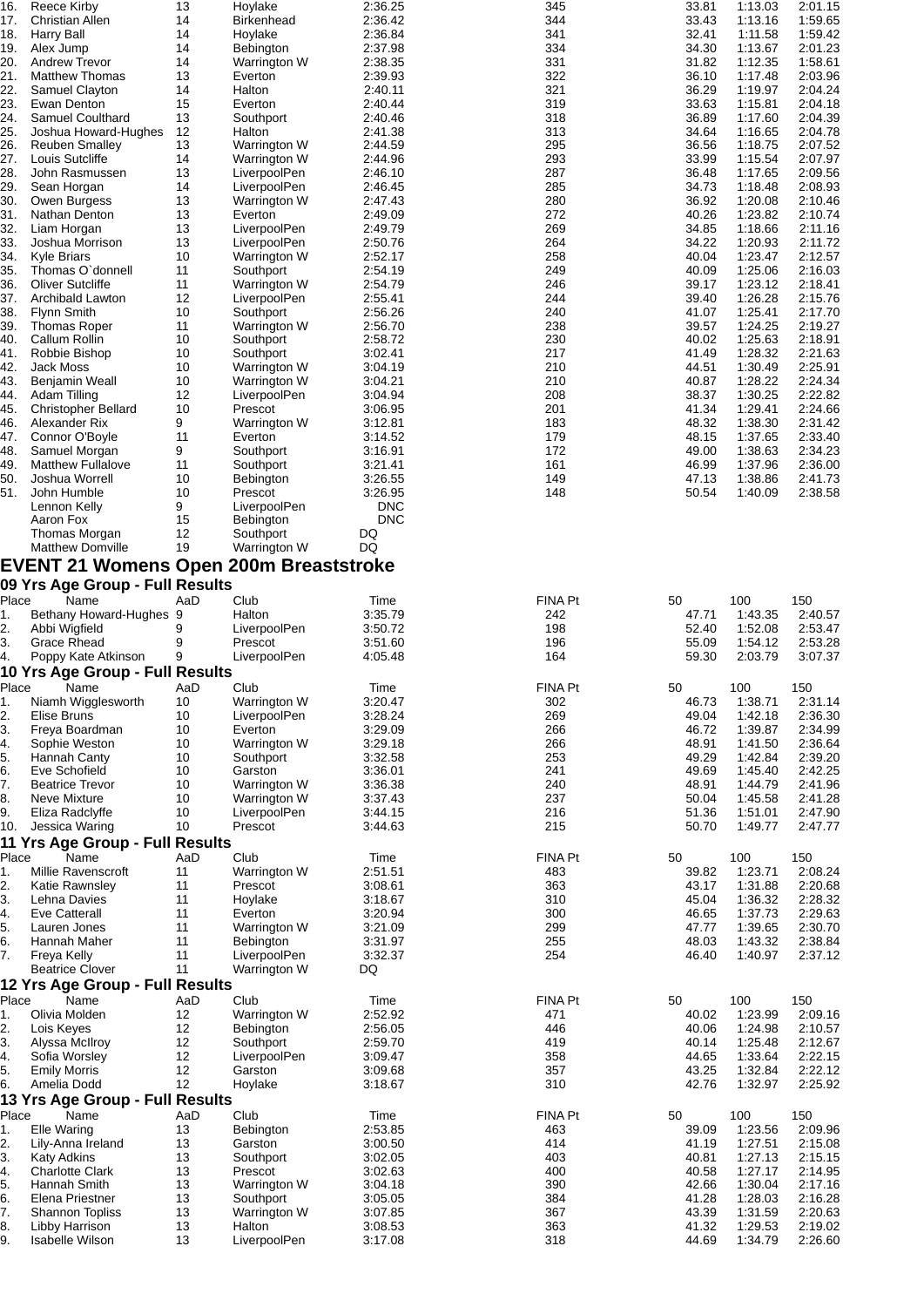|             | 14 Yrs Age Group - Full Results                |           |                           |     |                    |                |                |                    |                    |
|-------------|------------------------------------------------|-----------|---------------------------|-----|--------------------|----------------|----------------|--------------------|--------------------|
| Place<br>1. | Name<br>Victoria Dawson                        | AaD<br>14 | Club<br>Southport         |     | Time<br>2:41.65    | FINA Pt<br>576 | 50<br>36.73    | 100<br>1:17.85     | 150<br>1:59.93     |
| 2.          | Grace Kedzior-Macdonou 14                      |           | Bebington                 |     | 2:53.35            | 467            | 38.61          | 1:23.59            | 2:08.49            |
| 3.          | <b>Emily Dobbing</b>                           | 14        | Bebington                 |     | 2:54.87            | 455            | 40.42          | 1:24.76            | 2:10.16            |
| 4.          | Scarlett Aspinall                              | 14        | Southport                 |     | 3:01.37            | 408            | 41.44          | 1:27.90            | 2:14.95            |
| 5.          | Lucy Boswell                                   | 14        | Crosby                    |     | 3:04.01            | 391            | 40.34          | 1:27.73            | 2:16.44            |
| Place       | <b>15 Yrs Age Group - Full Results</b><br>Name | AaD       | Club                      |     | Time               | FINA Pt        | 50             | 100                | 150                |
| 1.          | Amy Flanagan                                   | 15        | Everton                   |     | 2:50.22            | 494            | 37.53          | 1:20.78            | 2:05.51            |
|             | 17 Yrs Age Group - Full Results                |           |                           |     |                    |                |                |                    |                    |
| Place       | Name                                           | AaD       | Club                      |     | Time               | FINA Pt        | 50             | 100                | 150                |
| 1.          | <b>Catherine Ross</b>                          | 17        | Warrington W              |     | 2:40.87            | 585            | 36.43          | 1:17.14            | 1:58.88            |
| 2.          | Victoria Hill                                  | 17        | Southport                 |     | 2:54.92            | 455            | 39.34          | 1:23.31            | 2:09.09            |
| Place       | <b>Open Age Group - Full Results</b><br>Name   | AaD       | Club                      |     | Time               | <b>FINA Pt</b> | 50             | 100                | 150                |
| 1.          | <b>Catherine Ross</b>                          | 17        | Warrington W              |     | 2:40.87            | 585            | 36.43          | 1:17.14            | 1:58.88            |
| 2.          | Victoria Dawson                                | 14        | Southport                 |     | 2:41.65            | 576            | 36.73          | 1:17.85            | 1:59.93            |
| З.          | Amy Flanagan                                   | 15        | Everton                   |     | 2:50.22            | 494            | 37.53          | 1:20.78            | 2:05.51            |
| 4.          | Millie Ravenscroft<br>Olivia Molden            | 11<br>12  | Warrington W              |     | 2:51.51<br>2:52.92 | 483<br>471     | 39.82<br>40.02 | 1:23.71<br>1:23.99 | 2:08.24<br>2:09.16 |
| 5.<br>6.    | Grace Kedzior-Macdonou 14                      |           | Warrington W<br>Bebington |     | 2:53.35            | 467            | 38.61          | 1:23.59            | 2:08.49            |
| 7.          | <b>Elle Waring</b>                             | 13        | Bebington                 |     | 2:53.85            | 463            | 39.09          | 1:23.56            | 2:09.96            |
| 8.          | <b>Emily Dobbing</b>                           | 14        | Bebington                 |     | 2:54.87            | 455            | 40.42          | 1:24.76            | 2:10.16            |
| 9.<br>10.   | Victoria Hill                                  | 17        | Southport                 |     | 2:54.92<br>2:56.05 | 455<br>446     | 39.34<br>40.06 | 1:23.31            | 2:09.09            |
| 11.         | Lois Keyes<br>Alyssa McIlroy                   | 12<br>12  | Bebington<br>Southport    |     | 2:59.70            | 419            | 40.14          | 1:24.98<br>1:25.48 | 2:10.57<br>2:12.67 |
| 12.         | Lily-Anna Ireland                              | 13        | Garston                   |     | 3:00.50            | 414            | 41.19          | 1:27.51            | 2:15.08            |
| 13.         | Scarlett Aspinall                              | 14        | Southport                 |     | 3:01.37            | 408            | 41.44          | 1:27.90            | 2:14.95            |
| 14.         | <b>Katy Adkins</b>                             | 13        | Southport                 |     | 3:02.05            | 403            | 40.81          | 1:27.13            | 2:15.15            |
| 15.<br>16.  | <b>Charlotte Clark</b><br>Lucy Boswell         | 13<br>14  | Prescot<br>Crosby         |     | 3:02.63<br>3:04.01 | 400<br>391     | 40.58<br>40.34 | 1:27.17<br>1:27.73 | 2:14.95<br>2:16.44 |
| 17.         | Hannah Smith                                   | 13        | Warrington W              |     | 3:04.18            | 390            | 42.66          | 1:30.04            | 2:17.16            |
| 18.         | Elena Priestner                                | 13        | Southport                 |     | 3:05.05            | 384            | 41.28          | 1:28.03            | 2:16.28            |
| 19.         | <b>Shannon Topliss</b>                         | 13        | Warrington W              |     | 3:07.85            | 367            | 43.39          | 1:31.59            | 2:20.63            |
| 20.<br>21.  | Libby Harrison<br>Katie Rawnsley               | 13<br>11  | Halton<br>Prescot         |     | 3:08.53<br>3:08.61 | 363<br>363     | 41.32<br>43.17 | 1:29.53<br>1:31.88 | 2:19.02<br>2:20.68 |
| 22.         | Sofia Worsley                                  | 12        | LiverpoolPen              |     | 3:09.47            | 358            | 44.65          | 1:33.64            | 2:22.15            |
| 23.         | <b>Emily Morris</b>                            | 12        | Garston                   |     | 3:09.68            | 357            | 43.25          | 1:32.84            | 2:22.12            |
| 24.         | <b>Isabelle Wilson</b>                         | 13        | LiverpoolPen              |     | 3:17.08            | 318            | 44.69          | 1:34.79            | 2:26.60            |
| 25.<br>25.  | Amelia Dodd<br>Lehna Davies                    | 12<br>11  | Hoylake<br>Hoylake        |     | 3:18.67<br>3:18.67 | 310<br>310     | 42.76<br>45.04 | 1:32.97<br>1:36.32 | 2:25.92<br>2:28.32 |
| 27.         | Niamh Wigglesworth                             | 10        | Warrington W              |     | 3:20.47            | 302            | 46.73          | 1:38.71            | 2:31.14            |
| 28.         | <b>Eve Catterall</b>                           | 11        | Everton                   |     | 3:20.94            | 300            | 46.65          | 1:37.73            | 2:29.63            |
| 29.         | Lauren Jones                                   | 11        | Warrington W              |     | 3:21.09            | 299            | 47.77          | 1:39.65            | 2:30.70            |
| 30.<br>31.  | Elise Bruns<br>Freya Boardman                  | 10<br>10  | LiverpoolPen<br>Everton   |     | 3:28.24<br>3:29.09 | 269<br>266     | 49.04<br>46.72 | 1:42.18<br>1:39.87 | 2:36.30<br>2:34.99 |
| 32.         | Sophie Weston                                  | 10        | Warrington W              |     | 3:29.18            | 266            | 48.91          | 1:41.50            | 2:36.64            |
| 33.         | Hannah Maher                                   | 11        | Bebington                 |     | 3:31.97            | 255            | 48.03          | 1:43.32            | 2:38.84            |
| 34.         | Freya Kelly                                    | 11        | LiverpoolPen              |     | 3:32.37            | 254            | 46.40          | 1:40.97            | 2:37.12            |
| 35.<br>36.  | Hannah Canty<br>Bethany Howard-Hughes 9        | 10        | Southport<br>Halton       |     | 3:32.58<br>3:35.79 | 253<br>242     | 49.29<br>47.71 | 1:42.84<br>1:43.35 | 2:39.20<br>2:40.57 |
| 37.         | Eve Schofield                                  | 10        | Garston                   |     | 3:36.01            | 241            | 49.69          | 1:45.40            | 2:42.25            |
| 38.         | <b>Beatrice Trevor</b>                         | 10        | Warrington W              |     | 3:36.38            | 240            | 48.91          | 1:44.79            | 2:41.96            |
| 39.         | Neve Mixture                                   | 10        | Warrington W              |     | 3:37.43            | 237            | 50.04          | 1:45.58            | 2:41.28            |
| 40.<br>41.  | Eliza Radclyffe<br>Jessica Waring              | 10<br>10  | LiverpoolPen<br>Prescot   |     | 3:44.15<br>3:44.63 | 216<br>215     | 51.36<br>50.70 | 1:51.01<br>1:49.77 | 2:47.90<br>2:47.77 |
| 42.         | Abbi Wigfield                                  | 9         | LiverpoolPen              |     | 3:50.72            | 198            | 52.40          | 1:52.08            | 2:53.47            |
| 43.         | <b>Grace Rhead</b>                             | 9         | Prescot                   |     | 3:51.60            | 196            | 55.09          | 1:54.12            | 2:53.28            |
| 44.         | Poppy Kate Atkinson                            | 9         | LiverpoolPen              |     | 4:05.48            | 164            | 59.30          | 2:03.79            | 3:07.37            |
|             | <b>Beatrice Clover</b>                         | 11        | Warrington W              |     | DQ                 |                |                |                    |                    |
|             | <b>EVENT 22 Mens Open 100m Freestyle</b>       |           |                           |     |                    |                |                |                    |                    |
|             | <b>Open Age Group - Full Results</b>           |           |                           |     |                    |                |                |                    |                    |
| Place       | Name                                           | AaD       | Club                      | Cat | Time<br>53.25      | FINA Pt        | 50             |                    |                    |
| 1.<br>2.    | <b>Matthew Domville</b><br>Jacob Lea           | 19<br>18  | Warrington W<br>Southport |     | 55.08              | 601<br>543     | 25.81<br>26.88 |                    |                    |
| 3.          | Neil Wylie                                     | 16        | Prescot                   |     | 55.54              | 529            | 26.44          |                    |                    |
| 4.          | <b>Thomas Roberts</b>                          | 18        | Halton                    |     | 56.28              | 509            | 27.67          |                    |                    |
| 5.          | Jacob Casey                                    | 15        | Everton                   |     | 56.71              | 497            | 28.10          |                    |                    |
| 6.<br>7.    | <b>Luke Nisted</b><br><b>Matthew Sullivan</b>  | 20<br>18  | Halton<br>Warrington W    | 15  | 56.80<br>56.95     | 495<br>491     | 27.34<br>27.12 |                    |                    |
| 8.          | Paolo Moniz                                    | 16        | Southport                 |     | 57.49              | 477            | 27.67          |                    |                    |
| 9.          | Kieran Hennessy                                | 17        | Ormskirk                  |     | 58.01              | 464            | 28.17          |                    |                    |
| 10.         | Matthew Johnson                                | 16        | Crosby                    |     | 58.27              | 458            | 28.65          |                    |                    |
| 11.<br>12.  | Leevi Gumbs<br>Joshua Harvey                   | 14<br>15  | Halton<br>LiverpoolPen    |     | 59.83<br>59.97     | 423<br>420     | 28.92<br>28.62 |                    |                    |
| 13.         | <b>Jack Roberts</b>                            | 15        | LiverpoolPen              |     | 1:00.19            | 416            | 28.81          |                    |                    |
| 14.         | Joseph Niven                                   | 15        | Southport                 |     | 1:00.39            | 412            | 28.79          |                    |                    |
| 15.         | Ellis Cleworth                                 | 12        | <b>Birkenhead</b>         |     | 1:00.66            | 406            | 29.44          |                    |                    |
| 16.<br>17.  | <b>Elliot Warwick</b><br>Joseph Burns          | 14<br>13  | LiverpoolPen<br>Prescot   |     | 1:01.17<br>1:01.22 | 396<br>395     | 29.69<br>29.34 |                    |                    |
| 18.         | <b>Matthew Maher</b>                           | 15        | LiverpoolPen              |     | 1:01.35            | 393            | 28.64          |                    |                    |
| 19.         | <b>Tyler Melbourne-Smith</b>                   | 11        | Warrington W              |     | 1:01.71            | 386            | 29.52          |                    |                    |
| 20.         | Alex Dunn                                      | 15        | Garston                   |     | 1:01.74            | 385            | 29.17          |                    |                    |
| 21.<br>22.  | Michael Pickstock<br>Daniel Johnson            | 14<br>15  | Everton<br>Prescot        |     | 1:01.97<br>1:02.06 | 381<br>379     | 30.42<br>29.97 |                    |                    |
| 23.         | <b>Matthew Rooney</b>                          | 13        | Everton                   |     | 1:03.04            | 362            | 29.95          |                    |                    |
| 24.         | Alex Keegan                                    | 13        | Garston                   |     | 1:03.38            | 356            | 30.30          |                    |                    |
| 25.         | <b>Thomas Hill</b>                             | 14        | Southport                 |     | 1:03.42            | 355            | 30.75          |                    |                    |
| 26.<br>27.  | <b>Reece Kirby</b><br>John Rasmussen           | 13<br>13  | Hoylake<br>LiverpoolPen   |     | 1:03.56<br>1:03.61 | 353<br>352     | 30.04<br>30.66 |                    |                    |
|             |                                                |           |                           |     |                    |                |                |                    |                    |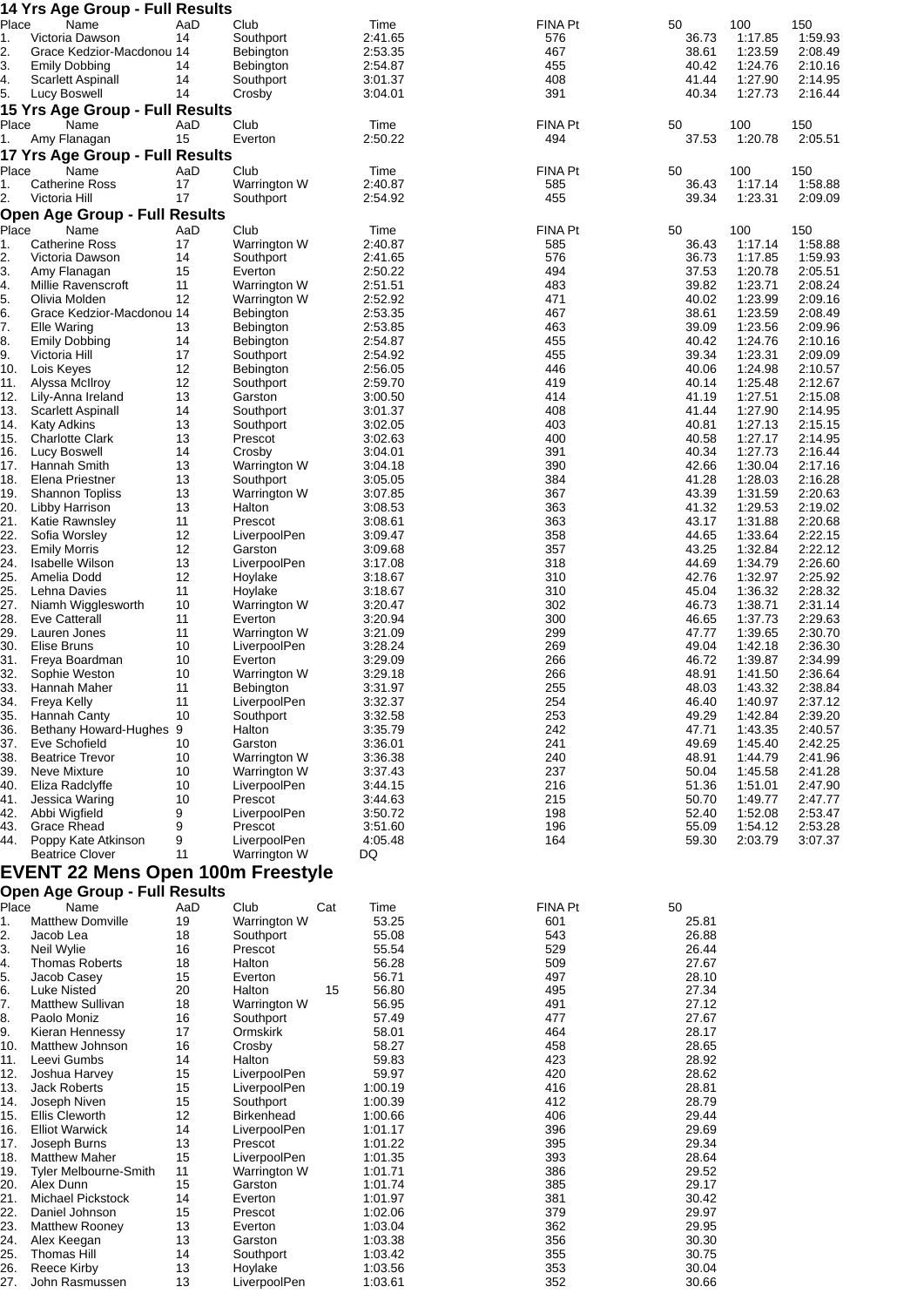| 28.                        | Stephen Cardwell                           | 13        | Prescot                      |     | 1:03.72               | 350                   | 30.85          |
|----------------------------|--------------------------------------------|-----------|------------------------------|-----|-----------------------|-----------------------|----------------|
| 29.<br>30.                 | Samuel Clayton<br>Louis Sutcliffe          | 14<br>14  | Halton<br>Warrington W       |     | 1:03.81<br>1:04.43    | 349<br>339            | 30.63<br>30.64 |
| 31.                        | <b>Andrew Trevor</b>                       | 14        | Warrington W                 |     | 1:04.50               | 338                   | 30.14          |
| 32.                        | <b>Henry Maw</b>                           | 12        | Southport                    |     | 1:04.82               | 333                   | 31.51          |
| 33.<br>34.                 | Alex Jump<br>Joshua Howard-Hughes          | 14<br>12  | Bebington<br>Halton          |     | 1:05.70<br>1:05.93    | 320<br>316            | 31.31<br>32.00 |
| 35.                        | Sean Horgan                                | 14        | LiverpoolPen                 |     | 1:05.96               | 316                   | 31.91          |
| 36.                        | <b>Patrick Donnelly</b>                    | 12        | Everton                      |     | 1:06.74               | 305                   | 32.31          |
| 37.<br>38.                 | <b>Matthew Thomas</b><br>Owen Burgess      | 13<br>13  | Everton<br>Warrington W      |     | 1:07.09<br>1:07.86    | 300<br>290            | 32.30<br>33.04 |
| 39.                        | <b>Reuben Smalley</b>                      | 13        | Warrington W                 |     | 1:08.06               | 287                   | 33.04          |
| 40.                        | Samuel Woods                               | 12        | Southport                    |     | 1:09.81               | 266                   | 33.15          |
| 41.<br>42.                 | Joshua Morrison<br><b>Oliver Sutcliffe</b> | 13<br>11  | LiverpoolPen<br>Warrington W |     | 1:09.85<br>1:10.06    | 266<br>263            | 33.18<br>33.58 |
| 43.                        | Liam Horgan                                | 13        | LiverpoolPen                 |     | 1:10.57               | 258                   | 33.12          |
| 44.                        | Luke Falkingham                            | 12        | Southport                    |     | 1:10.72               | 256                   | 33.55          |
| 45.<br>46.                 | Benjamin Rix<br><b>Ben Clayton</b>         | 11<br>10  | Warrington W<br>Halton       |     | 1:11.10<br>1:11.22    | 252<br>251            | 34.39<br>34.32 |
| 47.                        | Thomas Roper                               | 11        | Warrington W                 |     | 1:11.91               | 244                   | 34.61          |
| 48.                        | Adam Tilling                               | 12        | LiverpoolPen                 |     | 1:12.57               | 237                   | 34.10          |
| 49.                        | Archibald Lawton                           | 12        | LiverpoolPen                 |     | 1:13.02               | 233                   | 35.72          |
| 50.<br>51.                 | Thomas Morgan<br><b>Harrison Evans</b>     | 12<br>12  | Southport<br>Everton         |     | 1:13.14<br>1:13.15    | 231<br>231            | 35.92<br>34.49 |
| 52.                        | William Horman                             | 12        | Garston                      |     | 1:13.40               | 229                   | 34.20          |
| 53.                        | <b>Kyle Briars</b>                         | 10        | Warrington W                 |     | 1:14.19               | 222                   | 35.96          |
| 54.<br>55.                 | <b>Benjamin Weall</b><br><b>Jack Moss</b>  | 10<br>10  | Warrington W<br>Warrington W |     | 1:15.25<br>1:15.30    | 213<br>212            | 36.16<br>35.92 |
| 56.                        | Callum Rollin                              | 10        | Southport                    |     | 1:15.48               | 211                   | 35.82          |
| 57.                        | Robbie Bishop                              | 10        | Southport                    |     | 1:16.17               | 205                   | 36.69          |
| 58.                        | Connor O'Boyle                             | 11        | Everton                      |     | 1:17.63               | 194                   | 37.28          |
| 59.<br>60.                 | <b>Flynn Smith</b>                         | 10<br>9   | Southport                    |     | 1:17.82               | 192<br>178            | 37.22<br>37.98 |
| 61.                        | <b>Christian Syms</b><br>Alexander Rix     | 9         | Southport<br>Warrington W    |     | 1:19.75<br>1:21.43    | 168                   | 39.23          |
| 62.                        | <b>Matthew Fullalove</b>                   | 11        | Southport                    |     | 1:21.78               | 165                   | 38.72          |
| 63.                        | Samuel Morgan                              | 9         | Southport                    |     | 1:23.11               | 158                   | 40.25          |
| 64.                        | Joshua Worrell<br>Aaron Fox                | 10<br>15  | Bebington<br>Bebington       |     | 1:29.73<br><b>DNC</b> | 125                   | 42.33          |
|                            | 09 Yrs Age Group - Full Results            |           |                              |     |                       |                       |                |
| Place                      | Name                                       | AaD       | Club                         | Cat | Time                  | <b>FINA Pt</b>        | 50             |
| 1.                         | <b>Christian Syms</b>                      | 9         | Southport                    |     | 1:19.75               | 178                   | 37.98          |
| 2.                         | Alexander Rix<br>Samuel Morgan             | 9<br>9    | Warrington W<br>Southport    |     | 1:21.43               | 168<br>158            | 39.23<br>40.25 |
|                            |                                            |           |                              |     |                       |                       |                |
| 3.                         |                                            |           |                              |     | 1:23.11               |                       |                |
| Place                      | 10 Yrs Age Group - Full Results<br>Name    | AaD       | Club                         | Cat | Time                  | <b>FINA Pt</b>        | 50             |
| 1.                         | Ben Clayton                                | 10        | Halton                       |     | 1:11.22               | 251                   | 34.32          |
| 2.                         | <b>Kyle Briars</b>                         | 10        | Warrington W                 |     | 1:14.19               | 222                   | 35.96          |
| 3.                         | Benjamin Weall                             | 10        | Warrington W                 |     | 1:15.25               | 213                   | 36.16          |
| 4.<br>5.                   | Jack Moss<br>Callum Rollin                 | 10<br>10  | Warrington W<br>Southport    |     | 1:15.30<br>1:15.48    | 212<br>211            | 35.92<br>35.82 |
| 6.                         | Robbie Bishop                              | 10        | Southport                    |     | 1:16.17               | 205                   | 36.69          |
|                            | <b>Flynn Smith</b>                         | 10        | Southport                    |     | 1:17.82               | 192                   | 37.22          |
| 7.<br>8.                   | Joshua Worrell                             | 10        | Bebington                    |     | 1:29.73               | 125                   | 42.33          |
| Place                      | 11 Yrs Age Group - Full Results<br>Name    | AaD       | Club                         | Cat | Time                  | <b>FINA Pt</b>        | 50             |
|                            | <b>Tyler Melbourne-Smith</b>               | 11        | Warrington W                 |     | 1:01.71               | 386                   | 29.52          |
|                            | <b>Oliver Sutcliffe</b>                    | 11        | Warrington W                 |     | 1:10.06               | 263                   | 33.58          |
|                            | Benjamin Rix                               | 11<br>11  | Warrington W                 |     | 1:11.10               | 252<br>244            | 34.39          |
| 1.<br>2.<br>3.<br>4.<br>5. | Thomas Roper<br>Connor O'Boyle             | 11        | Warrington W<br>Everton      |     | 1:11.91<br>1:17.63    | 194                   | 34.61<br>37.28 |
| 6.                         | <b>Matthew Fullalove</b>                   | 11        | Southport                    |     | 1:21.78               | 165                   | 38.72          |
|                            | 12 Yrs Age Group - Full Results            |           |                              |     |                       |                       |                |
| Place                      | Name                                       | AaD<br>12 | Club                         | Cat | Time                  | <b>FINA Pt</b><br>406 | 50             |
| 1.<br>2.                   | <b>Ellis Cleworth</b><br><b>Henry Maw</b>  | 12        | Birkenhead<br>Southport      |     | 1:00.66<br>1:04.82    | 333                   | 29.44<br>31.51 |
| 3.                         | Joshua Howard-Hughes                       | 12        | Halton                       |     | 1:05.93               | 316                   | 32.00          |
| 4.                         | <b>Patrick Donnelly</b>                    | 12        | Everton                      |     | 1:06.74               | 305                   | 32.31          |
| 5.                         | Samuel Woods                               | 12        | Southport                    |     | 1:09.81               | 266                   | 33.15          |
| 6.<br>7.                   | Luke Falkingham<br>Adam Tilling            | 12<br>12  | Southport<br>LiverpoolPen    |     | 1:10.72<br>1:12.57    | 256<br>237            | 33.55<br>34.10 |
|                            | Archibald Lawton                           | 12        | LiverpoolPen                 |     | 1:13.02               | 233                   | 35.72          |
|                            | Thomas Morgan                              | 12        | Southport                    |     | 1:13.14               | 231                   | 35.92          |
| 8.<br>9.<br>10.<br>11.     | <b>Harrison Evans</b><br>William Horman    | 12<br>12  | Everton<br>Garston           |     | 1:13.15<br>1:13.40    | 231<br>229            | 34.49<br>34.20 |
|                            | 13 Yrs Age Group - Full Results            |           |                              |     |                       |                       |                |
| Place                      | Name                                       | AaD       | Club                         | Cat | Time                  | <b>FINA Pt</b>        | 50             |
| 1.                         | Joseph Burns                               | 13        | Prescot                      |     | 1:01.22               | 395                   | 29.34          |
| 2.<br>3.                   | <b>Matthew Rooney</b><br>Alex Keegan       | 13<br>13  | Everton<br>Garston           |     | 1:03.04<br>1:03.38    | 362<br>356            | 29.95<br>30.30 |
| 4.                         | Reece Kirby                                | 13        | Hoylake                      |     | 1:03.56               | 353                   | 30.04          |
| 5.                         | John Rasmussen                             | 13        | LiverpoolPen                 |     | 1:03.61               | 352                   | 30.66          |
| 6.                         | Stephen Cardwell                           | 13        | Prescot                      |     | 1:03.72               | 350                   | 30.85          |
| 7.<br>8.                   | Matthew Thomas<br>Owen Burgess             | 13<br>13  | Everton<br>Warrington W      |     | 1:07.09<br>1:07.86    | 300<br>290            | 32.30<br>33.04 |
| 9.                         | <b>Reuben Smalley</b>                      | 13        | Warrington W                 |     | 1:08.06               | 287                   | 33.04          |
| 10.<br>11.                 | Joshua Morrison<br>Liam Horgan             | 13<br>13  | LiverpoolPen<br>LiverpoolPen |     | 1:09.85<br>1:10.57    | 266<br>258            | 33.18<br>33.12 |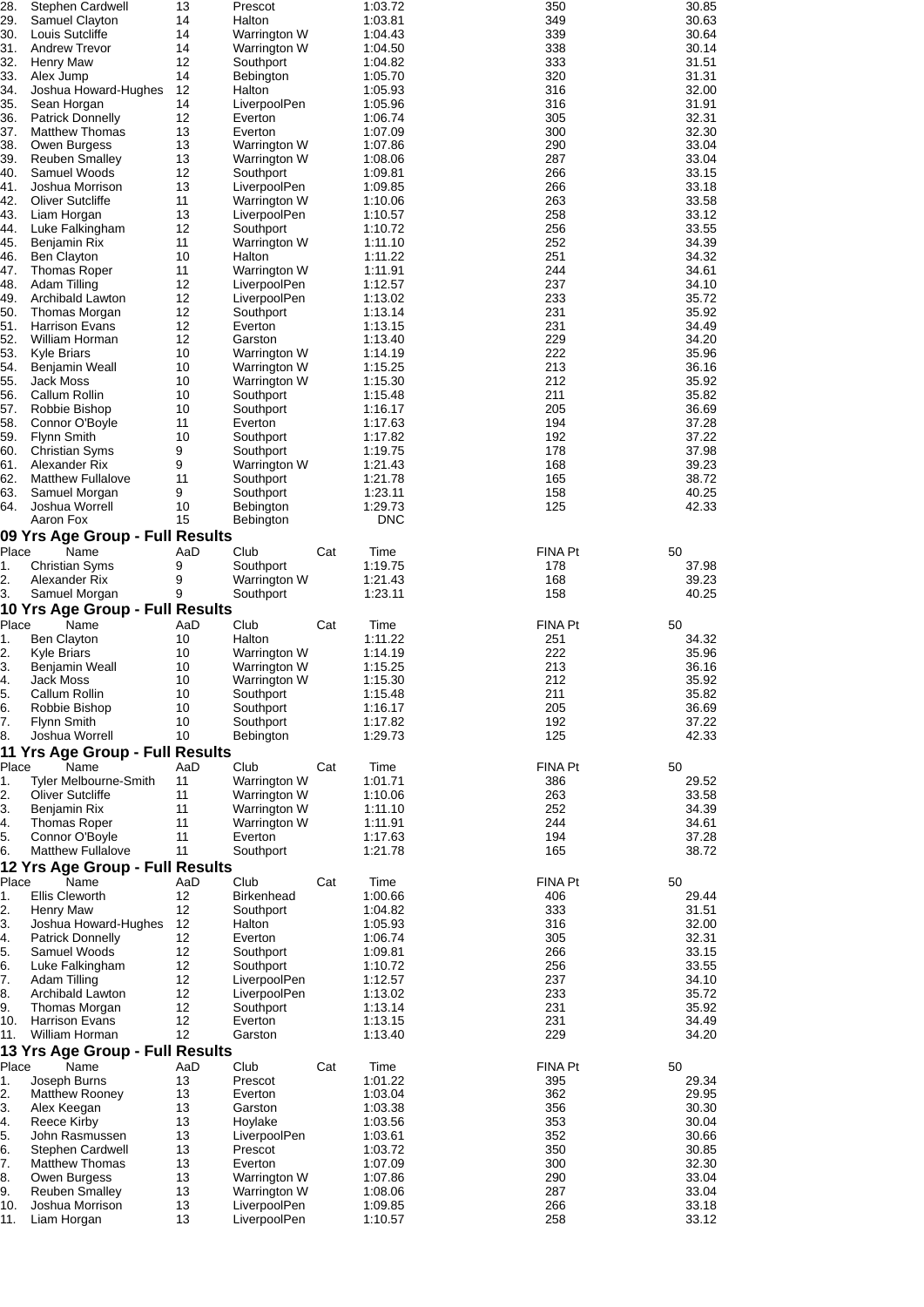|            | 14 Yrs Age Group - Full Results        |           |                              |     |                    |                |                |
|------------|----------------------------------------|-----------|------------------------------|-----|--------------------|----------------|----------------|
| Place      | Name<br>Leevi Gumbs                    | AaD<br>14 | Club                         | Cat | Time               | FINA Pt        | 50             |
| 1.<br>2.   | <b>Elliot Warwick</b>                  | 14        | Halton<br>LiverpoolPen       |     | 59.83<br>1:01.17   | 423<br>396     | 28.92<br>29.69 |
| 3.         | Michael Pickstock                      | 14        | Everton                      |     | 1:01.97            | 381            | 30.42          |
| 4.         | Thomas Hill                            | 14        | Southport                    |     | 1:03.42            | 355            | 30.75          |
| 5.         | Samuel Clayton                         | 14        | Halton                       |     | 1:03.81            | 349            | 30.63          |
| 6.         | Louis Sutcliffe                        | 14        | Warrington W                 |     | 1:04.43            | 339            | 30.64          |
| 7.<br>8.   | <b>Andrew Trevor</b><br>Alex Jump      | 14<br>14  | Warrington W<br>Bebington    |     | 1:04.50<br>1:05.70 | 338<br>320     | 30.14<br>31.31 |
| 9.         | Sean Horgan                            | 14        | LiverpoolPen                 |     | 1:05.96            | 316            | 31.91          |
|            | 15 Yrs Age Group - Full Results        |           |                              |     |                    |                |                |
| Place      | Name                                   | AaD       | Club                         | Cat | Time               | FINA Pt        | 50             |
| 1.         | Jacob Casey                            | 15        | Everton                      |     | 56.71              | 497            | 28.10          |
| 2.         | Joshua Harvey                          | 15        | LiverpoolPen                 |     | 59.97              | 420            | 28.62          |
| 3.<br>4.   | <b>Jack Roberts</b><br>Joseph Niven    | 15<br>15  | LiverpoolPen<br>Southport    |     | 1:00.19<br>1:00.39 | 416<br>412     | 28.81<br>28.79 |
| 5.         | <b>Matthew Maher</b>                   | 15        | LiverpoolPen                 |     | 1:01.35            | 393            | 28.64          |
| 6.         | Alex Dunn                              | 15        | Garston                      |     | 1:01.74            | 385            | 29.17          |
| 7.         | Daniel Johnson                         | 15        | Prescot                      |     | 1:02.06            | 379            | 29.97          |
|            | Aaron Fox                              | 15        | Bebington                    |     | <b>DNC</b>         |                |                |
|            | 16 Yrs Age Group - Full Results        |           |                              |     |                    |                |                |
| Place      | Name                                   | AaD       | Club                         | Cat | Time               | FINA Pt        | 50             |
| 1.<br>2.   | Neil Wylie<br>Paolo Moniz              | 16<br>16  | Prescot<br>Southport         |     | 55.54<br>57.49     | 529<br>477     | 26.44<br>27.67 |
| 3.         | Matthew Johnson                        | 16        | Crosby                       |     | 58.27              | 458            | 28.65          |
|            | 17 Yrs Age Group - Full Results        |           |                              |     |                    |                |                |
| Place      | Name                                   | AaD       | Club                         | Cat | Time               | FINA Pt        | 50             |
| 1.         | Kieran Hennessy                        | 17        | Ormskirk                     |     | 58.01              | 464            | 28.17          |
|            | <b>Open Age Group - Full Results</b>   |           |                              |     |                    |                |                |
| Place      | Name                                   | AaD       | Club                         | Cat | Time               | <b>FINA Pt</b> | 50             |
| 1.         | <b>Matthew Domville</b>                | 19        | Warrington W                 |     | 53.25              | 601            | 25.81          |
| 2.         | Jacob Lea                              | 18        | Southport                    |     | 55.08              | 543            | 26.88          |
| 3.<br>4.   | Neil Wylie<br><b>Thomas Roberts</b>    | 16<br>18  | Prescot<br>Halton            |     | 55.54<br>56.28     | 529<br>509     | 26.44<br>27.67 |
| 5.         | Jacob Casey                            | 15        | Everton                      |     | 56.71              | 497            | 28.10          |
| 6.         | Luke Nisted                            | 20        | Halton                       | 15  | 56.80              | 495            | 27.34          |
| 7.         | <b>Matthew Sullivan</b>                | 18        | Warrington W                 |     | 56.95              | 491            | 27.12          |
| 8.         | Paolo Moniz                            | 16        | Southport                    |     | 57.49              | 477            | 27.67          |
| 9.<br>10.  | Kieran Hennessy<br>Matthew Johnson     | 17<br>16  | Ormskirk<br>Crosby           |     | 58.01<br>58.27     | 464<br>458     | 28.17<br>28.65 |
| 11.        | Leevi Gumbs                            | 14        | Halton                       |     | 59.83              | 423            | 28.92          |
| 12.        | Joshua Harvey                          | 15        | LiverpoolPen                 |     | 59.97              | 420            | 28.62          |
| 13.        | <b>Jack Roberts</b>                    | 15        | LiverpoolPen                 |     | 1:00.19            | 416            | 28.81          |
| 14.        | Joseph Niven                           | 15        | Southport                    |     | 1:00.39            | 412            | 28.79          |
| 15.        | <b>Ellis Cleworth</b>                  | 12        | Birkenhead                   |     | 1:00.66            | 406            | 29.44          |
| 16.<br>17. | <b>Elliot Warwick</b><br>Joseph Burns  | 14<br>13  | LiverpoolPen<br>Prescot      |     | 1:01.17<br>1:01.22 | 396<br>395     | 29.69<br>29.34 |
| 18.        | <b>Matthew Maher</b>                   | 15        | LiverpoolPen                 |     | 1:01.35            | 393            | 28.64          |
| 19.        | Tyler Melbourne-Smith                  | 11        | Warrington W                 |     | 1:01.71            | 386            | 29.52          |
| 20.        | Alex Dunn                              | 15        | Garston                      |     | 1:01.74            | 385            | 29.17          |
| 21.        | Michael Pickstock                      | 14        | Everton                      |     | 1:01.97            | 381            | 30.42          |
| 22.<br>23. | Daniel Johnson                         | 15<br>13  | Prescot                      |     | 1:02.06<br>1:03.04 | 379<br>362     | 29.97<br>29.95 |
| 24.        | <b>Matthew Rooney</b><br>Alex Keegan   | 13        | Everton<br>Garston           |     | 1:03.38            | 356            | 30.30          |
| 25.        | <b>Thomas Hill</b>                     | 14        | Southport                    |     | 1:03.42            | 355            | 30.75          |
| 26.        | Reece Kirby                            | 13        | Hoylake                      |     | 1:03.56            | 353            | 30.04          |
| 27.        | John Rasmussen                         | 13        | LiverpoolPen                 |     | 1:03.61            | 352            | 30.66          |
| 28.        | Stephen Cardwell                       | 13        | Prescot                      |     | 1:03.72<br>1:03.81 | 350            | 30.85          |
| 29.<br>30. | Samuel Clayton<br>Louis Sutcliffe      | 14<br>14  | Halton<br>Warrington W       |     | 1:04.43            | 349<br>339     | 30.63<br>30.64 |
| 31.        | <b>Andrew Trevor</b>                   | 14        | Warrington W                 |     | 1:04.50            | 338            | 30.14          |
| 32.        | <b>Henry Maw</b>                       | 12        | Southport                    |     | 1:04.82            | 333            | 31.51          |
| 33.        | Alex Jump                              | 14        | Bebington                    |     | 1:05.70            | 320            | 31.31          |
| 34.        | Joshua Howard-Hughes                   | 12        | Halton                       |     | 1:05.93            | 316            | 32.00          |
| 35.<br>36. | Sean Horgan<br><b>Patrick Donnelly</b> | 14<br>12  | LiverpoolPen<br>Everton      |     | 1:05.96<br>1:06.74 | 316<br>305     | 31.91<br>32.31 |
| 37.        | <b>Matthew Thomas</b>                  | 13        | Everton                      |     | 1:07.09            | 300            | 32.30          |
| 38.        | Owen Burgess                           | 13        | Warrington W                 |     | 1:07.86            | 290            | 33.04          |
| 39.        | <b>Reuben Smalley</b>                  | 13        | Warrington W                 |     | 1:08.06            | 287            | 33.04          |
| 40.        | Samuel Woods                           | 12        | Southport                    |     | 1:09.81            | 266            | 33.15          |
| 41.        | Joshua Morrison                        | 13        | LiverpoolPen                 |     | 1:09.85            | 266            | 33.18          |
| 42.<br>43. | <b>Oliver Sutcliffe</b><br>Liam Horgan | 11<br>13  | Warrington W<br>LiverpoolPen |     | 1:10.06<br>1:10.57 | 263<br>258     | 33.58<br>33.12 |
| 44.        | Luke Falkingham                        | 12        | Southport                    |     | 1:10.72            | 256            | 33.55          |
| 45.        | Benjamin Rix                           | 11        | Warrington W                 |     | 1:11.10            | 252            | 34.39          |
| 46.        | <b>Ben Clayton</b>                     | 10        | Halton                       |     | 1:11.22            | 251            | 34.32          |
| 47.        | <b>Thomas Roper</b>                    | 11        | Warrington W                 |     | 1:11.91            | 244            | 34.61          |
| 48.<br>49. | Adam Tilling<br>Archibald Lawton       | 12<br>12  | LiverpoolPen<br>LiverpoolPen |     | 1:12.57<br>1:13.02 | 237<br>233     | 34.10<br>35.72 |
| 50.        | Thomas Morgan                          | 12        | Southport                    |     | 1:13.14            | 231            | 35.92          |
| 51.        | <b>Harrison Evans</b>                  | 12        | Everton                      |     | 1:13.15            | 231            | 34.49          |
| 52.        | William Horman                         | 12        | Garston                      |     | 1:13.40            | 229            | 34.20          |
| 53.        | Kyle Briars                            | 10        | Warrington W                 |     | 1:14.19            | 222            | 35.96          |
| 54.        | Benjamin Weall                         | 10<br>10  | Warrington W                 |     | 1:15.25<br>1:15.30 | 213<br>212     | 36.16<br>35.92 |
| 55.<br>56. | Jack Moss<br>Callum Rollin             | 10        | Warrington W<br>Southport    |     | 1:15.48            | 211            | 35.82          |
| 57.        | Robbie Bishop                          | 10        | Southport                    |     | 1:16.17            | 205            | 36.69          |
| 58.        | Connor O'Boyle                         | 11        | Everton                      |     | 1:17.63            | 194            | 37.28          |
| 59.        | Flynn Smith                            | 10        | Southport                    |     | 1:17.82            | 192            | 37.22          |
| 60.        | <b>Christian Syms</b>                  | 9         | Southport                    |     | 1:19.75            | 178            | 37.98          |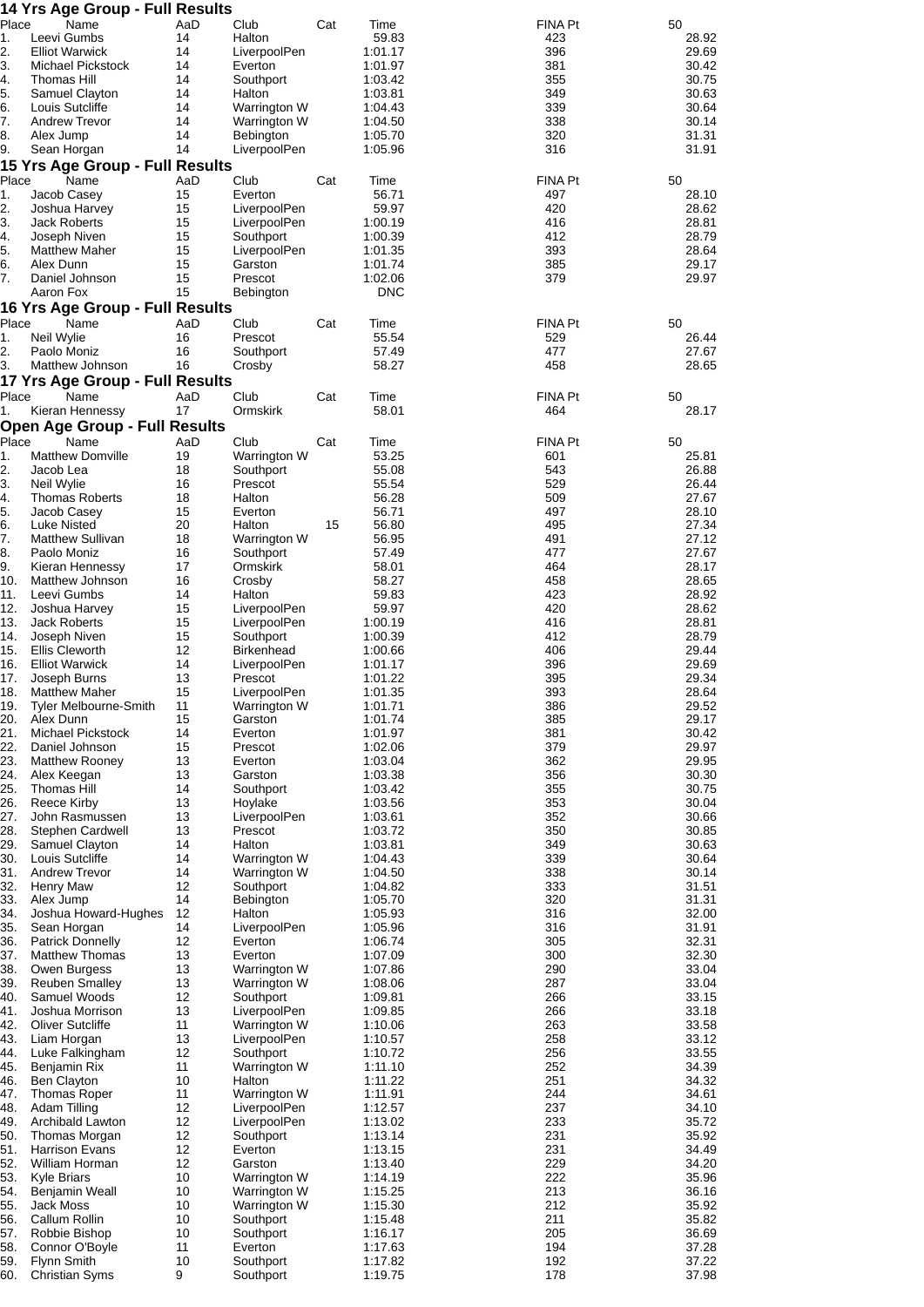| 61.<br>62.  | Alexander Rix<br><b>Matthew Fullalove</b>         | 9<br>11   | Warrington W<br>Southport    | 1:21.43<br>1:21.78  | 168<br>165            | 39.23<br>38.72 |
|-------------|---------------------------------------------------|-----------|------------------------------|---------------------|-----------------------|----------------|
| 63.         | Samuel Morgan                                     | 9         | Southport                    | 1:23.11             | 158                   | 40.25          |
| 64.         | Joshua Worrell                                    | 10        | <b>Bebington</b>             | 1:29.73             | 125                   | 42.33          |
|             | Aaron Fox                                         | 15        | Bebington                    | <b>DNC</b>          |                       |                |
|             | <b>Combined Result - Category S15</b>             |           |                              |                     |                       |                |
| Place       | Name                                              | AaD       | Club                         | Time                | FINA Pt               | 50             |
| 1.          | <b>Luke Nisted</b>                                | 20        | Halton                       | 56.80               | 495                   | 27.34          |
|             | <b>EVENT 23 Womens 11 Yrs/Under 50m Freestyle</b> |           |                              |                     |                       |                |
|             | 09 Yrs Age Group - Full Results                   |           |                              |                     |                       |                |
| Place       | Name                                              | AaD       | Club                         | Time                | FINA Pt               |                |
| 1.          | Bethany Howard-Hughes 9                           |           | Halton                       | 35.51               | 280                   |                |
| 2.          | Lucy Parsons                                      | 9         | Prescot                      | 36.56               | 256                   |                |
| З.          | Hollie Jenkins                                    | 9         | Everton                      | 37.70               | 234                   |                |
| 4.          | Grace Rhead                                       | 9         | Prescot                      | 37.79               | 232                   |                |
|             | 10 Yrs Age Group - Full Results                   |           |                              |                     |                       |                |
| Place<br>1. | Name<br><b>Isobel Dowd</b>                        | AaD<br>10 | Club<br>Everton              | Time<br>32.88       | <b>FINA Pt</b><br>353 |                |
| 2.          | Millie Duncan                                     | 10        | Warrington W                 | 33.50               | 333                   |                |
| 3.          | Holly Longman                                     | 10        | <b>Bebington</b>             | 34.21               | 313                   |                |
| 4.          | Freya Boardman                                    | 10        | Everton                      | 34.63               | 302                   |                |
| 5.          | Mia Chan                                          | 10        | Bebington                    | 34.73               | 299                   |                |
| 6.          | Elise Bruns                                       | 10        | LiverpoolPen                 | 35.42               | 282                   |                |
| 7.          | Zara Borland                                      | 10        | Southport                    | 35.43               | 282                   |                |
| 8.          | Hannah Laughton                                   | 10        | Warrington W                 | 35.85               | 272                   |                |
| 9.<br>10.   | Eve Schofield<br>Hannah Rusk                      | 10<br>10  | Garston<br>Prescot           | 36.58<br>37.28      | 256<br>242            |                |
| 11.         | Jessica Waring                                    | 10        | Prescot                      | 38.65               | 217                   |                |
| 12.         | Niamh Porter                                      | 10        | LiverpoolPen                 | 38.87               | 213                   |                |
| 13.         | Neve Mixture                                      | 10        | Warrington W                 | 39.03               | 211                   |                |
|             | 11 Yrs Age Group - Full Results                   |           |                              |                     |                       |                |
| Place       | Name                                              | AaD       | Club                         | Time                | <b>FINA Pt</b>        |                |
| 1.          | <b>Bethany Hughes</b>                             | 11        | Southport                    | 29.92               | 468                   |                |
| 2.          | Sofie Jones                                       | 11        | Southport                    | 30.61               | 437                   |                |
| 3.          | Izobel Roberts                                    | 11        | Everton                      | 31.29               | 409                   |                |
| 4.<br>5.    | Sophie Buckley                                    | 11<br>11  | Halton<br>Ormskirk           | 31.89<br>32.12      | 387<br>378            |                |
| 6.          | Roisin O'Connor<br><b>Ellie Hughes</b>            | 11        | LiverpoolPen                 | 32.49               | 365                   |                |
| 7.          | Millie Ravenscroft                                | 11        | Warrington W                 | 32.64               | 360                   |                |
| 8.          | Katie Rawnsley                                    | 11        | Prescot                      | 32.67               | 359                   |                |
| 9.          | Ella Falkingham                                   | 11        | Southport                    | 32.68               | 359                   |                |
| 10.         | Aimee White                                       | 11        | Everton                      | 32.82               | 355                   |                |
| 11.         | Amanda Salters                                    | 11        | <b>Bebington</b>             | 33.19               | 343                   |                |
| 12.         | Hannah Neave                                      | 11        | Southport                    | 33.28               | 340                   |                |
| 13.<br>14.  | Amelie Cornell<br>Lucy Horman                     | 11<br>11  | Everton<br>Garston           | 33.60<br>33.67      | 330<br>328            |                |
| 15.         | Hannah Maher                                      | 11        | <b>Bebington</b>             | 34.36               | 309                   |                |
| 16.         | Josephine Flanagan                                | 11        | Everton                      | 34.52               | 305                   |                |
| 17.         | Lehna Davies                                      | 11        | Hoylake                      | 35.06               | 291                   |                |
| 18.         | Maisie Gibson                                     | 11        | Prescot                      | 35.07               | 291                   |                |
| 19.         | Shauna Thoburn                                    | 11        | Southport                    | 35.56               | 279                   |                |
| 20.         | Freya Kelly                                       | 11        | LiverpoolPen                 | 35.58               | 278                   |                |
| 21.         | Leah Elder                                        | 11        | LiverpoolPen                 | 35.64               | 277                   |                |
| 22.<br>23.  | Meghan Sandhu-Ellard<br>Lauren Jones              | 11<br>11  | LiverpoolPen<br>Warrington W | 36.64<br>39.01      | 255<br>211            |                |
|             |                                                   |           |                              |                     |                       |                |
|             | EVENT 24 Mens 11 Yrs/Under 50m Butterfly          |           |                              |                     |                       |                |
|             | 09 Yrs Age Group - Full Results                   |           |                              |                     |                       |                |
| Place       | Name                                              | AaD       | Club                         | Time                | FINA Pt               |                |
| 1.          | George Sutton                                     | 9         | Southport                    | 41.39               | 146                   |                |
| 2.          | <b>Christian Syms</b><br>Luke Curnyn              | 9<br>9    | Southport<br>LiverpoolPen    | 41.49<br><b>DNC</b> | 145                   |                |
|             | 10 Yrs Age Group - Full Results                   |           |                              |                     |                       |                |
| Place       | Name                                              | AaD       | Club                         | Time                | FINA Pt               |                |
| 1.          | <b>Ben Clayton</b>                                | 10        | Halton                       | 35.64               | 228                   |                |
| 2.          | Flynn Smith                                       | 10        | Southport                    | 38.98               | 174                   |                |
| 3.          | Benjamin Weall                                    | 10        | Warrington W                 | 39.79               | 164                   |                |
| 4.          | Callum Rollin                                     | 10        | Southport                    | 40.10               | 160                   |                |
|             | 11 Yrs Age Group - Full Results                   |           |                              |                     |                       |                |
| Place       | Name                                              | AaD       | Club                         | Time                | FINA Pt               |                |
| 1.          | Oliver Sutcliffe                                  | 11        | Warrington W                 | 36.68               | 209                   |                |
| 2.          | Thomas Roper                                      | 11        | Warrington W                 | 37.24               | 200                   |                |
| 3.          | Thomas O'donnell                                  | 11        | Southport                    | 38.61               | 179                   |                |
| 4.          | <b>Matthew Fullalove</b>                          | 11        | Southport                    | 47.09               | 99                    |                |
|             | <b>EVENT 25 Womens Open 100m Backstroke</b>       |           |                              |                     |                       |                |
|             | <b>Open Age Group - Full Results</b>              |           |                              |                     |                       |                |
| Place       | Name                                              | AaD       | Club                         | Cat<br>Time         | FINA Pt               | 50             |
| 1.          | Josie Carroll                                     | 14        | Southport                    | 1:06.12             | 576                   | 32.04          |
| 2.          | Mattea-Jay Oliver                                 | 16        | <b>Bootle</b>                | 1:07.13             | 550                   | 32.71          |
| 3.<br>4.    | Mia Smith<br>Gabrielle Melbourne-Sm               | 14<br>13  | Southport                    | 1:08.43<br>1:09.09  | 520<br>505            | 33.01<br>33.06 |
| 5.          | <b>Bethany Hughes</b>                             | 11        | Warrington W<br>Southport    | 1:09.47             | 497                   | 33.94          |
| 6.          | Anna Duncan                                       | 16        | Hoylake                      | 1:10.02             | 485                   | 33.62          |
| 7.          | Lilly Wallwork                                    | 13        | Southport                    | 1:10.06             | 484                   | 34.08          |
| 8.          | Ellena Daly                                       | 14        | Prescot                      | 1:10.30             | 479                   | 34.25          |
| 9.          | <b>Catherine Ross</b>                             | 17        | Warrington W                 | 1:11.52             | 455                   | 35.28          |
| 10.         | Jessica Law                                       | 13        | Southport                    | 1:12.18             | 443                   | 35.39          |
| 11.         | Emma Farrugia                                     | 13        | Prescot                      | 1:12.55             | 436                   | 35.47          |
| 12.         | Libby Manning                                     | 14        | Garston                      | 1:12.62             | 435                   | 36.11          |
| 13.         | Grace Kedzior-Macdonou 14                         |           | Bebington                    | 1:13.28             | 423                   | 35.24          |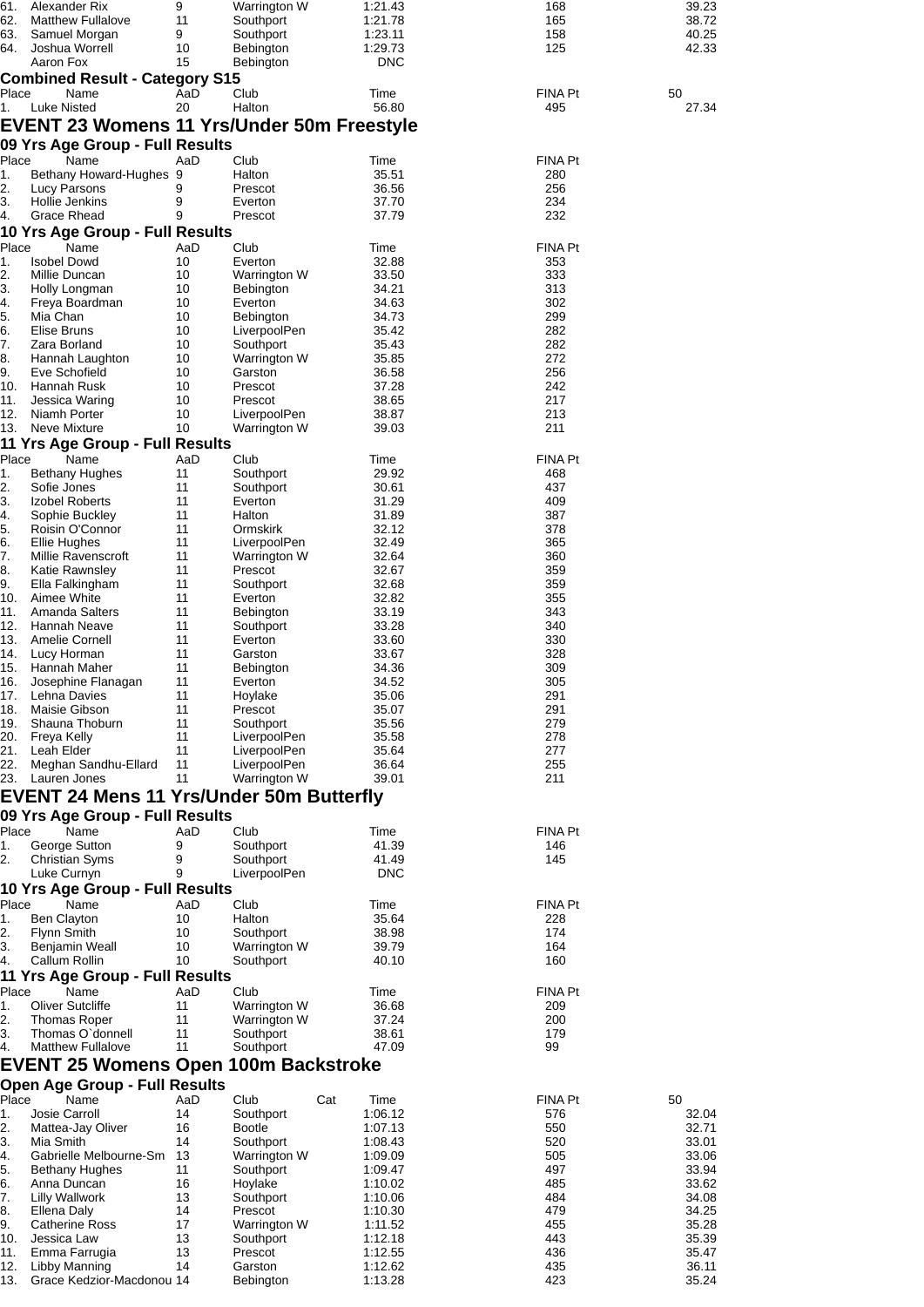| 14.      | Freya Ainsworth                       | 13       | Birkenhead           |     | 1:13.41            | 421                  | 35.28          |
|----------|---------------------------------------|----------|----------------------|-----|--------------------|----------------------|----------------|
| 15.      | Amy Flanagan                          | 15       | Everton              |     | 1:13.64            | 417                  | 35.81          |
| 16.      | Ella Smith                            | 12       | Southport            |     | 1:13.80            | 414                  | 35.92          |
| 17.      | Lois Keyes                            | 12       | Bebington            |     | 1:14.07            | 410                  | 35.93          |
| 18.      | Niamh Donnelly                        | 14       | Everton              |     | 1:14.31            | 406                  | 35.68          |
| 19.      | Jessica Berry                         | 12       | Prescot              |     | 1:15.40            | 388                  | 36.63          |
| 20.      | Rose McCrossan                        | 14       | LiverpoolPen         |     | 1:16.02            | 379                  | 36.80          |
| 21.      | Jessica Deeley                        | 12       | Prescot              |     | 1:16.65            | 370                  | 37.00          |
| 22.      |                                       |          |                      |     |                    |                      |                |
|          | Hannah Smith                          | 13       | Warrington W         |     | 1:17.08            | 363                  | 37.83          |
| 23.      | Leah Horabin                          | 14       | Prescot              |     | 1:17.83            | 353                  | 37.89          |
| 24.      | <b>Emily Dobbing</b>                  | 14       | Bebington            |     | 1:17.89            | 352                  | 37.99          |
| 25.      | Olivia Jones                          | 13       | LiverpoolPen         |     | 1:17.99            | 351                  | 37.74          |
| 26.      | Olivia Molden                         | 12       | Warrington W         |     | 1:18.13            | 349                  | 37.91          |
| 27.      | Libby Harrison                        | 13       | Halton               |     | 1:18.42            | 345                  | 37.89          |
| 28.      | Aimee White                           | 11       | Everton              |     | 1:18.50            | 344                  | 37.94          |
| 29.      | Sofie Jones                           | 11       | Southport            |     | 1:18.52            | 344                  | 37.65          |
| 30.      | Olivia Borland                        | 12       | Southport            |     | 1:18.68            | 342                  | 37.86          |
| 31.      | Izobel Roberts                        | 11       | Everton              |     | 1:18.98            | 338                  | 38.74          |
| 32.      | Millie Duncan                         | 10       | Warrington W         |     | 1:19.12            | 336                  | 38.67          |
| 33.      | Sydney King                           | 12       | Garston              |     | 1:19.16            | 335                  | 38.93          |
| 34.      | <b>Emily Morris</b>                   | 12       | Garston              |     | 1:19.74            | 328                  | 38.28          |
| 35.      | Millie Ravenscroft                    | 11       | Warrington W         |     | 1:19.87            | 327                  | 39.78          |
| 36.      | <b>Isabelle Wilson</b>                | 13       | LiverpoolPen         |     | 1:19.96            | 325                  | 39.35          |
| 37.      | <b>Beatrice Clover</b>                | 11       | Warrington W         |     | 1:20.33            | 321                  | 40.03          |
| 38.      | <b>Shannon Topliss</b>                | 13       | Warrington W         |     | 1:20.44            | 320                  | 39.65          |
| 39.      | Ella Falkingham                       | 11       |                      |     |                    |                      |                |
|          |                                       |          | Southport            |     | 1:20.79            | 316                  | 39.85          |
| 40.      | Alyssa McIlroy                        | 12       | Southport            |     | 1:20.99            | 313                  | 39.18          |
| 41.      | <b>Coral Farrell</b>                  | 15       | Warrington W         | 10  | 1:21.40            | 308                  | 38.85          |
| 42.      | Katie Rawnsley                        | 11       | Prescot              |     | 1:21.69            | 305                  | 40.27          |
| 43.      | Lehna Davies                          | 11       | Hoylake              |     | 1:21.99            | 302                  | 40.36          |
| 44.      | Amelie Cornell                        | 11       | Everton              |     | 1:22.27            | 299                  | 40.54          |
| 45.      | Emilia Hunt                           | 11       | <b>Bootle</b>        |     | 1:22.84            | 293                  | 40.36          |
| 46.      | Josephine Flanagan                    | 11       | Everton              |     | 1:23.90            | 282                  | 40.59          |
| 47.      | Amelia Dodd                           | 12       | Hoylake              |     | 1:24.53            | 275                  | 39.60          |
| 48.      | Zara Borland                          | 10       | Southport            |     | 1:24.91            | 272                  | 41.26          |
| 49.      | Elise Bruns                           | 10       | LiverpoolPen         |     | 1:25.06            | 270                  | 41.48          |
| 50.      | Hannah Maher                          | 11       | Bebington            |     | 1:25.72            | 264                  | 42.76          |
| 51.      | Hannah Laughton                       | 10       | Warrington W         |     | 1:25.88            | 263                  | 42.11          |
| 52.      | Bethany Howard-Hughes 9               |          | Halton               |     | 1:25.95            | 262                  | 41.76          |
| 53.      | Niamh Wigglesworth                    | 10       | Warrington W         |     | 1:26.07            | 261                  | 41.55          |
| 54.      | Hannah Neave                          | 11       | Southport            |     | 1:28.86            | 237                  | 44.12          |
| 55.      | Hannah Rusk                           | 10       | Prescot              |     | 1:29.38            | 233                  | 43.47          |
| 56.      |                                       | 10       |                      |     | 1:29.79            | 230                  | 43.14          |
| 57.      | Holly Longman                         | 9        | Bebington            |     | 1:30.72            | 223                  | 44.41          |
|          | Lucy Parsons                          |          | Prescot              |     |                    |                      |                |
| 58.      | Amanda Salters                        | 11<br>10 | Bebington            |     | 1:33.63            | 203<br>197           | 44.47<br>47.35 |
|          |                                       |          |                      |     |                    |                      |                |
| 59.      | Mia Chan                              |          | Bebington            |     | 1:34.49            |                      |                |
| 60.      | Lauren Jones                          | 11       | Warrington W         |     | 1:38.63            | 173                  | 49.13          |
| 61.      | Eliza Radclyffe                       | 10       | LiverpoolPen         |     | 1:39.55            | 168                  | 49.20          |
|          | 09 Yrs Age Group - Full Results       |          |                      |     |                    |                      |                |
| Place    | Name                                  | AaD      | Club                 | Cat | Time               | <b>FINA Pt</b><br>50 |                |
|          |                                       |          |                      |     | 1:25.95            |                      |                |
| 1.       | Bethany Howard-Hughes 9               | 9        | Halton               |     |                    | 262                  | 41.76          |
| 2.       | <b>Lucy Parsons</b>                   |          | Prescot              |     | 1:30.72            | 223                  | 44.41          |
|          | 10 Yrs Age Group - Full Results       |          |                      |     |                    |                      |                |
| Place    | Name                                  | AaD      | Club                 | Cat | Time               | FINA Pt              | 50             |
| 1.       | Millie Duncan                         | 10       | Warrington W         |     | 1:19.12            | 336                  | 38.67          |
| 2.       | Zara Borland                          | 10       | Southport            |     | 1:24.91            | 272                  | 41.26          |
| 3.       | Elise Bruns                           | 10       | LiverpoolPen         |     | 1:25.06            | 270                  | 41.48          |
| 4.       | Hannah Laughton                       | 10       | Warrington W         |     | 1:25.88            | 263                  | 42.11          |
| 5.       | Niamh Wigglesworth                    | 10       | Warrington W         |     | 1:26.07            | 261                  | 41.55          |
| 6.       | Hannah Rusk                           | 10       | Prescot              |     | 1:29.38            | 233                  | 43.47          |
| 7.       | Holly Longman                         | 10       | Bebington            |     | 1:29.79            | 230                  | 43.14          |
| 8.       | Mia Chan                              | 10       | Bebington            |     | 1:34.49            | 197                  | 47.35          |
| 9.       | Eliza Radclyffe                       | 10       | LiverpoolPen         |     | 1:39.55            | 168                  | 49.20          |
|          | 11 Yrs Age Group - Full Results       |          |                      |     |                    |                      |                |
| Place    | Name                                  | AaD      | Club                 | Cat | Time               | FINA Pt              | 50             |
|          |                                       | 11       |                      |     | 1:09.47            | 497                  |                |
| 1.       | <b>Bethany Hughes</b>                 | 11       | Southport            |     |                    | 344                  | 33.94          |
| 2.       | Aimee White                           | 11       | Everton              |     | 1:18.50            |                      | 37.94          |
| 3.       | Sofie Jones                           |          | Southport            |     | 1:18.52            | 344                  | 37.65          |
| 4.       | Izobel Roberts                        | 11       | Everton              |     | 1:18.98            | 338                  | 38.74          |
| 5.       | Millie Ravenscroft                    | 11       | Warrington W         |     | 1:19.87            | 327                  | 39.78          |
| 6.       | <b>Beatrice Clover</b>                | 11       | Warrington W         |     | 1:20.33            | 321                  | 40.03          |
| 7.       | Ella Falkingham                       | 11       | Southport            |     | 1:20.79            | 316                  | 39.85          |
| 8.       | Katie Rawnsley                        | 11       | Prescot              |     | 1:21.69            | 305                  | 40.27          |
| 9.       | Lehna Davies                          | 11       | Hoylake              |     | 1:21.99            | 302                  | 40.36          |
| 10.      | Amelie Cornell                        | 11       | Everton              |     | 1:22.27            | 299                  | 40.54          |
| 11.      | Emilia Hunt                           | 11       | <b>Bootle</b>        |     | 1:22.84            | 293                  | 40.36          |
| 12.      | Josephine Flanagan                    | 11       | Everton              |     | 1:23.90            | 282                  | 40.59          |
| 13.      | Hannah Maher                          | 11       | Bebington            |     | 1:25.72            | 264                  | 42.76          |
| 14.      | Hannah Neave                          | 11       | Southport            |     | 1:28.86            | 237                  | 44.12          |
| 15.      | Amanda Salters                        | 11       | Bebington            |     | 1:33.63            | 203                  | 44.47          |
| 16.      | Lauren Jones                          | 11       | Warrington W         |     | 1:38.63            | 173                  | 49.13          |
|          | 12 Yrs Age Group - Full Results       |          |                      |     |                    |                      |                |
| Place    | Name                                  | AaD      | Club                 | Cat | Time               | FINA Pt              | 50             |
| 1.       | Ella Smith                            | 12       |                      |     | 1:13.80            | 414                  |                |
|          |                                       |          | Southport            |     |                    |                      | 35.92          |
| 2.       | Lois Keyes                            | 12       | <b>Bebington</b>     |     | 1:14.07            | 410                  | 35.93          |
| 3.       | Jessica Berry                         | 12       | Prescot              |     | 1:15.40            | 388                  | 36.63          |
| 4.       | Jessica Deeley                        | 12       | Prescot              |     | 1:16.65            | 370                  | 37.00          |
| 5.       | Olivia Molden                         | 12       | Warrington W         |     | 1:18.13            | 349                  | 37.91          |
| 6.       | Olivia Borland                        | 12       | Southport            |     | 1:18.68            | 342                  | 37.86          |
| 7.       | Sydney King                           | 12       | Garston              |     | 1:19.16            | 335                  | 38.93          |
| 8.<br>9. | <b>Emily Morris</b><br>Alyssa McIlroy | 12<br>12 | Garston<br>Southport |     | 1:19.74<br>1:20.99 | 328<br>313           | 38.28<br>39.18 |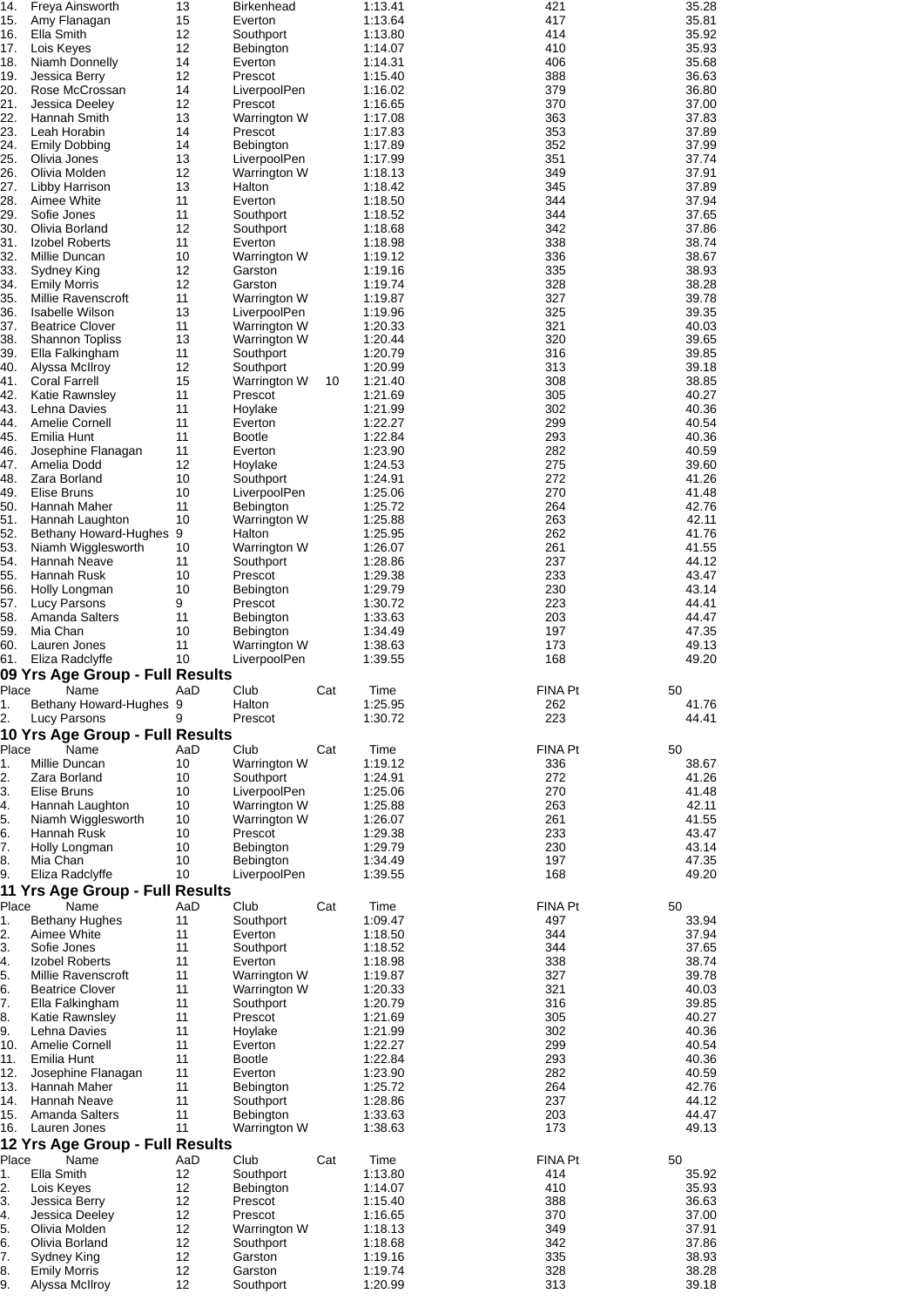|             | 10. Amelia Dodd                                  | 12         | Hoylake                      |     | 1:24.53            | 275                   | 39.60          |
|-------------|--------------------------------------------------|------------|------------------------------|-----|--------------------|-----------------------|----------------|
|             | 13 Yrs Age Group - Full Results                  |            |                              |     |                    |                       |                |
| Place       | Name                                             | AaD        | Club                         | Cat | Time               | FINA Pt               | 50             |
| 1.<br>2.    | Gabrielle Melbourne-Sm<br><b>Lilly Wallwork</b>  | - 13<br>13 | Warrington W<br>Southport    |     | 1:09.09<br>1:10.06 | 505<br>484            | 33.06<br>34.08 |
| 3.          | Jessica Law                                      | 13         | Southport                    |     | 1:12.18            | 443                   | 35.39          |
| 4.          | Emma Farrugia                                    | 13         | Prescot                      |     | 1:12.55            | 436                   | 35.47          |
| 5.          | Freya Ainsworth                                  | 13         | <b>Birkenhead</b>            |     | 1:13.41            | 421                   | 35.28          |
| 6.          | Hannah Smith                                     | 13         | Warrington W                 |     | 1:17.08            | 363                   | 37.83          |
| 7.          | Olivia Jones                                     | 13         | LiverpoolPen                 |     | 1:17.99            | 351                   | 37.74          |
| 8.          | Libby Harrison                                   | 13         | Halton                       |     | 1:18.42            | 345                   | 37.89          |
| 9.          | Isabelle Wilson                                  | 13         | LiverpoolPen                 |     | 1:19.96            | 325                   | 39.35          |
| 10.         | <b>Shannon Topliss</b>                           | 13         | Warrington W                 |     | 1:20.44            | 320                   | 39.65          |
| Place       | 14 Yrs Age Group - Full Results<br>Name          | AaD        | Club                         | Cat | Time               | FINA Pt               | 50             |
| 1.          | Josie Carroll                                    | 14         | Southport                    |     | 1:06.12            | 576                   | 32.04          |
| 2.          | Mia Smith                                        | 14         | Southport                    |     | 1:08.43            | 520                   | 33.01          |
| 3.          | Ellena Daly                                      | 14         | Prescot                      |     | 1:10.30            | 479                   | 34.25          |
| 4.          | Libby Manning                                    | 14         | Garston                      |     | 1:12.62            | 435                   | 36.11          |
| 5.          | Grace Kedzior-Macdonou 14                        |            | Bebington                    |     | 1:13.28            | 423                   | 35.24          |
| 6.          | Niamh Donnelly                                   | 14         | Everton                      |     | 1:14.31            | 406                   | 35.68          |
| 7.<br>8.    | Rose McCrossan<br>Leah Horabin                   | 14<br>14   | LiverpoolPen                 |     | 1:16.02<br>1:17.83 | 379<br>353            | 36.80          |
| 9.          | <b>Emily Dobbing</b>                             | 14         | Prescot<br><b>Bebington</b>  |     | 1:17.89            | 352                   | 37.89<br>37.99 |
|             | 15 Yrs Age Group - Full Results                  |            |                              |     |                    |                       |                |
| Place       | Name                                             | AaD        | Club                         | Cat | Time               | <b>FINA Pt</b>        | 50             |
| 1.          | Amy Flanagan                                     | 15         | Everton                      |     | 1:13.64            | 417                   | 35.81          |
| 2.          | Coral Farrell                                    | 15         | Warrington W                 | 10  | 1:21.40            | 308                   | 38.85          |
|             | 16 Yrs Age Group - Full Results                  |            |                              |     |                    |                       |                |
| Place       | Name                                             | AaD        | Club                         | Cat | Time               | FINA Pt               | 50             |
| 1.          | Mattea-Jay Oliver                                | 16         | <b>Bootle</b>                |     | 1:07.13            | 550                   | 32.71          |
| 2.          | Anna Duncan                                      | 16         | Hoylake                      |     | 1:10.02            | 485                   | 33.62          |
|             | 17 Yrs Age Group - Full Results                  |            |                              |     |                    |                       |                |
| Place<br>1. | Name<br>Catherine Ross                           | AaD<br>17  | Club<br>Warrington W         | Cat | Time<br>1:11.52    | <b>FINA Pt</b><br>455 | 50<br>35.28    |
|             | Open Age Group - Full Results                    |            |                              |     |                    |                       |                |
| Place       | Name                                             | AaD        | Club                         | Cat | Time               | <b>FINA Pt</b>        | 50             |
| 1.          | Josie Carroll                                    | 14         | Southport                    |     | 1:06.12            | 576                   | 32.04          |
| 2.          | Mattea-Jay Oliver                                | 16         | <b>Bootle</b>                |     | 1:07.13            | 550                   | 32.71          |
| 3.          | Mia Smith                                        | 14         | Southport                    |     | 1:08.43            | 520                   | 33.01          |
| 4.          | Gabrielle Melbourne-Sm                           | 13         | Warrington W                 |     | 1:09.09            | 505                   | 33.06          |
| 5.<br>6.    | Bethany Hughes<br>Anna Duncan                    | 11<br>16   | Southport                    |     | 1:09.47            | 497<br>485            | 33.94<br>33.62 |
| 7.          | <b>Lilly Wallwork</b>                            | 13         | Hoylake<br>Southport         |     | 1:10.02<br>1:10.06 | 484                   | 34.08          |
| 8.          | Ellena Daly                                      | 14         | Prescot                      |     | 1:10.30            | 479                   | 34.25          |
| 9.          | <b>Catherine Ross</b>                            | 17         | Warrington W                 |     | 1:11.52            | 455                   | 35.28          |
| 10.         | Jessica Law                                      | 13         | Southport                    |     | 1:12.18            | 443                   | 35.39          |
| 11.         | Emma Farrugia                                    | 13         | Prescot                      |     | 1:12.55            | 436                   | 35.47          |
|             | 12. Libby Manning                                | 14         | Garston                      |     | 1:12.62            | 435                   | 36.11          |
| 13.<br>14.  | Grace Kedzior-Macdonou 14                        | 13         | Bebington                    |     | 1:13.28            | 423<br>421            | 35.24          |
| 15.         | Freya Ainsworth<br>Amy Flanagan                  | 15         | <b>Birkenhead</b><br>Everton |     | 1:13.41<br>1:13.64 | 417                   | 35.28<br>35.81 |
| 16.         | Ella Smith                                       | 12         | Southport                    |     | 1:13.80            | 414                   | 35.92          |
| 17.         | Lois Keyes                                       | 12         | Bebington                    |     | 1:14.07            | 410                   | 35.93          |
| 18.         | Niamh Donnelly                                   | 14         | Everton                      |     | 1:14.31            | 406                   | 35.68          |
| 19.         | Jessica Berry                                    | 12         | Prescot                      |     | 1:15.40            | 388                   | 36.63          |
| 20.         | Rose McCrossan                                   | 14         | LiverpoolPen                 |     | 1:16.02            | 379                   | 36.80          |
| 21.<br>22.  | Jessica Deeley<br>Hannah Smith                   | 12<br>13   | Prescot<br>Warrington W      |     | 1:16.65<br>1:17.08 | 370<br>363            | 37.00<br>37.83 |
| 23.         | Leah Horabin                                     | 14         | Prescot                      |     | 1:17.83            | 353                   | 37.89          |
| 24.         | <b>Emily Dobbing</b>                             | 14         | Bebington                    |     | 1:17.89            | 352                   | 37.99          |
| 25.         | Olivia Jones                                     | 13         | LiverpoolPen                 |     | 1:17.99            | 351                   | 37.74          |
| 26.         | Olivia Molden                                    | 12         | Warrington W                 |     | 1:18.13            | 349                   | 37.91          |
| 27.         | Libby Harrison                                   | 13         | Halton                       |     | 1:18.42            | 345                   | 37.89          |
| 28.<br>29.  | Aimee White<br>Sofie Jones                       | 11<br>11   | Everton<br>Southport         |     | 1:18.50<br>1:18.52 | 344<br>344            | 37.94<br>37.65 |
| 30.         | Olivia Borland                                   | 12         | Southport                    |     | 1:18.68            | 342                   | 37.86          |
| 31.         | Izobel Roberts                                   | 11         | Everton                      |     | 1:18.98            | 338                   | 38.74          |
| 32.         | Millie Duncan                                    | 10         | Warrington W                 |     | 1:19.12            | 336                   | 38.67          |
| 33.         | Sydney King                                      | 12         | Garston                      |     | 1:19.16            | 335                   | 38.93          |
| 34.         | <b>Emily Morris</b>                              | 12         | Garston                      |     | 1:19.74            | 328                   | 38.28          |
| 35.         | Millie Ravenscroft                               | 11         | Warrington W                 |     | 1:19.87            | 327                   | 39.78          |
| 36.<br>37.  | <b>Isabelle Wilson</b><br><b>Beatrice Clover</b> | 13<br>11   | LiverpoolPen<br>Warrington W |     | 1:19.96<br>1:20.33 | 325<br>321            | 39.35<br>40.03 |
| 38.         | <b>Shannon Topliss</b>                           | 13         | Warrington W                 |     | 1:20.44            | 320                   | 39.65          |
| 39.         | Ella Falkingham                                  | 11         | Southport                    |     | 1:20.79            | 316                   | 39.85          |
| 40.         | Alyssa McIlroy                                   | 12         | Southport                    |     | 1:20.99            | 313                   | 39.18          |
| 41.         | <b>Coral Farrell</b>                             | 15         | Warrington W                 | 10  | 1:21.40            | 308                   | 38.85          |
| 42.         | Katie Rawnsley<br>Lehna Davies                   | 11         | Prescot                      |     | 1:21.69            | 305                   | 40.27          |
| 43.<br>44.  | Amelie Cornell                                   | 11<br>11   | Hoylake<br>Everton           |     | 1:21.99<br>1:22.27 | 302<br>299            | 40.36<br>40.54 |
| 45.         | Emilia Hunt                                      | 11         | <b>Bootle</b>                |     | 1:22.84            | 293                   | 40.36          |
| 46.         | Josephine Flanagan                               | 11         | Everton                      |     | 1:23.90            | 282                   | 40.59          |
| 47.         | Amelia Dodd                                      | 12         | Hoylake                      |     | 1:24.53            | 275                   | 39.60          |
| 48.         | Zara Borland                                     | 10         | Southport                    |     | 1:24.91            | 272                   | 41.26          |
| 49.         | Elise Bruns                                      | 10         | LiverpoolPen                 |     | 1:25.06            | 270                   | 41.48          |
| 50.<br>51.  | Hannah Maher<br>Hannah Laughton                  | 11<br>10   | Bebington<br>Warrington W    |     | 1:25.72<br>1:25.88 | 264<br>263            | 42.76<br>42.11 |
| 52.         | Bethany Howard-Hughes 9                          |            | Halton                       |     | 1:25.95            | 262                   | 41.76          |
| 53.         | Niamh Wigglesworth                               | 10         | Warrington W                 |     | 1:26.07            | 261                   | 41.55          |
| 54.         | Hannah Neave                                     | 11         | Southport                    |     | 1:28.86            | 237                   | 44.12          |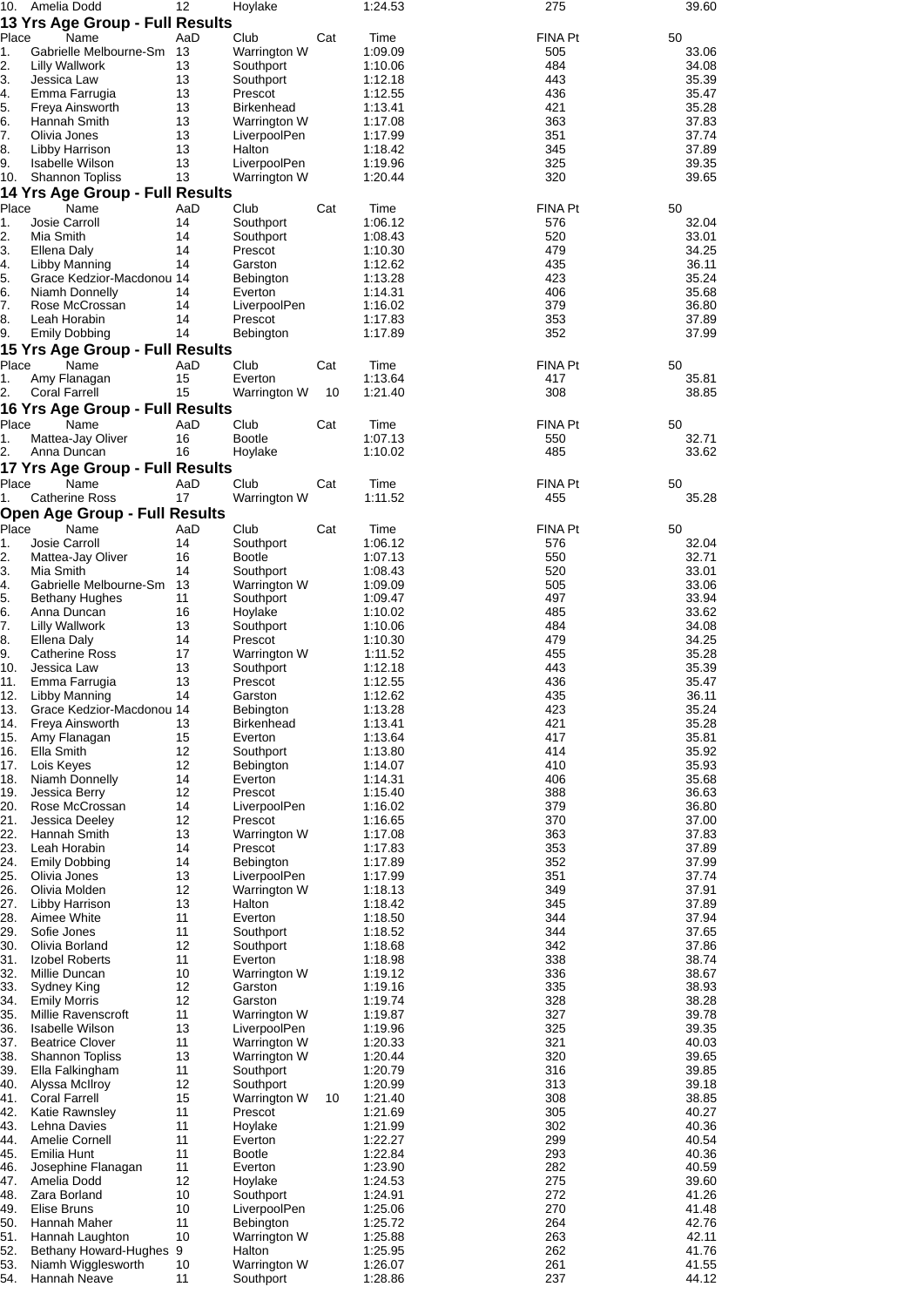| 55.         | Hannah Rusk                               | 10        | Prescot                      | 1:29.38               | 233            | 43.47          |                    |                    |
|-------------|-------------------------------------------|-----------|------------------------------|-----------------------|----------------|----------------|--------------------|--------------------|
| 56.<br>57.  | Holly Longman<br>Lucy Parsons             | 10<br>9   | Bebington<br>Prescot         | 1:29.79<br>1:30.72    | 230<br>223     | 43.14<br>44.41 |                    |                    |
| 58.         | Amanda Salters                            | 11        | Bebington                    | 1:33.63               | 203            | 44.47          |                    |                    |
| 59.         | Mia Chan                                  | 10        | <b>Bebington</b>             | 1:34.49               | 197            | 47.35          |                    |                    |
|             | 60. Lauren Jones                          | 11        | Warrington W                 | 1:38.63               | 173            | 49.13          |                    |                    |
|             | 61. Eliza Radclyffe                       | 10        | LiverpoolPen                 | 1:39.55               | 168            | 49.20          |                    |                    |
|             | <b>Combined Result - Category S10</b>     |           |                              |                       |                |                |                    |                    |
| Place       | Name                                      | AaD       | Club                         | Time                  | FINA Pt        | 50             |                    |                    |
| 1.          | <b>Coral Farrell</b>                      | 15        | Warrington W                 | 1:21.40               | 308            | 38.85          |                    |                    |
|             | <b>EVENT 26 Mens Open 200m Backstroke</b> |           |                              |                       |                |                |                    |                    |
|             | 09 Yrs Age Group - Full Results           |           |                              |                       |                |                |                    |                    |
| Place       | Name                                      | AaD       | Club                         | Time                  | FINA Pt        | 50             | 100                | 150                |
| 1.          | Jamie Lawler                              | 9         | Warrington W                 | 3:05.53               | 187            | 44.14          | 1:31.66            | 2:19.96            |
| 2.          | <b>Christian Syms</b><br>Luke Curnyn      | 9<br>9    | Southport<br>LiverpoolPen    | 3:09.32<br><b>DNC</b> | 176            | 44.92          | 1:32.57            | 2:20.79            |
|             | Alexander Rix                             | 9         | Warrington W                 | DQ                    |                |                |                    |                    |
|             | 10 Yrs Age Group - Full Results           |           |                              |                       |                |                |                    |                    |
| Place       | Name                                      | AaD       | Club                         | Time                  | FINA Pt        | 50             | 100                | 150                |
| 1.          | Flynn Smith                               | 10        | Southport                    | 2:49.04               | 247            | 40.54          | 1:24.50            | 2:07.71            |
| 2.          | <b>Kyle Briars</b>                        | 10        | Warrington W                 | 2:49.39               | 245            | 41.80          | 1:25.44            | 2:08.14            |
| 3.          | Ben Clayton                               | 10        | Halton                       | 2:55.29               | 221            | 42.03          | 1:27.31            | 2:12.89            |
| 4.          | Callum Rollin                             | 10        | Southport                    | 2:57.61               | 213            | 42.67          | 1:28.63            | 2:13.71            |
| 5.          | Benjamin Weall                            | 10        | Warrington W                 | 3:00.57               | 202            | 45.19          | 1:31.37            | 2:18.05            |
| 6.          | Jack Moss                                 | 10<br>10  | Warrington W                 | 3:03.14               | 194            | 43.61          | 1:30.87            | 2:18.77            |
| 7.<br>8.    | Joshua Worrell<br>John Humble             | 10        | Bebington<br>Prescot         | 3:22.74<br>3:29.51    | 143<br>129     | 49.40<br>48.57 | 1:42.65<br>1:41.89 | 2:33.99<br>2:37.30 |
|             | 11 Yrs Age Group - Full Results           |           |                              |                       |                |                |                    |                    |
| Place       | Name                                      | AaD       | Club                         | Time                  | FINA Pt        | 50             | 100                | 150                |
| 1.          | Liam Carey                                | 11        | St Helens                    | 2:34.07               | 326            | 35.86          | 1:15.06            | 1:55.38            |
| 2.          | Benjamin Rix                              | 11        | Warrington W                 | 2:46.43               | 259            | 41.09          | 1:24.20            | 2:06.76            |
| 3.          | <b>Oliver Sutcliffe</b>                   | 11        | Warrington W                 | 2:48.62               | 249            | 39.91          | 1:24.11            | 2:07.48            |
| 4.          | Thomas O'donnell                          | 11        | Southport                    | 2:53.72               | 227            | 40.66          | 1:26.20            | 2:11.07            |
|             | Jamie Ross                                | 11        | Warrington W                 | <b>DNC</b>            |                |                |                    |                    |
|             | 12 Yrs Age Group - Full Results           |           |                              |                       |                |                |                    |                    |
| Place       | Name                                      | AaD       | Club                         | Time                  | FINA Pt        | 50             | 100                | 150                |
| 1.          | Ellis Cleworth                            | 12        | <b>Birkenhead</b>            | 2:25.36               | 388            | 34.35          | 1:11.35            | 1:48.98            |
| 2.          | Henry Maw                                 | 12        | Southport                    | 2:36.30               | 312<br>303     | 37.57          | 1:17.61            | 1:57.38            |
| 3.<br>4.    | Joshua Howard-Hughes<br>Luke Falkingham   | 12<br>12  | Halton<br>Southport          | 2:37.91<br>2:53.61    | 228            | 37.66<br>41.26 | 1:18.08<br>1:25.71 | 1:59.22<br>2:10.54 |
| 5.          | William Horman                            | 12        | Garston                      | 2:59.86               | 205            | 43.56          | 1:30.53            | 2:16.82            |
| 6.          | Archibald Lawton                          | 12        | LiverpoolPen                 | 3:01.42               | 200            | 43.77          | 1:31.34            | 2:18.10            |
|             | Samuel Woods                              | 12        | Southport                    | DQ                    |                |                |                    |                    |
|             | 13 Yrs Age Group - Full Results           |           |                              |                       |                |                |                    |                    |
| Place       | Name                                      | AaD       | Club                         | Time                  | FINA Pt        | 50             | 100                | 150                |
| 1.          | Samuel Coulthard                          | 13        | Southport                    | 2:33.18               | 332            | 37.36          | 1:16.54            | 1:55.84            |
| 2.          | Alex Keegan                               | 13        | Garston                      | 2:36.66               | 310            | 36.54          | 1:16.22            | 1:57.32            |
| 3.          | John Rasmussen                            | 13        | LiverpoolPen                 | 2:43.02               | 275            | 37.68          | 1:18.85            | 2:02.17            |
| 4.<br>5.    | <b>Reuben Smalley</b><br>Owen Burgess     | 13<br>13  | Warrington W                 | 2:46.16<br>2:47.37    | 260<br>254     | 39.05<br>39.66 | 1:21.22<br>1:22.77 | 2:04.15<br>2:05.68 |
|             | 14 Yrs Age Group - Full Results           |           | Warrington W                 |                       |                |                |                    |                    |
| Place       | Name                                      | AaD       | Club                         | Time                  | FINA Pt        | 50             | 100                | 150                |
| 1.          | <b>Elliot Warwick</b>                     | 14        | LiverpoolPen                 | 2:21.83               | 418            | 32.94          | 1:08.49            | 1:45.22            |
| 2.          | Criostai Hayden-Callen                    | 14        | Garston                      | 2:22.94               | 409            | 33.64          | 1:10.43            | 1:47.24            |
| 3.          | Leevi Gumbs                               | 14        | Halton                       | 2:23.00               | 408            | 33.86          | 1:10.20            | 1:46.91            |
| 4.          | Thomas Hill                               | 14        | Southport                    | 2:23.78               | 401            | 33.63          | 1:10.04            | 1:47.35            |
| 5.          | <b>Christian Allen</b>                    | 14        | <b>Birkenhead</b>            | 2:31.59               | 342            | 35.39          | 1:14.28            | 1:53.57            |
| 6.          | Alex Jump                                 | 14        | Bebington                    | 2:31.99               | 340            | 35.33          | 1:14.67            | 1:55.33            |
| 7.          | <b>Harry Ball</b>                         | 14        | Hoylake                      | 2:32.98               | 333            | 35.21          | 1:14.70            | 1:54.57            |
|             | <b>Open Age Group - Full Results</b>      |           |                              |                       |                |                |                    |                    |
| Place<br>1. | Name<br><b>Elliot Warwick</b>             | AaD<br>14 | Club<br>LiverpoolPen         | Time<br>2:21.83       | FINA Pt<br>418 | 50<br>32.94    | 100<br>1:08.49     | 150<br>1:45.22     |
| 2.          | Criostai Hayden-Callen                    | 14        | Garston                      | 2:22.94               | 409            | 33.64          | 1:10.43            | 1:47.24            |
| 3.          | Leevi Gumbs                               | 14        | Halton                       | 2:23.00               | 408            | 33.86          | 1:10.20            | 1:46.91            |
| 4.          | <b>Thomas Hill</b>                        | 14        | Southport                    | 2:23.78               | 401            | 33.63          | 1:10.04            | 1:47.35            |
| 5.          | <b>Ellis Cleworth</b>                     | 12        | <b>Birkenhead</b>            | 2:25.36               | 388            | 34.35          | 1:11.35            | 1:48.98            |
| 6.          | <b>Christian Allen</b>                    | 14        | <b>Birkenhead</b>            | 2:31.59               | 342            | 35.39          | 1:14.28            | 1:53.57            |
| 7.          | Alex Jump                                 | 14        | Bebington                    | 2:31.99               | 340            | 35.33          | 1:14.67            | 1:55.33            |
| 8.          | Harry Ball                                | 14        | Hoylake                      | 2:32.98               | 333            | 35.21          | 1:14.70            | 1:54.57<br>1:55.84 |
| 9.<br>10.   | Samuel Coulthard<br>Liam Carey            | 13<br>11  | Southport<br>St Helens       | 2:33.18<br>2:34.07    | 332<br>326     | 37.36<br>35.86 | 1:16.54<br>1:15.06 | 1:55.38            |
| 11.         | Henry Maw                                 | 12        | Southport                    | 2:36.30               | 312            | 37.57          | 1:17.61            | 1:57.38            |
| 12.         | Alex Keegan                               | 13        | Garston                      | 2:36.66               | 310            | 36.54          | 1:16.22            | 1:57.32            |
| 13.         | Joshua Howard-Hughes                      | 12        | Halton                       | 2:37.91               | 303            | 37.66          | 1:18.08            | 1:59.22            |
| 14.         | John Rasmussen                            | 13        | LiverpoolPen                 | 2:43.02               | 275            | 37.68          | 1:18.85            | 2:02.17            |
| 15.         | <b>Reuben Smalley</b>                     | 13        | Warrington W                 | 2:46.16               | 260            | 39.05          | 1:21.22            | 2:04.15            |
| 16.         | Benjamin Rix                              | 11        | Warrington W                 | 2:46.43               | 259            | 41.09          | 1:24.20            | 2:06.76            |
| 17.<br>18.  | Owen Burgess<br><b>Oliver Sutcliffe</b>   | 13<br>11  | Warrington W<br>Warrington W | 2:47.37<br>2:48.62    | 254<br>249     | 39.66<br>39.91 | 1:22.77<br>1:24.11 | 2:05.68<br>2:07.48 |
| 19.         | Flynn Smith                               | 10        | Southport                    | 2:49.04               | 247            | 40.54          | 1:24.50            | 2:07.71            |
| 20.         | <b>Kyle Briars</b>                        | 10        | Warrington W                 | 2:49.39               | 245            | 41.80          | 1:25.44            | 2:08.14            |
| 21.         | Luke Falkingham                           | 12        | Southport                    | 2:53.61               | 228            | 41.26          | 1:25.71            | 2:10.54            |
| 22.         | Thomas O'donnell                          | 11        | Southport                    | 2:53.72               | 227            | 40.66          | 1:26.20            | 2:11.07            |
| 23.         | <b>Ben Clayton</b>                        | 10        | Halton                       | 2:55.29               | 221            | 42.03          | 1:27.31            | 2:12.89            |
| 24.         | Callum Rollin                             | 10        | Southport                    | 2:57.61               | 213            | 42.67          | 1:28.63            | 2:13.71            |
| 25.         | William Horman                            | 12        | Garston                      | 2:59.86<br>3:00.57    | 205            | 43.56          | 1:30.53            | 2:16.82            |
| 26.<br>27.  | Benjamin Weall<br>Archibald Lawton        | 10<br>12  | Warrington W<br>LiverpoolPen | 3:01.42               | 202<br>200     | 45.19<br>43.77 | 1:31.37<br>1:31.34 | 2:18.05<br>2:18.10 |
| 28.         | Jack Moss                                 | 10        | Warrington W                 | 3:03.14               | 194            | 43.61          | 1:30.87            | 2:18.77            |
| 29.         | Jamie Lawler                              | 9         | Warrington W                 | 3:05.53               | 187            | 44.14          | 1:31.66            | 2:19.96            |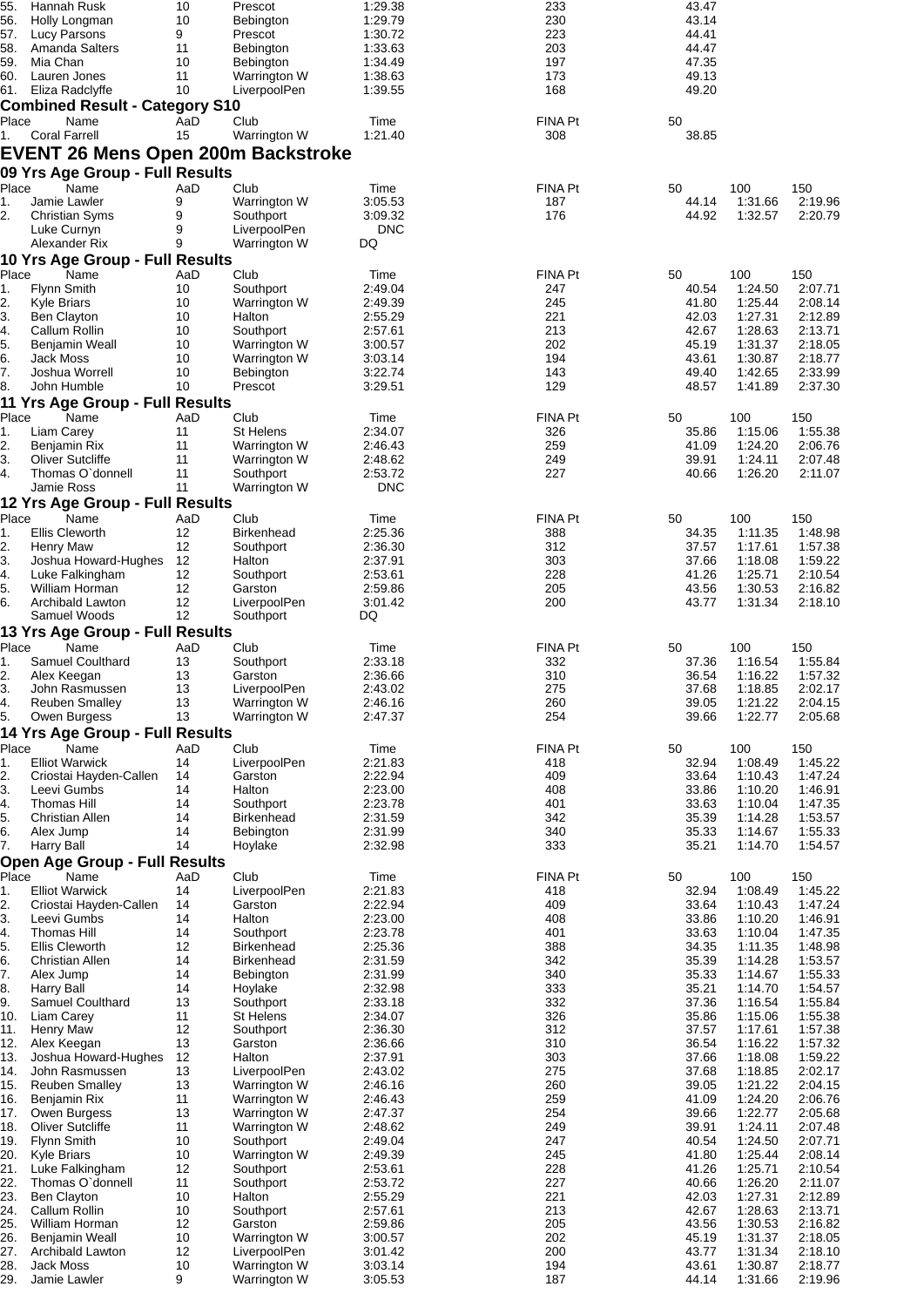| 30.<br>31.<br>32. | <b>Christian Syms</b><br>Joshua Worrell<br>John Humble                                  | 9<br>10<br>10       | Southport<br><b>Bebington</b><br>Prescot     | 3:09.32<br>3:22.74<br>3:29.51  |              | 176<br>143<br>129     | 44.92<br>49.40<br>48.57 | 1:32.57<br>1:42.65<br>1:41.89 | 2:20.79<br>2:33.99<br>2:37.30 |
|-------------------|-----------------------------------------------------------------------------------------|---------------------|----------------------------------------------|--------------------------------|--------------|-----------------------|-------------------------|-------------------------------|-------------------------------|
|                   | Luke Curnyn<br>Jamie Ross<br>Alexander Rix                                              | 9<br>11<br>9        | LiverpoolPen<br>Warrington W<br>Warrington W | <b>DNC</b><br><b>DNC</b><br>DQ |              |                       |                         |                               |                               |
|                   | Samuel Woods                                                                            | 12                  | Southport                                    | DQ                             |              |                       |                         |                               |                               |
|                   | <b>EVENT 27 Womens Open 400m Medley Team</b>                                            |                     |                                              |                                |              |                       |                         |                               |                               |
| Place             | <b>Full Results</b><br>Name                                                             | A.G                 | Club                                         | Time                           |              | <b>FINA Pt</b>        |                         |                               |                               |
| 1.                | Southport SCA                                                                           | AT/                 | Southport                                    | 4:31.69                        |              | 572                   |                         |                               |                               |
| 2.                | 50m 32.90<br>Southport SC B                                                             | 100m 1:07.96<br>AT/ | 150m 1:43.49<br>Southport                    | 200m 2:24.79<br>4:41.06        | 250m 2:54.87 | 300m 3:28.86<br>516   | 350m 3:57.72            | 400m 4:31.69                  |                               |
| 3.                | 50m 33.60<br>Everton Swimming Assoc                                                     | 100m 1:09.89        | 150m 1:47.83<br>Everton                      | 200m 2:31.03<br>4:49.40        | 250m 3:01.73 | 300m 3:37.19<br>473   | 350m 4:07.21            | 400m 4:41.06                  |                               |
| 4.                | 50m 31.52<br><b>Prescot Swimming Club</b>                                               | 100m 1:05.39        | 150m 1:43.28<br>Prescot                      | 200m 2:27.51<br>4:51.95        | 250m 3:01.47 | 300m 3:42.43<br>461   | 350m 4:13.93            | 400m 4:49.40                  |                               |
|                   | 50m 35.59                                                                               | 100m 1:13.84        | 150m 1:52.62                                 | 200m 2:38.74                   | 250m 3:09.05 | 300m 3:44.43          | 350m 4:16.49            | 400m 4:51.95                  |                               |
|                   | EVENT 28 Mens Open 400m Freestyle Team                                                  |                     |                                              |                                |              |                       |                         |                               |                               |
| Place             | <b>Full Results</b><br>Name                                                             | A.G                 | Club                                         | Time                           |              | <b>FINA Pt</b>        |                         |                               |                               |
| 1.                | Southport SC                                                                            |                     | Southport                                    | 3:51.70                        |              | 495                   |                         |                               |                               |
| 2.                | 50m 27.85<br><b>Prescot Swimming Club</b>                                               | 100m 57.68          | 150m 1:25.31<br>Prescot                      | 200m 1:56.16<br>3:52.39        | 250m 2:25.98 | 300m 2:58.39<br>490   | 350m 3:23.73            | 400m 3:51.70                  |                               |
| 3.                | 50m 26.76<br>Everton Swimming Assoc                                                     | 100m 55.36          | 150m 1:25.23<br>Everton                      | 200m 1:57.85<br>4:18.25        | 250m 2:26.35 | 300m 2:57.74<br>357   | 350m 3:23.69            | 400m 3:52.39                  |                               |
|                   | 50m 31.79                                                                               | 100m 1:05.45        | 150m 1:35.86                                 | 200m 2:09.16                   | 250m 2:39.02 | 300m 3:12.84          | 350m 3:43.58            | 400m 4:18.25                  |                               |
|                   | <b>Prescot Swimming Club</b><br>EVENT 501 FINAL OF EVENT 25 Womens Open 100m Backstroke |                     | Prescot                                      | <b>DNC</b>                     |              |                       |                         |                               |                               |
|                   | <b>Full Results</b>                                                                     |                     |                                              |                                |              |                       |                         |                               |                               |
| Place             | Name                                                                                    | AaD                 | Club                                         | Time                           |              | <b>FINA Pt</b>        | 50                      |                               |                               |
| 1.<br>2.          | Josie Carroll<br>Mattea-Jay Oliver                                                      | 14<br>16            | Southport<br><b>Bootle</b>                   | 1:06.46<br>1:07.98             |              | 567<br>530            | 32.91<br>33.11          |                               |                               |
| 3.                | Mia Smith                                                                               | 14                  | Southport                                    | 1:09.17                        |              | 503                   | 33.43                   |                               |                               |
| 4.<br>5.          | Gabrielle Melbourne-Sm 13<br>Anna Duncan                                                | 16                  | Warrington W<br>Hoylake                      | 1:10.06<br>1:10.52             |              | 484<br>475            | 33.98<br>34.11          |                               |                               |
| 6.                | <b>Lilly Wallwork</b>                                                                   | 13                  | Southport                                    | 1:10.77                        |              | 470                   | 34.47                   |                               |                               |
| 7.<br>8.          | Ellena Daly<br><b>Bethany Hughes</b>                                                    | 14<br>11            | Prescot<br>Southport                         | 1:11.64<br>1:14.50             |              | 453<br>403            | 34.96<br>35.46          |                               |                               |
|                   | EVENT 502 FINAL OF EVENT 22 Mens Open 100m Freestyle                                    |                     |                                              |                                |              |                       |                         |                               |                               |
|                   | <b>Full Results</b>                                                                     |                     |                                              |                                |              |                       |                         |                               |                               |
| Place<br>1.       | Name<br>Jacob Casey                                                                     | AaD<br>15           | Cat<br>Club<br>Everton                       | Time<br>56.73                  |              | <b>FINA Pt</b><br>497 | 50<br>28.16             |                               |                               |
| 2.                | <b>Thomas Roberts</b>                                                                   | 18                  | Halton                                       | 56.80                          |              | 495                   | 28.42                   |                               |                               |
| З.<br>4.          | Kieran Hennessy<br><b>Matthew Sullivan</b>                                              | 17<br>18            | <b>Ormskirk</b><br>Warrington W              | 57.20<br>57.66                 |              | 484<br>473            | 27.45<br>27.94          |                               |                               |
| 5.                | Paolo Moniz                                                                             | 16                  | Southport                                    | 57.92                          |              | 467                   | 28.41                   |                               |                               |
| 6.<br>7.          | <b>Luke Nisted</b><br>Jacob Lea                                                         | 20<br>18            | Halton<br>15<br>Southport                    | 58.33<br>1:00.15               |              | 457<br>417            | 28.32<br>28.39          |                               |                               |
| 8.                | Neil Wylie                                                                              | 16                  | Prescot                                      | 1:02.64                        |              | 369                   | 29.49                   |                               |                               |
| Place             | <b>Category S15</b><br>Name                                                             | AaD                 | Club                                         | Time                           |              | <b>FINA Pt</b>        | 50                      |                               |                               |
| 1.                | Luke Nisted                                                                             | 20                  | Halton                                       | 58.33                          |              | 457                   | 28.32                   |                               |                               |
|                   | EVENT 29 Womens Open 400m IM                                                            |                     |                                              |                                |              |                       |                         |                               |                               |
|                   | 12 Yrs Age Group - Full Results                                                         |                     |                                              |                                |              |                       |                         |                               |                               |
| Place<br>1.       | Name<br>Jessica Joseph                                                                  | AaD<br>12           | Club<br>Warrington W                         | Time<br>5:30.32                |              | <b>FINA Pt</b><br>486 |                         |                               |                               |
| 2.                | 50m 35.86<br>Ella Smith                                                                 | 100m 1:17.39<br>12  | 150m 1:58.12<br>Southport                    | 200m 2:38.66<br>5:41.48        | 250m 3:29.03 | 300m 4:16.24<br>440   | 350m 4:54.95            | 400m 5:30.32                  |                               |
|                   | 50m 38.91                                                                               | 100m 1:23.76        | 150m 2:06.44                                 | 200m 2:47.95                   | 250m 3:37.17 | 300m 4:26.64          | 350m 5:04.57            | 400m 5:41.48                  |                               |
| 3.                | Jessica Berry<br>50m 37.70                                                              | 12<br>100m 1:22.41  | Prescot<br>150m 2:05.16                      | 5:43.38<br>200m 2:47.41        | 250m 3:36.74 | 433<br>300m 4:26.09   | 350m 5:05.69            | 400m 5:43.38                  |                               |
|                   | 13 Yrs Age Group - Full Results                                                         |                     |                                              |                                |              |                       |                         |                               |                               |
| Place<br>1.       | Name<br>Olivia Walsh                                                                    | AaD<br>13           | Club<br>Warrington W                         | Time<br>5:23.75                |              | <b>FINA Pt</b><br>517 |                         |                               |                               |
| 2.                | 50m 35.94<br>Jessica Law                                                                | 100m 1:16.10<br>13  | 150m 1:57.84<br>Southport                    | 200m 2:38.40<br>5:25.88        | 250m 3:25.77 | 300m 4:11.78<br>507   | 350m 4:48.37            | 400m 5:23.75                  |                               |
|                   | 50m 35.72                                                                               | 100m 1:16.74        | 150m 1:56.82                                 | 200m 2:37.87                   | 250m 3:25.04 | 300m 4:14.00          | 350m 4:50.98            | 400m 5:25.88                  |                               |
| 3.                | <b>Shannon Topliss</b><br>50m 35.34                                                     | 13<br>100m 1:14.44  | Warrington W<br>150m 1:57.78                 | 5:34.36<br>200m 2:41.43        | 250m 3:29.94 | 469<br>300m 4:18.28   | 350m 4:57.06            | 400m 5:34.36                  |                               |
| 4.                | <b>Isabel Marrin</b><br>50m 39.06                                                       | 13<br>100m 1:23.61  | Warrington W<br>150m 2:07.98                 | 5:50.39<br>200m 2:51.14        | 250m 3:41.89 | 407<br>300m 4:32.39   | 350m 5:11.81            | 400m 5:50.39                  |                               |
|                   | 14 Yrs Age Group - Full Results                                                         |                     |                                              |                                |              |                       |                         |                               |                               |
| Place<br>1.       | Name<br>Victoria Dawson                                                                 | AaD<br>14           | Club<br>Southport                            | Time<br>5:18.22                |              | FINA Pt<br>544        |                         |                               |                               |
|                   | 50m 33.82<br>Scarlett Aspinall                                                          | 100m 1:14.61<br>14  | 150m 1:56.25                                 | 200m 2:37.21<br>5:26.03        | 250m 3:20.30 | 300m 4:04.46<br>506   | 350m 4:42.63            | 400m 5:18.22                  |                               |
| $\mathbf{2}$ .    | 50m 36.02                                                                               | 100m 1:17.44        | Southport<br>150m 1:58.30                    | 200m 2:38.55                   | 250m 3:26.43 | 300m 4:13.70          | 350m 4:51.68            | 400m 5:26.03                  |                               |
|                   | 17 Yrs Age Group - Full Results<br>Name                                                 | AaD                 |                                              |                                |              | FINA Pt               |                         |                               |                               |
| Place<br>1.       | <b>Catherine Ross</b>                                                                   | 17                  | Club<br>Warrington W                         | Time<br>5:09.95                |              | 589                   |                         |                               |                               |
|                   | 50m 32.64<br><b>Open Age Group - Full Results</b>                                       | 100m 1:11.04        | 150m 1:51.00                                 | 200m 2:29.82                   | 250m 3:13.25 | 300m 3:57.34          | 350m 4:34.68            | 400m 5:09.95                  |                               |
| Place             | Name                                                                                    | AaD                 | Club                                         | Time                           |              | <b>FINA Pt</b>        |                         |                               |                               |
| 1.                | <b>Catherine Ross</b><br>50m 32.64                                                      | 17<br>100m 1:11.04  | Warrington W<br>150m 1:51.00                 | 5:09.95<br>200m 2:29.82        | 250m 3:13.25 | 589<br>300m 3:57.34   | 350m 4:34.68            | 400m 5:09.95                  |                               |
| 2.                | Victoria Dawson                                                                         | 14                  | Southport                                    | 5:18.22                        |              | 544                   |                         |                               |                               |
| 3.                | 50m 33.82<br>Olivia Walsh                                                               | 100m 1:14.61<br>13  | 150m 1:56.25<br>Warrington W                 | 200m 2:37.21<br>5:23.75        | 250m 3:20.30 | 300m 4:04.46<br>517   | 350m 4:42.63            | 400m 5:18.22                  |                               |
| 4.                | 50m 35.94<br>Jessica Law                                                                | 100m 1:16.10<br>13  | 150m 1:57.84<br>Southport                    | 200m 2:38.40<br>5:25.88        | 250m 3:25.77 | 300m 4:11.78<br>507   | 350m 4:48.37            | 400m 5:23.75                  |                               |
| 5.                | 50m 35.72<br>Scarlett Aspinall                                                          | 100m 1:16.74<br>14  | 150m 1:56.82<br>Southport                    | 200m 2:37.87<br>5:26.03        | 250m 3:25.04 | 300m 4:14.00<br>506   | 350m 4:50.98            | 400m 5:25.88                  |                               |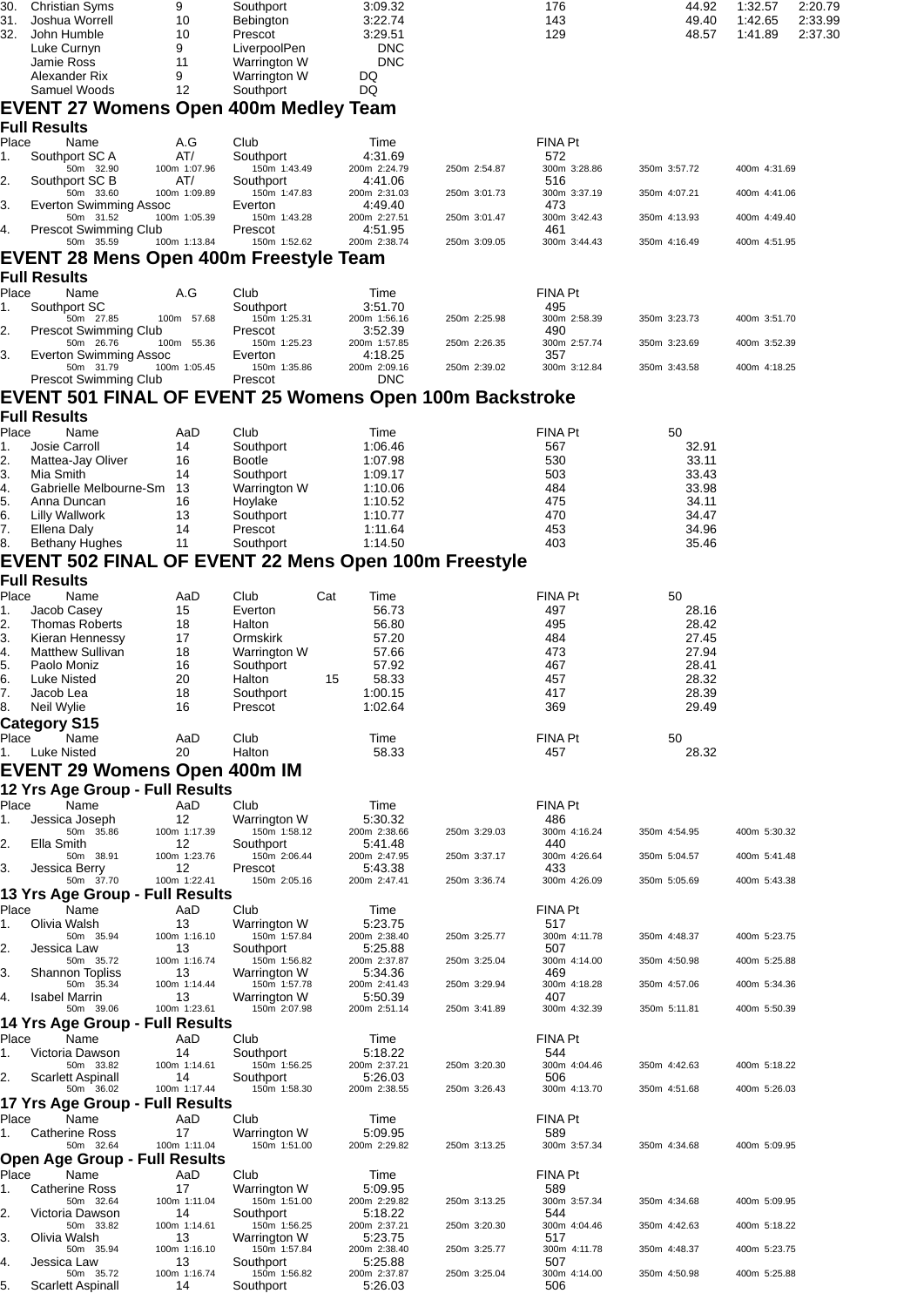|            | 50m 36.02                                   | 100m 1:17.44       | 150m 1:58.30                 |     | 200m 2:38.55            | 250m 3:26.43 | 300m 4:13.70        | 350m 4:51.68   | 400m 5:26.03 |
|------------|---------------------------------------------|--------------------|------------------------------|-----|-------------------------|--------------|---------------------|----------------|--------------|
| 6.         | Jessica Joseph<br>50m 35.86                 | 12<br>100m 1:17.39 | Warrington W<br>150m 1:58.12 |     | 5:30.32<br>200m 2:38.66 | 250m 3:29.03 | 486<br>300m 4:16.24 | 350m 4:54.95   | 400m 5:30.32 |
| 7.         | <b>Shannon Topliss</b>                      | 13                 | Warrington W                 |     | 5:34.36                 |              | 469                 |                |              |
|            | 50m<br>35.34                                | 100m 1:14.44       | 150m 1:57.78                 |     | 200m 2:41.43            | 250m 3:29.94 | 300m 4:18.28        | 350m 4:57.06   | 400m 5:34.36 |
| 8.         | Ella Smith                                  | 12                 | Southport                    |     | 5:41.48                 |              | 440                 |                |              |
| 9.         | 50m 38.91<br>Jessica Berry                  | 100m 1:23.76<br>12 | 150m 2:06.44<br>Prescot      |     | 200m 2:47.95<br>5.43.38 | 250m 3:37.17 | 300m 4:26.64<br>433 | 350m 5:04.57   | 400m 5:41.48 |
|            | 50m 37.70                                   | 100m 1:22.41       | 150m 2:05.16                 |     | 200m 2:47.41            | 250m 3:36.74 | 300m 4:26.09        | 350m 5:05.69   | 400m 5:43.38 |
| 10.        | <b>Isabel Marrin</b>                        | 13                 | Warrington W                 |     | 5:50.39                 |              | 407                 |                |              |
|            | 50m 39.06                                   | 100m 1:23.61       | 150m 2:07.98                 |     | 200m 2:51.14            | 250m 3:41.89 | 300m 4:32.39        | 350m 5:11.81   | 400m 5:50.39 |
|            | <b>EVENT 30 Mens Open 100m Breaststroke</b> |                    |                              |     |                         |              |                     |                |              |
|            | <b>Open Age Group - Full Results</b>        |                    |                              |     |                         |              |                     |                |              |
| Place      | Name                                        | AaD                | Club                         | Cat | Time                    |              | FINA Pt             | 50             |              |
| 1.         | <b>Jack Roberts</b>                         | 15                 | LiverpoolPen                 |     | 1:11.56                 |              | 469                 | 33.76          |              |
| 2.         | <b>Harvey Martin</b>                        | 15                 | Crosby                       |     | 1:13.98                 |              | 424                 | 35.63          |              |
| 3.         | Matthew Johnson                             | 16                 | Crosby                       |     | 1:15.75                 |              | 395                 | 36.31          |              |
| 4.         | Tommy Jones                                 | 15                 | Southport                    |     | 1:16.74                 |              | 380                 | 36.39          |              |
| 5.         | Samuel Clayton                              | 14                 | Halton                       |     | 1:17.82                 |              | 364                 | 37.28          |              |
| 5.         | Luke Nisted                                 | 20                 | Halton                       | 15  | 1:17.82                 |              | 364                 | 36.73          |              |
| 7.         | Adam Bond                                   | 15                 | Prescot                      |     | 1:18.03                 |              | 361                 | 36.61          |              |
| 8.         | <b>Matthew Maher</b>                        | 15                 | LiverpoolPen                 |     | 1:19.10                 |              | 347                 | 36.58          |              |
| 9.<br>10.  | Ewan Denton<br>Joseph Tilling               | 15<br>15           | Everton<br>LiverpoolPen      |     | 1:19.62<br>1:20.11      |              | 340<br>334          | 37.67<br>36.59 |              |
| 11.        | <b>Stephen Cardwell</b>                     | 13                 | Prescot                      |     | 1:21.02                 |              | 323                 | 38.76          |              |
| 12.        | Joseph Burns                                | 13                 | Prescot                      |     | 1:21.06                 |              | 322                 | 38.35          |              |
| 13.        | <b>Christian Allen</b>                      | 14                 | <b>Birkenhead</b>            |     | 1:21.68                 |              | 315                 | 38.86          |              |
| 14.        | <b>Matthew Thomas</b>                       | 13                 | Everton                      |     | 1:24.79                 |              | 282                 | 40.24          |              |
| 15.        | Joshua Morrison                             | 13                 | LiverpoolPen                 |     | 1:25.79                 |              | 272                 | 39.76          |              |
| 16.        | <b>Patrick Donnelly</b>                     | 12                 | Everton                      |     | 1:27.99                 |              | 252                 | 42.67          |              |
| 17.        | Thomas Morgan                               | 12                 | Southport                    |     | 1:31.55                 |              | 224                 | 43.90          |              |
| 18.        | <b>Archibald Lawton</b>                     | 12                 | LiverpoolPen                 |     | 1:32.62                 |              | 216                 | 43.91          |              |
| 19.        | Adam Tilling                                | 12                 | LiverpoolPen                 |     | 1:33.07                 |              | 213                 | 44.08          |              |
| 20.        | <b>Christopher Bellard</b>                  | 10                 | Prescot                      |     | 1:35.87                 |              | 195                 | 45.93          |              |
| 21.<br>22. | Robbie Bishop<br>Angus Lawton               | 10<br>12           | Southport<br>LiverpoolPen    |     | 1:37.87<br>1:39.17      |              | 183<br>176          | 46.90<br>46.80 |              |
| 23.        | <b>Flynn Smith</b>                          | 10                 | Southport                    |     | 1:40.18                 |              | 171                 | 48.37          |              |
| 24.        | Connor O'Boyle                              | 11                 | Everton                      |     | 1:40.72                 |              | 168                 | 50.36          |              |
| 25.        | John Humble                                 | 10                 | Prescot                      |     | 1:44.59                 |              | 150                 | 49.90          |              |
| 26.        | Samuel Morgan                               | 9                  | Southport                    |     | 1:49.36                 |              | 131                 | 51.95          |              |
|            | 09 Yrs Age Group - Full Results             |                    |                              |     |                         |              |                     |                |              |
| Place      | Name                                        | AaD                | Club                         | Cat | Time                    |              | FINA Pt             | 50             |              |
| 1.         | Samuel Morgan                               | 9                  | Southport                    |     | 1:49.36                 |              | 131                 | 51.95          |              |
|            | 10 Yrs Age Group - Full Results             |                    |                              |     |                         |              |                     |                |              |
| Place      | Name                                        | AaD                | Club                         | Cat | Time                    |              | FINA Pt             | 50             |              |
| 1.         | <b>Christopher Bellard</b>                  | 10                 | Prescot                      |     | 1:35.87                 |              | 195                 | 45.93          |              |
| 2.         | Robbie Bishop                               | 10                 | Southport                    |     | 1:37.87                 |              | 183                 | 46.90          |              |
| 3.         | <b>Flynn Smith</b>                          | 10                 | Southport                    |     | 1:40.18                 |              | 171                 | 48.37          |              |
| 4.         | John Humble                                 | 10                 | Prescot                      |     | 1:44.59                 |              | 150                 | 49.90          |              |
|            | 11 Yrs Age Group - Full Results             |                    |                              |     |                         |              |                     |                |              |
| Place      | Name                                        | AaD                | Club                         | Cat | Time                    |              | FINA Pt             | 50             |              |
| 1.         | Connor O'Boyle                              | 11                 | Everton                      |     | 1:40.72                 |              | 168                 | 50.36          |              |
|            | 12 Yrs Age Group - Full Results             |                    |                              |     |                         |              |                     |                |              |
| Place      | Name                                        | AaD                | Club                         | Cat | Time                    |              | FINA Pt             | 50             |              |
| 1.         | <b>Patrick Donnelly</b><br>Thomas Morgan    | 12                 | Everton<br>Southport         |     | 1:27.99                 |              | 252<br>224          | 42.67          |              |
| 2.<br>3.   | Archibald Lawton                            | 12<br>12           | LiverpoolPen                 |     | 1:31.55<br>1:32.62      |              | 216                 | 43.90<br>43.91 |              |
| 4.         | Adam Tilling                                | 12                 | LiverpoolPen                 |     | 1:33.07                 |              | 213                 | 44.08          |              |
| 5.         | Angus Lawton                                | 12                 | LiverpoolPen                 |     | 1:39.17                 |              | 176                 | 46.80          |              |
|            | 13 Yrs Age Group - Full Results             |                    |                              |     |                         |              |                     |                |              |
| Place      | Name                                        | AaD                | Club                         | Cat | Time                    |              | FINA Pt             | 50             |              |
| 1.         | Stephen Cardwell                            | 13                 | Prescot                      |     | 1:21.02                 |              | 323                 | 38.76          |              |
| 2.         | Joseph Burns                                | 13                 | Prescot                      |     | 1:21.06                 |              | 322                 | 38.35          |              |
| 3.         | <b>Matthew Thomas</b>                       | 13                 | Everton                      |     | 1:24.79                 |              | 282                 | 40.24          |              |
| 4.         | Joshua Morrison                             | 13                 | LiverpoolPen                 |     | 1:25.79                 |              | 272                 | 39.76          |              |
|            | 14 Yrs Age Group - Full Results             |                    |                              |     |                         |              |                     |                |              |
| Place      | Name                                        | AaD                | Club                         | Cat | Time                    |              | FINA Pt             | 50             |              |
| 1.         | Samuel Clayton                              | 14                 | Halton                       |     | 1:17.82                 |              | 364                 | 37.28          |              |
| 2.         | Christian Allen                             | 14                 | <b>Birkenhead</b>            |     | 1:21.68                 |              | 315                 | 38.86          |              |
|            | 15 Yrs Age Group - Full Results             |                    |                              |     |                         |              |                     |                |              |
| Place      | Name                                        | AaD                | Club                         | Cat | Time                    |              | FINA Pt             | 50             |              |
| 1.         | Jack Roberts                                | 15<br>15           | LiverpoolPen                 |     | 1:11.56<br>1:13.98      |              | 469<br>424          | 33.76<br>35.63 |              |
| 2.<br>3.   | <b>Harvey Martin</b><br>Tommy Jones         | 15                 | Crosby<br>Southport          |     | 1:16.74                 |              | 380                 | 36.39          |              |
| 4.         | Adam Bond                                   | 15                 | Prescot                      |     | 1:18.03                 |              | 361                 | 36.61          |              |
| 5.         | <b>Matthew Maher</b>                        | 15                 | LiverpoolPen                 |     | 1:19.10                 |              | 347                 | 36.58          |              |
| 6.         | Ewan Denton                                 | 15                 | Everton                      |     | 1:19.62                 |              | 340                 | 37.67          |              |
| 7.         | Joseph Tilling                              | 15                 | LiverpoolPen                 |     | 1:20.11                 |              | 334                 | 36.59          |              |
|            | 16 Yrs Age Group - Full Results             |                    |                              |     |                         |              |                     |                |              |
| Place      | Name                                        | AaD                | Club                         | Cat | Time                    |              | FINA Pt             | 50             |              |
| 1.         | Matthew Johnson                             | 16                 | Crosby                       |     | 1:15.75                 |              | 395                 | 36.31          |              |
|            | <b>Open Age Group - Full Results</b>        |                    |                              |     |                         |              |                     |                |              |
| Place      | Name                                        | AaD                | Club                         | Cat | Time                    |              | FINA Pt             | 50             |              |
| 1.         | <b>Jack Roberts</b>                         | 15                 | LiverpoolPen                 |     | 1:11.56                 |              | 469                 | 33.76          |              |
| 2.         | <b>Harvey Martin</b>                        | 15                 | Crosby                       |     | 1:13.98                 |              | 424                 | 35.63          |              |
| 3.         | Matthew Johnson                             | 16                 | Crosby                       |     | 1:15.75                 |              | 395                 | 36.31          |              |
| 4.         | Tommy Jones                                 | 15                 | Southport                    |     | 1:16.74                 |              | 380                 | 36.39          |              |
| 5.<br>5.   | Samuel Clayton                              | 14                 | Halton                       |     | 1:17.82                 |              | 364<br>364          | 37.28<br>36.73 |              |
| 7.         | Luke Nisted<br>Adam Bond                    | 20<br>15           | Halton<br>Prescot            | 15  | 1:17.82<br>1:18.03      |              | 361                 | 36.61          |              |
| 8.         | <b>Matthew Maher</b>                        | 15                 | LiverpoolPen                 |     | 1:19.10                 |              | 347                 | 36.58          |              |
|            |                                             |                    |                              |     |                         |              |                     |                |              |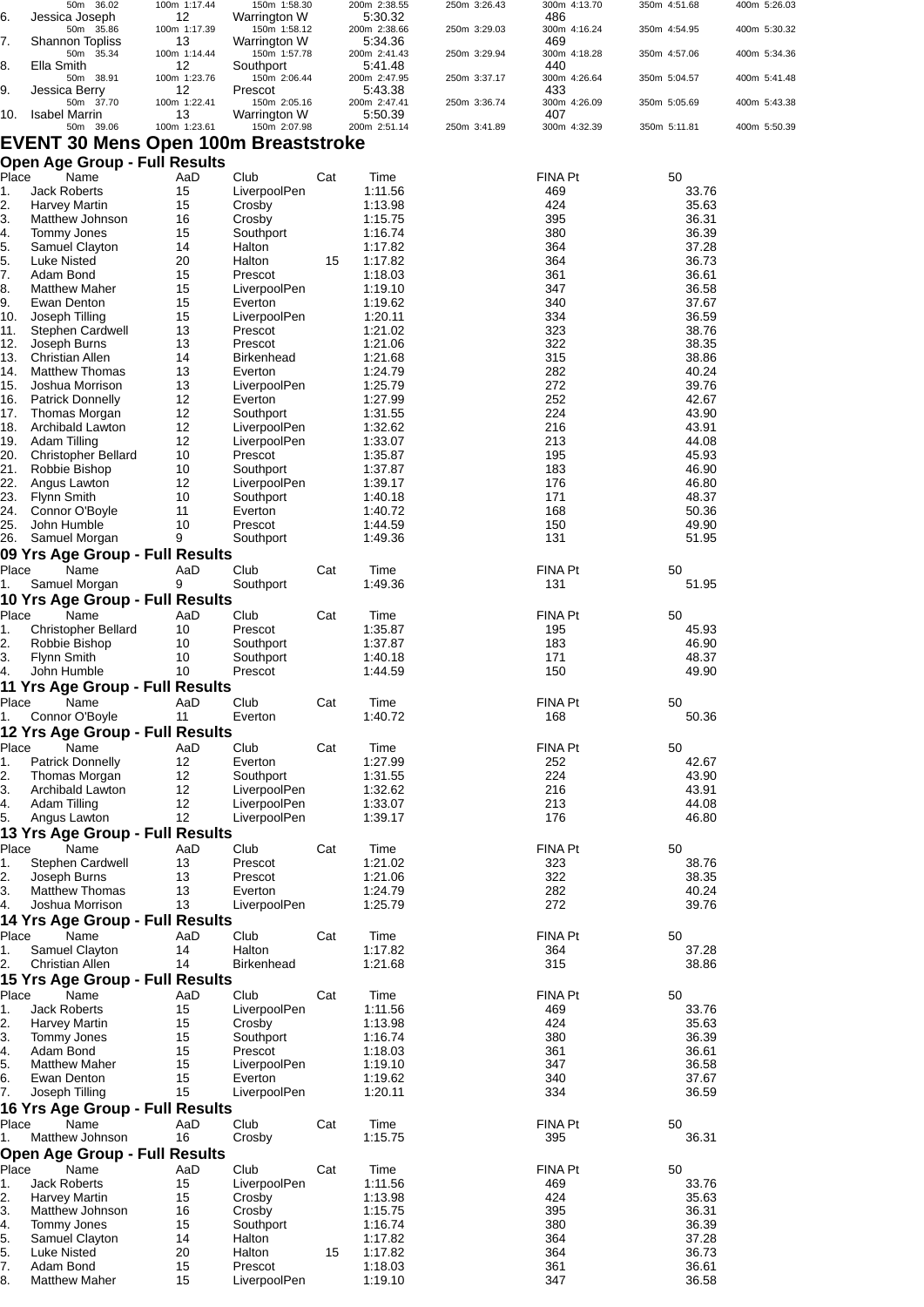| 9.    | Ewan Denton                                | 15  | Everton           |     | 1:19.62 | 340            | 37.67 |
|-------|--------------------------------------------|-----|-------------------|-----|---------|----------------|-------|
| 10.   | Joseph Tilling                             | 15  | LiverpoolPen      |     | 1:20.11 | 334            | 36.59 |
|       |                                            |     |                   |     |         |                |       |
| 11.   | Stephen Cardwell                           | 13  | Prescot           |     | 1:21.02 | 323            | 38.76 |
| 12.   | Joseph Burns                               | 13  | Prescot           |     | 1:21.06 | 322            | 38.35 |
| 13.   | <b>Christian Allen</b>                     | 14  | <b>Birkenhead</b> |     | 1:21.68 | 315            | 38.86 |
| 14.   | <b>Matthew Thomas</b>                      | 13  | Everton           |     | 1:24.79 | 282            | 40.24 |
| 15.   | Joshua Morrison                            | 13  | LiverpoolPen      |     | 1:25.79 | 272            | 39.76 |
| 16.   |                                            | 12  | Everton           |     |         | 252            | 42.67 |
|       | <b>Patrick Donnelly</b>                    |     |                   |     | 1:27.99 |                |       |
| 17.   | Thomas Morgan                              | 12  | Southport         |     | 1:31.55 | 224            | 43.90 |
| 18.   | Archibald Lawton                           | 12  | LiverpoolPen      |     | 1:32.62 | 216            | 43.91 |
| 19.   | Adam Tilling                               | 12  | LiverpoolPen      |     | 1:33.07 | 213            | 44.08 |
| 20.   | <b>Christopher Bellard</b>                 | 10  | Prescot           |     | 1:35.87 | 195            | 45.93 |
| 21.   | Robbie Bishop                              | 10  |                   |     |         | 183            | 46.90 |
|       |                                            |     | Southport         |     | 1:37.87 |                |       |
| 22.   | Angus Lawton                               | 12  | LiverpoolPen      |     | 1:39.17 | 176            | 46.80 |
| 23.   | Flynn Smith                                | 10  | Southport         |     | 1:40.18 | 171            | 48.37 |
| 24.   | Connor O'Boyle                             | 11  | Everton           |     | 1:40.72 | 168            | 50.36 |
| 25.   | John Humble                                | 10  | Prescot           |     | 1:44.59 | 150            | 49.90 |
| 26.   | Samuel Morgan                              | 9   | Southport         |     | 1:49.36 | 131            | 51.95 |
|       |                                            |     |                   |     |         |                |       |
|       | <b>Combined Result - Category SB15</b>     |     |                   |     |         |                |       |
| Place | Name                                       | AaD | Club              |     | Time    | <b>FINA Pt</b> | 50    |
| 1.    | <b>Luke Nisted</b>                         | 20  | Halton            |     | 1:17.82 | 364            | 36.73 |
|       |                                            |     |                   |     |         |                |       |
|       | <b>EVENT 31 Womens Open 100m Butterfly</b> |     |                   |     |         |                |       |
|       | <b>Open Age Group - Full Results</b>       |     |                   |     |         |                |       |
|       |                                            |     |                   |     |         |                |       |
| Place | Name                                       | AaD | Club              | Cat | Time    | <b>FINA Pt</b> | 50    |
| 1.    | <b>Holly White</b>                         | 14  | Everton           |     | 1:05.53 | 578            | 30.59 |
| 2.    | Ella Johnson                               | 16  | Southport         |     | 1:05.59 | 577            | 30.80 |
| 3.    | Gabrielle Melbourne-Sm                     | 13  | Warrington W      |     | 1:06.33 | 558            | 31.27 |
|       |                                            | 17  |                   |     |         |                |       |
| 4.    | Anna Niven                                 |     | Southport         |     | 1:07.03 | 540            | 31.31 |
| 5.    | <b>Charlotte Dodson</b>                    | 16  | Prescot           |     | 1:07.55 | 528            | 31.63 |
| 6.    | <b>Catherine Ross</b>                      | 17  | Warrington W      |     | 1:10.14 | 471            | 32.61 |
| 7.    | Anna Duncan                                | 16  | Hoylake           |     | 1:10.29 | 468            | 32.52 |
| 8.    | <b>Abigail Towle</b>                       | 14  | Crosby            |     | 1:12.44 | 428            | 33.43 |
| 9.    | <b>Beatrice Clover</b>                     | 11  |                   |     | 1:13.07 | 417            | 34.61 |
|       |                                            |     | Warrington W      |     |         |                |       |
| 10.   | Leanne Carey                               | 16  | <b>St Helens</b>  |     | 1:13.55 | 409            | 33.38 |
| 11.   | <b>Shannon Topliss</b>                     | 13  | Warrington W      |     | 1:14.02 | 401            | 35.34 |
| 12.   | Niamh Donnelly                             | 14  | Everton           |     | 1:14.32 | 396            | 34.68 |
| 13.   | <b>Emily Brown</b>                         | 12  | Hoylake           |     | 1:14.80 | 389            | 33.98 |
| 14.   | Elena Priestner                            | 13  | Southport         |     |         | 387            | 34.58 |
|       |                                            |     |                   |     | 1:14.88 |                |       |
| 15.   | Olivia Logan                               | 12  | Southport         |     | 1:15.17 | 383            | 35.51 |
| 16.   | Olivia Molden                              | 12  | Warrington W      |     | 1:15.68 | 375            | 36.16 |
| 17.   | Scarlett Aspinall                          | 14  | Southport         |     | 1:16.67 | 361            | 36.24 |
| 18.   | Niamh Wigglesworth                         | 10  | Warrington W      |     | 1:17.31 | 352            | 36.25 |
| 19.   | Millie Duncan                              | 10  |                   |     |         | 341            |       |
|       |                                            |     | Warrington W      |     | 1:18.13 |                | 37.69 |
| 20.   | Millie Ravenscroft                         | 11  | Warrington W      |     | 1:19.22 | 327            | 37.47 |
| 21.   | Ella Falkingham                            | 11  | Southport         |     | 1:20.85 | 308            | 37.93 |
| 22.   | Izobel Roberts                             | 11  | Everton           |     | 1:20.95 | 307            | 38.50 |
| 23.   | Ellie Hughes                               | 11  | LiverpoolPen      |     | 1:21.22 | 303            | 38.06 |
|       |                                            |     |                   |     |         |                |       |
| 24.   | Olivia Borland                             | 12  | Southport         |     | 1:22.61 | 288            | 37.18 |
| 25.   | Isabelle Wilson                            | 13  | LiverpoolPen      |     | 1:22.66 | 288            | 37.92 |
| 26.   | Sofie Jones                                | 11  | Southport         |     | 1:23.48 | 279            | 37.83 |
| 27.   | <b>Charlotte Winstanley</b>                | 11  | Southport         |     | 1:25.59 | 259            | 38.93 |
| 28.   | Roisin O'Connor                            | 11  | Ormskirk          |     | 1:26.49 | 251            | 40.18 |
|       |                                            |     |                   |     |         |                |       |
| 29.   | Jessica Deeley                             | 12  | Prescot           |     | 1:27.79 | 240            | 41.26 |
| 30.   | <b>Coral Farrell</b>                       | 15  | Warrington W      | 10  | 1:28.17 | 237            | 39.71 |
| 31.   | Holly Longman                              | 10  | Bebington         |     | 1:34.97 | 190            | 40.79 |
| 32.   | Lucy Parsons                               | 9   | Prescot           |     | 1:35.00 | 189            | 44.74 |
|       | Emilia Hunt                                | 11  | <b>Bootle</b>     |     | DQ      |                |       |
|       |                                            |     |                   |     |         |                |       |
|       | 09 Yrs Age Group - Full Results            |     |                   |     |         |                |       |
| Place | Name                                       | AaD | Club              | Cat | Time    | <b>FINA Pt</b> | 50    |
| 1.    | <b>Lucy Parsons</b>                        | 9   | Prescot           |     | 1:35.00 | 189            | 44.74 |
|       |                                            |     |                   |     |         |                |       |
|       | 10 Yrs Age Group - Full Results            |     |                   |     |         |                |       |
| Place | Name                                       | AaD | Club              | Cat | Time    | FINA Pt        | 50    |
| 1.    | Niamh Wigglesworth                         | 10  | Warrington W      |     | 1:17.31 | 352            | 36.25 |
| 2.    | Millie Duncan                              | 10  | Warrington W      |     | 1:18.13 | 341            | 37.69 |
| 3.    |                                            | 10  | Bebington         |     | 1:34.97 | 190            | 40.79 |
|       | Holly Longman                              |     |                   |     |         |                |       |
|       | 11 Yrs Age Group - Full Results            |     |                   |     |         |                |       |
| Place | Name                                       | AaD | Club              | Cat | Time    | FINA Pt        | 50    |
| 1.    | <b>Beatrice Clover</b>                     | 11  | Warrington W      |     | 1:13.07 | 417            | 34.61 |
|       |                                            |     |                   |     |         |                |       |
| 2.    | Millie Ravenscroft                         | 11  | Warrington W      |     | 1:19.22 | 327            | 37.47 |
| 3.    | Ella Falkingham                            | 11  | Southport         |     | 1:20.85 | 308            | 37.93 |
| 4.    | Izobel Roberts                             | 11  | Everton           |     | 1:20.95 | 307            | 38.50 |
| 5.    | Ellie Hughes                               | 11  | LiverpoolPen      |     | 1:21.22 | 303            | 38.06 |
| 6.    | Sofie Jones                                | 11  | Southport         |     | 1:23.48 | 279            | 37.83 |
|       |                                            |     |                   |     |         |                |       |
| 7.    | <b>Charlotte Winstanley</b>                | 11  | Southport         |     | 1:25.59 | 259            | 38.93 |
| 8.    | Roisin O'Connor                            | 11  | Ormskirk          |     | 1:26.49 | 251            | 40.18 |
|       | Emilia Hunt                                | 11  | <b>Bootle</b>     |     | DQ      |                |       |
|       | 12 Yrs Age Group - Full Results            |     |                   |     |         |                |       |
|       |                                            |     |                   |     |         |                |       |
| Place | Name                                       | AaD | Club              | Cat | Time    | <b>FINA Pt</b> | 50    |
| 1.    | <b>Emily Brown</b>                         | 12  | Hoylake           |     | 1:14.80 | 389            | 33.98 |
| 2.    | Olivia Logan                               | 12  | Southport         |     | 1:15.17 | 383            | 35.51 |
| 3.    | Olivia Molden                              | 12  | Warrington W      |     | 1:15.68 | 375            | 36.16 |
|       |                                            |     |                   |     |         |                |       |
| 4.    | Olivia Borland                             | 12  | Southport         |     | 1:22.61 | 288            | 37.18 |
| 5.    | Jessica Deeley                             | 12  | Prescot           |     | 1:27.79 | 240            | 41.26 |
|       |                                            |     |                   |     |         |                |       |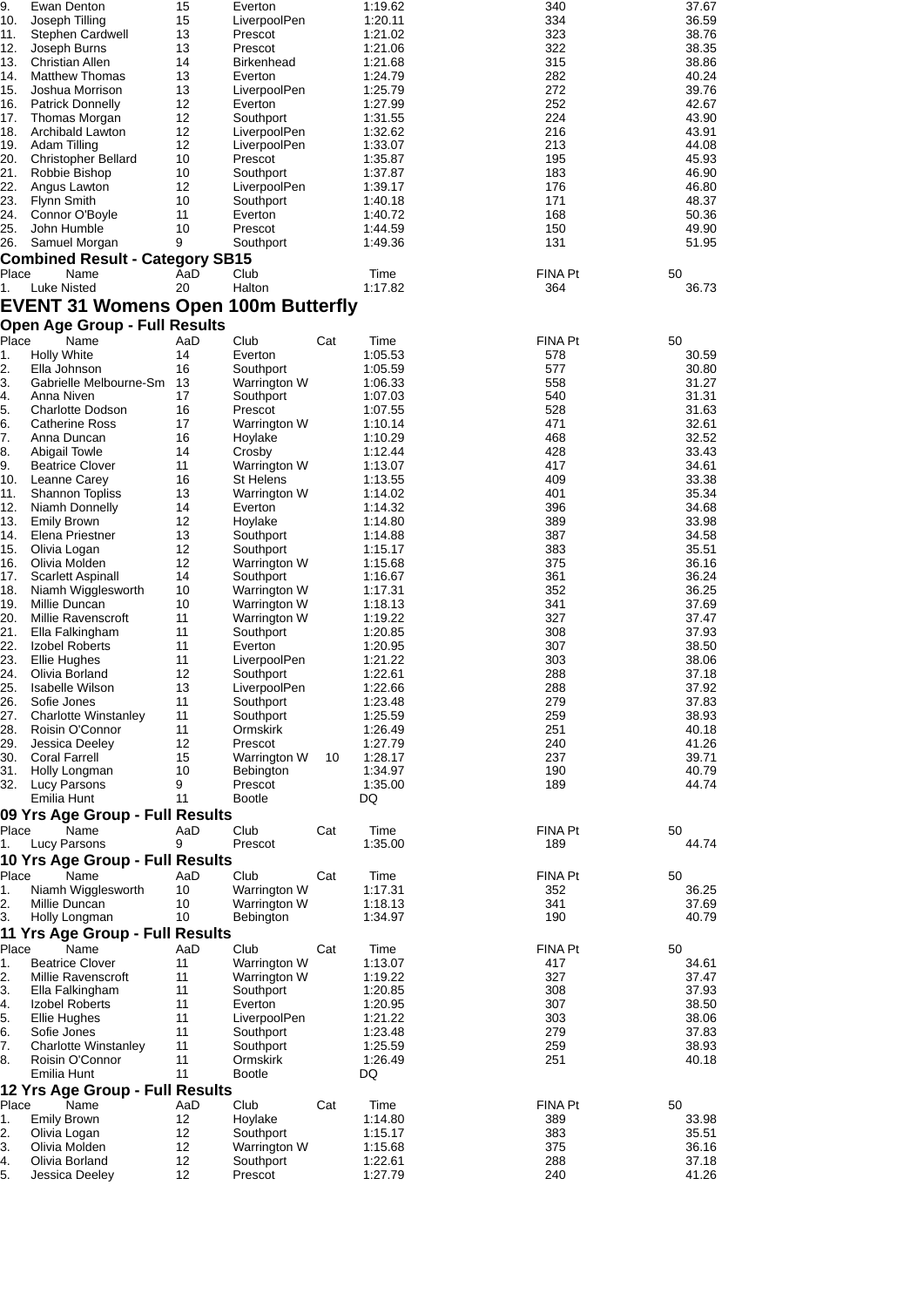|             | 13 Yrs Age Group - Full Results                  |                    |                              |     |                         |              |                     |                |              |
|-------------|--------------------------------------------------|--------------------|------------------------------|-----|-------------------------|--------------|---------------------|----------------|--------------|
| Place<br>1. | Name<br>Gabrielle Melbourne-Sm                   | AaD<br>13          | Club<br>Warrington W         | Cat | Time<br>1:06.33         |              | FINA Pt<br>558      | 50<br>31.27    |              |
| 2.          | <b>Shannon Topliss</b>                           | 13                 | Warrington W                 |     | 1:14.02                 |              | 401                 | 35.34          |              |
| 3.          | Elena Priestner                                  | 13                 | Southport                    |     | 1:14.88                 |              | 387                 | 34.58          |              |
| 4.          | <b>Isabelle Wilson</b>                           | 13                 | LiverpoolPen                 |     | 1:22.66                 |              | 288                 | 37.92          |              |
| Place       | 14 Yrs Age Group - Full Results<br>Name          | AaD                | Club                         | Cat | Time                    |              | FINA Pt             | 50             |              |
| 1.          | <b>Holly White</b>                               | 14                 | Everton                      |     | 1:05.53                 |              | 578                 | 30.59          |              |
| 2.          | <b>Abigail Towle</b>                             | 14                 | Crosby                       |     | 1:12.44                 |              | 428                 | 33.43          |              |
| 3.          | Niamh Donnelly<br>Scarlett Aspinall              | 14<br>14           | Everton                      |     | 1:14.32<br>1:16.67      |              | 396<br>361          | 34.68<br>36.24 |              |
| 4.          | 15 Yrs Age Group - Full Results                  |                    | Southport                    |     |                         |              |                     |                |              |
| Place       | Name                                             | AaD                | Club                         | Cat | Time                    |              | FINA Pt             | 50             |              |
| 1.          | <b>Coral Farrell</b>                             | 15                 | Warrington W                 | 10  | 1:28.17                 |              | 237                 | 39.71          |              |
|             | 16 Yrs Age Group - Full Results                  |                    |                              |     |                         |              |                     |                |              |
| Place<br>1. | Name<br>Ella Johnson                             | AaD<br>16          | Club<br>Southport            | Cat | Time<br>1:05.59         |              | FINA Pt<br>577      | 50<br>30.80    |              |
| 2.          | <b>Charlotte Dodson</b>                          | 16                 | Prescot                      |     | 1:07.55                 |              | 528                 | 31.63          |              |
| 3.          | Anna Duncan                                      | 16                 | Hoylake                      |     | 1:10.29                 |              | 468                 | 32.52          |              |
| 4.          | Leanne Carey                                     | 16                 | <b>St Helens</b>             |     | 1:13.55                 |              | 409                 | 33.38          |              |
| Place       | 17 Yrs Age Group - Full Results<br>Name          | AaD                | Club                         | Cat | Time                    |              | FINA Pt             | 50             |              |
| 1.          | Anna Niven                                       | 17                 | Southport                    |     | 1:07.03                 |              | 540                 | 31.31          |              |
| 2.          | Catherine Ross                                   | 17                 | Warrington W                 |     | 1:10.14                 |              | 471                 | 32.61          |              |
|             | Open Age Group - Full Results                    |                    |                              |     |                         |              |                     |                |              |
| Place<br>1. | Name<br><b>Holly White</b>                       | AaD<br>14          | Club<br>Everton              | Cat | Time<br>1:05.53         |              | FINA Pt<br>578      | 50<br>30.59    |              |
| 2.          | Ella Johnson                                     | 16                 | Southport                    |     | 1:05.59                 |              | 577                 | 30.80          |              |
| 3.          | Gabrielle Melbourne-Sm                           | 13                 | Warrington W                 |     | 1:06.33                 |              | 558                 | 31.27          |              |
| 4.          | Anna Niven                                       | 17                 | Southport                    |     | 1:07.03                 |              | 540                 | 31.31          |              |
| 5.<br>6.    | <b>Charlotte Dodson</b><br><b>Catherine Ross</b> | 16<br>17           | Prescot<br>Warrington W      |     | 1:07.55<br>1:10.14      |              | 528<br>471          | 31.63<br>32.61 |              |
| 7.          | Anna Duncan                                      | 16                 | Hoylake                      |     | 1:10.29                 |              | 468                 | 32.52          |              |
| 8.          | Abigail Towle                                    | 14                 | Crosby                       |     | 1:12.44                 |              | 428                 | 33.43          |              |
| 9.<br>10.   | <b>Beatrice Clover</b><br>Leanne Carey           | 11<br>16           | Warrington W<br>St Helens    |     | 1:13.07<br>1:13.55      |              | 417<br>409          | 34.61<br>33.38 |              |
| 11.         | Shannon Topliss                                  | 13                 | Warrington W                 |     | 1:14.02                 |              | 401                 | 35.34          |              |
| 12.         | Niamh Donnelly                                   | 14                 | Everton                      |     | 1:14.32                 |              | 396                 | 34.68          |              |
| 13.         | <b>Emily Brown</b>                               | 12<br>13           | Hoylake                      |     | 1:14.80                 |              | 389                 | 33.98          |              |
| 14.<br>15.  | Elena Priestner<br>Olivia Logan                  | 12                 | Southport<br>Southport       |     | 1:14.88<br>1:15.17      |              | 387<br>383          | 34.58<br>35.51 |              |
| 16.         | Olivia Molden                                    | 12                 | Warrington W                 |     | 1:15.68                 |              | 375                 | 36.16          |              |
| 17.         | Scarlett Aspinall                                | 14                 | Southport                    |     | 1:16.67                 |              | 361                 | 36.24          |              |
| 18.<br>19.  | Niamh Wigglesworth<br>Millie Duncan              | 10<br>10           | Warrington W<br>Warrington W |     | 1:17.31<br>1:18.13      |              | 352<br>341          | 36.25<br>37.69 |              |
| 20.         | Millie Ravenscroft                               | 11                 | Warrington W                 |     | 1:19.22                 |              | 327                 | 37.47          |              |
| 21.         | Ella Falkingham                                  | 11                 | Southport                    |     | 1:20.85                 |              | 308                 | 37.93          |              |
| 23.         | 22. Izobel Roberts<br><b>Ellie Hughes</b>        | 11<br>11           | Everton<br>LiverpoolPen      |     | 1:20.95<br>1:21.22      |              | 307<br>303          | 38.50<br>38.06 |              |
| 24.         | Olivia Borland                                   | 12                 | Southport                    |     | 1:22.61                 |              | 288                 | 37.18          |              |
| 25.         | <b>Isabelle Wilson</b>                           | 13                 | LiverpoolPen                 |     | 1:22.66                 |              | 288                 | 37.92          |              |
| 26.         | Sofie Jones                                      | 11                 | Southport                    |     | 1:23.48<br>1:25.59      |              | 279                 | 37.83          |              |
| 27.<br>28.  | <b>Charlotte Winstanley</b><br>Roisin O'Connor   | 11<br>11           | Southport<br>Ormskirk        |     | 1:26.49                 |              | 259<br>251          | 38.93<br>40.18 |              |
| 29.         | Jessica Deeley                                   | 12                 | Prescot                      |     | 1:27.79                 |              | 240                 | 41.26          |              |
| 30.         | <b>Coral Farrell</b>                             | 15                 | Warrington W                 | 10  | 1:28.17                 |              | 237                 | 39.71          |              |
| 31.<br>32.  | Holly Longman<br><b>Lucy Parsons</b>             | 10<br>9            | Bebington<br>Prescot         |     | 1:34.97<br>1:35.00      |              | 190<br>189          | 40.79<br>44.74 |              |
|             | Emilia Hunt                                      | 11                 | Bootle                       |     | DQ.                     |              |                     |                |              |
|             | <b>Combined Result - Category S10</b>            |                    |                              |     |                         |              |                     |                |              |
| Place       | Name                                             | AaD                | Club                         |     | Time                    |              | FINA Pt             | 50             |              |
| 1.          | <b>Coral Farrell</b>                             | 15                 | Warrington W                 |     | 1:28.17                 |              | 237                 | 39.71          |              |
|             | <b>EVENT 32 Mens Open 400m Freestyle</b>         |                    |                              |     |                         |              |                     |                |              |
|             | 10 Yrs Age Group - Full Results                  |                    |                              |     |                         |              |                     |                |              |
| Place<br>1. | Name<br>Kyle Briars                              | AaD<br>10          | Club<br>Warrington W         |     | Time<br>5:13.37         |              | FINA Pt<br>310      |                |              |
|             | 50m 38.35                                        | 100m 1:18.89       | 150m 1:59.56                 |     | 200m 2:38.93            | 250m 3:16.57 | 300m 3:56.30        | 350m 4:36.42   | 400m 5:13.37 |
| 2.          | Callum Rollin<br>50m 38.40                       | 10<br>100m 1:21.69 | Southport<br>150m 2:03.38    |     | 5:30.73<br>200m 2:44.89 | 250m 3:26.72 | 264<br>300m 4:07.88 | 350m 4:50.44   | 400m 5:30.73 |
| 3.          | Benjamin Weall                                   | 10                 | Warrington W                 |     | 5:35.71                 |              | 252                 |                |              |
|             | 50m 39.67                                        | 100m 1:21.65       | 150m 2:04.50                 |     | 200m 2:47.47            | 250m 3:30.57 | 300m 4:13.12        | 350m 4:55.57   | 400m 5:35.71 |
| Place       | 11 Yrs Age Group - Full Results<br>Name          | AaD                | Club                         |     | Time                    |              | FINA Pt             |                |              |
| 1.          | Liam Carey                                       | 11                 | St Helens                    |     | 4:51.76                 |              | 385                 |                |              |
|             | 50m 33.67                                        | 100m 1:09.86       | 150m 1:46.97                 |     | 200m 2:24.58            | 250m 3:01.01 | 300m 3:38.16        | 350m 4:15.28   | 400m 4:51.76 |
| 2.          | Thomas Roper<br>50m 38.09                        | 11<br>100m 1:18.35 | Warrington W<br>150m 1:58.15 |     | 5:13.95<br>200m 2:37.70 | 250m 3:17.47 | 309<br>300m 3:57.32 | 350m 4:37.56   | 400m 5:13.95 |
| 3.          | Thomas O'donnell                                 | 11                 | Southport                    |     | 5:21.14                 |              | 288                 |                |              |
| 4.          | 50m 37.26<br><b>Matthew Fullalove</b>            | 100m 1:19.13<br>11 | 150m 2:00.10<br>Southport    |     | 200m 2:40.15<br>5:49.86 | 250m 3:20.09 | 300m 4:01.25<br>223 | 350m 4:41.98   | 400m 5:21.14 |
|             | 50m 40.23                                        | 100m 1:24.92       | 150m 2:09.91                 |     | 200m 2:55.33            | 250m 3:40.51 | 300m 4:25.09        | 350m 5:09.31   | 400m 5:49.86 |
|             | 12 Yrs Age Group - Full Results                  |                    |                              |     |                         |              |                     |                |              |
| Place<br>1. | Name<br>Joshua Howard-Hughes                     | AaD<br>-12         | Club<br>Halton               |     | Time<br>4:50.30         |              | FINA Pt<br>390      |                |              |
|             | 50m 33.17                                        | 100m 1:09.87       | 150m 1:46.78                 |     | 200m 2:24.18            | 250m 3:01.51 | 300m 3:38.81        | 350m 4:16.18   | 400m 4:50.30 |
| 2.          | Henry Maw<br>50m 32.87                           | 12<br>100m 1:09.01 | Southport<br>150m 1:46.15    |     | 4:50.46<br>200m 2:23.63 | 250m 3:00.86 | 390<br>300m 3:38.25 | 350m 4:14.55   | 400m 4:50.46 |
| 3.          | Jacob Slater                                     | 12                 | Everton                      |     | 5:03.61                 |              | 341                 |                |              |
| 4.          | 50m 33.85<br>Luke Falkingham                     | 100m 1:11.79<br>12 | 150m 1:50.31<br>Southport    |     | 200m 2:28.78<br>5:28.11 | 250m 3:07.17 | 300m 3:46.07<br>270 | 350m 4:24.98   | 400m 5:03.61 |
|             | 50m 36.45                                        | 100m 1:17.70       | 150m 1:59.45                 |     | 200m 2:40.92            | 250m 3:22.85 | 300m 4:04.50        | 350m 4:47.11   | 400m 5:28.11 |
| 5.          | Archibald Lawton                                 | 12                 | LiverpoolPen                 |     | 5:49.80                 |              | 223                 |                |              |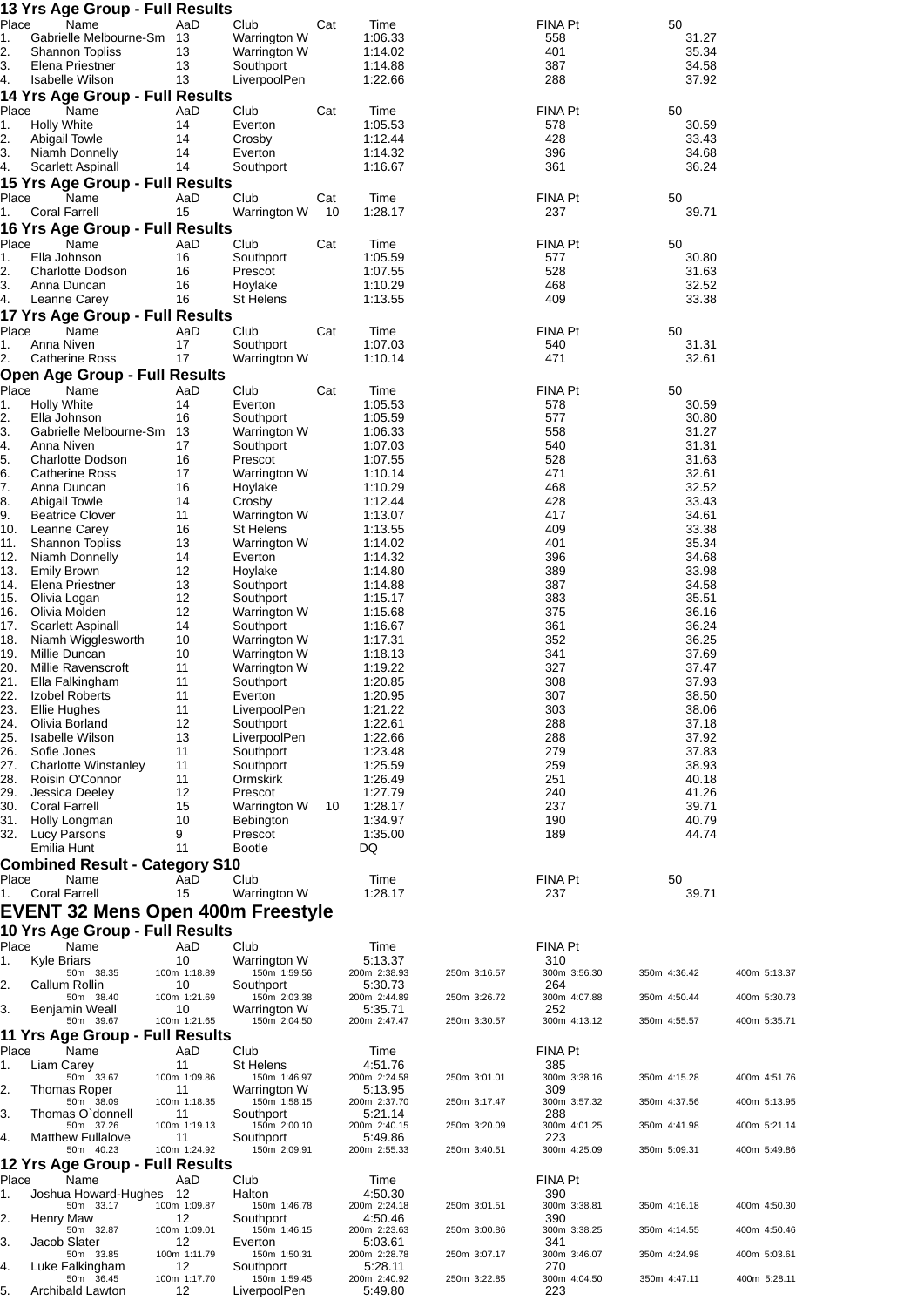|             | 50m 38.58                                   | 100m 1:21.88       | 150m 2:05.52                 | 200m 2:48.21            | 250m 3:33.28 | 300m 4:19.36        | 350m 5:07.25 | 400m 5:49.80 |
|-------------|---------------------------------------------|--------------------|------------------------------|-------------------------|--------------|---------------------|--------------|--------------|
| 6.          | Angus Lawton                                | 12                 | LiverpoolPen                 | 5:54.86                 |              | 213                 |              |              |
|             | 50m 38.69                                   | 100m 1:22.36       | 150m 2:08.23                 | 200m 2:54.71            | 250m 3:38.80 | 300m 4:25.27        | 350m 5:11.38 | 400m 5:54.86 |
|             | 13 Yrs Age Group - Full Results             |                    |                              |                         |              |                     |              |              |
| Place       | Name                                        | AaD                | Club                         | Time                    |              | FINA Pt             |              |              |
| 1.          | William Whittingham                         | 13                 | Southport                    | 4:40.01                 |              | 435                 |              |              |
|             | 50m 32.46                                   | 100m 1:08.07       | 150m 1:43.81                 | 200m 2:18.89            | 250m 2:54.41 | 300m 3:29.78        | 350m 4:05.40 | 400m 4:40.01 |
| 2.          | Joseph Burns<br>50m 31.89                   | 13<br>100m 1:07.60 | Prescot<br>150m 1:44.42      | 4:47.64<br>200m 2:21.26 | 250m 2:58.10 | 401<br>300m 3:35.35 | 350m 4:12.06 | 400m 4:47.64 |
| 3.          | Samuel Coulthard                            | 13                 | Southport                    | 4:47.86                 |              | 400                 |              |              |
|             | 50m 33.45                                   | 100m 1:10.30       | 150m 1:47.30                 | 200m 2:23.78            | 250m 3:00.71 | 300m 3:36.60        | 350m 4:12.83 | 400m 4:47.86 |
| 4.          | <b>Reuben Smalley</b>                       | 13                 | Warrington W                 | 5:20.06                 |              | 291                 |              |              |
|             | 50m 36.06                                   | 100m 1:14.65       | 150m 1:55.24                 | 200m 2:36.57            | 250m 3:17.41 | 300m 3:58.85        | 350m 4:40.28 | 400m 5:20.06 |
|             | 14 Yrs Age Group - Full Results             |                    |                              |                         |              |                     |              |              |
| Place<br>1. | Name<br>Leevi Gumbs                         | AaD<br>14          | Club<br>Halton               | Time<br>4:25.82         |              | FINA Pt<br>509      |              |              |
|             | 50m 29.97                                   | 100m 1:02.66       | 150m 1:36.25                 | 200m 2:10.31            | 250m 2:44.35 | 300m 3:18.39        | 350m 3:52.68 | 400m 4:25.82 |
| 2.          | Thomas Hill                                 | 14                 | Southport                    | 4:37.61                 |              | 446                 |              |              |
|             | 50m 31.63                                   | 100m 1:06.92       | 150m 1:42.09                 | 200m 2:17.51            | 250m 2:52.89 | 300m 3:27.87        | 350m 4:03.12 | 400m 4:37.61 |
| 3.          | Michael Pickstock                           | 14                 | Everton                      | 4:44.41                 |              | 415                 |              |              |
| 4.          | 50m 32.26<br><b>Elliot Warwick</b>          | 100m 1:07.94<br>14 | 150m 1:44.66<br>LiverpoolPen | 200m 2:21.36<br>4:47.44 | 250m 2:58.02 | 300m 3:34.40<br>402 | 350m 4:10.48 | 400m 4:44.41 |
|             | 50m 32.43                                   | 100m 1:07.73       | 150m 1:44.79                 | 200m 2:21.75            | 250m 2:58.30 | 300m 3:34.95        | 350m 4:11.32 | 400m 4:47.44 |
|             | 15 Yrs Age Group - Full Results             |                    |                              |                         |              |                     |              |              |
| Place       | Name                                        | AaD                | Club                         | Time                    |              | FINA Pt             |              |              |
| 1.          | Ewan Denton                                 | 15                 | Everton                      | 4:50.84                 |              | 388                 |              |              |
|             | 50m 33.13                                   | 100m 1:09.21       | 150m 1:45.74                 | 200m 2:23.14            | 250m 3:00.58 | 300m 3:38.34        | 350m 4:16.25 | 400m 4:50.84 |
| 2.          | Daniel Johnson                              | 15                 | Prescot                      | 4:52.03                 |              | 383                 |              |              |
|             | 50m 31.48                                   | 100m 1:07.75       | 150m 1:45.12                 | 200m 2:22.56            | 250m 3:00.51 | 300m 3:38.16        | 350m 4:16.01 | 400m 4:52.03 |
|             | Aaron Fox                                   | 15                 | Bebington                    | <b>DNC</b>              |              |                     |              |              |
|             | Open Age Group - Full Results               |                    |                              |                         |              |                     |              |              |
| Place       | Name                                        | AaD                | Club                         | Time                    |              | FINA Pt             |              |              |
| 1.          | Thomas Roberts<br>50m 29.49                 | 18<br>100m 1:01.31 | Halton<br>150m 1:33.84       | 4:13.72<br>200m 2:06.32 | 250m 2:39.10 | 585<br>300m 3:11.31 | 350m 3:43.10 | 400m 4:13.72 |
| 2.          | Leevi Gumbs                                 | 14                 | Halton                       | 4:25.82                 |              | 509                 |              |              |
|             | 50m 29.97                                   | 100m 1:02.66       | 150m 1:36.25                 | 200m 2:10.31            | 250m 2:44.35 | 300m 3:18.39        | 350m 3:52.68 | 400m 4:25.82 |
| 3.          | Thomas Hill                                 | 14                 | Southport                    | 4:37.61                 |              | 446                 |              |              |
|             | 50m 31.63                                   | 100m 1:06.92       | 150m 1:42.09                 | 200m 2:17.51            | 250m 2:52.89 | 300m 3:27.87<br>435 | 350m 4:03.12 | 400m 4:37.61 |
| 4.          | William Whittingham<br>50m 32.46            | 13<br>100m 1:08.07 | Southport<br>150m 1:43.81    | 4:40.01<br>200m 2:18.89 | 250m 2:54.41 | 300m 3:29.78        | 350m 4:05.40 | 400m 4:40.01 |
| 5.          | Michael Pickstock                           | 14                 | Everton                      | 4:44.41                 |              | 415                 |              |              |
|             | 50m 32.26                                   | 100m 1:07.94       | 150m 1:44.66                 | 200m 2:21.36            | 250m 2:58.02 | 300m 3:34.40        | 350m 4:10.48 | 400m 4:44.41 |
| 6.          | <b>Elliot Warwick</b>                       | 14                 | LiverpoolPen                 | 4:47.44                 |              | 402                 |              |              |
| 7.          | 50m 32.43<br>Joseph Burns                   | 100m 1:07.73<br>13 | 150m 1:44.79<br>Prescot      | 200m 2:21.75<br>4:47.64 | 250m 2:58.30 | 300m 3:34.95<br>401 | 350m 4:11.32 | 400m 4:47.44 |
|             | 50m 31.89                                   | 100m 1:07.60       | 150m 1:44.42                 | 200m 2:21.26            | 250m 2:58.10 | 300m 3:35.35        | 350m 4:12.06 | 400m 4:47.64 |
| 8.          | Samuel Coulthard                            | 13                 | Southport                    | 4:47.86                 |              | 400                 |              |              |
|             | 50m 33.45                                   | 100m 1:10.30       | 150m 1:47.30                 | 200m 2:23.78            | 250m 3:00.71 | 300m 3:36.60        | 350m 4:12.83 | 400m 4:47.86 |
| 9.          | Joshua Howard-Hughes 12                     | 100m 1:09.87       | Halton                       | 4:50.30                 |              | 390                 |              |              |
| 10.         | 50m 33.17<br>Henry Maw                      | 12                 | 150m 1:46.78<br>Southport    | 200m 2:24.18<br>4:50.46 | 250m 3:01.51 | 300m 3:38.81<br>390 | 350m 4:16.18 | 400m 4:50.30 |
|             | 50m 32.87                                   | 100m 1:09.01       | 150m 1:46.15                 | 200m 2:23.63            | 250m 3:00.86 | 300m 3:38.25        | 350m 4:14.55 | 400m 4:50.46 |
| 11.         | Ewan Denton                                 | 15                 | Everton                      | 4:50.84                 |              | 388                 |              |              |
|             | 50m 33.13                                   | 100m 1:09.21       | 150m 1:45.74                 | 200m 2:23.14            | 250m 3:00.58 | 300m 3:38.34        | 350m 4:16.25 | 400m 4:50.84 |
| 12.         | <b>Liam Carey</b><br>50m 33.67              | 11<br>100m 1:09.86 | St Helens<br>150m 1:46.97    | 4:51.76<br>200m 2:24.58 | 250m 3:01.01 | 385<br>300m 3:38.16 | 350m 4:15.28 | 400m 4:51.76 |
| 13.         | Daniel Johnson                              | 15                 | Prescot                      | 4:52.03                 |              | 383                 |              |              |
|             | 50m 31.48                                   | 100m 1:07.75       | 150m 1:45.12                 | 200m 2:22.56            | 250m 3:00.51 | 300m 3:38.16        | 350m 4:16.01 | 400m 4:52.03 |
| 14.         | Jacob Slater                                | 12                 | Everton                      | 5:03.61                 |              | 341                 |              |              |
|             | 50m 33.85                                   | 100m 1:11.79       | 150m 1:50.31                 | 200m 2:28.78<br>5:13.37 | 250m 3:07.17 | 300m 3:46.07<br>310 | 350m 4:24.98 | 400m 5:03.61 |
| 15.         | Kyle Briars<br>50m 38.35                    | 10<br>100m 1:18.89 | Warrington W<br>150m 1:59.56 | 200m 2:38.93            | 250m 3:16.57 | 300m 3:56.30        | 350m 4:36.42 | 400m 5:13.37 |
| 16.         | Thomas Roper                                | 11                 | Warrington W                 | 5:13.95                 |              | 309                 |              |              |
|             | 50m 38.09                                   | 100m 1:18.35       | 150m 1:58.15                 | 200m 2:37.70            | 250m 3:17.47 | 300m 3:57.32        | 350m 4:37.56 | 400m 5:13.95 |
| 17.         | <b>Reuben Smalley</b>                       | 13                 | Warrington W                 | 5:20.06                 |              | 291                 |              |              |
| 18.         | 50m 36.06<br>Thomas O'donnell               | 100m 1:14.65<br>11 | 150m 1:55.24<br>Southport    | 200m 2:36.57<br>5.21.14 | 250m 3:17.41 | 300m 3:58.85<br>288 | 350m 4:40.28 | 400m 5:20.06 |
|             | 50m 37.26                                   | 100m 1:19.13       | 150m 2:00.10                 | 200m 2:40.15            | 250m 3:20.09 | 300m 4:01.25        | 350m 4:41.98 | 400m 5:21.14 |
| 19.         | Luke Falkingham                             | 12                 | Southport                    | 5:28.11                 |              | 270                 |              |              |
|             | 50m 36.45                                   | 100m 1:17.70       | 150m 1:59.45                 | 200m 2:40.92            | 250m 3:22.85 | 300m 4:04.50        | 350m 4:47.11 | 400m 5:28.11 |
| 20.         | Callum Rollin                               | 10                 | Southport                    | 5:30.73                 |              | 264                 |              |              |
| 21.         | 50m 38.40<br>Benjamin Weall                 | 100m 1:21.69<br>10 | 150m 2:03.38<br>Warrington W | 200m 2:44.89<br>5:35.71 | 250m 3:26.72 | 300m 4:07.88<br>252 | 350m 4:50.44 | 400m 5:30.73 |
|             | 50m 39.67                                   | 100m 1:21.65       | 150m 2:04.50                 | 200m 2:47.47            | 250m 3:30.57 | 300m 4:13.12        | 350m 4:55.57 | 400m 5:35.71 |
| 22.         | Archibald Lawton                            | 12                 | LiverpoolPen                 | 5:49.80                 |              | 223                 |              |              |
|             | 50m 38.58                                   | 100m 1:21.88       | 150m 2:05.52                 | 200m 2:48.21            | 250m 3:33.28 | 300m 4:19.36        | 350m 5:07.25 | 400m 5:49.80 |
| 23.         | <b>Matthew Fullalove</b>                    | 11                 | Southport                    | 5:49.86                 |              | 223                 |              |              |
| 24.         | 50m 40.23<br>Angus Lawton                   | 100m 1:24.92<br>12 | 150m 2:09.91<br>LiverpoolPen | 200m 2:55.33<br>5:54.86 | 250m 3:40.51 | 300m 4:25.09<br>213 | 350m 5:09.31 | 400m 5:49.86 |
|             | 50m 38.69                                   | 100m 1:22.36       | 150m 2:08.23                 | 200m 2:54.71            | 250m 3:38.80 | 300m 4:25.27        | 350m 5:11.38 | 400m 5:54.86 |
|             | Aaron Fox                                   | 15                 | <b>Bebington</b>             | <b>DNC</b>              |              |                     |              |              |
|             | EVENT 33 Womens 11 Yrs/Under 50m Backstroke |                    |                              |                         |              |                     |              |              |
|             |                                             |                    |                              |                         |              |                     |              |              |
|             | 09 Yrs Age Group - Full Results             |                    |                              |                         |              |                     |              |              |
| Place       | Name                                        | AaD                | Club                         | Time                    |              | <b>FINA Pt</b>      |              |              |
| 1.          | Bethany Howard-Hughes 9                     |                    | Halton                       | 41.65                   |              | 234                 |              |              |

| ı ıav <del>c</del> | 1391115                         | ∩a∟ | viuv         | ᠁     | .              |
|--------------------|---------------------------------|-----|--------------|-------|----------------|
| 1.                 | Bethany Howard-Hughes 9         |     | Halton       | 41.65 | 234            |
| 2.                 | Grace Rhead                     | 9   | Prescot      | 43.10 | 211            |
| З.                 | Lucy Parsons                    | 9   | Prescot      | 43.15 | 210            |
|                    | 10 Yrs Age Group - Full Results |     |              |       |                |
| Place              | Name                            | AaD | Club         | Time  | <b>FINA Pt</b> |
| 1.                 | Millie Duncan                   | 10  | Warrington W | 38.36 | 299            |
| 2.                 | Elise Bruns                     | 10  | LiverpoolPen | 39.42 | 276            |
| 3.                 | Hannah Laughton                 | 10  | Warrington W | 40.70 | 250            |
| 4.                 | Zara Borland                    | 10  | Southport    | 40.97 | 245            |
| 5.                 | Holly Longman                   | 10  | Bebington    | 41.05 | 244            |
| 6.                 | Mia Chan                        | 10  | Bebington    | 41.20 | 241            |
| 7.                 | Eve Schofield                   | 10  | Garston      | 41.84 | 230            |
| 8.                 | Hannah Rusk                     | 10  | Prescot      | 42.10 | 226            |
| 9.                 | Sophie Weston                   | 10  | Warrington W | 42.83 | 215            |
|                    |                                 |     |              |       |                |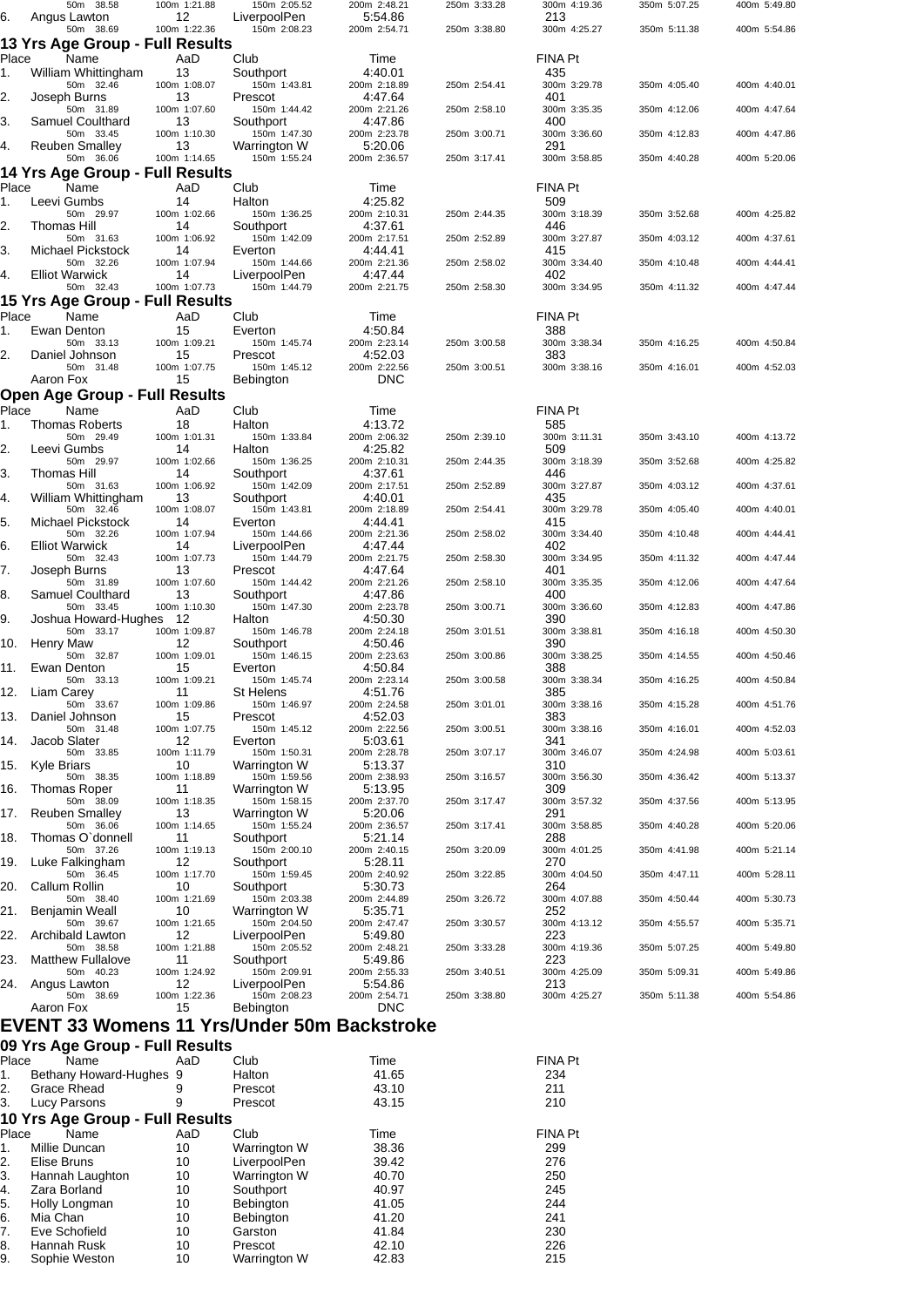|               | 11 Yrs Age Group - Full Results                                               |           |                              |                    |                |                |                    |                    |
|---------------|-------------------------------------------------------------------------------|-----------|------------------------------|--------------------|----------------|----------------|--------------------|--------------------|
| Place<br>1.   | Name                                                                          | AaD       | Club                         | Time               | <b>FINA Pt</b> |                |                    |                    |
| 2.            | <b>Bethany Hughes</b><br>Sofie Jones                                          | 11<br>11  | Southport<br>Southport       | 32.71<br>35.89     | 483<br>365     |                |                    |                    |
| 3.            | Aimee White                                                                   | 11        | Everton                      | 36.70              | 342            |                |                    |                    |
| 4.            | Izobel Roberts                                                                | 11        | Everton                      | 37.18              | 329            |                |                    |                    |
| 5.<br>6.      | Sophie Buckley<br>Josephine Flanagan                                          | 11<br>11  | Halton<br>Everton            | 37.47<br>37.88     | 321<br>311     |                |                    |                    |
| 7.            | Ella Falkingham                                                               | 11        | Southport                    | 37.99              | 308            |                |                    |                    |
| 8.            | Hannah Maher                                                                  | 11        | Bebington                    | 38.10              | 305            |                |                    |                    |
| 9.            | Amelie Cornell                                                                | 11        | Everton                      | 38.52              | 295            |                |                    |                    |
| 10.<br>11.    | Millie Ravenscroft<br>Katie Rawnsley                                          | 11<br>11  | Warrington W<br>Prescot      | 38.59<br>38.86     | 294<br>288     |                |                    |                    |
| 12.           | Leah Elder                                                                    | 11        | LiverpoolPen                 | 40.04              | 263            |                |                    |                    |
| 13.           | Roisin O'Connor                                                               | 11        | Ormskirk                     | 40.65              | 251            |                |                    |                    |
| 14.<br>15.    | Meghan Sandhu-Ellard<br>Freya Kelly                                           | 11<br>11  | LiverpoolPen<br>LiverpoolPen | 41.30<br>41.56     | 240<br>235     |                |                    |                    |
|               | <b>EVENT 34 Mens 11 Yrs/Under 50m Breaststroke</b>                            |           |                              |                    |                |                |                    |                    |
|               | 09 Yrs Age Group - Full Results                                               |           |                              |                    |                |                |                    |                    |
| Place<br>1.   | Name<br>Samuel Morgan                                                         | AaD       | Club<br>Southport            | Time<br>49.61      | <b>FINA Pt</b> |                |                    |                    |
| 2.            | George Sutton                                                                 | 9<br>9    | Southport                    | 51.05              | 131<br>121     |                |                    |                    |
|               | Joel Thompson                                                                 | 9         | Southport                    | <b>DNC</b>         |                |                |                    |                    |
|               | 10 Yrs Age Group - Full Results                                               |           |                              |                    |                |                |                    |                    |
| Place         | Name                                                                          | AaD       | Club                         | Time               | <b>FINA Pt</b> |                |                    |                    |
| 1.<br>2.      | <b>Ben Clayton</b><br><b>Christopher Bellard</b>                              | 10<br>10  | Halton<br>Prescot            | 41.30<br>43.59     | 228<br>194     |                |                    |                    |
| 3.            | <b>Flynn Smith</b>                                                            | 10        | Southport                    | 46.28              | 162            |                |                    |                    |
| 4.            | Callum Rollin                                                                 | 10        | Southport                    | 47.62              | 149            |                |                    |                    |
| 5.<br>6.      | John Humble                                                                   | 10<br>10  | Prescot                      | 48.13<br>49.27     | 144<br>134     |                |                    |                    |
|               | Benjamin Weall<br>11 Yrs Age Group - Full Results                             |           | Warrington W                 |                    |                |                |                    |                    |
| Place         | Name                                                                          | AaD       | Club                         | Time               | <b>FINA Pt</b> |                |                    |                    |
| 1.            | Connor O'Boyle                                                                | 11        | Everton                      | 45.49              | 171            |                |                    |                    |
| 2.            | <b>Matthew Fullalove</b>                                                      | 11        | Southport                    | 50.34              | 126            |                |                    |                    |
|               | <b>EVENT 35 Womens Open 200m Freestyle</b><br>09 Yrs Age Group - Full Results |           |                              |                    |                |                |                    |                    |
| Place         | Name                                                                          | AaD       | Club                         | Time               | <b>FINA Pt</b> | 50             | 100                | 150                |
| 1.            | Bethany Howard-Hughes 9                                                       |           | Halton                       | 2:50.34            | 275            | 38.37          | 1:21.60            | 2:06.66            |
| 2.            | Grace Rhead                                                                   | 9         | Prescot                      | 2:54.53            | 255            | 40.18          | 1:24.18            | 2:10.25            |
| 3.<br>4.      | Hannah Grundy<br>Abbi Wigfield                                                | 9<br>9    | Southport<br>LiverpoolPen    | 3:12.97<br>3:20.46 | 189<br>168     | 42.37<br>44.54 | 1:32.86<br>1:35.83 | 2:24.17            |
|               | 10 Yrs Age Group - Full Results                                               |           |                              |                    |                |                |                    |                    |
| Place         | Name                                                                          | AaD       | Club                         | Time               | <b>FINA Pt</b> | 50             | 100                | 150                |
| 1.<br>2.      | Millie Duncan<br>Freya Boardman                                               | 10<br>10  | Warrington W<br>Everton      | 2:32.81<br>2:42.59 | 381<br>316     | 35.94<br>37.37 | 1:15.13<br>1:19.23 | 1:55.15<br>2:01.75 |
| 3.            | Sianna Rens                                                                   | 10        | Crosby                       | 2:46.57            | 294            | 36.47          | 1:18.93            | 2:03.40            |
| 4.            | Hannah Rusk                                                                   | 10        | Prescot                      | 2:47.54            | 289            | 38.65          | 1:22.08            | 2:05.64            |
| 5.<br>6.      | Elise Bruns<br>Sophie Weston                                                  | 10<br>10  | LiverpoolPen                 | 2:48.15<br>2:49.42 | 285<br>279     | 39.03<br>39.82 | 1:21.73<br>1:23.96 | 2:06.39            |
| 7.            | Hannah Laughton                                                               | 10        | Warrington W<br>Warrington W | 2:49.64            | 278            | 39.36          | 1:23.42            | 2:08.38<br>2:07.88 |
| 8.            | Zara Borland                                                                  | 10        | Southport                    | 2:53.43            | 260            | 38.46          | 1:24.06            | 2:10.52            |
| 9.            | Mia Chan                                                                      | 10        | Bebington                    | 2:56.02            | 249            | 38.39          | 1:22.83            | 2:10.71            |
| Place         | 11 Yrs Age Group - Full Results<br>Name                                       | AaD       | Club                         | Time               | <b>FINA Pt</b> | 50             | 100                | 150                |
| $\mathbf 1$ . | <b>Bethany Hughes</b>                                                         | 11        | Southport                    | 2:20.30            | 492            | 31.93          | 1:08.35            | 1:44.96            |
| 2.            | Sofie Jones                                                                   | 11        | Southport                    | 2:30.05            | 402            | 34.99          | 1:14.02            | 1:53.61            |
| 3.<br>4.      | Millie Ravenscroft<br>Aimee White                                             | 11<br>11  | Warrington W<br>Everton      | 2:31.50<br>2:31.54 | 390<br>390     | 35.63<br>34.91 | 1:14.52<br>1:13.34 | 1:54.29<br>1:53.02 |
| 5.            | Sophie Buckley                                                                | 11        | Halton                       | 2:32.15            | 385            | 34.03          | 1:13.03            | 1:53.67            |
| 6.            | <b>Ellie Hughes</b>                                                           | 11        | LiverpoolPen                 | 2:32.23            | 385            | 36.11          | 1:15.08            | 1:55.19            |
| 7.            | Ella Falkingham                                                               | 11        | Southport                    | 2:34.65            | 367            | 36.19          | 1:16.03            | 1:56.37            |
| 8.<br>9.      | Hannah Neave<br>Katie Rawnsley                                                | 11<br>11  | Southport<br>Prescot         | 2:36.61<br>2:37.09 | 353<br>350     | 36.12<br>36.40 | 1:15.38<br>1:17.42 | 1:56.53<br>1:59.11 |
| 10.           | Hannah Maher                                                                  | 11        | Bebington                    | 2:38.05            | 344            | 35.71          | 1:16.01            | 1:57.78            |
| 11.           | Lucy Horman                                                                   | 11        | Garston                      | 2:40.30            | 330            | 37.13          | 1:18.25            | 2:00.88            |
| 12.<br>13.    | Shauna Thoburn<br>Maisie Gibson                                               | 11<br>11  | Southport<br>Prescot         | 2:48.82<br>2:49.51 | 282<br>279     | 39.31<br>38.04 | 1:23.06<br>1:22.70 | 2:07.55<br>2:08.25 |
| 14.           | Freya Kelly                                                                   | 11        | LiverpoolPen                 | 2:49.56            | 278            | 37.53          | 1:21.84            | 2:07.24            |
|               | 12 Yrs Age Group - Full Results                                               |           |                              |                    |                |                |                    |                    |
| Place         | Name<br><b>Charlotte Hughes</b>                                               | AaD<br>12 | Club                         | Time<br>2:16.83    | FINA Pt<br>530 | 50<br>31.34    | 100<br>1:05.78     | 150<br>1:41.76     |
| 1.<br>2.      | Lois Keyes                                                                    | 12        | Southport<br>Bebington       | 2:21.15            | 483            | 32.53          | 1:08.30            | 1:44.85            |
| 3.            | Ella Smith                                                                    | 12        | Southport                    | 2:21.89            | 475            | 32.80          | 1:08.85            | 1:45.87            |
| 4.            | <b>Emily Brown</b>                                                            | 12        | Hoylake                      | 2:24.46            | 450            | 34.24          | 1:12.09            | 1:49.14            |
| 5.<br>6.      | Olivia Logan<br>Olivia Molden                                                 | 12<br>12  | Southport<br>Warrington W    | 2:27.07<br>2:27.92 | 427<br>420     | 33.63<br>34.25 | 1:11.51<br>1:11.89 | 1:50.59<br>1:50.80 |
| 7.            | Olivia Borland                                                                | 12        | Southport                    | 2:32.05            | 386            | 34.55          | 1:13.27            | 1:53.25            |
| 8.            | <b>Emily Morris</b>                                                           | 12        | Garston                      | 2:35.05            | 364            | 35.40          | 1:15.17            | 1:55.64            |
| 9.            | <b>Emily Sutton</b>                                                           | 12        | Southport                    | 2:40.77            | 327            | 36.35          | 1:18.49            | 2:01.10            |
| Place         | 13 Yrs Age Group - Full Results<br>Name                                       | AaD       | Club                         | Time               | <b>FINA Pt</b> | 50             | 100                | 150                |
| 1.            | Grace Long                                                                    | 13        | <b>Birkenhead</b>            | 2:18.50            | 511            | 32.06          | 1:07.69            | 1:43.72            |
| 2.            | Jessica Law                                                                   | 13        | Southport                    | 2:18.71            | 509            | 32.05          | 1:07.86            | 1:44.11            |
| 3.<br>4.      | Elena Priestner<br><b>Shannon Topliss</b>                                     | 13<br>13  | Southport<br>Warrington W    | 2:22.02<br>2:24.36 | 474<br>451     | 33.38<br>33.98 | 1:09.63<br>1:10.97 | 1:46.72<br>1:48.25 |
| 5.            | Emma Farrugia                                                                 | 13        | Prescot                      | 2:27.36            | 424            | 34.35          | 1:11.76            | 1:49.79            |
| 6.            | <b>Charlotte Clark</b>                                                        | 13        | Prescot                      | 2:29.15            | 409            | 34.72          | 1:12.77            | 1:51.60            |

Isabelle Wilson 13 LiverpoolPen DNC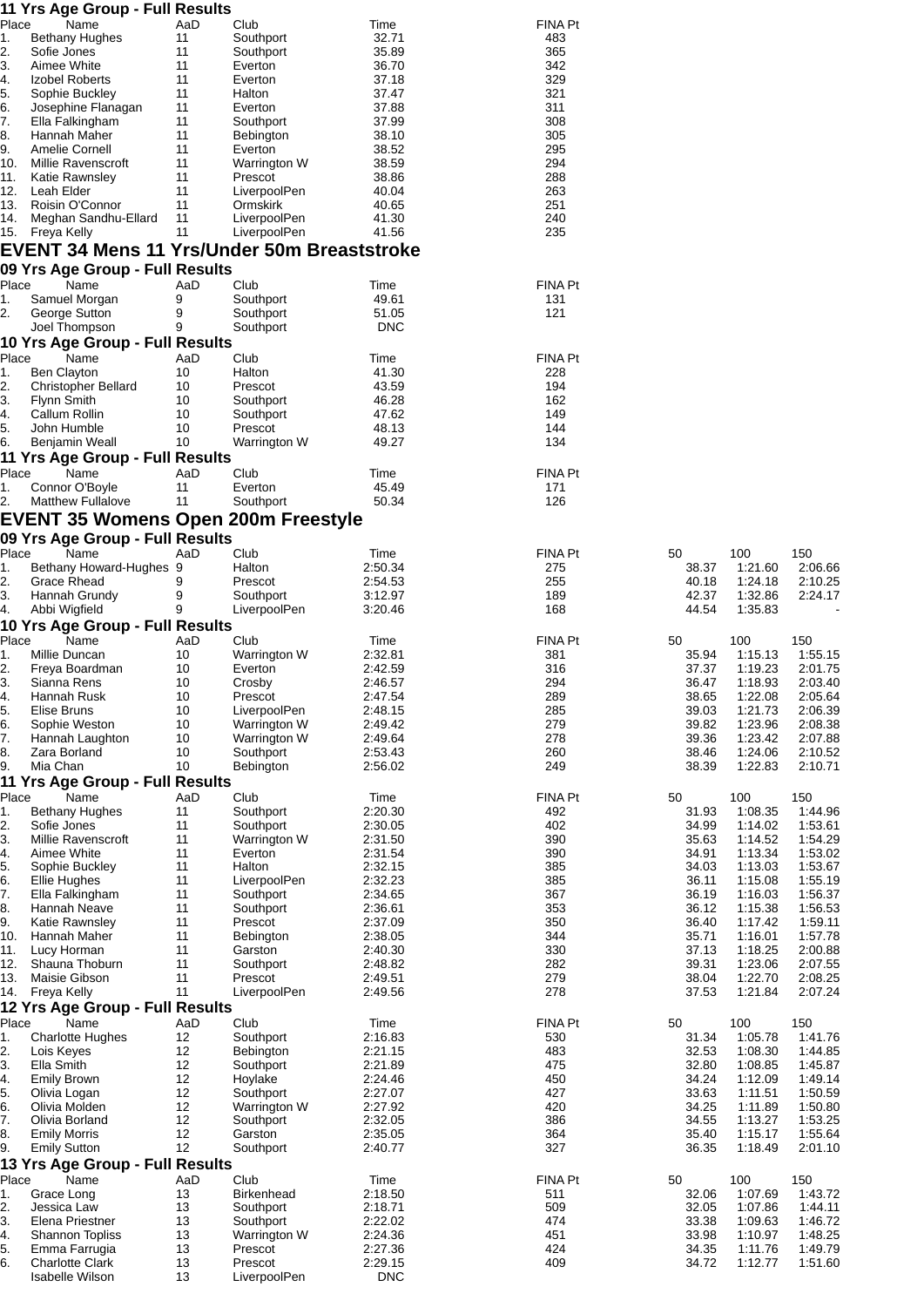|            | <b>14 Yrs Age Group - Full Results</b> |          |                           |                    |            |                |                    |                    |
|------------|----------------------------------------|----------|---------------------------|--------------------|------------|----------------|--------------------|--------------------|
| Place      | Name                                   | AaD      | Club                      | Time               | FINA Pt    | 50             | 100                | 150                |
| 1.         | <b>Holly White</b><br>Josie Carroll    | 14<br>14 | Everton<br>Southport      | 2:09.25<br>2:11.53 | 629<br>597 | 30.38<br>30.35 | 1:02.79<br>1:03.78 | 1:36.24<br>1:38.11 |
| 2.<br>3.   | Victoria Dawson                        | 14       | Southport                 | 2:16.50            | 534        | 31.36          | 1:05.57            | 1:41.13            |
| 4.         | Rebecca Quinn                          | 14       | LiverpoolPen              | 2:17.80            | 519        | 32.63          | 1:08.25            | 1:43.17            |
| 5.         | <b>Abigail Towle</b>                   | 14       | Crosby                    | 2:18.37            | 513        | 32.46          | 1:08.62            | 1:44.61            |
| 6.         | Mia Smith                              | 14       | Southport                 | 2:18.61            | 510        | 31.80          | 1:07.77            | 1:44.22            |
| 7.         | Ellena Daly                            | 14       | Prescot                   | 2:20.86            | 486        | 32.85          | 1:08.89            | 1:45.56            |
| 8.         | Daisy Cornell                          | 14       | Everton                   | 2:23.67            | 458        | 32.99          | 1:09.88            | 1:46.98            |
| 9.         | Scarlett Aspinall                      | 14       | Southport                 | 2:24.29            | 452        | 34.12          | 1:11.29            | 1:48.18            |
| 10.        | Leah Horabin                           | 14       | Prescot                   | 2:26.93            | 428        | 34.03          | 1:11.66            | 1:50.26            |
|            | 15 Yrs Age Group - Full Results        |          |                           |                    |            |                |                    |                    |
| Place      | Name                                   | AaD      | Club                      | Time               | FINA Pt    | 50             | 100                | 150                |
| 1.         | Amy Flanagan                           | 15       | Everton                   | 2:20.70            | 488        | 32.05          | 1:07.11            | 1:43.97            |
|            | 16 Yrs Age Group - Full Results        |          |                           |                    |            |                |                    |                    |
| Place      | Name                                   | AaD      | Club                      | Time               | FINA Pt    | 50             | 100                | 150                |
| 1.         | Ella Johnson                           | 16       | Southport                 | 2:10.95            | 605        | 30.80          | 1:04.04            | 1:37.57            |
| 2.         | <b>Charlotte Dodson</b>                | 16       | Prescot                   | 2:13.97            | 565        | 30.88          | 1:04.59            | 1:39.47            |
| 3.         | Anna Duncan                            | 16       | Hoylake                   | 2:14.69            | 556        | 31.13          | 1:05.19            | 1:40.06            |
|            | 17 Yrs Age Group - Full Results        |          |                           |                    |            |                |                    |                    |
| Place      | Name                                   | AaD      | Club                      | Time               | FINA Pt    | 50             | 100                | 150                |
| 1.         | Victoria Hill                          | 17       | Southport                 | 2:18.82            | 508        | 32.33          | 1:07.98            | 1:43.66            |
|            | <b>Open Age Group - Full Results</b>   |          |                           |                    |            |                |                    |                    |
| Place      | Name                                   | AaD      | Club                      | Time               | FINA Pt    | 50             | 100                | 150                |
| 1.         | <b>Holly White</b>                     | 14       | Everton                   | 2:09.25            | 629        | 30.38          | 1:02.79            | 1:36.24            |
| 2.         | Ella Johnson                           | 16       | Southport                 | 2:10.95            | 605        | 30.80          | 1:04.04            | 1:37.57            |
| 3.         | Josie Carroll                          | 14       | Southport                 | 2:11.53            | 597        | 30.35          | 1:03.78            | 1:38.11            |
| 4.         | <b>Charlotte Dodson</b>                | 16       | Prescot                   | 2:13.97            | 565        | 30.88          | 1:04.59            | 1:39.47            |
| 5.         | Anna Duncan                            | 16       | Hoylake                   | 2:14.69            | 556        | 31.13          | 1:05.19            | 1:40.06            |
| 6.         | Victoria Dawson                        | 14       | Southport                 | 2:16.50            | 534        | 31.36          | 1:05.57            | 1:41.13            |
| 7.         | <b>Charlotte Hughes</b>                | 12       | Southport                 | 2:16.83            | 530        | 31.34          | 1:05.78            | 1:41.76            |
| 8.         | Rebecca Quinn                          | 14       | LiverpoolPen              | 2:17.80            | 519        | 32.63          | 1:08.25            | 1:43.17            |
| 9.         | <b>Abigail Towle</b>                   | 14       | Crosby                    | 2:18.37            | 513        | 32.46          | 1:08.62            | 1:44.61            |
| 10.        | Grace Long                             | 13       | Birkenhead                | 2:18.50            | 511        | 32.06          | 1:07.69            | 1:43.72            |
| 11.        | Mia Smith                              | 14       | Southport                 | 2:18.61            | 510        | 31.80          | 1:07.77            | 1:44.22            |
| 12.        | Jessica Law                            | 13       | Southport                 | 2:18.71            | 509        | 32.05          | 1:07.86            | 1:44.11            |
| 13.        | Victoria Hill                          | 17       | Southport                 | 2:18.82            | 508        | 32.33          | 1:07.98            | 1:43.66            |
| 14.        | <b>Bethany Hughes</b>                  | 11       | Southport                 | 2:20.30            | 492        | 31.93          | 1:08.35            | 1:44.96            |
| 15.        | Amy Flanagan                           | 15       | Everton                   | 2:20.70            | 488        | 32.05          | 1:07.11            | 1:43.97            |
| 16.        | Ellena Daly                            | 14       | Prescot                   | 2:20.86            | 486        | 32.85          | 1:08.89            | 1:45.56            |
| 17.        | Lois Keyes                             | 12       | Bebington                 | 2:21.15            | 483        | 32.53          | 1:08.30            | 1:44.85            |
| 18.        | Ella Smith                             | 12       | Southport                 | 2:21.89            | 475        | 32.80          | 1:08.85            | 1:45.87            |
| 19.        | Elena Priestner                        | 13       | Southport                 | 2:22.02            | 474        | 33.38          | 1:09.63            | 1:46.72            |
| 20.        | Daisy Cornell                          | 14       | Everton                   | 2:23.67            | 458        | 32.99          | 1:09.88            | 1:46.98            |
| 21.        | Scarlett Aspinall                      | 14       | Southport                 | 2:24.29            | 452        | 34.12          | 1:11.29            | 1:48.18            |
| 22.        | <b>Shannon Topliss</b>                 | 13       | Warrington W              | 2:24.36            | 451        | 33.98          | 1:10.97            | 1:48.25            |
| 23.        | <b>Emily Brown</b>                     | 12       | Hoylake                   | 2:24.46            | 450        | 34.24          | 1:12.09            | 1:49.14            |
| 24.        | Leah Horabin                           | 14       | Prescot                   | 2:26.93            | 428        | 34.03          | 1:11.66            | 1:50.26            |
| 25.        | Olivia Logan                           | 12       | Southport                 | 2:27.07            | 427        | 33.63          | 1:11.51            | 1:50.59            |
| 26.        | Emma Farrugia                          | 13       | Prescot                   | 2:27.36            | 424        | 34.35          | 1:11.76            | 1:49.79            |
| 27.        | Olivia Molden                          | 12       | Warrington W              | 2:27.92            | 420        | 34.25          | 1:11.89            | 1:50.80            |
| 28.        | <b>Charlotte Clark</b>                 | 13       | Prescot                   | 2:29.15            | 409        | 34.72          | 1:12.77            | 1:51.60            |
| 29.        | Sofie Jones                            | 11       | Southport                 | 2:30.05            | 402        | 34.99          | 1:14.02            | 1:53.61            |
| 30.        | Millie Ravenscroft                     | 11       | Warrington W              | 2:31.50            | 390        | 35.63          | 1:14.52            | 1:54.29            |
| 31.        | Aimee White                            | 11       | Everton                   | 2:31.54            | 390        | 34.91          | 1:13.34            | 1:53.02            |
| 32.        | Olivia Borland                         | 12       | Southport                 | 2:32.05            | 386        | 34.55          | 1:13.27            | 1:53.25            |
| 33.        | Sophie Buckley                         | 11       | Halton                    | 2:32.15            | 385        | 34.03          | 1:13.03            | 1:53.67            |
| 34.        | <b>Ellie Hughes</b>                    | 11       | LiverpoolPen              | 2:32.23            | 385        | 36.11          | 1:15.08            | 1:55.19            |
| 35.<br>36. | Millie Duncan<br>Ella Falkingham       | 10<br>11 | Warrington W<br>Southport | 2:32.81<br>2:34.65 | 381<br>367 | 35.94<br>36.19 | 1:15.13<br>1:16.03 | 1:55.15<br>1:56.37 |
| 37.        | <b>Emily Morris</b>                    | 12       | Garston                   | 2:35.05            | 364        | 35.40          | 1:15.17            | 1:55.64            |
| 38.        | Hannah Neave                           | 11       | Southport                 | 2:36.61            | 353        | 36.12          | 1:15.38            | 1:56.53            |
| 39.        | Katie Rawnsley                         | 11       | Prescot                   | 2:37.09            | 350        | 36.40          | 1:17.42            | 1:59.11            |
| 40.        | Hannah Maher                           | 11       | Bebington                 | 2:38.05            | 344        | 35.71          | 1:16.01            | 1:57.78            |
| 41.        | Lucy Horman                            | 11       | Garston                   | 2:40.30            | 330        | 37.13          | 1:18.25            | 2:00.88            |
| 42.        | <b>Emily Sutton</b>                    | 12       | Southport                 | 2:40.77            | 327        | 36.35          | 1:18.49            | 2:01.10            |
| 43.        | Freya Boardman                         | 10       | Everton                   | 2:42.59            | 316        | 37.37          | 1:19.23            | 2:01.75            |
| 44.        | Sianna Rens                            | 10       | Crosby                    | 2:46.57            | 294        | 36.47          | 1:18.93            | 2:03.40            |
| 45.        | Hannah Rusk                            | 10       | Prescot                   | 2:47.54            | 289        | 38.65          | 1:22.08            | 2:05.64            |
| 46.        | Elise Bruns                            | 10       | LiverpoolPen              | 2:48.15            | 285        | 39.03          | 1:21.73            | 2:06.39            |
| 47.        | Shauna Thoburn                         | 11       | Southport                 | 2:48.82            | 282        | 39.31          | 1:23.06            | 2:07.55            |
| 48.        | Sophie Weston                          | 10       | Warrington W              | 2:49.42            | 279        | 39.82          | 1:23.96            | 2:08.38            |
| 49.        | Maisie Gibson                          | 11       | Prescot                   | 2:49.51            | 279        | 38.04          | 1:22.70            | 2:08.25            |
| 50.        | Freya Kelly                            | 11       | LiverpoolPen              | 2:49.56            | 278        | 37.53          | 1:21.84            | 2:07.24            |
| 51.        | Hannah Laughton                        | 10       | Warrington W              | 2:49.64            | 278        | 39.36          | 1:23.42            | 2:07.88            |
| 52.        | Bethany Howard-Hughes 9                |          | Halton                    | 2:50.34            | 275        | 38.37          | 1:21.60            | 2:06.66            |
| 53.        | Zara Borland                           | 10       | Southport                 | 2:53.43            | 260        | 38.46          | 1:24.06            | 2:10.52            |
| 54.        | <b>Grace Rhead</b>                     | 9        | Prescot                   | 2:54.53            | 255        | 40.18          | 1:24.18            | 2:10.25            |
| 55.        | Mia Chan                               | 10       | Bebington                 | 2:56.02            | 249        | 38.39          | 1:22.83            | 2:10.71            |
| 56.        | Hannah Grundy                          | 9        | Southport                 | 3:12.97            | 189        | 42.37          | 1:32.86            | 2:24.17            |
| 57.        | Abbi Wigfield                          | 9        | LiverpoolPen              | 3:20.46            | 168        | 44.54          | 1:35.83            |                    |
|            | Isabelle Wilson                        | 13       | LiverpoolPen              | <b>DNC</b>         |            |                |                    |                    |

**EVENT 36 Mens Open 200m Butterfly**